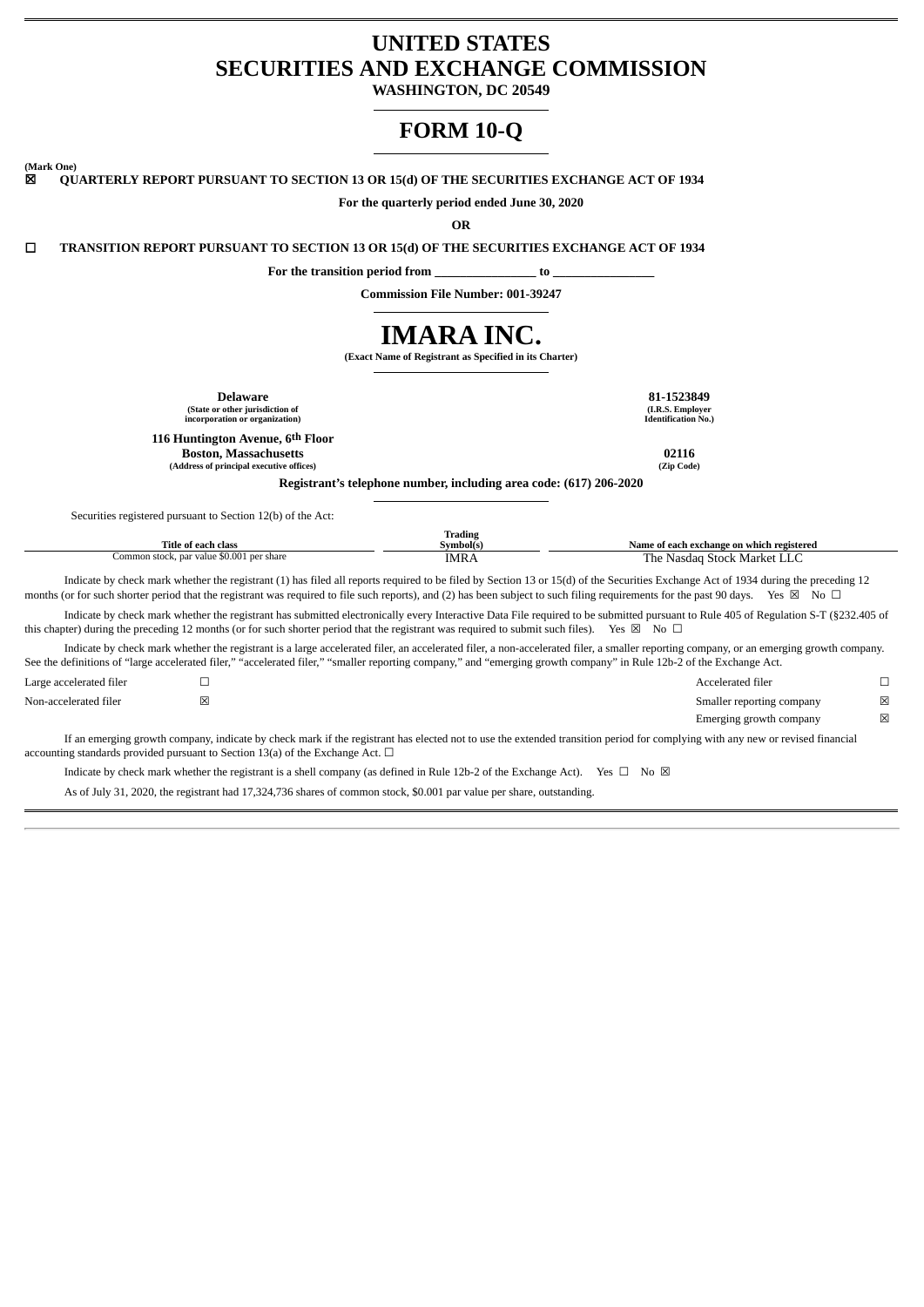# **CAUTIONARY NOTE REGARDING FORWARD-LOOKING STATEMENTS**

This Quarterly Report on Form 10-Q contains forward-looking statements within the meaning of the Private Securities Litigation Reform Act of 1995, Section 27A of the Securities Act of 1933, as amended, and Section 21E of the Securities Exchange Act of 1934, as amended, that involve substantial risks and uncertainties. All statements, other than statements of historical fact, contained in this Quarterly Report on Form 10-Q, including statements regarding our strategy, future operations, future financial position, future revenue, projected costs, prospects, plans and objectives of management, are forward-looking statements. The words "anticipate," "believe," "continue," "could," "estimate," "expect," "intend," "may," "might," "plan," "potential," "predict," "project," "should," "target," "would," and similar expressions are intended to identify forward-looking statements, although not all forward-looking statements contain these identifying words.

The forward-looking statements in this Quarterly Report on Form 10-Q include, but are not limited to those described under the "Risk Factors" section and include, among other things:

- the impact of the ongoing COVID-19 pandemic and our response to it;
- the initiation, timing, progress and results of our current and future preclinical studies and clinical trials, including our ongoing Phase 2a and OLE clinical trials of IMR-687 in SCD and our recently initiated Phase 2b clinical trials of IMR-687 in SCD and β-thalassemia;
- our development plans regarding HFpEF;
- our estimates regarding expenses, future revenue, timing of any future revenue, capital requirements and need for additional financing;
- our plans to develop and, if approved, subsequently commercialize IMR-687 and any other product candidates, including in combination with other drugs and therapies;
- the timing of and our ability to submit applications for, obtain and maintain regulatory approvals for IMR-687 and any other product candidates we may identify and pursue;
- our expectations regarding our ability to fund our operating expenses and capital expenditure requirements with our cash, cash equivalents and investments;
- the potential advantages or differentiating features of IMR-687 and any other product candidates we may identify and pursue;
- the rate and degree of market acceptance and clinical utility of IMR-687 and any other product candidates we may identify and pursue;
- our estimates regarding the potential market opportunity for IMR-687 and any other product candidates we may identify and pursue;
- our commercialization, marketing and manufacturing capabilities and strategy;
- our expectations regarding our ability to obtain and maintain intellectual property protection for IMR-687 and any other product candidates we may identify and pursue;
- our ability to identify additional products, product candidates or technologies with significant commercial potential that are consistent with our commercial objectives;
- the impact of government laws and regulations;
- our competitive position and expectations regarding developments and projections relating to our competitors and any competing therapies that are or become available;
- our ability to maintain and establish collaborations or obtain additional funding; and
- our expectations regarding the time during which we will be an emerging growth company under the JOBS Act.

We may not actually achieve the plans, intentions or expectations disclosed in our forward-looking statements, and you should not place undue reliance on our forwardlooking statements. Actual results or events could differ materially from the plans, intentions and expectations disclosed in the forward-looking statements we make. In addition, statements that "we believe" and similar statements reflect our beliefs and opinions on the relevant subject. These statements are based upon information available to us as of the date of this Quarterly Report on Form 10-Q, and while we believe such information forms a reasonable basis for such statements, such information may be limited or incomplete, and our statements should not be read to indicate that we have conducted an exhaustive inquiry into, or review of, all potentially available relevant information.

We have included important factors in the cautionary statements included in this Quarterly Report on Form 10-Q, particularly in the "Risk Factors" section, that we believe could cause actual results or events to differ materially from the forward-looking statements that we make. New risk factors and uncertainties may emerge from time to time, and it is not possible for management to predict all risk factors and uncertainties. Our forward-looking statements do not reflect the potential impact of any future acquisitions, mergers, dispositions, collaborations, joint ventures or investments we may make or enter into.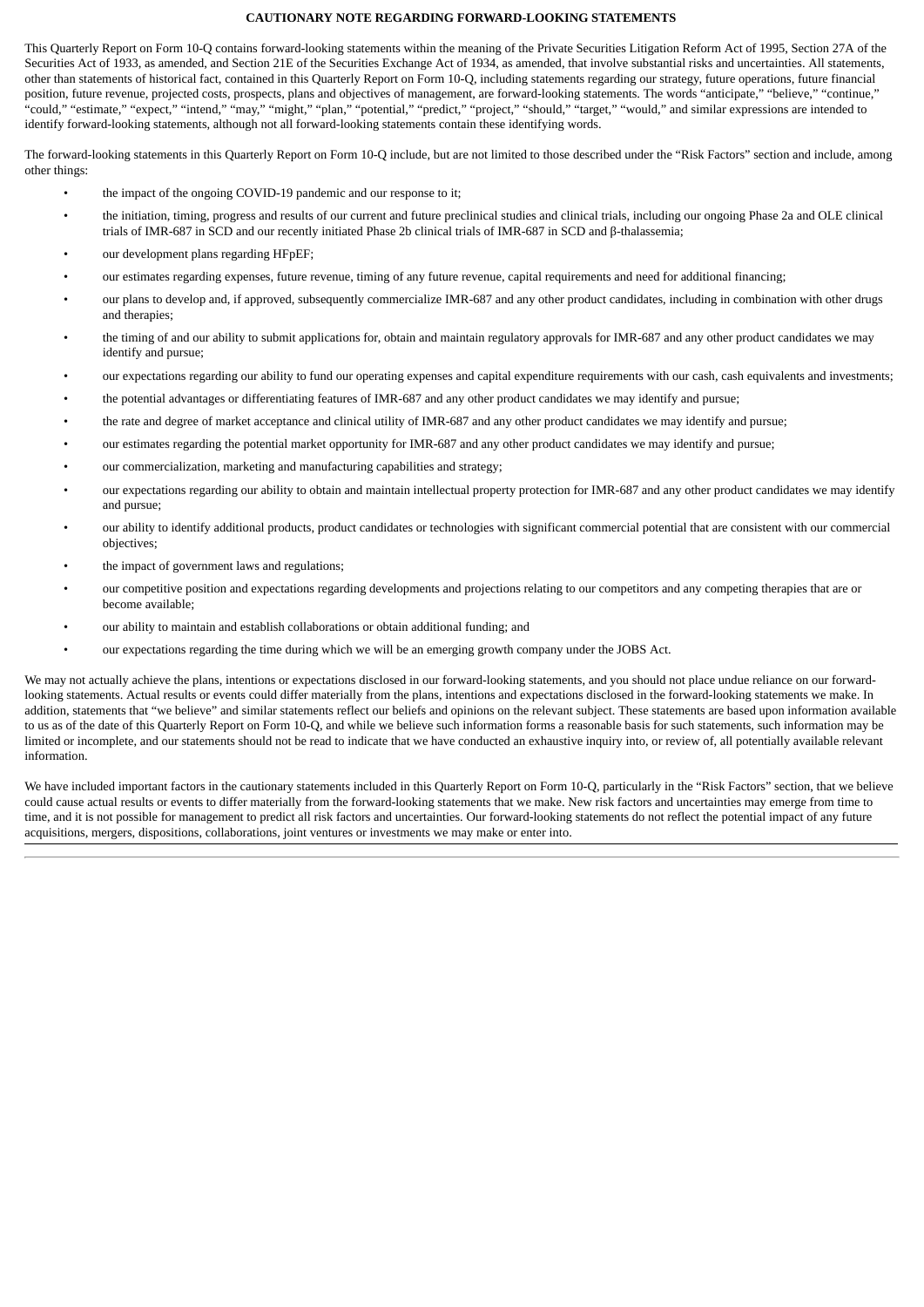# **Table of Contents**

|                   |                                                                                                                                             | Page |
|-------------------|---------------------------------------------------------------------------------------------------------------------------------------------|------|
| <b>PART I.</b>    | <b>FINANCIAL INFORMATION</b>                                                                                                                |      |
| Item 1.           | <b>Financial Statements (Unaudited)</b>                                                                                                     |      |
|                   | Condensed Consolidated Balance Sheets as of June 30, 2020 and December 31, 2019                                                             |      |
|                   | Condensed Consolidated Statements of Operations and Comprehensive Loss for the Three and Six Months Ended June 30, 2020 and 2019            |      |
|                   | Condensed Consolidated Statements of Convertible Preferred Stock and Stockholders' Equity (Deficit) for the Three and Six Months Ended June |      |
|                   | 30, 2020 and 2019                                                                                                                           | 3    |
|                   | Condensed Consolidated Statements of Cash Flows for the Six Months Ended June 30, 2020 and 2019                                             |      |
|                   | Notes to Unaudited Condensed Consolidated Financial Statements                                                                              | 6    |
| Item 2.           | Management's Discussion and Analysis of Financial Condition and Results of Operations                                                       | 17   |
| Item 3.           | <b>Quantitative and Qualitative Disclosures About Market Risk</b>                                                                           | 28   |
| Item 4.           | <b>Controls and Procedures</b>                                                                                                              | 28   |
| PART II.          | <b>OTHER INFORMATION</b>                                                                                                                    | 29   |
| Item 1A.          | <b>Risk Factors</b>                                                                                                                         | 29   |
| Item 2.           | Unregistered Sales of Equity Securities and Use of Proceeds                                                                                 | 73   |
| Item 6.           | <b>Exhibits</b>                                                                                                                             | 74   |
| <b>Signatures</b> |                                                                                                                                             | 75   |
|                   |                                                                                                                                             |      |

i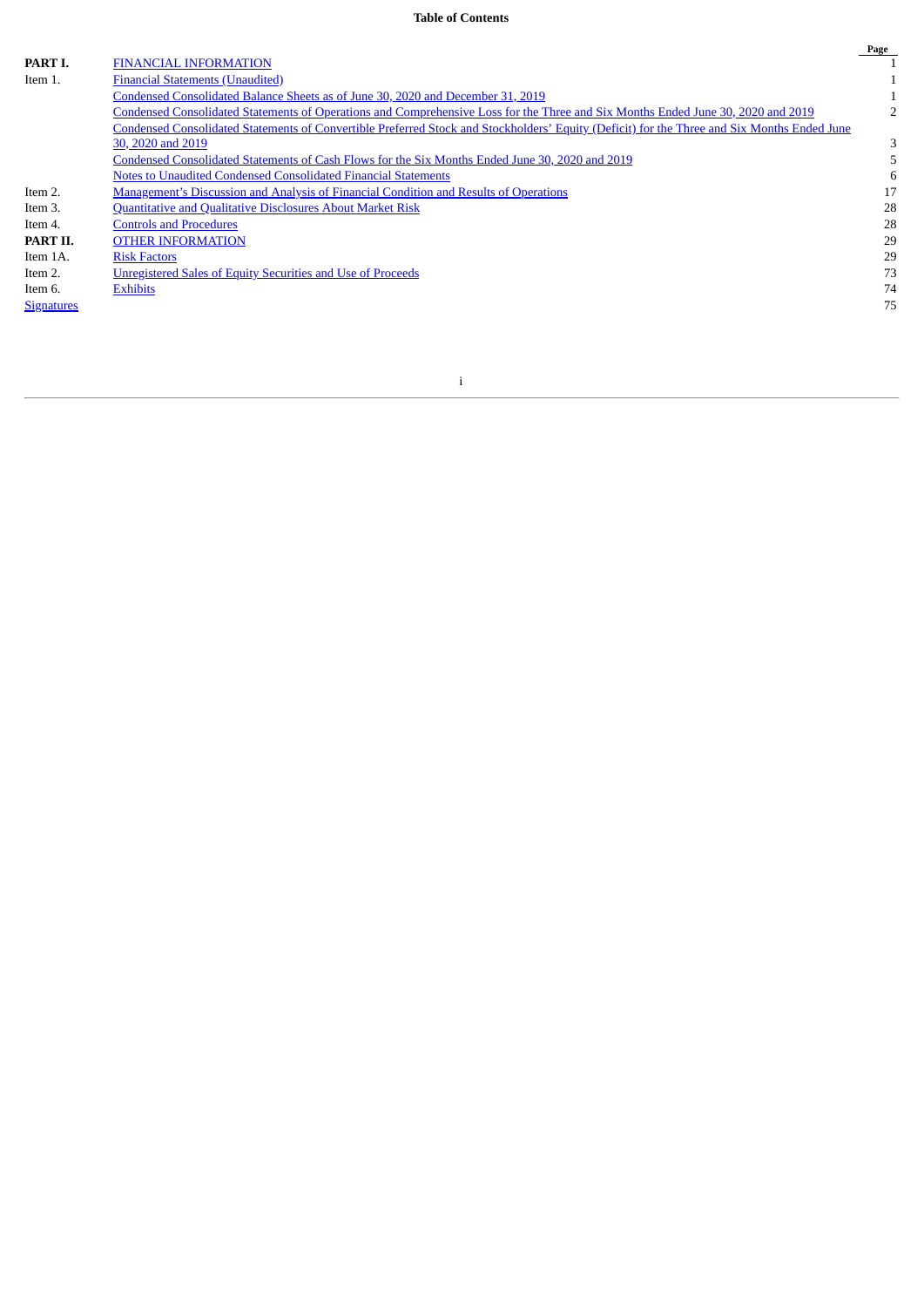# **CONDENSED CONSOLIDATED BALANCE SHEETS**

# **(in thousands, except share and per share data) (Unaudited)**

<span id="page-3-2"></span><span id="page-3-1"></span><span id="page-3-0"></span>

|                                                                                                                                                                                                                                                   |              | <b>June 30,</b><br>2020 | December 31,<br>2019 |
|---------------------------------------------------------------------------------------------------------------------------------------------------------------------------------------------------------------------------------------------------|--------------|-------------------------|----------------------|
| <b>ASSETS</b>                                                                                                                                                                                                                                     |              |                         |                      |
| Current assets:                                                                                                                                                                                                                                   |              |                         |                      |
| Cash and cash equivalents                                                                                                                                                                                                                         | $\mathbb{S}$ | 54,651                  | \$<br>4,936          |
| Short-term investments                                                                                                                                                                                                                            |              | 51,624                  | 23,971               |
| Prepaid expenses and other current assets                                                                                                                                                                                                         |              | 4,318                   | 1,717                |
| Total current assets                                                                                                                                                                                                                              |              | 110,593                 | 30,624               |
| Property and equipment, net                                                                                                                                                                                                                       |              | 400                     | 442                  |
| Other assets                                                                                                                                                                                                                                      |              | 324                     | 2,232                |
| <b>Total assets</b>                                                                                                                                                                                                                               | $\mathbb{S}$ | 111,317                 | \$<br>33,298         |
| LIABILITIES, CONVERTIBLE PREFERRED STOCK & STOCKHOLDERS'<br><b>EQUITY (DEFICIT)</b>                                                                                                                                                               |              |                         |                      |
| Current liabilities:                                                                                                                                                                                                                              |              |                         |                      |
| Accounts payable                                                                                                                                                                                                                                  | \$           | 1,669                   | \$<br>1,658          |
| Accrued expenses and other current liabilities                                                                                                                                                                                                    |              | 3,179                   | 2,540                |
| Total current liabilities                                                                                                                                                                                                                         |              | 4,848                   | 4,198                |
| Deferred rent                                                                                                                                                                                                                                     |              | 173                     | 184                  |
| <b>Total liabilities</b>                                                                                                                                                                                                                          |              | 5,021                   | 4,382                |
| Commitments and contingencies (Note 7)                                                                                                                                                                                                            |              |                         |                      |
| Convertible preferred stock, \$0.001 par value per share; no shares authorized, issued<br>or outstanding as of June 30, 2020; 70,378,661 shares authorized and 60,533,313<br>shares issued and outstanding as of December 31, 2019                |              |                         | 77,764               |
| Stockholders' equity (deficit):                                                                                                                                                                                                                   |              |                         |                      |
| Preferred stock, \$0.001 par value per share; 10,000,000 shares authorized; no shares<br>issued or outstanding as of June 30, 2020; no shares authorized, issued or<br>outstanding as of December 31, 2019                                        |              |                         |                      |
| Common stock, \$0.001 par value per share; 200,000,000 and 100,000,000 shares<br>authorized as of June 30, 2020 and December 31, 2019, respectively; 17,324,736<br>and 702,510 shares issued and outstanding as of June 30, 2020 and December 31, |              |                         |                      |
| 2019, respectively                                                                                                                                                                                                                                |              | 18                      | 1                    |
| Additional paid-in capital                                                                                                                                                                                                                        |              | 178,402                 | 5,872                |
| Accumulated other comprehensive income                                                                                                                                                                                                            |              | 48                      | 32                   |
| Accumulated deficit                                                                                                                                                                                                                               |              | (72, 172)               | (54, 753)            |
| Total stockholders' equity (deficit)                                                                                                                                                                                                              |              | 106,296                 | (48, 848)            |
| Total liabilities, convertible preferred stock and stockholders' equity (deficit)                                                                                                                                                                 | \$           | 111,317                 | \$<br>33,298         |

*The accompanying notes are an integral part of these condensed consolidated financial statements.*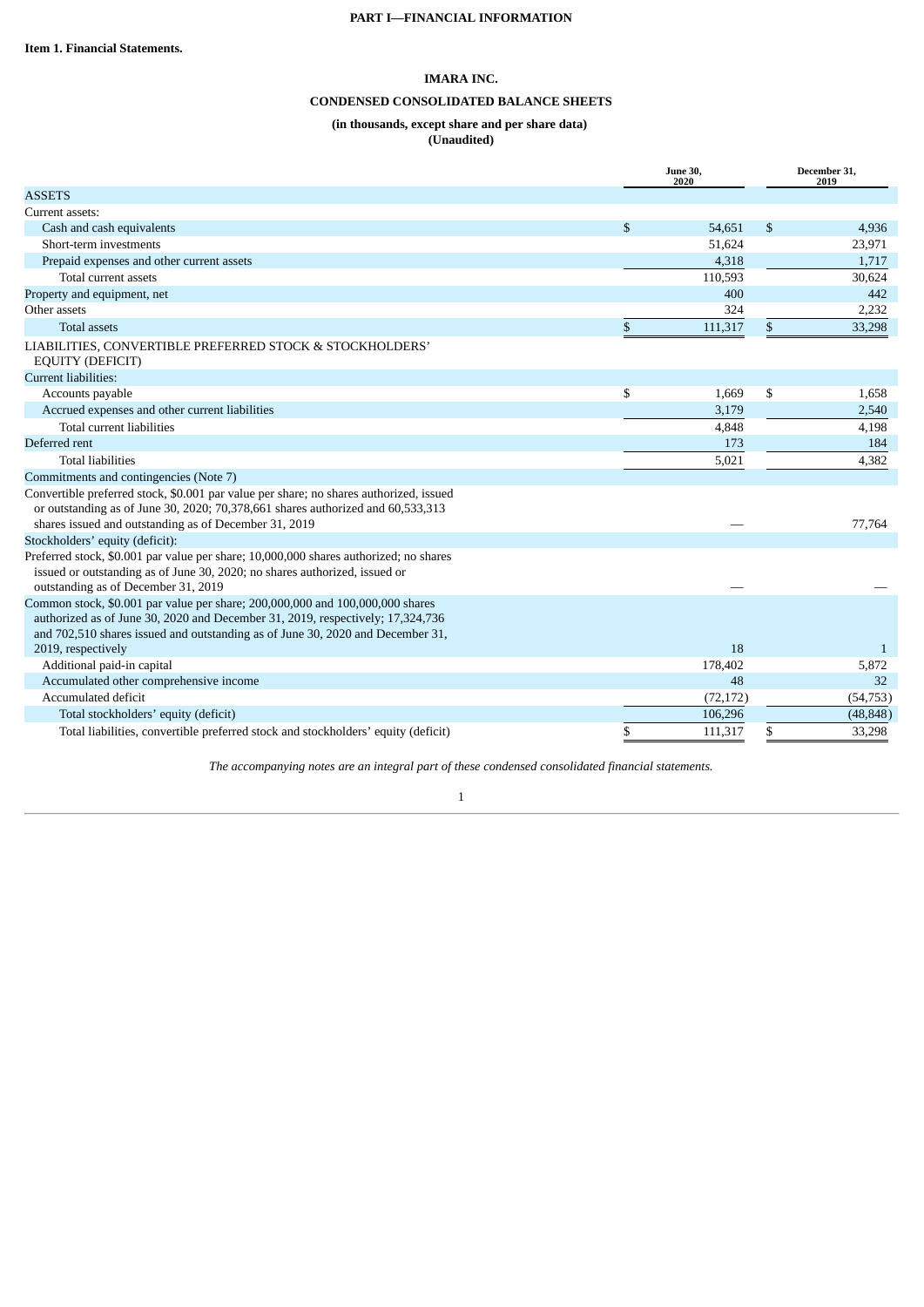# **CONDENSED CONSOLIDATED STATEMENTS OF OPERATIONS AND COMPREHENSIVE LOSS**

**(in thousands, except share and per share data)**

**(Unaudited)**

<span id="page-4-0"></span>

|                                                                  | <b>Three Months Ended</b><br><b>June 30,</b> |    | <b>Six Months Ended</b><br><b>June 30,</b> |     |            |      |         |
|------------------------------------------------------------------|----------------------------------------------|----|--------------------------------------------|-----|------------|------|---------|
|                                                                  | 2020                                         |    | 2019                                       |     | 2020       |      | 2019    |
| Operating expenses:                                              |                                              |    |                                            |     |            |      |         |
| Research and development                                         | \$<br>7,869                                  | \$ | 4,366                                      | \$  | 13,662     | \$.  | 7,926   |
| General and administrative                                       | 2,433                                        |    | 1,191                                      |     | 3,992      |      | 1,825   |
| Total operating expenses                                         | 10,302                                       |    | 5,557                                      |     | 17,654     |      | 9,751   |
| Loss from operations                                             | (10, 302)                                    |    | (5,557)                                    |     | (17, 654)  |      | (9,751) |
| Total other income:                                              |                                              |    |                                            |     |            |      |         |
| Interest income                                                  | 110                                          |    | 160                                        |     | 242        |      | 160     |
| Other expense                                                    | (12)                                         |    |                                            |     | (7)        |      |         |
| Total other income (net)                                         | 98                                           |    | 160                                        |     | 235        |      | 160     |
| Net loss                                                         | (10, 204)                                    | S. | (5, 397)                                   |     | (17,419)   | S.   | (9,591) |
| Accretion of Series B convertible preferred stock                |                                              |    |                                            |     | (7,858)    |      |         |
| Net loss attributable to common stockholders—basic and diluted   | (10, 204)                                    |    | (5, 397)                                   |     | (25, 277)  |      | (9,591) |
| Weighted-average common shares outstanding-basic and diluted     | 17,194,795                                   |    | 702,510                                    |     | 10,344,077 |      | 702,510 |
| Net loss per share attributable to common stockholders-basic and |                                              |    |                                            |     |            |      |         |
| diluted                                                          | (0.59)                                       | S  | (7.68)                                     | \$. | (2.44)     |      | (13.65) |
| Comprehensive loss:                                              |                                              |    |                                            |     |            |      |         |
| Net loss                                                         | \$<br>(10,204)                               | \$ | (5,397)                                    | -\$ | (17, 419)  | - \$ | (9,591) |
| Other comprehensive income:                                      |                                              |    |                                            |     |            |      |         |
| Unrealized gains on investments (net)                            | 64                                           |    |                                            |     | 16         |      |         |
| Comprehensive loss                                               | (10, 140)                                    |    | (5, 397)                                   |     | (17, 403)  |      | (9,591) |

*The accompanying notes are an integral part of these condensed consolidated financial statements.*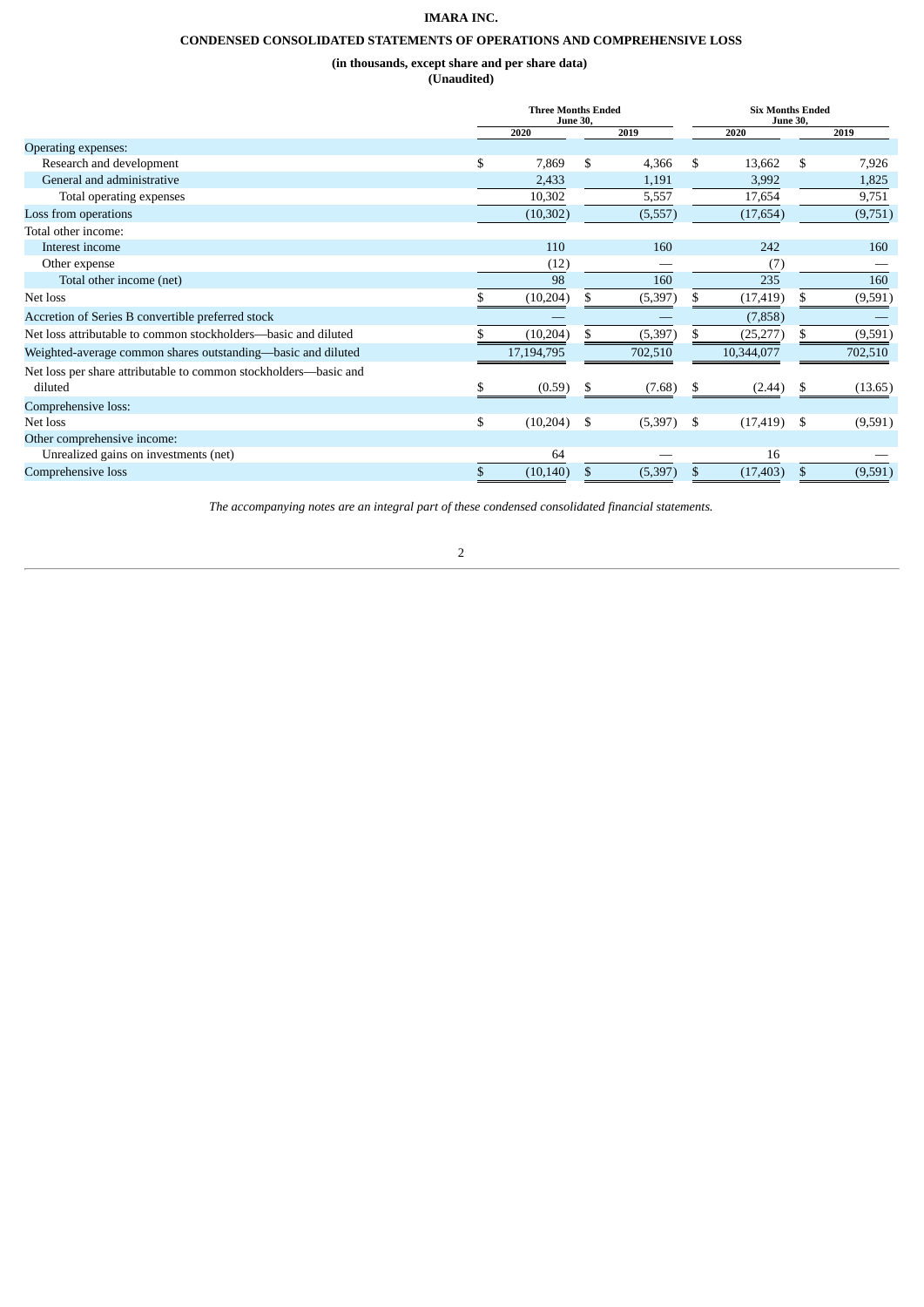# <span id="page-5-0"></span>**CONDENSED CONSOLIDATED STATEMENTS OF CONVERTIBLE PREFERRED STOCK AND STOCKHOLDERS' EQUITY (DEFICIT)**

**(in thousands, except share and per share data)**

**(Unaudited)**

|                                                                                           |                                                   |               | <b>CONVERTIBLE PREFERRED STOCK</b>             |                |                                             |                          |               | <b>COMMON</b>                               |           |                                     |    |                                                            |                               |                                                       |
|-------------------------------------------------------------------------------------------|---------------------------------------------------|---------------|------------------------------------------------|----------------|---------------------------------------------|--------------------------|---------------|---------------------------------------------|-----------|-------------------------------------|----|------------------------------------------------------------|-------------------------------|-------------------------------------------------------|
|                                                                                           | <b>SERIES SEED</b><br>\$0.001 PAR<br><b>VALUE</b> |               | <b>SERIES A</b><br>\$0.001 PAR<br><b>VALUE</b> |                | <b>SERIES B \$0.001</b><br><b>PAR VALUE</b> |                          |               | <b>STOCK</b><br>\$0.001 PAR<br><b>VALUE</b> |           | <b>ADDITIONAL</b><br><b>PAID-IN</b> |    | <b>ACCUMULATED</b><br><b>OTHER</b><br><b>COMPREHENSIVE</b> | <b>ACCUMULATED</b>            | <b>TOTAL</b><br><b>STOCKHOLDERS'</b><br><b>EQUITY</b> |
|                                                                                           | <b>SHARES</b>                                     | <b>AMOUNT</b> | <b>SHARES</b>                                  | <b>AMOUNT</b>  | <b>SHARES</b>                               | <b>AMOUNT</b>            | <b>SHARES</b> | <b>AMOUNT</b>                               |           | <b>CAPITAL</b>                      |    | <b>INCOME (LOSS)</b>                                       | <b>DEFICIT</b>                | (DEFICIT)                                             |
| <b>Balance</b> at<br>December 31,<br>2018                                                 | 2,712,960 \$                                      | 1,460         | 31,499,040 \$                                  | 30,729         |                                             |                          | 702,510 \$    |                                             | $1 \quad$ | 4,973 \$                            |    |                                                            | $(31,290)$ \$<br>$\mathbf{s}$ | (26, 316)                                             |
| Issuance of<br>Series B<br>convertible<br>preferred<br>stock, net of<br>issuance          |                                                   |               |                                                |                |                                             |                          |               |                                             |           |                                     |    |                                                            |                               |                                                       |
| costs of \$274                                                                            |                                                   |               |                                                |                | 25,316,663                                  | 43,825                   |               |                                             |           |                                     |    |                                                            |                               |                                                       |
| Stock-based<br>compensation                                                               |                                                   |               |                                                |                |                                             |                          |               |                                             |           |                                     |    |                                                            |                               |                                                       |
| expense                                                                                   |                                                   |               |                                                |                |                                             |                          |               |                                             |           | 95                                  |    |                                                            |                               | 95                                                    |
| Net loss                                                                                  |                                                   |               |                                                |                |                                             | $\overline{\phantom{m}}$ |               |                                             |           | -                                   |    |                                                            | (4, 194)                      | (4, 194)                                              |
| <b>Balance</b> at<br>March 31,<br>2019                                                    | 2,712,960                                         | 1,460<br>\$   | 31,499,040                                     | 30,729<br>-\$  | 25,316,663                                  | 43,825<br>\$             | 702,510       | -S                                          |           | 5,068                               |    |                                                            | (35, 484)                     | (30, 415)<br>-\$                                      |
| Issuance of<br>Series B<br>convertible<br>preferred<br>stock, net of<br>issuance<br>costs |                                                   |               |                                                |                | 1,004,650                                   | 1,750                    |               |                                             |           |                                     |    |                                                            |                               |                                                       |
| Stock-based<br>compensation                                                               |                                                   |               |                                                |                |                                             |                          |               |                                             |           |                                     |    |                                                            |                               |                                                       |
| expense                                                                                   |                                                   |               |                                                |                |                                             | –                        |               |                                             |           | 197                                 |    |                                                            |                               | 197                                                   |
| Net loss                                                                                  |                                                   |               |                                                |                |                                             |                          |               |                                             |           |                                     |    |                                                            | (5,397)                       | (5, 397)                                              |
| <b>Balance</b> at<br>June 30, 2019                                                        | 2,712,960                                         | 1,460<br>S    | 31,499,040                                     | 30,729<br>- \$ | 26,321,313                                  | 45,575<br>S              | 702,510       |                                             |           | 5,265                               | £. |                                                            | (40, 881)                     | (35, 615)<br>-S                                       |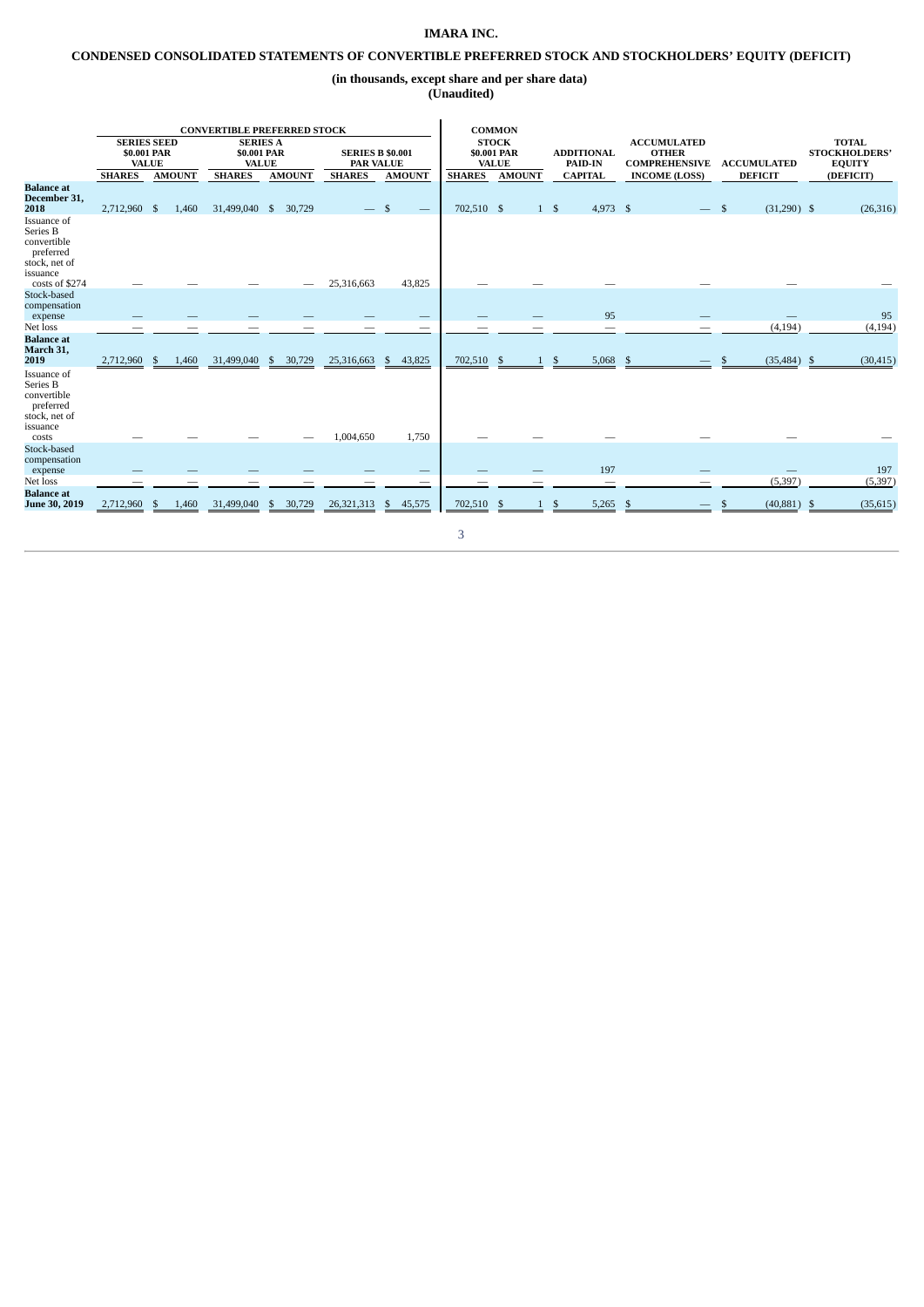|                                                                                                 |                                                   |               | <b>CONVERTIBLE PREFERRED STOCK</b>             |               |                                             |                          | <b>COMMON</b>                               |               |                              |                                                                 |                       |                                                       |
|-------------------------------------------------------------------------------------------------|---------------------------------------------------|---------------|------------------------------------------------|---------------|---------------------------------------------|--------------------------|---------------------------------------------|---------------|------------------------------|-----------------------------------------------------------------|-----------------------|-------------------------------------------------------|
|                                                                                                 | <b>SERIES SEED</b><br>\$0.001 PAR<br><b>VALUE</b> |               | <b>SERIES A</b><br>\$0.001 PAR<br><b>VALUE</b> |               | <b>SERIES B \$0.001</b><br><b>PAR VALUE</b> |                          | <b>STOCK</b><br>\$0.001 PAR<br><b>VALUE</b> |               | <b>ADDITIONAL</b><br>PAID-IN | <b>ACCUMULATED</b><br><b>OTHER</b><br>COMPREHENSIVE ACCUMULATED |                       | <b>TOTAL</b><br><b>STOCKHOLDERS'</b><br><b>EQUITY</b> |
|                                                                                                 | <b>SHARES</b>                                     | <b>AMOUNT</b> | <b>SHARES</b>                                  | <b>AMOUNT</b> | <b>SHARES</b>                               | <b>AMOUNT</b>            | <b>SHARES</b>                               | <b>AMOUNT</b> | <b>CAPITAL</b>               | <b>INCOME (LOSS)</b>                                            | <b>DEFICIT</b>        | (DEFICIT)                                             |
| <b>Balance</b> at<br><b>December 31, 2019</b><br><b>Issuance of Series B</b><br>convertible     | 2,712,960 \$                                      | 1,460         | 31,499,040 \$ 30,729                           |               | 26, 321, 313 \$ 45, 575                     |                          | 702,510 \$                                  |               | $1 \text{ }$<br>5,872 \$     | 32S                                                             | $(54,753)$ \$         | (48, 848)                                             |
| preferred<br>stock, net of<br>issuance                                                          |                                                   |               |                                                |               |                                             |                          |                                             |               |                              |                                                                 |                       |                                                       |
| costs of \$20 and<br>beneficial<br>conversion charge                                            |                                                   |               |                                                |               | 9,845,348                                   | 9,271                    |                                             |               | 7,858                        |                                                                 |                       | 7,858                                                 |
| <b>Accretion of Series</b><br>B<br>converted                                                    |                                                   |               |                                                |               |                                             |                          |                                             |               |                              |                                                                 |                       |                                                       |
| preferred stock                                                                                 |                                                   |               |                                                |               |                                             | 7,858                    |                                             |               | (7, 858)                     |                                                                 |                       | (7,858)                                               |
| Conversion of<br>convertible<br>preferred stock                                                 |                                                   |               |                                                |               |                                             |                          |                                             |               |                              |                                                                 |                       |                                                       |
| into<br>common stock                                                                            | (2,712,960)                                       |               | $(1,460)$ $(31,499,040)$                       | (30, 729)     | (36, 166, 661)                              | (62,704)                 | 11,172,955                                  | 11            | 94,882                       |                                                                 |                       | 94,893                                                |
| Initial public<br>offering, net of<br>underwriting<br>discounts,<br>commissions and<br>offering |                                                   |               |                                                |               |                                             |                          |                                             |               |                              |                                                                 |                       |                                                       |
| costs of \$3,885                                                                                |                                                   |               |                                                |               |                                             |                          | 4,700,000                                   | 5             | 66,047                       |                                                                 |                       | 66,052                                                |
| Stock-based<br>compensation<br>expense                                                          |                                                   |               |                                                |               |                                             |                          |                                             |               | 360                          |                                                                 |                       | 360                                                   |
| Unrealized loss on<br>investments                                                               |                                                   |               |                                                |               |                                             |                          |                                             |               |                              | (48)                                                            |                       | (48)                                                  |
| Net loss                                                                                        | -                                                 |               |                                                |               |                                             | $\overline{\phantom{a}}$ |                                             |               |                              |                                                                 | (7,215)               | (7,215)                                               |
| <b>Balance</b> at<br><b>March 31, 2020</b>                                                      |                                                   |               |                                                |               |                                             |                          | 16,575,465                                  | 17<br>-S      | 167,161<br>-S                | $(16)$ \$                                                       | $(61,968)$ \$         | 105,194                                               |
| Initial public<br>offering, net of<br>underwriting<br>discounts,<br>commissions and<br>offering |                                                   |               |                                                |               |                                             |                          |                                             |               |                              |                                                                 |                       |                                                       |
| costs of \$17                                                                                   |                                                   |               |                                                |               |                                             |                          | 705,000                                     | $\mathbf{1}$  | 10,473                       |                                                                 |                       | 10,474                                                |
| <b>Exercise of stock</b><br>options<br>Stock-based                                              |                                                   |               |                                                |               |                                             |                          | 44,271                                      |               | 218                          |                                                                 |                       | 218                                                   |
| compensation<br>expense                                                                         |                                                   |               |                                                |               |                                             |                          |                                             |               | 550                          |                                                                 |                       | 550                                                   |
| Unrealized gain on<br>investments                                                               |                                                   |               |                                                |               |                                             |                          |                                             |               |                              | 64                                                              |                       | 64                                                    |
| Net loss                                                                                        |                                                   |               |                                                |               |                                             |                          |                                             |               |                              |                                                                 | (10, 204)             | (10, 204)                                             |
| <b>Balance at June</b><br>30, 2020                                                              |                                                   |               |                                                |               |                                             |                          | 17,324,736                                  | 18 \$<br>- \$ | 178,402 \$                   | 48                                                              | $(72, 172)$ \$<br>-\$ | 106,296                                               |

*The accompanying notes are an integral part of these condensed consolidated financial statements.*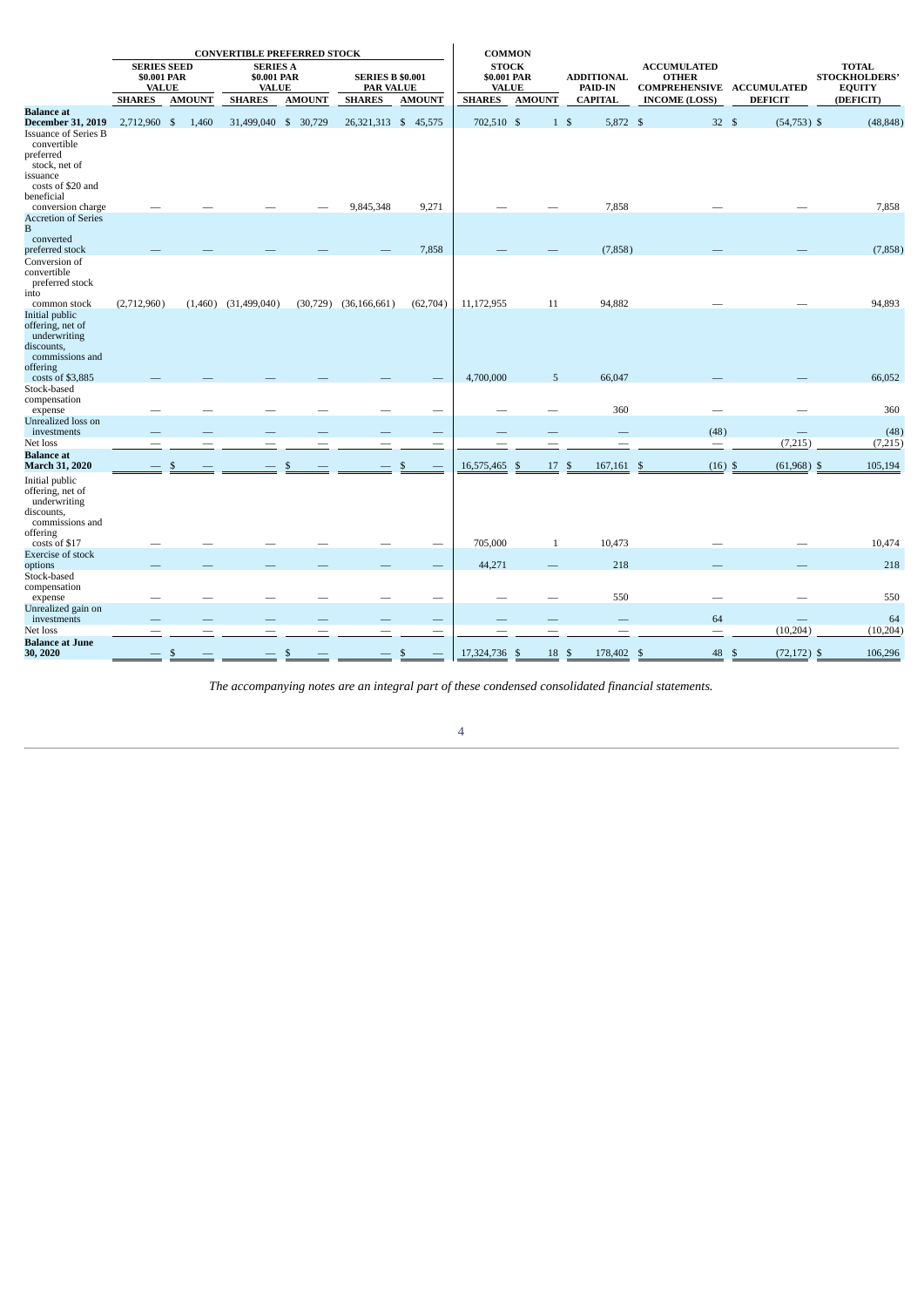# **CONDENSED CONSOLIDATED STATEMENTS OF CASH FLOWS**

# **(in thousands)**

# **(Unaudited)**

<span id="page-7-0"></span>

|                                                                                             |    | <b>Six Months Ended</b><br><b>June 30,</b> |    |          |  |  |  |
|---------------------------------------------------------------------------------------------|----|--------------------------------------------|----|----------|--|--|--|
|                                                                                             |    | 2020                                       |    | 2019     |  |  |  |
| <b>Cash flows from operating activities:</b>                                                |    |                                            |    |          |  |  |  |
| Net loss                                                                                    | \$ | (17, 419)                                  | \$ | (9,591)  |  |  |  |
| Adjustments to reconcile net loss to net cash used in operating activities:                 |    |                                            |    |          |  |  |  |
| Stock-based compensation expense                                                            |    | 910                                        |    | 292      |  |  |  |
| Depreciation expense                                                                        |    | 49                                         |    |          |  |  |  |
| Amortization and accretion on investments                                                   |    | (8)                                        |    |          |  |  |  |
| Changes in operating assets and liabilities:                                                |    |                                            |    |          |  |  |  |
| Prepaid expenses and other current assets                                                   |    | (2,601)                                    |    | (114)    |  |  |  |
| Accounts payable                                                                            |    | (112)                                      |    | 764      |  |  |  |
| Accrued expenses and other current liabilities                                              |    | 469                                        |    | 1,062    |  |  |  |
| Deferred rent                                                                               |    | (11)                                       |    | 32       |  |  |  |
| Other assets                                                                                |    | (60)                                       |    |          |  |  |  |
| Net cash used in operating activities                                                       |    | (18, 783)                                  |    | (7, 555) |  |  |  |
| <b>Cash flows from investing activities:</b>                                                |    |                                            |    |          |  |  |  |
| Proceeds from maturities and sales of short-term investments                                |    | 14,200                                     |    |          |  |  |  |
| Purchases of short-term investments                                                         |    | (41, 829)                                  |    |          |  |  |  |
| Purchases of property and equipment                                                         |    | (22)                                       |    | (81)     |  |  |  |
| Net cash used in investing activities                                                       |    | (27, 651)                                  |    | (81)     |  |  |  |
| <b>Cash flows from financing activities:</b>                                                |    |                                            |    |          |  |  |  |
| Proceeds from issuance of Series B convertible preferred stock, net of issuance costs       |    | 17,150                                     |    | 45,575   |  |  |  |
| Proceeds from initial public offering, net of underwriting discounts and commissions        |    | 80,427                                     |    |          |  |  |  |
| Payment of issuance costs                                                                   |    | (1,646)                                    |    |          |  |  |  |
| Proceeds from exercise of options                                                           |    | 218                                        |    |          |  |  |  |
| Net cash provided by financing activities                                                   |    | 96,149                                     |    | 45,575   |  |  |  |
| Net increase in cash, cash equivalents and restricted cash                                  | \$ | 49,715                                     | \$ | 37,939   |  |  |  |
| Cash, cash equivalents and restricted cash, beginning of period                             | \$ | 5,024                                      | \$ | 7,382    |  |  |  |
| Cash, cash equivalents and restricted cash, end of period                                   | \$ | 54,739                                     | \$ | 45,321   |  |  |  |
| Supplemental disclosure of non-cash investing and financing activities:                     |    |                                            |    |          |  |  |  |
| Conversion of convertible preferred stock into common stock                                 | S  | 94,893                                     | \$ |          |  |  |  |
| Accretion of redeemable convertible preferred stock to redemption value                     |    | 7,858                                      | \$ |          |  |  |  |
| Reclassification of deferred offering costs from other assets to additional paid-in capital | \$ | 2,144                                      | \$ |          |  |  |  |
| Deferred offering costs included in accounts payable and accrued expenses                   |    | 369                                        | \$ | 55       |  |  |  |
| Property and equipment purchases included in accrued expenses                               | \$ | 15                                         | \$ |          |  |  |  |
| Unrealized gain on investments                                                              | \$ | 16                                         | \$ |          |  |  |  |

The following table provides a reconciliation of the cash, cash equivalents, and restricted cash balances as of each of the periods shown above:

|                                                  | <b>Six Months Ended</b><br><b>June 30.</b> |        |  |        |  |  |  |
|--------------------------------------------------|--------------------------------------------|--------|--|--------|--|--|--|
|                                                  |                                            | 2020   |  | 2019   |  |  |  |
| Cash and cash equivalents                        |                                            | 54.651 |  | 45,233 |  |  |  |
| Restricted cash (included in other assets)       |                                            | 88     |  | 88     |  |  |  |
| Total cash, cash equivalents and restricted cash |                                            | 54,739 |  | 45,321 |  |  |  |

*The accompanying notes are an integral part of these condensed consolidated financial statements.*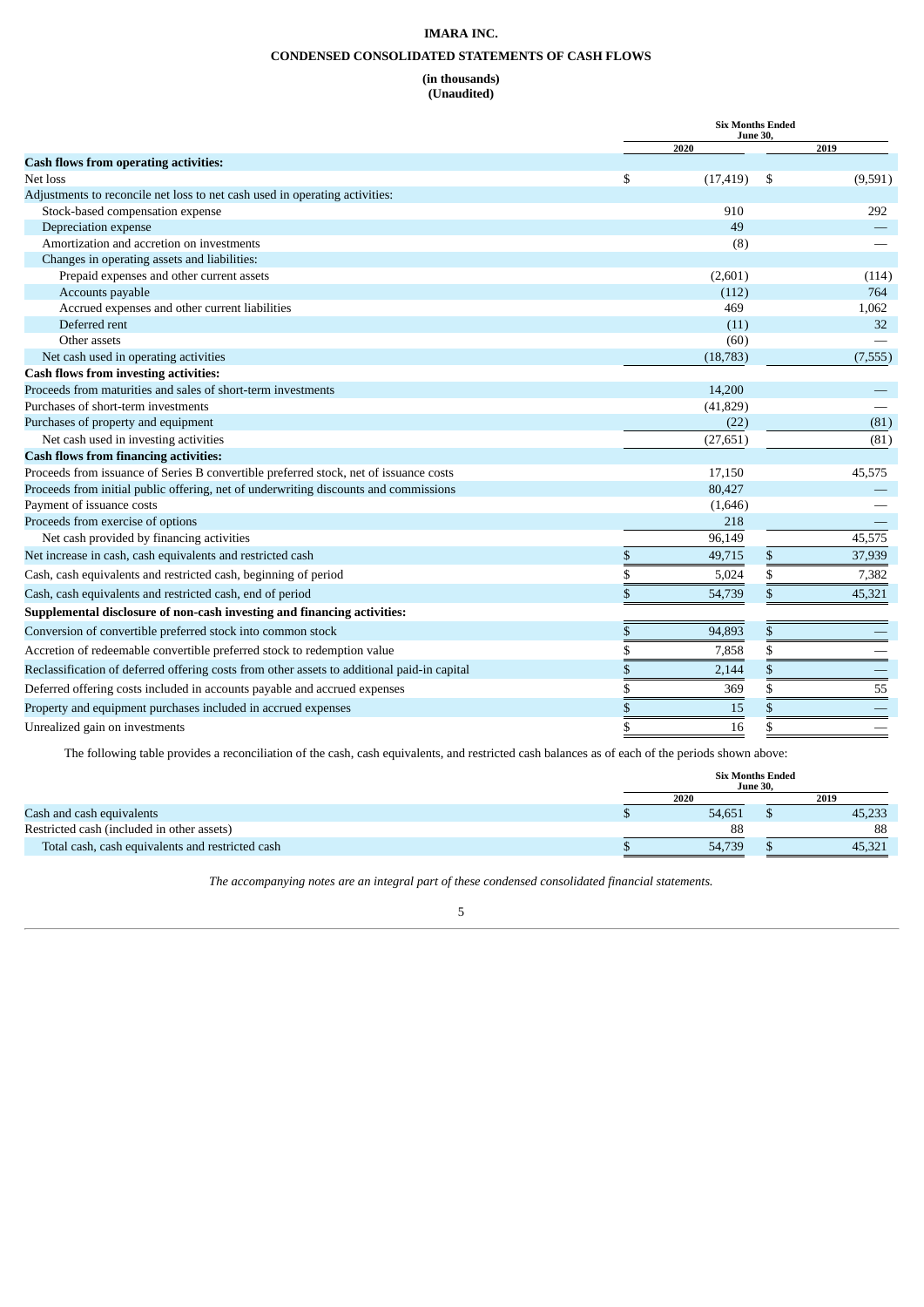# **NOTES TO UNAUDITED CONDENSED CONSOLIDATED FINANCIAL STATEMENTS**

# <span id="page-8-0"></span>**1. Nature of the Business**

IMARA Inc. ("IMARA" or the "Company") is a clinical-stage biopharmaceutical company dedicated to developing and commercializing novel therapeutics to treat patients suffering from rare inherited genetic disorders of hemoglobin, known as hemoglobinopathies, which have significant unmet medical need. The Company was incorporated in January 2016 under the laws of the State of Delaware, and its principal offices are in Boston, Massachusetts.

The Company is subject to risks and uncertainties common to early-stage companies in the biotechnology industry, including but not limited to, risks associated with completing preclinical studies and clinical trials, receiving regulatory approvals for product candidates, development by competitors of new biopharmaceutical products, dependence on key personnel, protection of proprietary technology, compliance with government regulations and the ability to secure additional capital to fund operations. Such risks and uncertainties may be amplified by the COVID-19 pandemic and its impact on the Company's business and the global economy. The Company's sole product candidate currently under development, IMR-687, as well as any other product candidates the Company may develop, will require significant additional research and development efforts, including preclinical and clinical testing and regulatory approval, prior to commercialization. These efforts require significant amounts of additional capital, adequate personnel and infrastructure and extensive compliance-reporting capabilities. Even if the Company's product development efforts are successful, it is uncertain when, if ever, the Company will realize revenue from product sales.

In February 2020, the Company effected a 1-for-6.299 reverse stock split of the Company's issued and outstanding shares of common stock and a proportional adjustment to the existing conversion ratios for each of the Company's outstanding series of preferred stock. All share and per share amounts in the unaudited condensed consolidated financial statements and notes thereto have been retroactively adjusted for all periods presented to give effect to the reverse stock split, including reclassifying an amount equal to the change in par value of common stock to additional paid-in capital.

On February 25, 2020, the Company issued and sold 1,562,994 shares of Series B convertible preferred stock ("Series B Preferred Stock"), at a price of \$10.9722 per share, upon a waiver of specified milestone conditions from the holders of a majority of the shares then held by holders of Series B Preferred Stock, and raised approximately \$17.1 million in net proceeds after deducting less than \$0.1 million of issuance costs.

On March 16, 2020, the Company completed an initial public offering ("IPO") of its common stock and issued and sold 4,700,000 shares of common stock at a public offering price of \$16.00 per share, resulting in gross proceeds of \$75.2 million. On April 13, 2020, the Company issued and sold an additional 705,000 shares of common stock pursuant to the exercise of the underwriters' option to purchase additional shares for aggregate gross proceeds of \$11.3 million. Inclusive of the exercise by the underwriters of their option to purchase additional shares, the Company received approximately \$76.5 million in net proceeds from the IPO after deducting \$10.0 million of underwriting discounts and commissions and offering expenses.

Upon the closing of the IPO, all 70,378,661 shares of outstanding preferred stock automatically converted into 11,172,955 shares of common stock. Upon conversion of the convertible preferred stock, the Company reclassified the carrying value of the convertible preferred stock to common stock and additional paid-in capital.

# *Liquidity*

The Company has incurred recurring negative cash flows since inception and has funded its operations primarily from the sale of convertible preferred stock and proceeds from the IPO. As of June 30, 2020, the Company had cash, cash equivalents, and investments of \$106.3 million and an accumulated deficit of approximately \$72.2 million. The Company expects its operating losses and negative operating cash flows to continue into the foreseeable future as it continues to expand its research and development efforts.

The Company believes its cash, cash equivalents and investments as of June 30, 2020 will be sufficient to fund its operating expenses and capital expenditure requirements for at least twelve months from the date of filing this Quarterly Report on Form 10-Q. The Company will need additional funding to support its planned operating activities. There can be no assurances, however, that the current operating plan will be achieved or that additional funding will be available on terms acceptable to the Company, or at all. If the Company is unable to obtain sufficient funding, it could be required to delay its development efforts, limit activities and reduce research and development costs, which could adversely affect its business prospects.

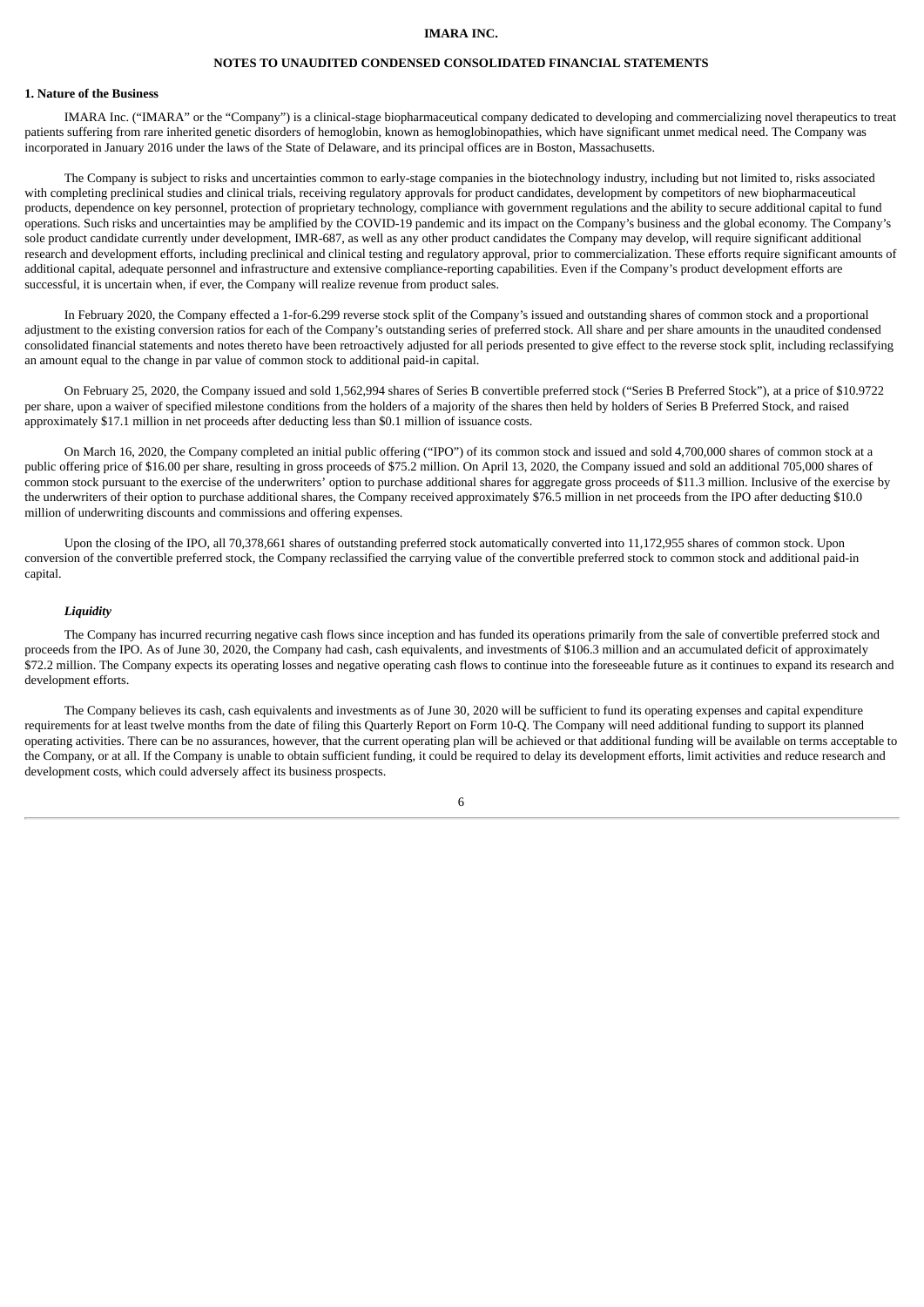### **2. Summary of Significant Accounting Policies**

#### *Basis of presentation*

The accompanying unaudited condensed consolidated financial statements have been prepared in conformity with accounting principles generally accepted in the United States of America ("GAAP"). Any reference in these notes to applicable guidance is meant to refer to the authoritative GAAP as found in the Accounting Standards Codification ("ASC") and as amended by Accounting Standards Updates of the Financial Accounting Standards Board ("FASB"). Certain information and footnote disclosures normally included in financial statements prepared in accordance with U.S. GAAP have been condensed or omitted from this report, as is permitted by such rules and regulations. Accordingly, these financial statements should be read in conjunction with the audited financial statements as of and for the year ended December 31, 2019 and notes thereto, included in the Company's Registration Statement on Form S-1/A, filed with the Securities Exchange Commission ("SEC") on March 10, 2020. The unaudited condensed consolidated interim financial statements have been prepared on the same basis as the audited financial statements. In the opinion of the Company's management, the accompanying unaudited condensed consolidated interim financial statements contain all adjustments which are necessary to present fairly the Company's financial position as of June 30, 2020, the results of its operations for the three and six months ended June 30, 2020 and 2019 and cash flows for the six months ended June 30, 2020 and 2019. Such adjustments are of a normal and recurring nature. The results for the three and six months ended June 30, 2020 are not necessarily indicative of the results for the year ending December 31, 2020, or for any future period.

#### *Principles of Consolidation*

The accompanying unaudited condensed consolidated financial statements of the Company include the accounts of its wholly owned subsidiaries, IMARA Security Corporation and IMARA E.U. Limited. All intercompany transactions and balances have been eliminated in consolidation.

#### *Summary of Significant Accounting Policies*

The significant accounting policies and estimates used in the preparation of the accompanying unaudited condensed consolidated financial statements are described in the Company's audited consolidated financial statements for the year ended December 31, 2019 included in the Company's Registration Statement on Form S-1/A filed with the SEC on March 10, 2020. There have been no material changes in the Company's significant accounting policies during the three and six months ended June 30, 2020.

#### *Use of Estimates*

The preparation of unaudited condensed consolidated financial statements in conformity with GAAP requires management to make estimates and assumptions that affect the reported amounts of assets and liabilities, the disclosure of contingent assets and liabilities at the date of the unaudited condensed consolidated financial statements and the reported amounts of expenses during the reporting periods. Significant estimates and assumptions reflected in these unaudited condensed consolidated financial statements include, but are not limited to, accrued research and development expenses, stock-based compensation expense, the fair value of the common stock and the intrinsic value of the beneficial conversation feature present in the second tranche of the Series B Preferred Stock issued in February of 2020. Actual results could differ materially from those estimates.

#### *Segments*

Operating segments are defined as components of an enterprise for which separate and discrete information is available for evaluation by the chief operating decision-maker in deciding how to allocate resources and assess performance. The Company has one operating segment. The Company's chief operating decision maker, its Chief Executive Officer, manages the Company's operations on a consolidated basis for the purpose of allocating resources. All of the Company's long-lived assets are held in the United States.

### *Deferred Offering Costs*

The Company capitalizes certain legal, professional, accounting and other third-party fees that are directly associated with in-process equity issuances as deferred offering costs until such equity issuances are consummated. After consummation of the equity issuance, these costs are recorded as a reduction in the capitalized amount associated with the equity issuance. Should the equity issuance be abandoned, the deferred offering costs will be expensed immediately as a charge to operating expenses in the unaudited condensed consolidated statement of operations and comprehensive loss.

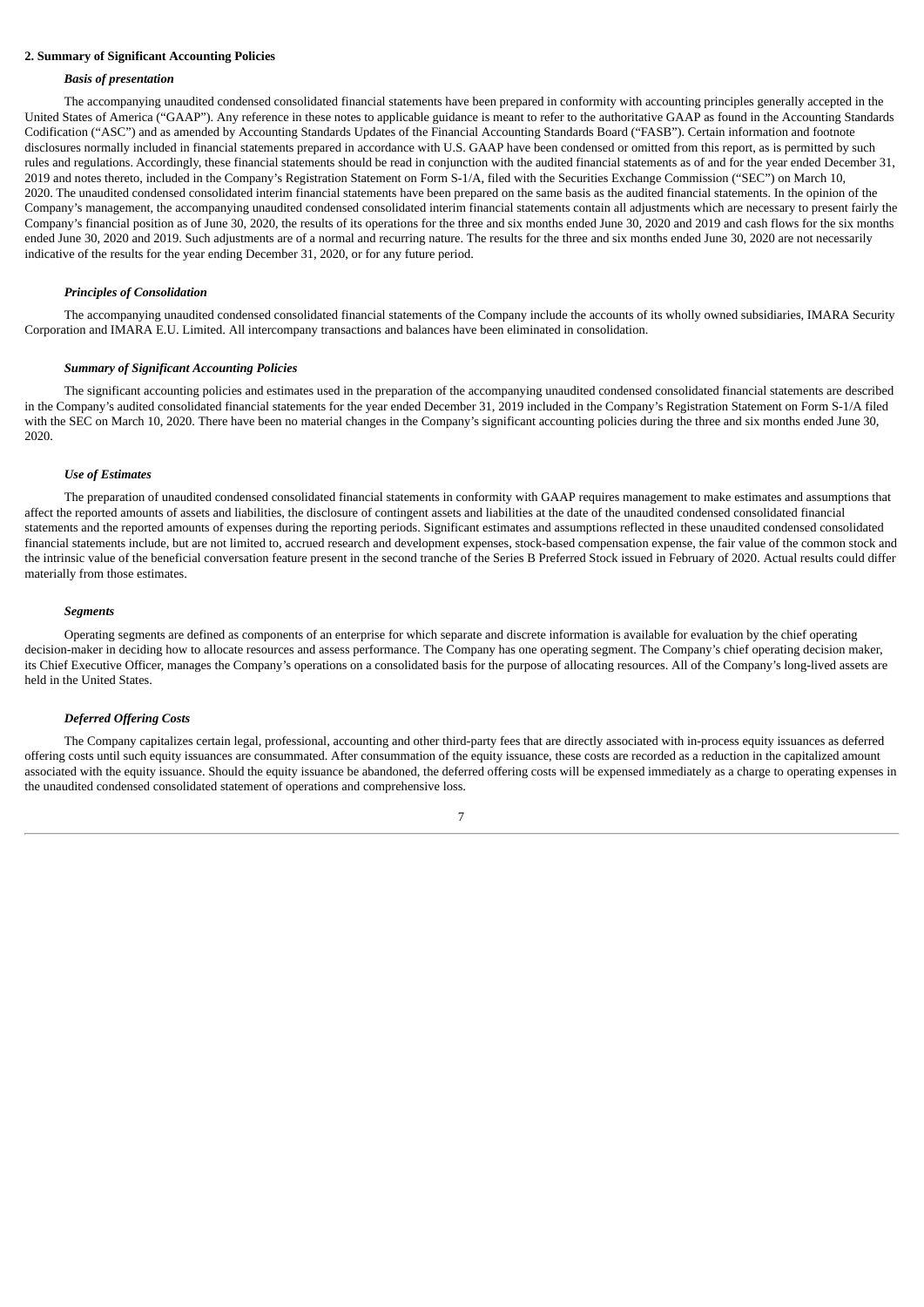## *Comprehensive Loss*

Comprehensive loss includes net loss and certain changes in stockholders' equity (deficit) that are excluded from net loss. The Company's comprehensive loss was equal to net loss for the three and six months ended June 30, 2019. For the three and six month period ended June 30, 2020, as a result of the Company's investments in available-for-sale securities, the Company's comprehensive loss includes unrealized gains and unrealized losses on those available-for-sale securities.

#### *Recently Issued Accounting Pronouncements*

In February 2016, the FASB issued ASU 2016-02*, Leases (Topic 842)* ("ASU 2016-02"), which sets out the principles for the recognition, measurement, presentation and disclosure of leases for both parties to a contract (i.e., lessees and lessors). The new standard requires lessees to apply a dual approach, classifying leases as either finance or operating leases based on the principle of whether or not the lease is effectively a financed purchase by the lessee. This classification will determine whether lease expense is recognized based on an effective interest method or on a straight-line basis over the term of the lease, respectively. A lessee is also required to record a right-of-use asset and a lease liability for all leases with a term of greater than 12 months regardless of their classification. Leases with a term of 12 months or less will be accounted for similar to existing guidance for operating leases today. ASU 2016-02 supersedes the previous leases standard, ASC 840, *Leases*. This standard will become effective for the Company for fiscal years beginning after December 15, 2020, and interim periods within fiscal years beginning after December 15, 2021. Early adoption is permitted. The Company anticipates that the adoption of this standard will have an impact on its balance sheet due to the recognition of right-of-use assets and lease liabilities; however, the Company is currently evaluating the impact that the adoption of ASU 2016-02 will have on its consolidated financial statements.

In July 2017, the FASB issued ASU 2017-11, Earnings Per Share (Topic 260), Distinguishing Liabilities from Equity (Topic 480), Derivatives and Hedging (Topic 815) I. Accounting for Certain Financial Instruments with Down Round Features II. Replacement of the Indefinite Deferral for Mandatorily Redeemable Financial Instruments of Certain Nonpublic Entities and Certain Mandatorily Redeemable Noncontrolling Interests with a Scope Exception ("ASU 2017-11"). Part I applies to entities that issue financial instruments such as warrants, convertible debt or convertible preferred stock that contain down-round features. Part II replaces the indefinite deferral for certain mandatorily redeemable noncontrolling interests and mandatorily redeemable financial instruments of nonpublic entities contained within ASC Topic 480 with a scope exception and does not impact the accounting for these mandatorily redeemable instruments. The amendments in Part I of this update are effective for the Company for fiscal years beginning after December 15, 2019, and interim periods within fiscal years beginning after December 15, 2020. Early adoption is permitted for all entities, including adoption in an interim period. The Company is currently evaluating the impact that the adoption of ASU 2017-11 will have on its consolidated financial statements.

In March 2020, the FASB issued ("ASU 2020-03"), *Codification Improvements to Financial Instruments,* which addressed, among other topics, Amendments related to ASU 2016-13 Financial Instruments-Credit Losses (Topic 326): Measurement of Credit Losses on Financial Instruments ("ASU 2016-13"). The amendments align the contractual term under *Topic 326* and *Topic 842 (Leases)* to be consistent, and also clarifies when an entity should record an allowance for credit losses in accordance with Topic 326. This standard became effective for the Company for fiscal years beginning after December 15, 2019, including interim periods within those fiscal years. The Company is currently evaluating the impact of this new guidance on the Company's consolidated financial statements and related disclosures, but does not expect the adoption of ASU 2020-03 or 2016-13 to be material.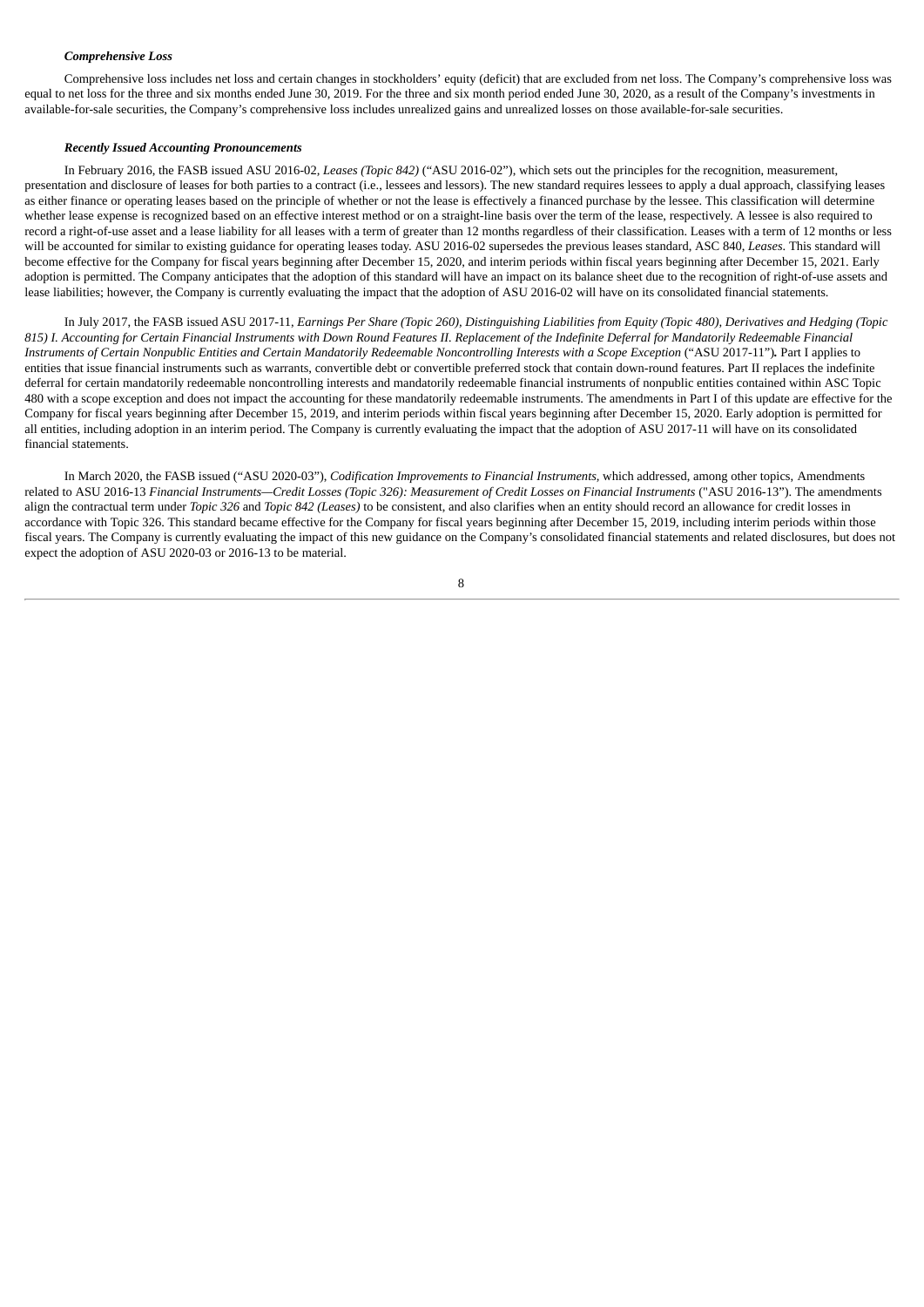## **3. Fair Value of Financial Assets and Liabilities**

The following table presents information about the Company's financial assets and liabilities measured at fair value on a recurring basis and indicates the level of the fair value hierarchy utilized to determine such fair values (in thousands):

|                                                           | <b>June 30, 2020</b> |        |                                                                                                 |        |                                                                      |        |  |                                                               |  |  |  |
|-----------------------------------------------------------|----------------------|--------|-------------------------------------------------------------------------------------------------|--------|----------------------------------------------------------------------|--------|--|---------------------------------------------------------------|--|--|--|
| <b>Description</b>                                        |                      | Total  | <b>Quoted Prices in</b><br><b>Active Markets</b><br>for Identical<br><b>Assets</b><br>(Level 1) |        | <b>Significant Other</b><br><b>Observable</b><br>Inputs<br>(Level 2) |        |  | <b>Significant Other</b><br>Observable<br>Inputs<br>(Level 3) |  |  |  |
| Assets:                                                   |                      |        |                                                                                                 |        |                                                                      |        |  |                                                               |  |  |  |
| Money market funds, included in cash and cash equivalents | ¢                    | 42,047 | \$                                                                                              | 42,047 | \$.                                                                  |        |  |                                                               |  |  |  |
| Marketable securities:                                    |                      |        |                                                                                                 |        |                                                                      |        |  |                                                               |  |  |  |
| <b>United States Treasury Bills</b>                       |                      | 21,989 |                                                                                                 | 21,989 |                                                                      |        |  |                                                               |  |  |  |
| Corporate debt securities                                 |                      | 18,367 |                                                                                                 |        |                                                                      | 18,367 |  | __                                                            |  |  |  |
| Commercial paper                                          |                      | 11,268 |                                                                                                 |        |                                                                      | 11,268 |  |                                                               |  |  |  |
| Total financial assets                                    |                      | 93,671 |                                                                                                 | 64,036 |                                                                      | 29,635 |  |                                                               |  |  |  |

|                                                           | <b>December 31, 2019</b> |   |                                                                                                 |    |                                                               |  |                                                                      |  |  |  |  |  |
|-----------------------------------------------------------|--------------------------|---|-------------------------------------------------------------------------------------------------|----|---------------------------------------------------------------|--|----------------------------------------------------------------------|--|--|--|--|--|
| <b>Description</b>                                        | <b>Total</b>             |   | <b>Quoted Prices in</b><br><b>Active Markets</b><br>for Identical<br><b>Assets</b><br>(Level 1) |    | <b>Significant Other</b><br>Observable<br>Inputs<br>(Level 2) |  | <b>Significant Other</b><br>Observable<br><b>Inputs</b><br>(Level 3) |  |  |  |  |  |
| Assets:                                                   |                          |   |                                                                                                 |    |                                                               |  |                                                                      |  |  |  |  |  |
| Money market funds, included in cash and cash equivalents | 4,477                    | S | 4,477                                                                                           | \$ | $\qquad \qquad$                                               |  |                                                                      |  |  |  |  |  |
| Marketable securities:                                    |                          |   |                                                                                                 |    |                                                               |  |                                                                      |  |  |  |  |  |
| Corporate debt securities                                 | 5,772                    |   |                                                                                                 |    | 5.772                                                         |  |                                                                      |  |  |  |  |  |
| Commercial paper                                          | 18,199                   |   |                                                                                                 |    | 18,199                                                        |  |                                                                      |  |  |  |  |  |
| Total financial assets                                    | 28,448                   |   | 4,477                                                                                           |    | 23,971                                                        |  |                                                                      |  |  |  |  |  |

As of June 30, 2020 and December 31, 2019, the Company's Level 1 financial assets consisted of cash equivalents held in money market funds, which are valued using quoted market prices in active markets without any valuation adjustment, and United States treasury bills, which are based on quoted market prices in active markets. The financial assets valued based on Level 2 inputs consist of corporate debt securities and commercial paper, which consist of investments in highly-rated investmentgrade securities. The Company estimates the fair values of these marketable securities by taking into consideration valuations obtained from third-party pricing sources. These pricing sources utilize industry standard valuation models, including both income and market-based approaches, for which all significant inputs are observable, either directly or indirectly, to estimate fair value. These inputs include market pricing based on real-time trade data for the same or similar securities, issuer credit spreads, benchmark yields, and other observable inputs. The Company validates the prices provided by its third-party pricing sources by understanding the models used, obtaining market values from other pricing sources and analyzing pricing data in certain instances.

During the three and six months ended June 30, 2020 and the year ended December 31, 2019, there were no transfers between fair value measurement levels.

The carrying values of other current assets, accounts payable and accrued expenses approximate their fair values due to the short-term nature of these assets and liabilities.

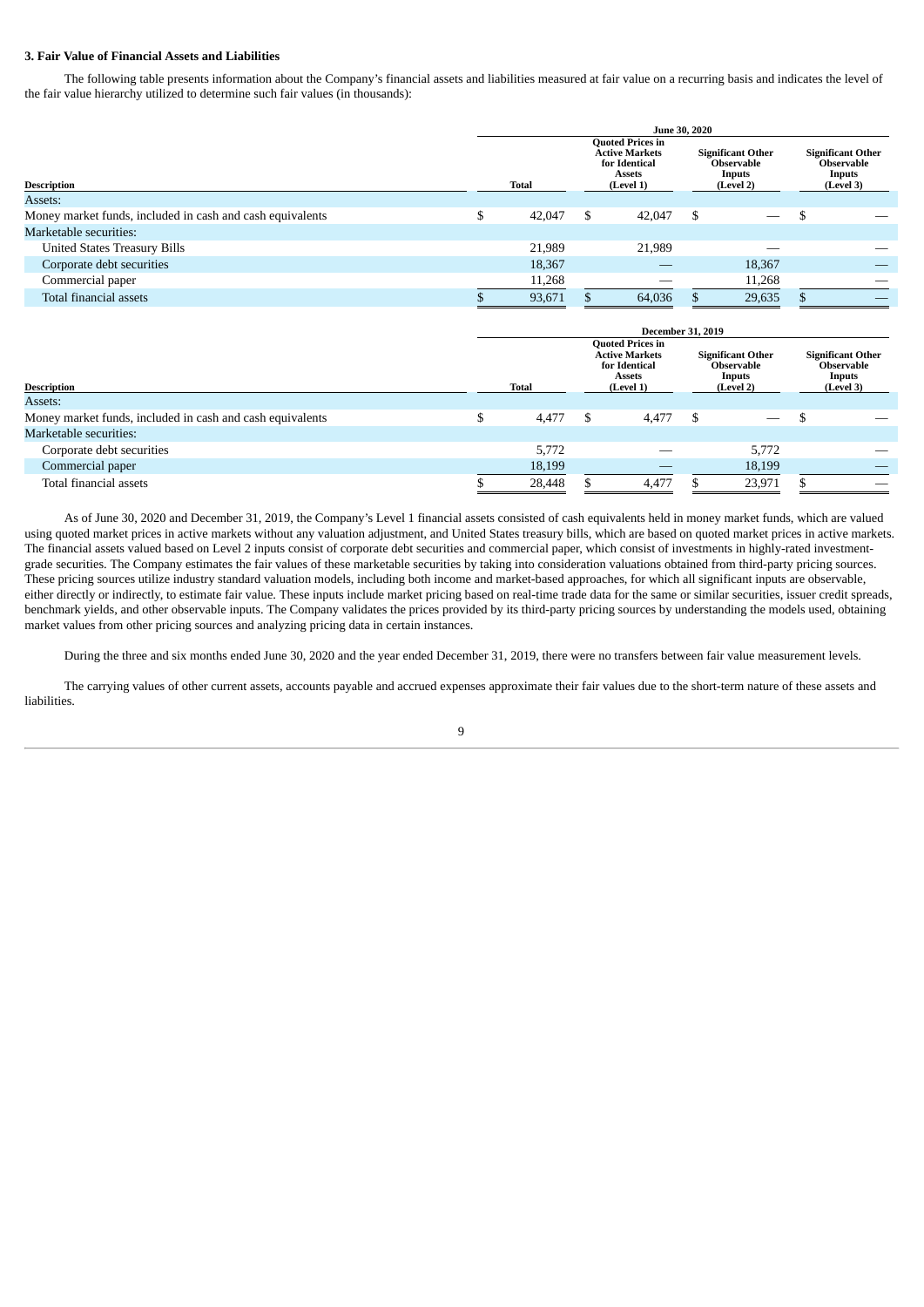## **4. Investments**

As of June 30, 2020 and December 31, 2019, the Company had short-term investments consisting of United States treasury bills, corporate debt securities, and commercial paper, which are considered to be available-for-sale investments. These are included in short-term investments on the condensed consolidated balance sheets, even though the stated maturity date may be one year or more beyond the current balance sheet date, as the Company views those securities as available for use in current operations, if needed. The following table summarizes the Company's investments (in thousands):

| <b>June 30, 2020</b> |                                  |    |      |     |                         |                   |  |  |
|----------------------|----------------------------------|----|------|-----|-------------------------|-------------------|--|--|
|                      | <b>Gross Unrealized</b><br>Gains |    | Loss |     |                         | <b>Fair Value</b> |  |  |
|                      |                                  |    |      |     |                         |                   |  |  |
| 21,989               |                                  |    |      |     |                         | 21,989            |  |  |
| 18,319               |                                  | 50 |      | (2) |                         | 18,367            |  |  |
| 11,268               |                                  |    |      |     |                         | 11,268            |  |  |
| 51,576               |                                  | 51 |      | (3) |                         | 51,624            |  |  |
|                      | <b>Amortized Cost</b>            |    |      |     | <b>Gross Unrealized</b> |                   |  |  |

|                           |                       |  | <b>December 31, 2019</b>         |  |                                 |                   |
|---------------------------|-----------------------|--|----------------------------------|--|---------------------------------|-------------------|
|                           | <b>Amortized Cost</b> |  | <b>Gross Unrealized</b><br>Gains |  | <b>Gross Unrealized</b><br>Loss | <b>Fair Value</b> |
| Current:                  |                       |  |                                  |  |                                 |                   |
| Commercial paper          | 18.167                |  | 32                               |  | $\hspace{0.1mm}-\hspace{0.1mm}$ | 18,199            |
| Corporate debt securities | 5,772                 |  |                                  |  | _                               | 5,772             |
| Total                     | 23,939                |  | 32                               |  |                                 | 23,971            |

As of June 30, 2020, the Company had four available-for-sale securities with an aggregate value of approximately \$14.5 million in immaterial unrealized loss positions for less than twelve months. As of December 31, 2019, the Company had no available-for-sale securities in unrealized loss positions The Company has the intent and ability to hold such securities until recovery. The Company determined that there was no material change in the credit risk of these investments. As a result, the Company determined it did not hold any investments with an other-than-temporary impairment as of June 30, 2020 and December 31, 2019.

#### **5. Accrued Expenses**

Accrued expenses consisted of the following (in thousands):

|                                           | <b>June 30,</b><br>2020 |       | December 31,<br>2019 |       |  |
|-------------------------------------------|-------------------------|-------|----------------------|-------|--|
| Accrued research and development expenses |                         | 1,357 |                      | 1,106 |  |
| Accrued compensation and benefits         |                         | 1,310 |                      | 802   |  |
| Accrued professional services             |                         | 431   |                      | 330   |  |
| Accrued other                             |                         | 81    |                      | 302   |  |
| Total accrued expenses                    |                         | 3,179 |                      | 2,540 |  |

#### **6. License Agreements**

#### *Agreement with Lundbeck*

In April 2016, the Company entered into a license agreement with Lundbeck A/S ("Lundbeck" and the "Lundbeck Agreement") pursuant to which Lundbeck granted the Company the following licenses within the field of prevention, treatment or diagnosis of hemoglobinopathy disorders and/or other diseases or disorders, including those directly or indirectly related to hemoglobinopathies: (1) an exclusive, royalty-bearing license to certain patent rights and certain know-how owned or otherwise controlled by Lundbeck ("Licensed Technology") to research, develop, make, use, sell, and commercialize products ("Licensed Products") from PDE9 inhibitors, which included IMR-687 ("Licensed Compounds"); (2) a non-exclusive license to the Licensed Technology to make, research, develop, and use such Licensed Technology to enable research and development, with certain restrictions; and (3) a sublicensing right that allows the Company to grant sublicenses to third parties to use the Licensed Technology subject to the certain terms detailed in the Lundbeck Agreement. Under the Lundbeck Agreement, the Company is subject to certain achievement dates for development milestones as defined in the agreement. The regulatory milestones due under the Lundbeck Agreement depend on the products being developed. Development milestones due under the Lundbeck Agreement with respect to the Licensed Compounds total up to \$23.5 million, and, for any products that contain PDE9 inhibitors other than Licensed Compounds, total up to \$11.8 million. The Company also agreed to pay tiered royalties based on net sales of all products licensed under the agreement in the low single-digit percentages.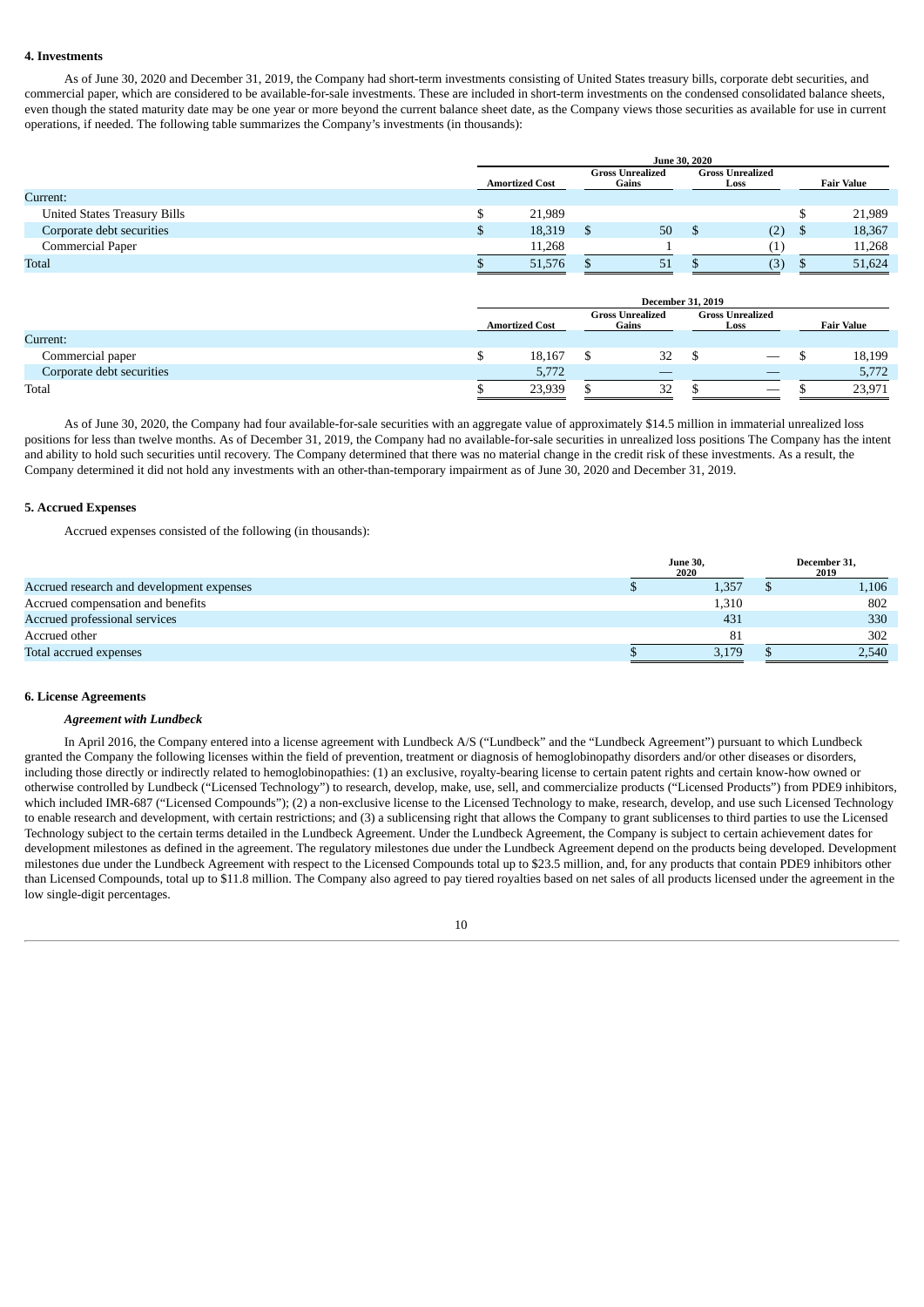To date, pursuant to the license agreement, the Company has made cash payments to Lundbeck of \$1.8 million consisting of an upfront payment and ongoing milestone payments, which were recorded as research and development expenses. No payments were made during the year ended December 31, 2019, or for the three and six months ended June 30, 2020. As partial consideration for the license, the Company issued 167,523 shares of common stock to Lundbeck, which represented 8.0% of the Company's then outstanding equity pursuant to a restricted stock agreement. The shares were fully vested on the date of issuance. The Company also allowed Lundbeck to participate in the fourth tranche of its Series A preferred stock financing in November 2018 at \$1.00 per share.

The Lundbeck Agreement can be terminated by the Company at any time with 180 days' written notice. The Company or Lundbeck may terminate the agreement by written notice within a specified period of time in the event of a material breach.

# **7. Commitments and Contingencies**

#### *Lease Agreements*

In 2016, the Company entered into an agreement for office space located in Cambridge, Massachusetts, which was a month-to-month lease, with a related party (see Note 13). The agreement for this space terminated on August 17, 2019. The Company recorded rent expense of less than \$0.1 million during the three and six months ended June 30, 2019.

In May 2019, the Company entered into a new operating lease agreement for office space totaling 4,210 square feet, located in Boston, Massachusetts with a 62 month term. The lease includes a rent escalation clause which results in cash rental payments of approximately \$0.3 million annually. Rent expense is being recognized on a straight-line basis over the lease term. In addition to the base rent, the Company is also responsible for its share of operating expenses, electricity and real estate taxes, in accordance with the terms of the Lease Agreement. The Company provided a security deposit of approximately \$0.1 million in May 2019, which is included as a component of other assets on the Company's unaudited condensed consolidated balance sheets as of June 30, 2020 and December 31, 2019. The Company occupied the space in August 2019 and commenced recognition of rent expense. The Company recorded rent expense of less than \$0.1 million during the three months ended June 30, 2020, and approximately \$0.1 million during the six months ended June 30, 2020.

The following table summarizes the future minimum lease payments due under the Company's operating lease (in thousands):

|            | June 30,<br>2020 |
|------------|------------------|
| 2020       | 135              |
| 2021       | 273              |
| 2022       | 278              |
| 2023       | 284              |
| Thereafter | 229              |
|            | 1,199            |

# *Legal Proceedings*

The Company may from time to time be party to litigation arising in the ordinary course of business. The Company was not subject to any material legal proceedings during the three and six months ended June 30, 2020 and year ended December 31, 2019, and no material legal proceedings are currently pending or, to the best of its knowledge, threatened.

#### *Indemnification Obligations*

The Company agrees to standard indemnification obligations as part of entering into agreements in the ordinary course of business. Pursuant to the indemnification provisions, the Company agrees to indemnify, hold harmless, and to reimburse the indemnified party for losses suffered or incurred by the indemnified party, generally the Company's business partners, in connection with matters specified in the applicable provision, which may include any U.S. patent or any copyright or other intellectual property infringement claim by any third-party with respect to the Company's products or product liability claims by any third-party with respect to the Company's products. The term of these indemnification obligations is generally perpetual any time after execution of the agreement. The potential amount of future payments the Company could be required to make under these indemnification obligations is unlimited. The Company has never incurred costs to defend lawsuits or settle claims related to these indemnification obligations.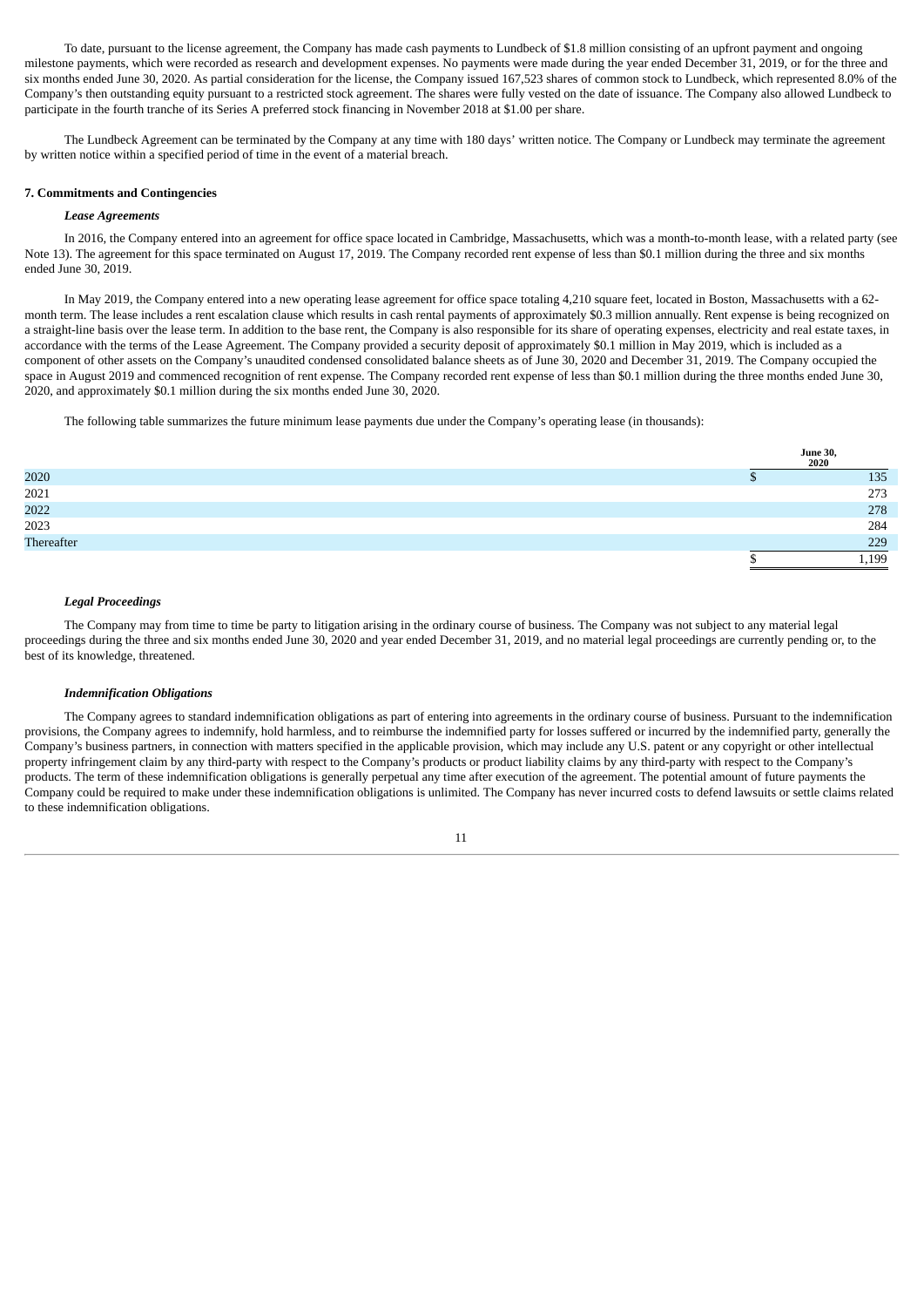### **8. Convertible Preferred Stock**

On February 25, 2020, the Company raised \$17.1 million in net proceeds from the sale of 1,562,994 shares of Series B Preferred Stock, at a price of \$10.9722 per share, upon a waiver of specified milestone conditions from the holders of a majority of the shares then held by the holders of Series B Preferred Stock. Upon issuance, each share of Series B Preferred Stock included an embedded beneficial conversion feature as the estimated fair value of the Company's common stock on the date of issuance of the Series B Preferred Stock was higher than the effective conversion price of the Series B Preferred Stock of \$10.9722 per share. Given the proximity of the issuance to the Company's public offering, the Company utilized the \$16.00 public offing price of its common stock to determine the intrinsic value of the beneficial conversion feature. As a result, the Company recorded the intrinsic value of the beneficial conversion feature of \$7.9 million as a discount on the Series B Preferred Stock at issuance. Because the Series B Preferred Stock was immediately convertible upon issuance and did not include mandatory redemption provisions, the discount on the Series B Preferred Stock was immediately accreted.

Upon the completion of the IPO on March 16, 2020, all 70,378,661 shares of outstanding preferred stock automatically converted into 11,172,955 shares of common stock. Prior to the conversion, the holders of the preferred stock were entitled to receive noncumulative dividends of 8% per annum of the Series B issuance price only when and if declared by the Company's Board of Directors. No dividends have been declared by the Company's Board of Directors since inception.

As of December 31, 2019, preferred stock consisted of the following (in thousands, except share data):

|                                    |                                  | <b>December 31, 2019</b>                                                    |  |        |  |                      |                                                   |  |  |  |
|------------------------------------|----------------------------------|-----------------------------------------------------------------------------|--|--------|--|----------------------|---------------------------------------------------|--|--|--|
|                                    | Preferred<br>Stock<br>Authorized | Preferred<br><b>Stock</b><br>Carrying<br>Issued and<br>Value<br>Outstanding |  |        |  | Liquidation<br>Value | Common<br>stock<br>Issuable<br>Upon<br>Conversion |  |  |  |
| <b>Series Seed Preferred Stock</b> | 2,712,960                        | 2,712,960                                                                   |  | 1,460  |  | 2,713                | 430,693                                           |  |  |  |
| Series A Preferred Stock           | 31,499,040                       | 31.499.040                                                                  |  | 30,729 |  | 31.499               | 5,000,623                                         |  |  |  |
| Series B Preferred Stock           | 36,166,661                       | 26.321.313                                                                  |  | 45.575 |  | 45,849               | 4,178,645                                         |  |  |  |
|                                    | 70,378,661                       | 60,533,313                                                                  |  | 77.764 |  | 80.061               | 9,609,961                                         |  |  |  |

#### **9. Stockholders' Equity**

On August 13, 2019, the Company's board of directors, and on February 26, 2020, the Company's stockholders, approved the Company's restated certificate of incorporation, which became effective upon closing of the IPO on March 16, 2020, to authorize 10,000,000 shares of undesignated preferred stock, \$0.001 per share par value, and to increase the number of authorized shares of common stock from 100,000,000 to 200,000,000 shares, \$0.001 per share par value.

Common stockholders are entitled to receive dividends, as may be declared by the Board, if any, subject to the preferential dividend rights of any preferred stock then outstanding. Through June 30, 2020, no cash dividends have been declared or paid.

As of June 30, 2020, 10,000,000 shares of preferred stock were authorized and no shares of preferred stock were issued or outstanding.

As of June 30, 2020 and December 31, 2019, the Company has reserved for future issuance the following shares of common stock:

|                                                                                 | <b>June 30,</b><br>2020 | December 31.<br>2019 |
|---------------------------------------------------------------------------------|-------------------------|----------------------|
| Conversion of outstanding preferred stock                                       |                         | 9,609,961            |
| Shares reserved for future issuance under the 2016 Stock Incentive Plan         |                         | 228,852              |
| Shares reserved for future issuance under the 2020 Equity Incentive Plan        | 1,321,261               |                      |
| Shares reserved for future issuance under the 2020 Employee Stock Purchase Plan | 193,216                 |                      |
|                                                                                 | 1,514,477               | 9,838,813            |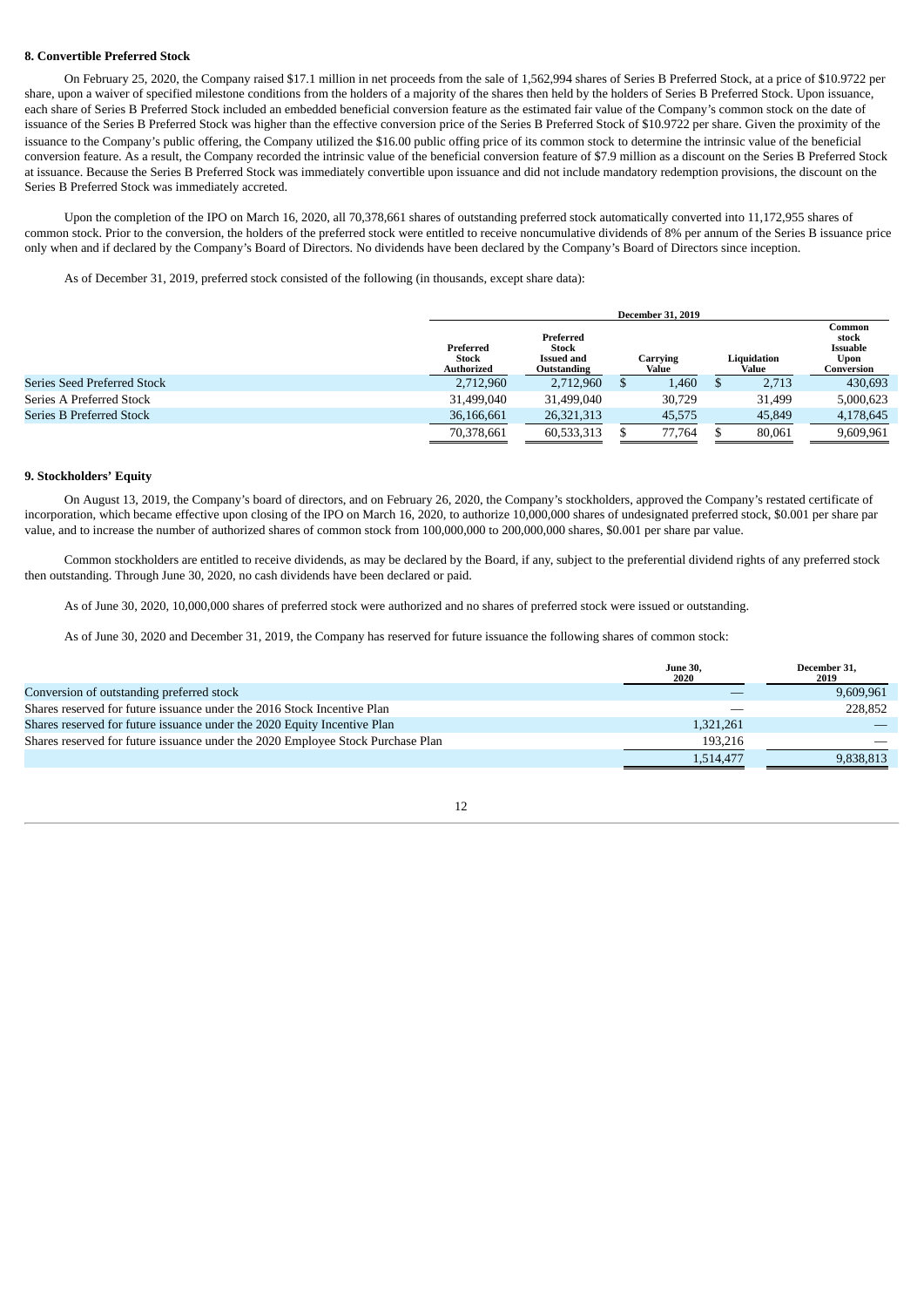### **10. Stock-Based Compensation**

### *2016 Stock Incentive Plan*

The Company's 2016 Stock Incentive Plan, (the "2016 Plan") provided for the grant of restricted stock, restricted stock units, stock appreciation rights, incentive stock options, non-statutory stock options and other stock-based awards to employees, officers, members of the Board, consultants and advisors of the Company.

As of December 31, 2019, the number of shares of common stock authorized to be issued under the 2016 Plan was 2,091,969, of which 228,852 shares remained available for future grants as of December 31, 2019. As of the effective date of the 2020 Equity Incentive Plan (the "2020 Plan"), no shares remained available for future issuance under the 2016 Plan. Any options or awards outstanding under the 2016 Plan remain outstanding and effective.

#### *2020 Equity Incentive Plan*

On October 1, 2019, the Company's board of directors adopted, and on February 26, 2020 the Company's stockholders approved, the 2020 Equity Incentive Plan (the "2020 Plan"), which became effective on March 11, 2020. The 2020 Plan provides for the grant of incentive stock options, non-qualified stock options, stock appreciation rights, restricted stock awards, restricted stock units and other stock-based awards. The number of shares reserved for issuance under the 2020 Plan is the sum of: (1) 1,220,283 shares of the Company's common stock; plus (2) the number of shares (up to a maximum of 2,091,969 shares) equal to the sum of (x) 228,852 shares, which represents the Company's common stock reserved for issuance under the 2016 Plan that remained available for grant under the 2016 Plan as of March 11, 2020 and (y) the number of shares of the Company's common stock subject to outstanding awards granted under the 2016 Plan that expire, terminate or are otherwise surrendered, cancelled, forfeited or repurchased by the Company at their original issuance price pursuant to a contractual repurchase right. The number of shares reserved shall be annually increased on the first day of each fiscal year, beginning with the fiscal year ending December 31, 2021 and continuing until, and including, the fiscal year ending December 31, 2030, equal to the lesser of (i) 4% of the number of shares of the Company's common stock outstanding on the first day of such fiscal year and (ii) an amount determined by the Company's board of directors. No more than 8,541,982 shares of common stock may be issued as incentive stock options under the 2020 Plan. The shares of common stock underlying any awards that expire, terminate, or are otherwise surrendered, cancelled, forfeited or repurchased by the Company under the 2016 Plan or the 2020 Plan will be added back to the shares of common stock available for issuance under the 2020 Plan

As of June 30, 2020, there were 1,321,261 shares available for future issuance under the 2020 Plan.

For financial reporting purposes, the Company performed common stock valuations with the assistance of a third-party specialist through October 23, 2019 to determine stock-based compensation expense for stock options. Upon completion of the IPO, the fair value of the common stock on the grant date was based on the closing price of the stock on the Nasdaq Global Select Market on the date of grant.

The following table summarizes the Company's stock option activity:

|                                                    | Number of<br>Shares | Weighted-<br>Average<br><b>Exercise Price</b> |       | Weighted-<br>Average<br>Remaining<br>Contractual<br>Term<br>(in years) |  | Aggregate<br><b>Intrinsic Value</b><br>(in thousands) |
|----------------------------------------------------|---------------------|-----------------------------------------------|-------|------------------------------------------------------------------------|--|-------------------------------------------------------|
| Outstanding as of December 31, 2019                | 1,863,117           |                                               | 4.60  | 8.90                                                                   |  |                                                       |
| Granted                                            | 322,439             |                                               | 16.00 |                                                                        |  |                                                       |
| Exercised                                          | (44, 271)           |                                               | 4.92  |                                                                        |  |                                                       |
| Forfeited                                          | (194, 565)          |                                               | 6.68  |                                                                        |  |                                                       |
| Outstanding as of June 30, 2020                    | 1,946,720           |                                               | 6.27  | 7.82                                                                   |  | 41,579                                                |
| Options vested and exercisable as of June 30, 2020 | 691,244             |                                               | 4.21  | 5.70                                                                   |  | 16,192                                                |

The aggregate intrinsic value of options is calculated as the difference between the exercise price of the stock options and the fair value of the Company's common stock for those stock options that had exercise prices lower than the fair value of the common stock as of the end of the period.

The weighted-average grant date fair value of the Company's stock options granted during the three and six months ended June 30, 2020 was \$10.36 and \$10.16, respectively. The weighted-average grant date fair value of the Company's stock options granted during each of the three and six months ended June 30, 2019 was \$3.42.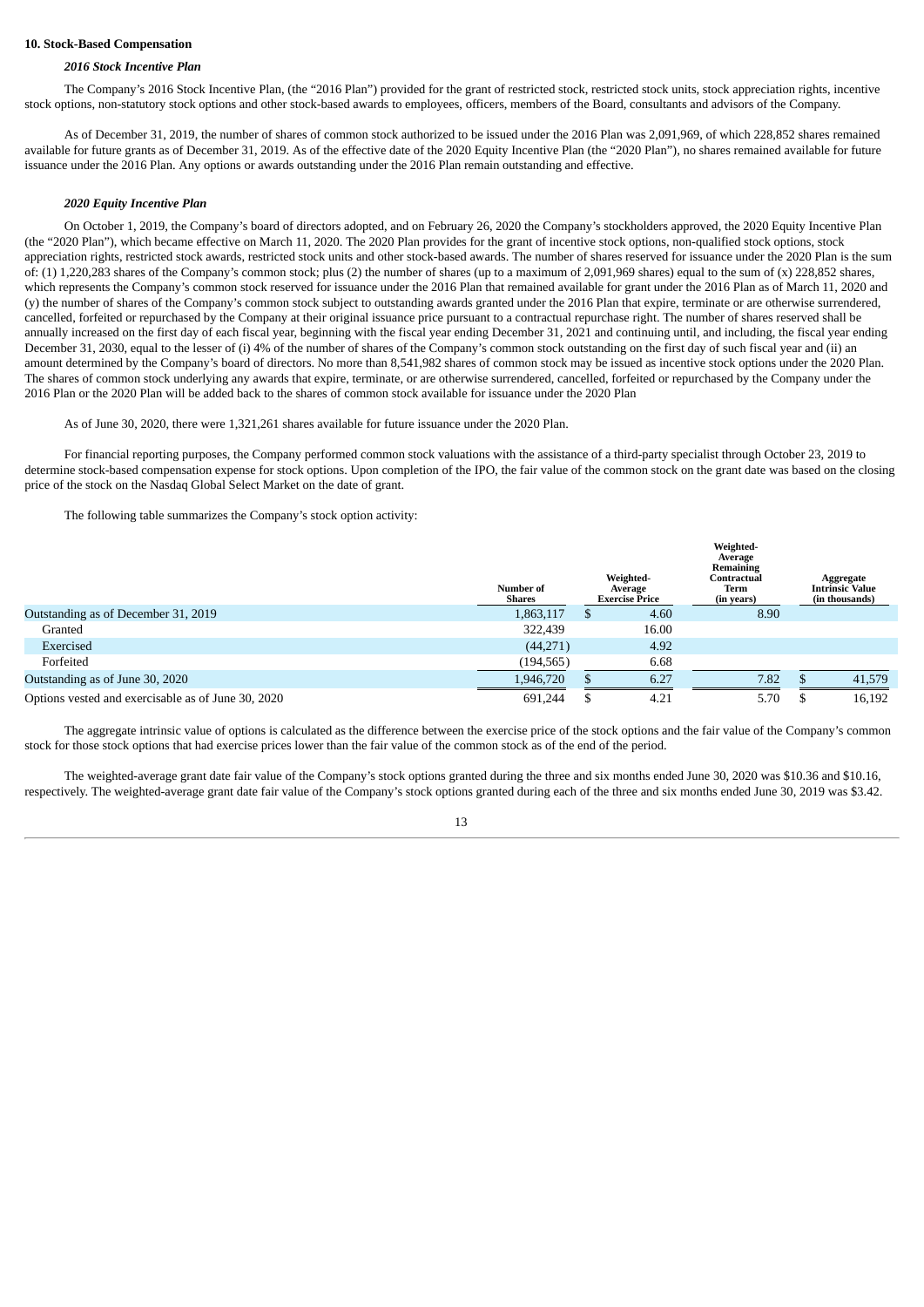The assumptions that the Company used to determine the grant date fair value of stock options granted to employees, non-employees and members of the Board during the three and six months ended June 30, 2020 and 2019 were as follows, presented on a weighted-average basis Stock-based compensation expense was allocated as follows (in thousands):

|                            | Three Months Ended June 30, |          | Six Months Ended June 30. |          |  |
|----------------------------|-----------------------------|----------|---------------------------|----------|--|
|                            | 2020                        | 2019     | 2020                      | 2019     |  |
| Expected term (in years)   | 6.20                        | 6.11     | 6.12                      | 6.11     |  |
| <b>Expected volatility</b> | 73.79%                      | 69.70%   | 72.35%                    | 69.70%   |  |
| Expected dividend vield    | $0.00\%$                    | $0.00\%$ | $0.00\%$                  | $0.00\%$ |  |
| Risk-free interest rate    | $0.44\%$                    | 2.19%    | 0.66%                     | 2.19%    |  |

#### *Performance-based awards*

The Company granted stock options to purchase an aggregate of 220,928 shares of common stock to certain employees, officers and consultants and advisors of the Company on May 16, 2019, June 5, 2019 and June 21, 2019, which contain performance-based vesting criteria. Vesting of these options was contingent on the closing of the second tranche of Series B Preferred Stock financing. Stock-based compensation expense associated with performance-based stock options is recognized if the performance conditions are considered probable of being achieved, using management's best estimates. As a result of the performance condition being met on February 25, 2020, these options will vest as to 25% of the shares underlying each option on February 25, 2021 and as to the remainder of the shares in equal quarterly installments for three years thereafter. The Company recognized stock-based compensation expense of less than \$0.1 million for these options during the three and six months ended June 30, 2020, respectively.

#### *Stock-Based Compensation*

Stock-based compensation expense included in the Company's unaudited condensed consolidated statements of operations and comprehensive loss is as follows (in thousands):

|                                        | Three Months Ended June 30. |  |      |  | <b>Six Months Ended June 30.</b> |  |                       |
|----------------------------------------|-----------------------------|--|------|--|----------------------------------|--|-----------------------|
|                                        | 2020                        |  | 2019 |  | 2020                             |  | 2019                  |
| Research and development               | 185                         |  | 59   |  | 340                              |  | $\overline{z}$<br>ر ، |
| General and administrative             | 365                         |  | 138  |  | 57 <sub>C</sub>                  |  | 219                   |
| Total stock-based compensation expense | 550                         |  | 197  |  | 910                              |  | 292                   |

As of June 30, 2020 and December 31, 2019, total unrecognized compensation cost related to the unvested stock-based awards was \$5.6 million and \$3.3 million, respectively, which is expected to be recognized over a weighted-average period of 3.03 and 3.17 years, respectively.

#### *2020 Employee Stock Purchase Plan*

On October 1, 2019, the Company's board of directors adopted, and on February 26, 2020, the Company's stockholders approved the 2020 Employee Stock Purchase Plan (the "2020 ESPP"), which became effective on March 11, 2020. The 2020 ESPP initially provides participating employees with the opportunity to purchase up to an aggregate of 193,216 shares of the Company's common stock. The number of shares of the Company's common stock reserved for issuance under the 2020 ESPP will automatically increase on the first day of each fiscal year, beginning with the fiscal year commencing on January 1, 2021 and continuing until, and including, the fiscal year commencing on January 1, 2031, in an amount equal to the lowest of (i) 386,432 shares of the Company's common stock, (ii) 1% of the number of shares of the Company's common stock outstanding on the first day of such fiscal year and (iii) an amount determined by the Company's board of directors.

# **11. Income Taxes**

Deferred tax assets and deferred tax liabilities are recognized based on temporary differences between the financial reporting and tax basis of assets and liabilities using statutory rates. A valuation allowance is recorded against deferred tax assets if it is more likely than not that some or all of the deferred tax assets will not be realized. Due to the uncertainty surrounding the realization of the favorable tax attributes in future tax returns, the Company has recorded a full valuation allowance against the Company's otherwise recognizable net deferred tax assets.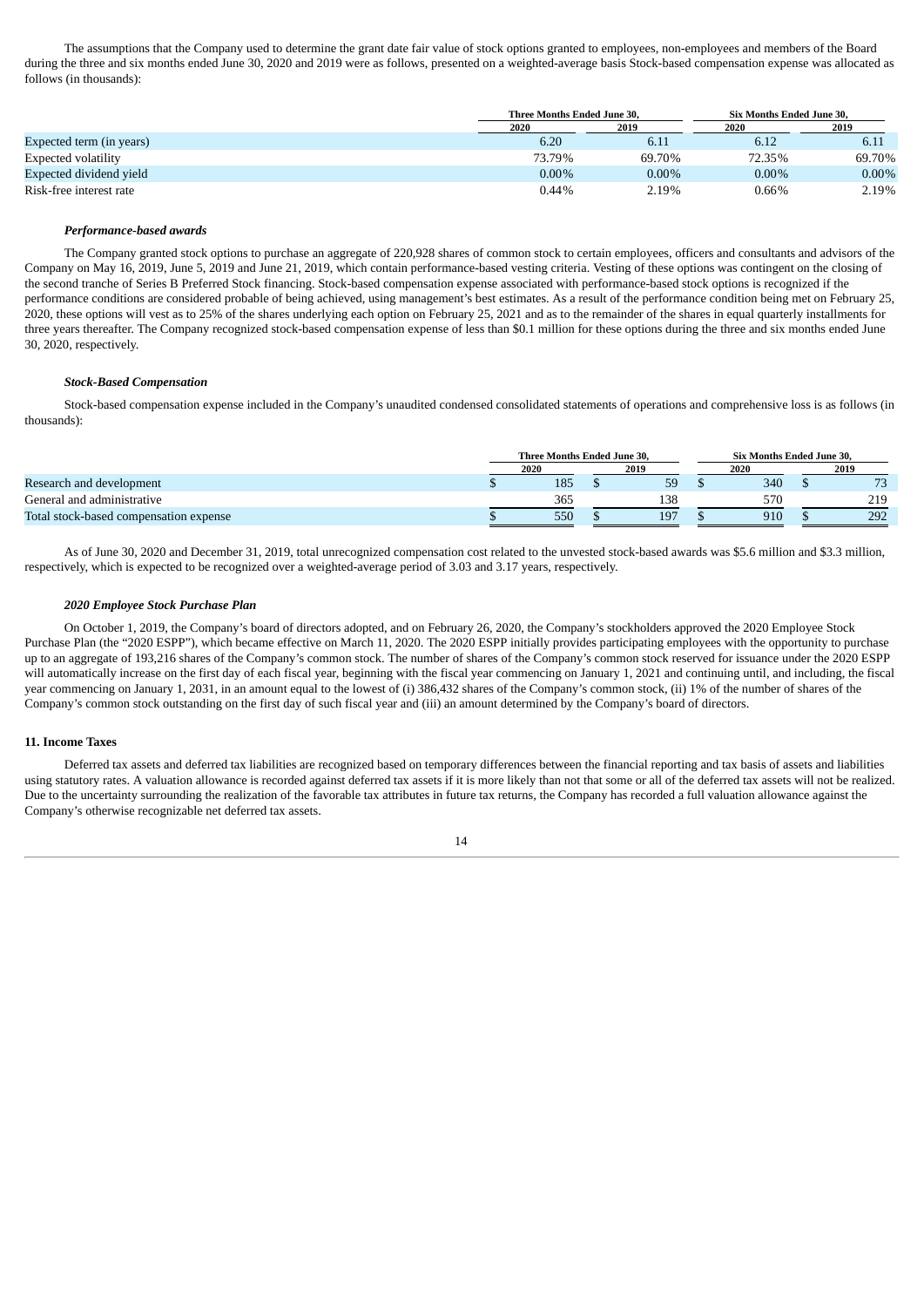On March 27, 2020, the United States enacted the Coronavirus Aid, Relief, and Economic Security Act ("CARES Act"). The Cares Act includes provisions relating to refundable payroll tax credits, deferment of the employer portion of certain payroll taxes, net operating loss carryback periods, alternative minimum tax credit refunds, modifications to the net interest deduction limitations and technical corrections to tax depreciation methods for qualified improvement property. The CARES Act also established a Paycheck Protection Program whereby certain small businesses are eligible for a loan to fund payroll expenses, rent, and related costs.

The Company considered the provisions under the CARES Act and elected not to take advantage of the provisions of CARES Act as the effect of such provisions was not expected to have a material impact on the Company's results of operations, cash flows and consolidated financial statements.

#### **12. Net Loss Per Share**

Basic and diluted net loss per share is determined by dividing net loss attributable to common stockholders by the weighted-average common shares outstanding during the period. Net loss applicable to common stockholders for the six months ended June 30, 2020 did not equal net loss due to the accretion of the beneficial conversion feature of Series B Preferred Stock in the amount of \$7.9 million. The beneficial conversion feature was initially recorded as a discount on the Series B Preferred Stock with a corresponding amount recorded to Additional Paid-in Capital. The discount on the Series B Preferred Stock was then immediately written off as a deemed dividend as the Series B Preferred Stock does not have a stated redemption date and is immediately convertible at the option of the holder. The Company has computed diluted net loss per common share after giving consideration to all potentially dilutive common shares, including convertible preferred stock and options to purchase common stock during the period determined using the if-converted method, except where the effect of including such securities would be antidilutive. Because the Company has reported net losses since inception, these potential common shares have been anti-dilutive and basic and diluted loss per share have been the same.

The Company excluded the following potential common shares from the computation of diluted net loss per share attributable to common stockholders for the periods indicated because including them would have had an anti-dilutive effect:

|                                  | <b>Three Months Ended</b><br><b>June 30.</b> |           | <b>Six Months Ended</b><br><b>June 30.</b> |           |  |
|----------------------------------|----------------------------------------------|-----------|--------------------------------------------|-----------|--|
|                                  | 2020                                         | 2019      | 2020                                       | 2019      |  |
| Series Seed Preferred Stock      |                                              | 430,693   | __                                         | 430,693   |  |
| Series A Preferred Stock         |                                              | 5,000,623 | $\overline{\phantom{a}}$                   | 5,000,623 |  |
| Series B Preferred Stock         |                                              | 4,178,645 | $\overline{\phantom{a}}$                   | 4,178,645 |  |
| Options to purchase common stock | 1,946,720                                    | 645,568   | 1.946.720                                  | 645,568   |  |

#### **13. Related Party Transactions**

### *Lundbeck*

Lundbeckfond Invest A/S is one of the Company's stockholders and participated in all tranches of the Series A preferred stock financing and both tranches of the Series B preferred stock financing. Prior to the conversion of the Company's preferred stock, Lundbeckfond Invest A/S owned 5,470,492 shares of Series A Preferred Stock as of December 31, 2019, and 478,749 shares of Series Seed Preferred Stock as of December 31, 2019. Lundbeckfond Invest A/S owned 1,326,111 shares of Series B Preferred Stock as of December 31, 2019. All shares of preferred stock converted into shares of common stock upon closing of the IPO. Lundbeckfond Invest A/S also purchased 187,500 shares of common stock in the IPO. This reflects a 6.9% and a 9.3% ownership interest on a fully diluted basis as of June 30, 2020 and December 31, 2019, respectively. Mette Kirstine Agger, a member of our board of directors, is a Managing Partner at Lundbeckfonden Ventures, which is an affiliate of Lundbeckfond Invest A/S.

Lundbeck, an affiliate of Lundbeckfond Invest A/S, is also one of the Company's stockholders and participated in the fourth tranche of the Company's Series A preferred stock financing. Prior to the conversion of the Company's preferred stock, Lundbeck owned 499,069 shares of Series A Preferred Stock as of December 31, 2019, as well as 443,271 shares of common stock issued in conjunction with the Lundbeck Agreement (See Note 6). All shares of preferred stock converted into shares of common stock upon closing of the IPO. This reflects a 2.5% and a 4.2% ownership interest on a fully diluted basis as of June 30, 2020 and December 31, 2019, respectively. Lundbeck did not participate in the Series B Preferred Stock financing.

To date, pursuant to the Lundbeck Agreement, the Company has made cash payments to Lundbeck of \$1.8 million consisting of an upfront payment and ongoing milestone payments which are recorded as research and development expense.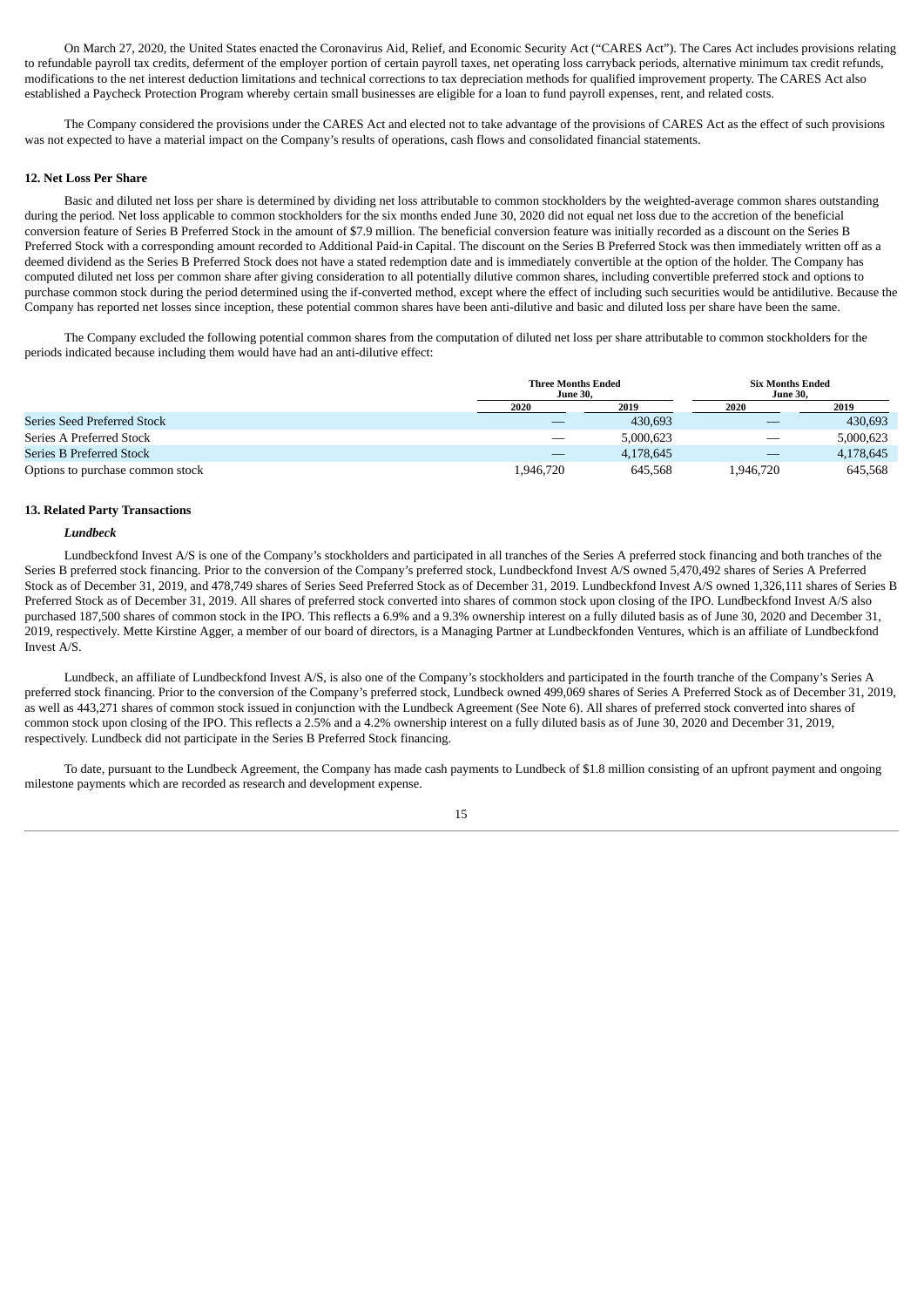# *Cydan Development, Inc.*

In January 2016, the Company entered into a Business Services Agreement with Cydan Development, Inc., or Cydan, pursuant to which Cydan provided office space, personnel assistance, and other business services to the Company on an as-needed basis. At the time the agreement was signed, Cydan was considered a related party because Cydan was a holder of more than 5% of the Company's capital stock and Dr. James McArthur was the Company's founder, President and Chief Executive Officer, a member of the Company's board of directors and a holder of more than 5% of the Company's capital stock and the Chief Scientific Officer of Cydan. As of June 30, 2020, Cydan is no longer considered a related party. The Company paid Cydan less than \$0.1 million during the three and six months ended June 30, 2019 related to the Business Services Agreement, all of which was recorded as research and development expense. The Company agreed with Cydan to terminate the Business Services Agreement and all related services rendered by Cydan to the Company effective as of August 17, 2019. Accordingly, there were no amounts due to Cydan as of June 30, 2020 and December 31, 2019.

# **14. Benefit Plans**

The Company established a defined contribution savings plan under Section 401(k) of the Internal Revenue Code effective as of January 2019. This plan covers substantially all employees who meet minimum age and service requirements and allows participants to defer a portion of their annual compensation on a pre-tax basis. Matching contributions to the plan may be made at the discretion of the Board. The Company has made no contributions to the plan to date.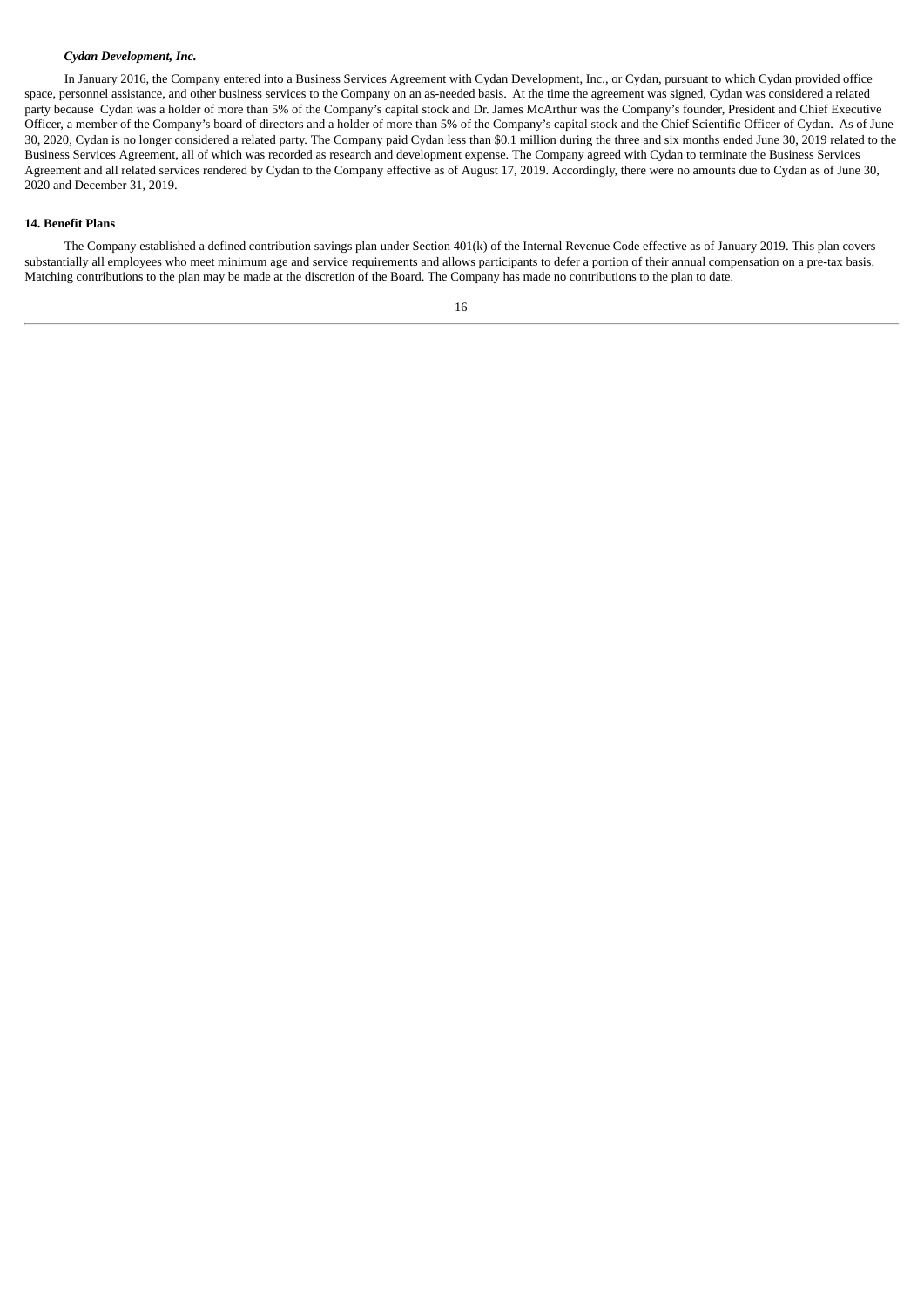#### <span id="page-19-0"></span>**Item 2. Management's Discussion and Analysis of Financial Condition and Results of Operations.**

The following discussion and analysis of our financial condition and results of operations should be read in conjunction with our financial statements and related notes appearing elsewhere in this Quarterly Report on Form 10-Q and the prospectus for our initial public offering filed pursuant to Rule 424(b)(4) under the Securities Act of 1933, as amended, or the Securities Act, with the Securities and Exchange Commission, or SEC, on March 12, 2020. Some of the information contained in this discussion and analysis or set forth elsewhere in this Quarterly Report on Form 10-Q, including information with respect to our plans and strategy for our business, includes forward-looking statements that involve risks and uncertainties. As a result of many factors, including those factors set forth in the "Risk Factors" section of this Quarterly Report on Form 10-Q, our actual results could differ materially from the results described in, or implied by, the forward-looking statements contained in the *following discussion and analysis.*

#### **Overview**

We are a clinical-stage biopharmaceutical company dedicated to developing and commercializing novel therapeutics to treat patients suffering from rare inherited genetic disorders of hemoglobin, known as hemoglobinopathies. Our pipeline is built on the differentiated therapeutic potential of our initial product candidate, IMR-687, which is an oral, once-a-day, potentially disease-modifying treatment for sickle cell disease, or SCD, and ß-thalassemia. IMR-687 is a highly selective, potent small molecule inhibitor of phosphodiesterase- 9, or PDE9, that has a multimodal mechanism of action that acts primarily on red blood cells, and has the potential to act on white blood cells, adhesion mediators and other cell types that are implicated in these disorders.

We are conducting a randomized, double-blinded, placebo-controlled Phase 2a clinical trial of IMR- 687 in adult patients with SCD. In pre-specified interim analyses from this trial, we observed proof of concept clinical activity and IMR-687 was reported to be well tolerated. We expect to report top-line data from this trial in the fourth quarter of 2020. We are also conducting an open label extension, or OLE, clinical trial, which allows patients from the Phase 2a clinical trial to continue into a longterm four-year trial to test safety and measure tolerability of IMR- 687. Details on the study and preliminary data from two patients in the OLE clinical trial is detailed below.

We recently initiated a Phase 2b clinical trial of IMR-687 for the treatment of patients with SCD and a Phase 2b clinical trial of IMR-687 for the treatment of patients with ß-thalassemia. We recently dosed the first patient in the Phase 2b clinical trial of IMR-687 for the treatment of patients with SCD. We have commenced site activation and have begun screening patients for the Phase 2b clinical trial of IMR-687 for the treatment of patients with ß-thalassemia and expect to dose the first patient in the near term. We currently expect to report interim data from each of these trials in the first half of 2021. We are still evaluating the impact of the COVID-19 pandemic on these Phase 2b trials, as discussed below, and therefore, our estimated timelines for these clinical trials could be delayed.

#### **Recent Developments**

#### Open Label Extension Clinical Trial

We are conducting a four-year OLE clinical trial which allows patients from the Phase 2a clinical trial to enroll in a long-term safety and tolerability study of IMR-687 following completion of the Phase 2a clinical trial of IMR-687 in SCD. The OLE clinical trial was initially designed so that patients were administered a daily dose of 100 mg of IMR-687, and in the second quarter of 2020, a protocol amendment increased the daily dose to 200 mg. Patients from the combination sub-study continue to receive the same dose of HU that they received while on the Phase 2a clinical trial throughout the duration of the OLE clinical trial. As the Phase 2a clinical trial has neared completion, we have seen increased enrollment in the OLE clinical trial, with six of the eight currently enrolled patients having started the OLE clinical trial since the beginning of June 2020. We plan to analyze data from OLE clinical trial patients at approximately six-month intervals and two patients have crossed that threshold.

Patient #1 completed one year of treatment on the OLE clinical trial in June 2020. This patient was originally randomized to the 100 mg/200 mg dose group in the monotherapy sub-study of the Phase 2a clinical trial, in which the patient received IMR-687 for six months through May 2019, and then transitioned to the OLE clinical trial in June 2019, after a washout period of approximately one month. As of June 2020, the patient had been on IMR-687 for 18 months, either as part of the Phase 2a clinical trial (six months) or as part of the OLE clinical trial (additional 12 months).

A comparison of data for the 18-month period while the patient has been on IMR-687 versus information from a retrospective review of the patient's medical records for the 18 months prior to initiation of IMR-687 indicate potential benefits of IMR-687 for this patient with respect to reported vaso-occlusive crises, or VOCs, trends, healthcare facility use and disease biomarkers. In the 18-month period on IMR-687, the patient had a 55% (38 to 17) reduction in reported VOCs, as compared to the 18-month period prior to IMR-687 administration. Furthermore, reported VOCs that resulted in emergency department, or ED, visits and out-patient visits decreased by 55% (22 to 10 visits) and 50% (14 to 7 visits) respectively, in the 18-month period on IMR-687 versus the 18-month period prior to initial IMR-687 administration. Reported VOCs that resulted in hospitalization decreased from two in the 18-month period prior to IMR-687 administration to zero in the 18-month period on IMR-687.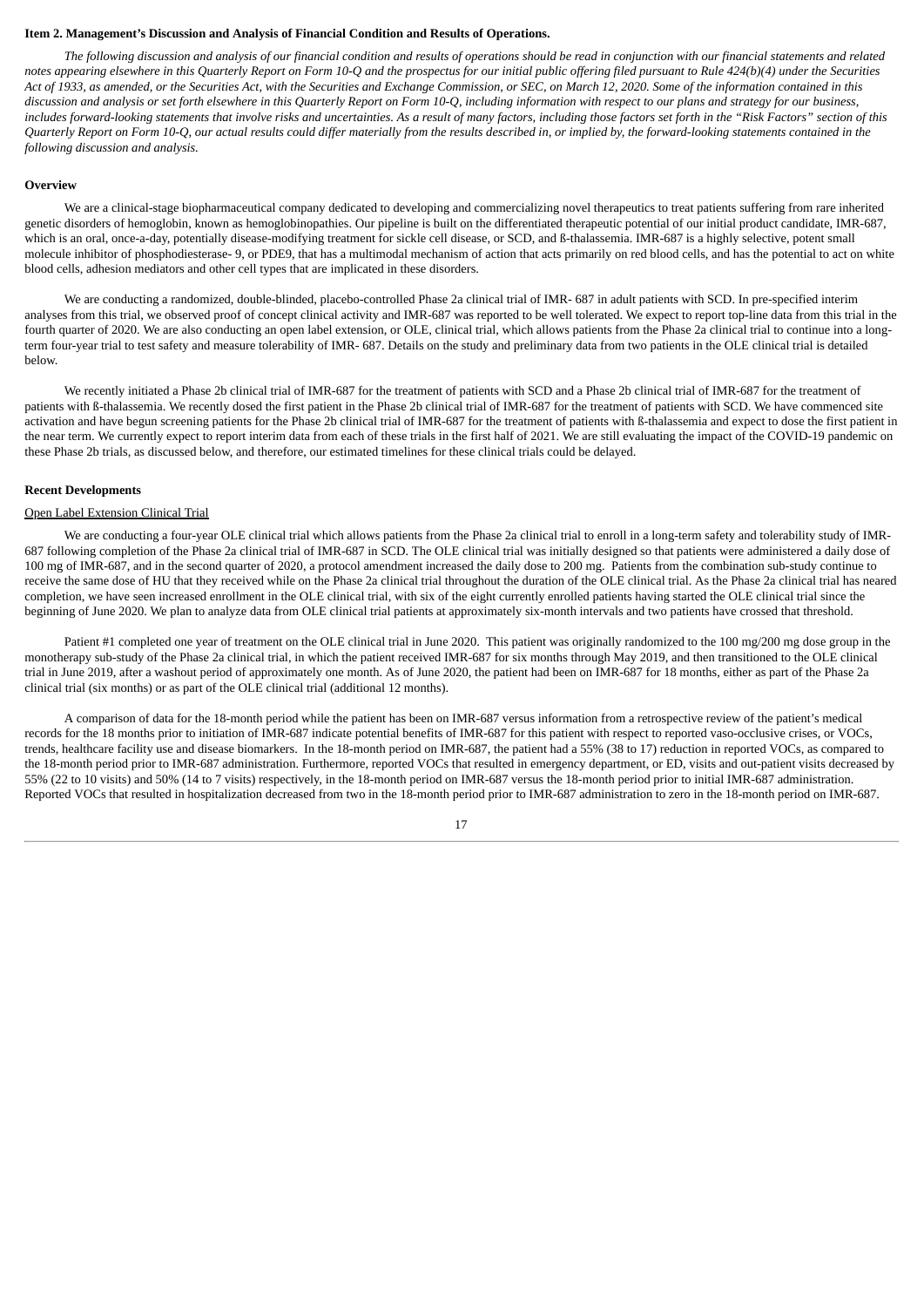A review of reported VOCs during the 18-month period on IMR-687 showed a decreased incidence of VOCs with increased time on IMR-687. In the first six months on IMR-687, the patient reported nine VOCs. In the next six months, the patients reported six VOCs, and in the last six months of the 18-month period, the patient reported two VOCs. Additionally, reported VOCs that resulted in ED visits dropped from five in the first and second six-month periods to zero in the most recent sixmonth period (100% reduction). Patients are also administered the ASCQ-Me questionnaire, a National Institutes of Health validated SCD questionnaire, for the first time in the OLE clinical trial at the 12-month OLE visit. The ASCQ-ME questionnaire reports patient outcomes across seven domains (emotional, social functioning, pain, stiffness, sleep, pain episode frequency and pain episode severity). Examination of ASCQ-Me scores after 18 months of IMR-687 treatment for this patient showed improvement in five of the seven domains when compared to ASCQ-Me scores at the start of the Phase 2a clinical trial, including improvement in pain episode frequency and pain episode severity. There was no change in score from the baseline Phase 2a clinical trial measurements with respect to social functioning and the emotional domain score was the only domain score to regress when compared to the baseline Phase 2a clinical trial measurements.

We also observed improvement across key SCD disease biomarkers in the first patient. A comparison of the patient's lab values from the most recent OLE clinical trial visit in June 2020 to the patient's baseline lab values at the start of the Phase 2a clinical trial are summarized in the table below:

|                                                | Pre-Treatment     |                |                 |                   |
|------------------------------------------------|-------------------|----------------|-----------------|-------------------|
| Biomarker (Unit)                               | Baseline in Ph 2a | Last OLE Visit | Absolute Change | Percentage Change |
| F-cell percentage $(\%)$                       | 26.1              | 46.3           | 20.2            | $+77%$            |
| HbF percentage $(\%)$                          | 12.3              | 16.2           | 3.9             | $+32%$            |
| $Hb$ ( $g/dL$ )                                | 7.6               | 8.6            | 1.0             | $+13%$            |
| MCV(fL)                                        | 86.8              | 90.3           | 3.5             | $+4\%$            |
| Percent reticulocytes (%)                      | 15                | 10             | 5.0             | $-33%$            |
| Absolute reticulocyte count $(\times 10^9$ /L) | 408               | 320            | 88              | $-22%$            |
| Indirect bilirubin (µmol/L)                    | 29                | 25             | 4               | $-14%$            |
| LDH (U/L)                                      | 306               | 296            | 10.0            | $-3%$             |

Note: The % unit for F-cells, HbF, and reticulocytes represents percentage points for absolute change values and % for percentage (relative) change values.

Patient #2 completed six months on the OLE clinical trial in August 2020. This patient entered the Phase 2a clinical trial as part of the HU combination sub-study and was randomized to the placebo dose group, and therefore never received IMR-687 during the Phase 2a clinical trial. The patient started the OLE clinical trial 14 months after completing the Phase 2a clinical trial in December 2018 but remained on a stable HU dose (3000mg daily) during this period and while on the OLE clinical trial. A comparison of VOC data for the six-month OLE clinical trial period versus information from a retrospective review of the patient's medical records for the six month period prior to initiation of the OLE clinical trial indicate potential benefits of IMR-687 being administered in combination with HU. There were zero VOCs during the six-month period on the OLE clinical trial as compared to 15 reported VOCs in the previous six months while on HU alone.

In addition to the observed reductions in reported VOCs, we saw improvement across SCD disease biomarkers in this second patient. A comparison of the patient's lab values from the most recent OLE clinical trial visit in July 2020, to the patient's baseline lab values at the start of the OLE clinical trial are summarized below:

|                                              | Pre-Treatment   |                |                 |                   |
|----------------------------------------------|-----------------|----------------|-----------------|-------------------|
| Biomarker (Unit)                             | Baseline in OLE | Last OLE Visit | Absolute Change | Percentage Change |
| F-cell percentage (%)                        | 59.7            | 80.9           | 21.2            | $+35.5%$          |
| HbF percentage $(\%)$                        | 20.7            | 29.7           | 9.0             | $+43.5%$          |
| $Hb$ ( $g/dL$ )                              | 9.9             | 10.7           | 0.8             | $+8.1%$           |
| MCV(fL)                                      | 111.9           | 122.1          | 10.2            | $+9.1%$           |
| Percent reticulocytes (%)                    | 4.2             | 3.8            | 0.4             | $-9.5%$           |
| Absolute reticulocyte count $(\times 109/L)$ | 102.5           | 89.8           | 12.7            | $-12.4%$          |
| Indirect bilirubin (µmol/L)                  | 12              | 11             | 1.0             | $-8.3\%$          |
| LDH (U/L)                                    | 332             | 245            | 87              | $-26.2%$          |

Note: The % unit for F-cells, HbF, and reticulocytes represents percentage points for absolute change values and % for percentage (relative) change values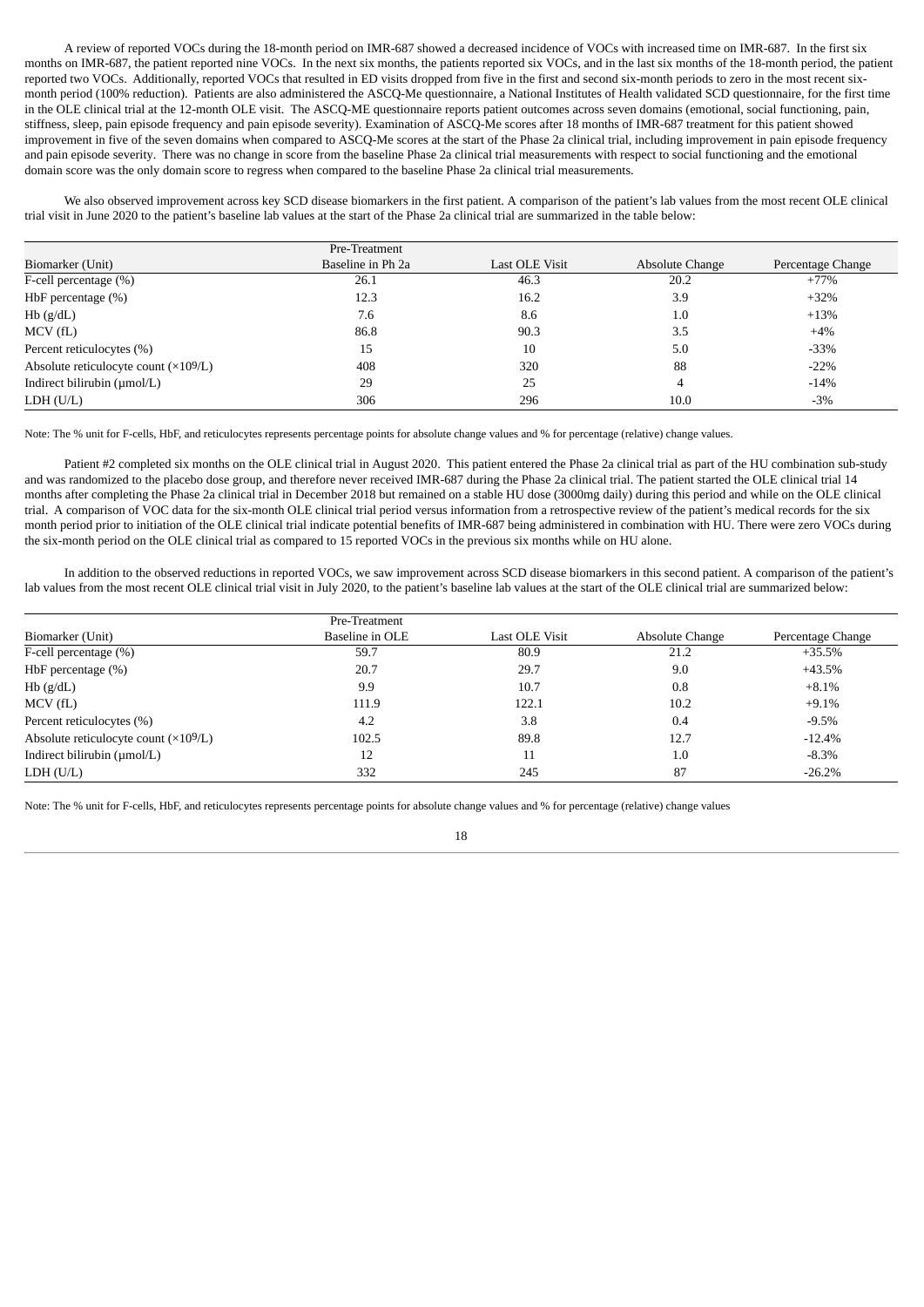We caution that this data is based upon only two patients at specified intervals in the OLE clinical trial, and reported VOC comparisons involve retrospective reviews of the patients' medical records, and is therefore not a statistical approach. As a result, we cannot assure you that future data on these patients will continue to be favorable or that data on other patients in the OLE clinical trial will demonstrate potential benefit of IMR-687.

#### Heart Failure

In the second quarter of 2020, we began preclinical research to study IMR-687 in heart failure with preserved ejection fraction, or HFpEF, with the Necker Institute of Paris, France. Published literature suggests that the inhibition of PDE9, and resulting increases in cyclic guanosine monophosphate, or cyclic GMP, through natriuretic peptide modulation, can serve as an attractive target for the prevention and treatment of vascular disease, including HFpEF. In connection with this program, we formed an advisory board co-chaired by Thomas Wang, MD (UT Southwestern Medical Center) and Deepak Gupta, MD MSCI (Vanderbilt University Medical Center). In addition, they have assembled a group of key opinion leaders in heart failure from Vanderbilt University Medical Center (JoAnn Lindenfeld, MD, Anna Hemnes, MD, Sheila Collins, PhD, Frank Harrell Jr., PhD), UT Southwestern Medical Center (Joseph Hill, MD PhD), Mayo Clinic (Maggie Redfield, MD), and Northwestern University (Sanjiv Shah, MD) to further advise about potential development of IMR-687 in this indication.

#### **Financial Overview**

Since our inception in 2016, our operations have focused on organizing and staffing our company, business planning, raising capital, establishing our intellectual property portfolio and performing research and development of IMR-687. To date, we have funded our operations primarily through the sale of common stock in our initial public offering, or IPO, and the sale of convertible preferred stock. In March 2020, we completed an IPO of our common stock and issued and sold 4,700,000 shares of common stock at a public offering price of \$16.00 per share, resulting in gross proceeds of \$75.2 million. In April 2020, the underwriters exercised their option to purchase additional shares in full to purchase 705,000 additional shares of common stock for aggregate gross proceeds of \$11.3 million. Inclusive of the underwriters' option to purchase additional shares, we received approximately \$76.5 million in net proceeds from the IPO after deducting \$10.0 million of underwriting discounts and commissions and offering expenses. Upon completion of the IPO, all 70,378,661 shares of outstanding convertible preferred stock automatically converted into 11,172,955 shares of common stock.

In February 2020 we effected a 1-for-6.299 reverse stock split of our common stock. All historical share and per share information shown herein and in our unaudited condensed financial statements and related notes have been retroactively adjusted to give effect to the reverse stock split.

We have incurred significant operating losses since inception. Our losses from operations were \$10.3 million and \$17.7 million for the three and six months ended June 30, 2020, respectively, and \$5.6 million and \$9.8 million for the three and six months ended June 30, 2019, respectively. As of June 30, 2020, we had an accumulated deficit of approximately \$72.2 million. We expect to continue to incur significant operating losses for the foreseeable future, as we advance IMR-687 and any product candidates we may develop in the future from discovery through preclinical development and clinical trials and seek regulatory approval of our product candidates. We expect to incur significant expenses related to maintaining and expanding our intellectual property portfolio, hiring additional research and development and business personnel and operating as a public company. In addition, our losses from operations may fluctuate significantly from quarter-to-quarter and year-to-year, depending on the timing of our clinical trials and our expenditures on other research and development activities.

We do not have any products approved for sale. We will not generate revenue from product sales unless and until we successfully complete clinical development and obtain regulatory approval for IMR-687 or any future product candidate. In addition, if we obtain regulatory approval for IMR-687 or any future product candidate and to the extent that we engage in commercialization activities on our own, we expect to incur significant expenses related to developing our commercialization capability to support product sales, marketing, manufacturing, and distribution activities.

As a result, we will need substantial additional funding to support our continuing operations and pursue our growth strategy. Until such time as we can generate significant revenue from product sales, if ever, we expect to finance our operations through a combination of equity offerings, debt financings, collaborations, strategic alliances and licensing arrangements. We may be unable to raise additional funds or enter into other arrangements when needed on acceptable terms, or at all. Our failure to raise capital or enter into such agreements as, and when, needed, could have a material adverse effect on our business, results of operations, and financial condition. We will need to generate significant revenue to achieve profitability, and we may never do so.

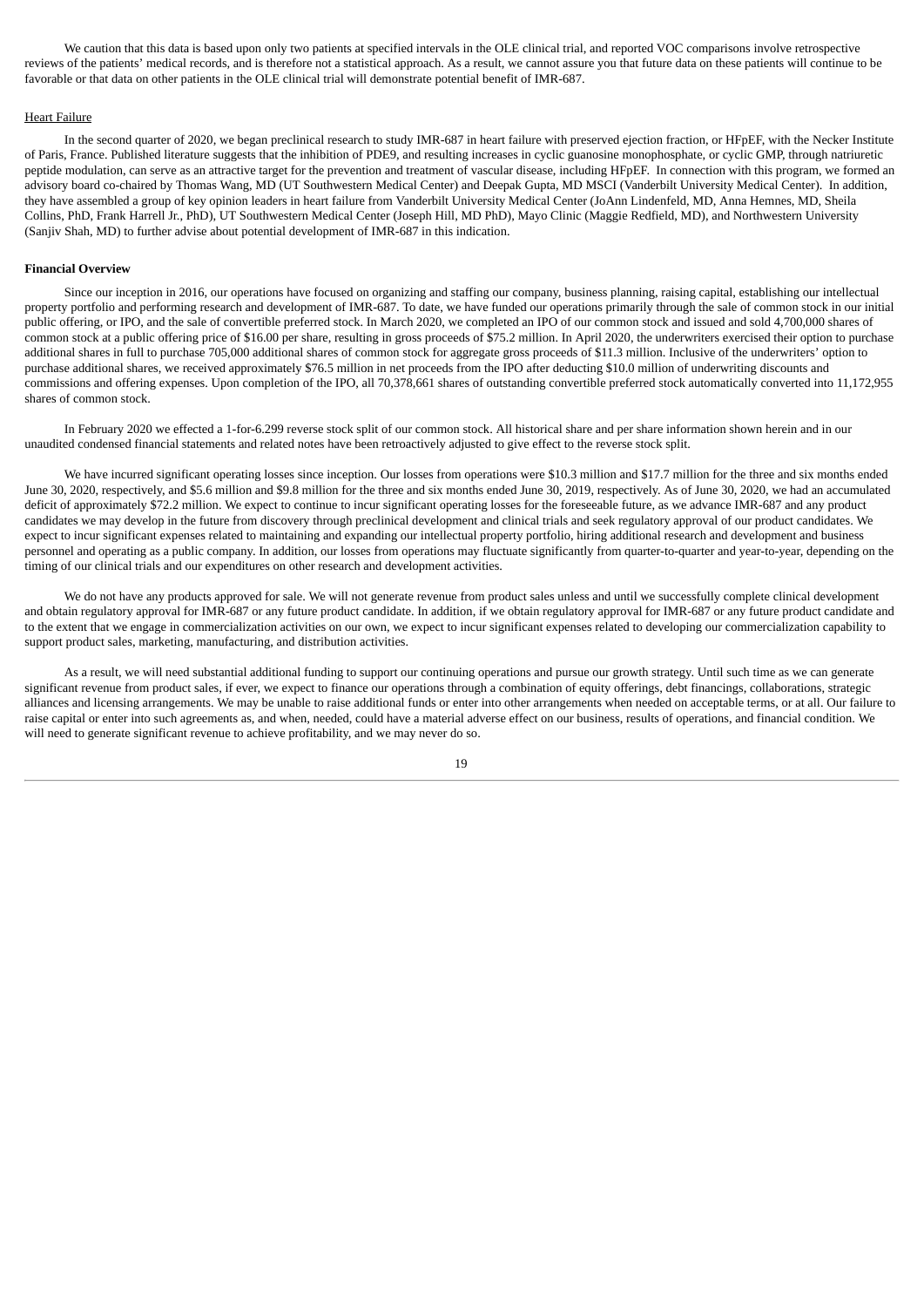Because of the numerous risks and uncertainties associated with product development, we are unable to predict the timing or amount of increased expenses or when or if we will be able to achieve or maintain profitability. Even if we are able to generate product sales, we may not become profitable. If we fail to become profitable or are unable to sustain profitability on a continuing basis, then we may be unable to continue our operations at planned levels and be forced to reduce or terminate our operations.

As of June 30, 2020, we had \$106.3 million in cash, cash equivalents and investments. We believe that our existing cash, cash equivalents and investments will enable us to fund our operating expenses and capital expenditure requirements into mid-2022. We have based this estimate on assumptions that may prove to be wrong, and we could exhaust our available capital resources sooner than we expect. See "—Liquidity and Capital Resources."

#### **Impact of COVID-19 Pandemic**

On March 11, 2020, the World Health Organization declared the outbreak of COVID-19 a pandemic, and on March 13, 2020, the United States declared a national emergency with respect to COVID-19. The COVID-19 pandemic is ongoing and its impact continues to evolve as of the date of this Quarterly Report on Form 10-Q. We are actively monitoring the impact of the COVID-19 pandemic on our financial condition, liquidity, operations, suppliers, industry and workforce.

Although we have not experienced any significant adverse impact from the COVID-19 pandemic on our financial condition, results of operations or liquidity to date and while we have not experienced any noticeable increase in the patient discontinuation rate from our ongoing Phase 2a clinical trial of IMR-687 in SCD, the COVID-19 pandemic has resulted in minor disruptions to our clinical trial operations, including some missed and incomplete patient visits in our ongoing Phase 2a clinical trial of IMR-687 in SCD, as well as site activation and enrollment delays and delays in review of our regulatory submissions with respect to our Phase 2b clinical trials of IMR-687 in SCD and ß-thalassemia. In addition, most of our employees are currently working remotely, and we are temporarily restricting travel and attendance at industry events by our employees. The COVID-19 pandemic has also resulted in significant financial market volatility and uncertainty in recent months. A continuation or worsening of the levels of market disruption and volatility seen in the recent past could have an adverse effect on our ability to access capital, on our business, results of operations and financial condition and on the market price of our common stock

Our financial condition, results of operations and liquidity could be negatively impacted by the COVID-19 pandemic in future periods. The extent to which the COVID-19 pandemic impacts our business will depend on future developments, which are highly uncertain and cannot be predicted, including new information that may emerge concerning the continued severity of COVID-19 and the actions to contain COVID-19 or treat its impact, among others. As the COVID-19 pandemic continues, it may have an adverse effect on our results of future operations, financial position, and liquidity, and even after the COVID-19 pandemic has subsided, we may continue to experience adverse impacts to our business as a result of any economic recession or depression that has occurred or may occur in the future.

#### **Lundbeck License Agreement**

In April 2016, we entered into an agreement with H. Lundbeck A/S, or Lundbeck, for a worldwide license under certain patent rights and certain know-how owned or otherwise controlled by Lundbeck within the field of prevention, treatment or diagnosis of hemoglobinopathy disorders and/or other diseases or disorders, including those directly or indirectly related to hemoglobinopathies, which we refer to as the field. The agreement grants us an exclusive license under the licensed technology, including the right to grant sublicenses with certain restrictions, to research, develop, make, have made, use, sell, have sold, offer to sell, import, export and commercialize any product comprising or containing certain PDE9 inhibitors, in the field. The agreement also grants us a non-exclusive license under the licensed technology to research and develop, and make, have made, use, import and export for purposes of enabling such research and development, enhancements, improvements, modifications or derivatives to licensed products, until but not beyond a specified pre-commercialization developmental stage with respect to each such enhancement, improvement, modification or derivative. Under the agreement, we have made cash payments totaling \$1.8 million to date, consisting of an upfront payment and ongoing milestone payments, and also issued shares of our common stock as described in Note 13, Related Party Transactions, to the unaudited condensed consolidated financial statements in this Quarterly Report on Form 10-Q. We are obligated to make milestone payments to Lundbeck aggregating up to \$23.5 million upon the achievement of specified clinical, regulatory and first commercial sale milestones by any licensed product and \$11.8 million upon the achievement of specified clinical, regulatory and first commercial sale milestones by any IMARA product that is or comprises a PDE9 inhibitor but is not a licensed product, or a PDE9 product, if any. We are obligated to pay tiered royalties of low-to-mid single-digit percentages to Lundbeck based on our, and any of our affiliates' and sublicensees', net sales of licensed products, and tiered royalties of low single-digit percentages to Lundbeck based on our, and any of our affiliates' and sublicensees', net sales of PDE9 products, if any.

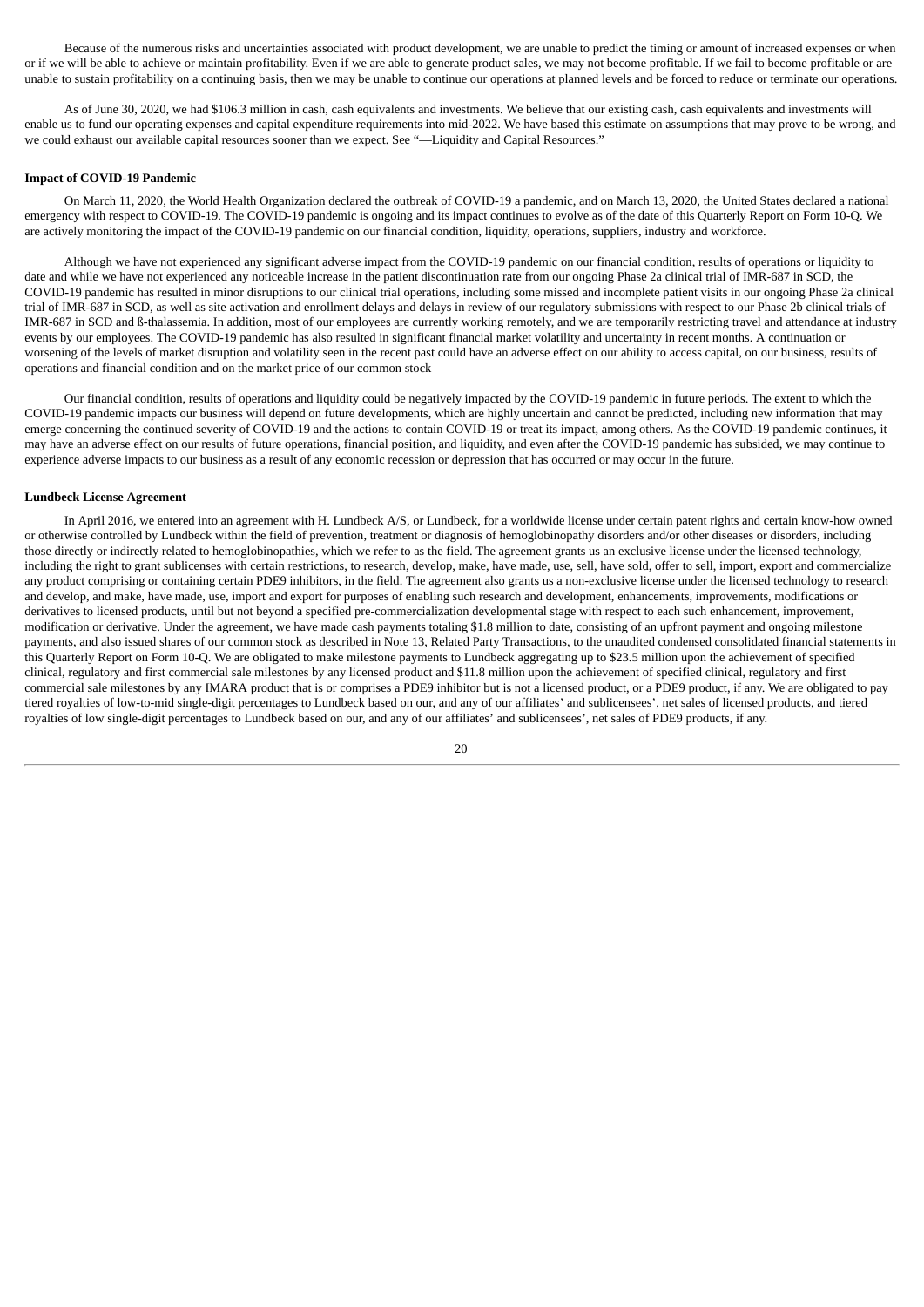#### **Financial Operations Overview**

#### *Revenue*

We have not generated any revenue since our inception and do not expect to generate any revenue from the sale of products in the near future, if at all. If our development efforts for IMR-687 or additional product candidates that we may develop in the future are successful and result in marketing approval or if we enter into collaboration or license agreements with third parties, we may generate revenue in the future from a combination of product sales or payments from such collaboration or license agreements.

#### *Operating Expenses*

*Research and Development.* Research and development expenses consist primarily of costs incurred in connection with the preclinical and clinical development and manufacture of IMR-687, and include:

- personnel-related expenses, including salaries, benefits and stock-based compensation expenses, for individuals involved in research and development activities;
- external research and development expenses incurred under agreements with contract research organizations, or CROs, investigative sites, and consultants that conduct our preclinical studies and clinical trials and other scientific development services;
- costs incurred under agreements with contract manufacturing organizations, or CMOs, for developing and manufacturing material for our preclinical studies and clinical trials;
- costs related to compliance with regulatory requirements;
- milestone fees incurred in connection with our current license agreement with Lundbeck; and
- facilities and other allocated expenses, which include direct and allocated expenses for rent, insurance and other operating costs.

We expense research and development costs as incurred. We recognize external development costs based on an evaluation of the progress to completion of specific tasks using information provided to us by our vendors and our clinical investigative sites. Payments for these activities are based on the terms of the individual agreements, which may differ from the pattern of costs incurred, and are reflected in our unaudited condensed consolidated financial statements as prepaid expenses or accrued research and development expenses. Nonrefundable advance payments for goods or services to be received in the future for use in research and development activities are deferred and capitalized, even when there is no alternative future use for the research and development. The capitalized amounts are expensed as the related goods are delivered or the services are performed.

A significant portion of our research and development costs have been external costs, which we track after a clinical product candidate has been identified. Our internal research and development costs are primarily personnel-related costs and other indirect costs. Our research and development expenses to-date have been incurred in connection with our development of IMR-687 in SCD and β-thalassemia. We do not intend to track our internal research and development expenses on a program-byprogram basis as our personnel are deployed across multiple projects under development.

Research and development activities are central to our business model. Product candidates in later stages of clinical development generally have higher development costs than those in earlier stages of clinical development, primarily due to the increased size and duration of later-stage clinical trials. We expect research and development costs to increase significantly for the foreseeable future as we continue the development of IMR-687 and any product candidates we may develop in the future. However, we do not believe that it is possible at this time to accurately project total program-specific expenses through commercialization. There are numerous factors associated with the successful commercialization of IMR-687 and any product candidates we may develop in the future, including future trial design and various regulatory requirements, many of which cannot be determined with accuracy at this time based on our stage of development. Additionally, future commercial and regulatory factors beyond our control will impact our clinical development program and plans.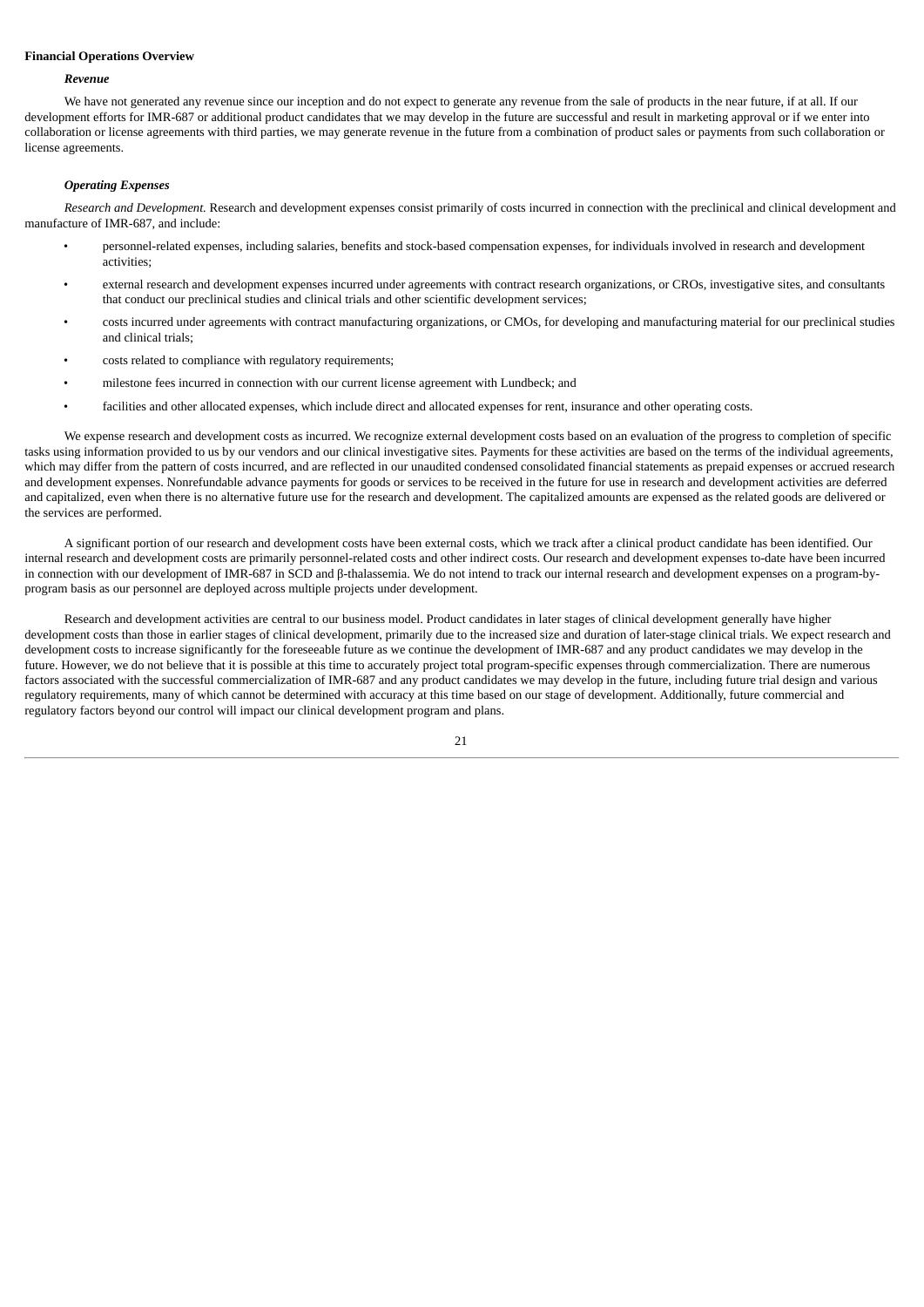The following table summarizes our research and development expenses for the three and six months ended June 30, 2020 and 2019:

|                                                         |      | <b>Three Months Ended</b><br><b>June 30.</b> |      |       | <b>Six Months Ended</b><br><b>June 30.</b> |        |      |       |
|---------------------------------------------------------|------|----------------------------------------------|------|-------|--------------------------------------------|--------|------|-------|
|                                                         | 2020 |                                              | 2019 |       | 2020                                       |        | 2019 |       |
|                                                         |      |                                              |      |       | (in thousands)                             |        |      |       |
| <b>IMR-687</b>                                          |      | 6,038                                        |      | 3,250 |                                            | 10,527 |      | 6,273 |
| Personnel expenses (including stock-based compensation) |      | 1,674                                        |      | 833   |                                            | 2.793  |      | 1,221 |
| Other expenses                                          |      | 157                                          |      | 283   |                                            | 342    |      | 432   |
| Total research and development expenses                 |      | 7,869                                        |      | 4,366 |                                            | 13,662 |      | 7,926 |

The successful development of IMR-687 and any product candidates we may develop in the future is highly uncertain. Therefore, we cannot reasonably estimate or know the nature, timing and estimated costs of the efforts that will be necessary to complete the development and commercialization of IMR-687 or any future product candidates. We are also unable to predict when, if ever, material net cash inflows will commence from the sale of IMR-687 or potential future product candidates, if approved. This is due to the numerous risks and uncertainties associated with developing product candidates, including the uncertainty of:

- the impact of the ongoing COVID-19 pandemic and our response to it;
- the timing and progress of preclinical and clinical development activities;
- the number and scope of preclinical and clinical programs we decide to pursue;
- our ability to maintain our current research and development programs and to establish new ones;
- establishing an appropriate safety profile with investigational new drug application, or IND, enabling studies;
- successful patient enrollment in, and the initiation of, clinical trials;
- the successful completion of clinical trials with safety, tolerability and efficacy profiles that are satisfactory to the U.S. Food and Drug Administration, or FDA, or any comparable foreign regulatory authority;
- the timing, receipt and terms of any regulatory approvals from applicable regulatory authorities;
- our ability to establish new licensing or collaboration arrangements;
- the performance of our future collaborators, if any;
- establishing commercial manufacturing capabilities or making arrangements with third-party manufacturers;
- obtaining, maintaining, defending and enforcing patent claims and other intellectual property rights;
- launching commercial sales of our product candidates, if approved, whether alone or in collaboration with others; and
- maintaining a continued acceptable safety profile of the product candidates following approval.

Any changes in the outcome of any of these variables with respect to the development of IMR-687 or any future product candidates could mean a significant change in the costs and timing associated with the development of these product candidates. For example, if the FDA or another regulatory authority were to delay our planned start of clinical trials or require us to conduct clinical trials or other testing beyond those that we currently expect, or if we experience significant delays in enrollment in any of our planned clinical trials, we could be required to expend significant additional financial resources and time to complete clinical development of that product candidate. We may never obtain regulatory approval for any of our product candidates. Drug commercialization will take several years and millions of dollars in development costs.

*General and Administrative.* General and administrative expenses consist primarily of personnel-related expenses, including salaries, benefits, and stock-based compensation expenses for personnel in executive, finance, accounting, human resources and other administrative functions. Other significant general and administrative expenses include legal fees relating to patent, intellectual property and corporate matters, and fees paid for accounting, consulting and other professional services.

We anticipate that our general and administrative expenses will increase in the future as our business expands to support our continued research and development activities, including our future clinical programs. These increases will likely include increased costs related to the hiring of additional personnel and fees to outside consultants, among other expenses. We also anticipate increased expenses associated with being a public company, including costs for audit, legal, regulatory, and taxrelated services related to compliance with the rules and regulations of the Securities and Exchange Commission, or SEC, listing standards applicable to companies listed on a national securities exchange, director and officer insurance premiums and investor relations costs. In addition, if we obtain regulatory approval for IMR-687 or any future product candidate and to the extent that we engage in commercialization activities on our own, we expect to incur significant expenses related to building a sales and marketing team to support product sales, marketing and distribution activities.

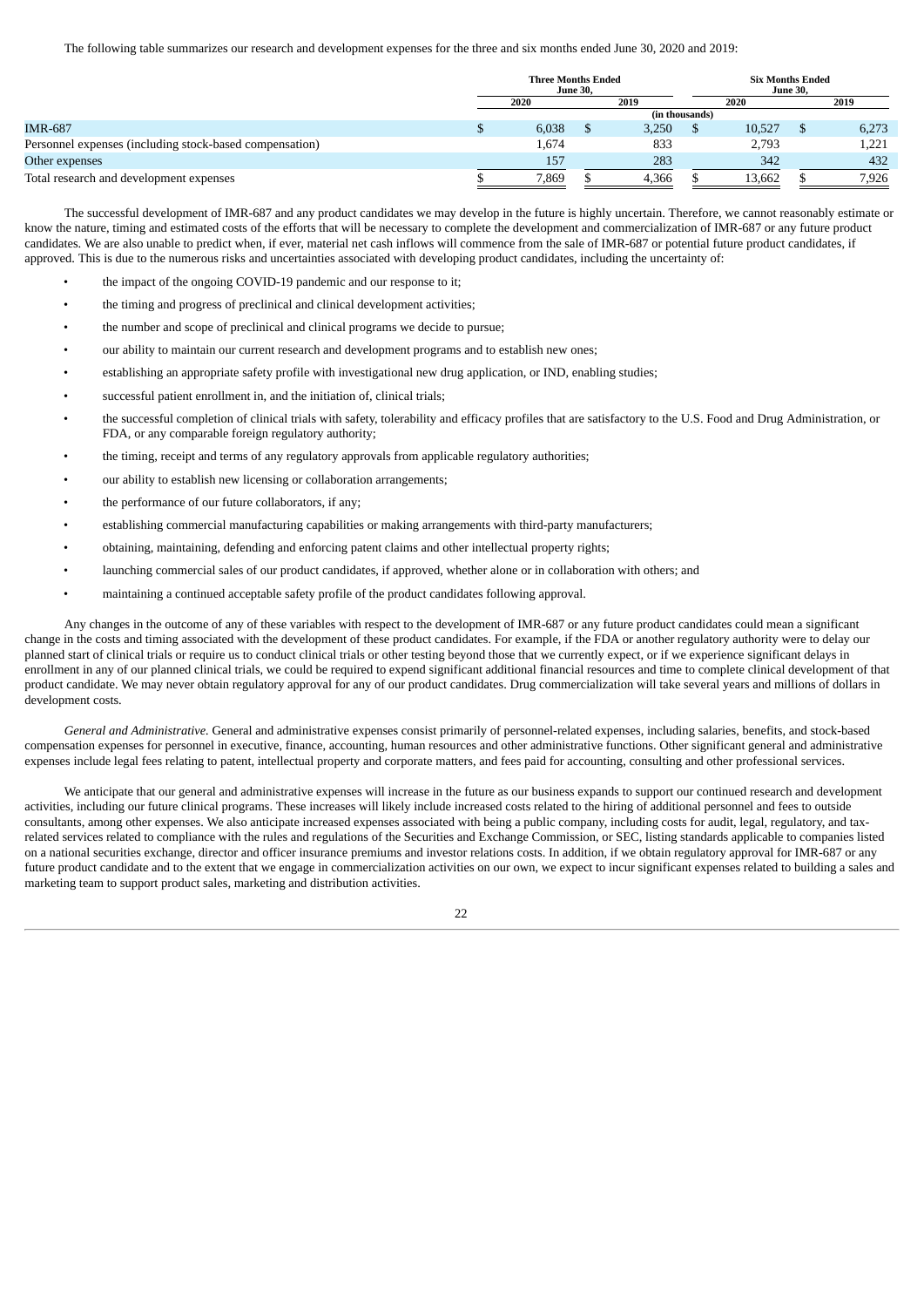## *Total Other Income, Net*

*Total Other Income), Net.* Total other income, net primarily consists of interest earned on our cash, cash equivalents and investments, offset by amortization and accretion on investments and foreign currency translation adjustments.

## **Results of Operations**

### *Comparison of the Three Months Ended June 30, 2020 and 2019*

The following table summarizes our results of operations for the three months ended June 30, 2020 and 2019:

|                |           | Change |                 |                           |         |
|----------------|-----------|--------|-----------------|---------------------------|---------|
| 2020           |           |        | 2019            |                           |         |
| (in thousands) |           |        |                 |                           |         |
|                |           |        |                 |                           |         |
|                | 7,869     | \$.    | 4,366           | S                         | 3,503   |
|                | 2,433     |        | 1,191           |                           | 1,242   |
|                | 10,302    |        | 5,557           |                           | 4,745   |
|                | (10, 302) |        | (5,557)         |                           | (4,745) |
|                | 98        |        | 160             |                           | (62)    |
|                | (10,204)  |        | (5, 397)        |                           | (4,807) |
|                |           |        | <b>June 30,</b> | <b>Three Months Ended</b> |         |

#### *Research and Development Expenses*

Research and development expenses increased by approximately \$3.5 million from \$4.4 million for the three months ended June 30, 2019 to \$7.9 million for the three months ended June 30, 2020. The increase in research and development expenses was primarily attributable to the following:

- a \$2.8 million increase in costs related to the development and manufacturing of clinical materials, clinical research and oversight of our clinical trials and investigative fees for IMR-687;
- a \$0.8 million increase in personnel-related costs, including a \$0.1 million increase in stock-based compensation expense, primarily due to an increase in headcount to support the growth of our research and development efforts; and
- a \$0.1 million decrease in other research and development operational costs, including facilities, supplies, and travel.

#### *General and Administrative Expenses*

General and administrative expenses increased by approximately \$1.2 million from \$1.2 million for the three months ended June 30, 2019 to \$2.4 million for the three months ended June 30, 2020. The increase in general and administrative expenses was primarily attributable to the following:

- a \$0.8 million increase in other general and administrative operational costs, including facilities, rent and increased insurance cots as a result of operating as a public company; and
- a \$0.4 million increase in personnel costs, including a \$0.2 million increase in stock-based compensation expense, primarily due to an increase headcount.

#### *Total Other Income, Net*

Total other income, net was \$0.1 million and \$0.2 million for the three months ended June 30, 2020 and 2019, respectively. In June 2019, we invested our cash in money market funds and available-for-sale securities and our total other income (expense), net of \$0.1 million and \$0.2 million for the three months ended June 30, 2020 and 2019, respectively, consisted primarily of interest earned on our cash, cash equivalents and investments.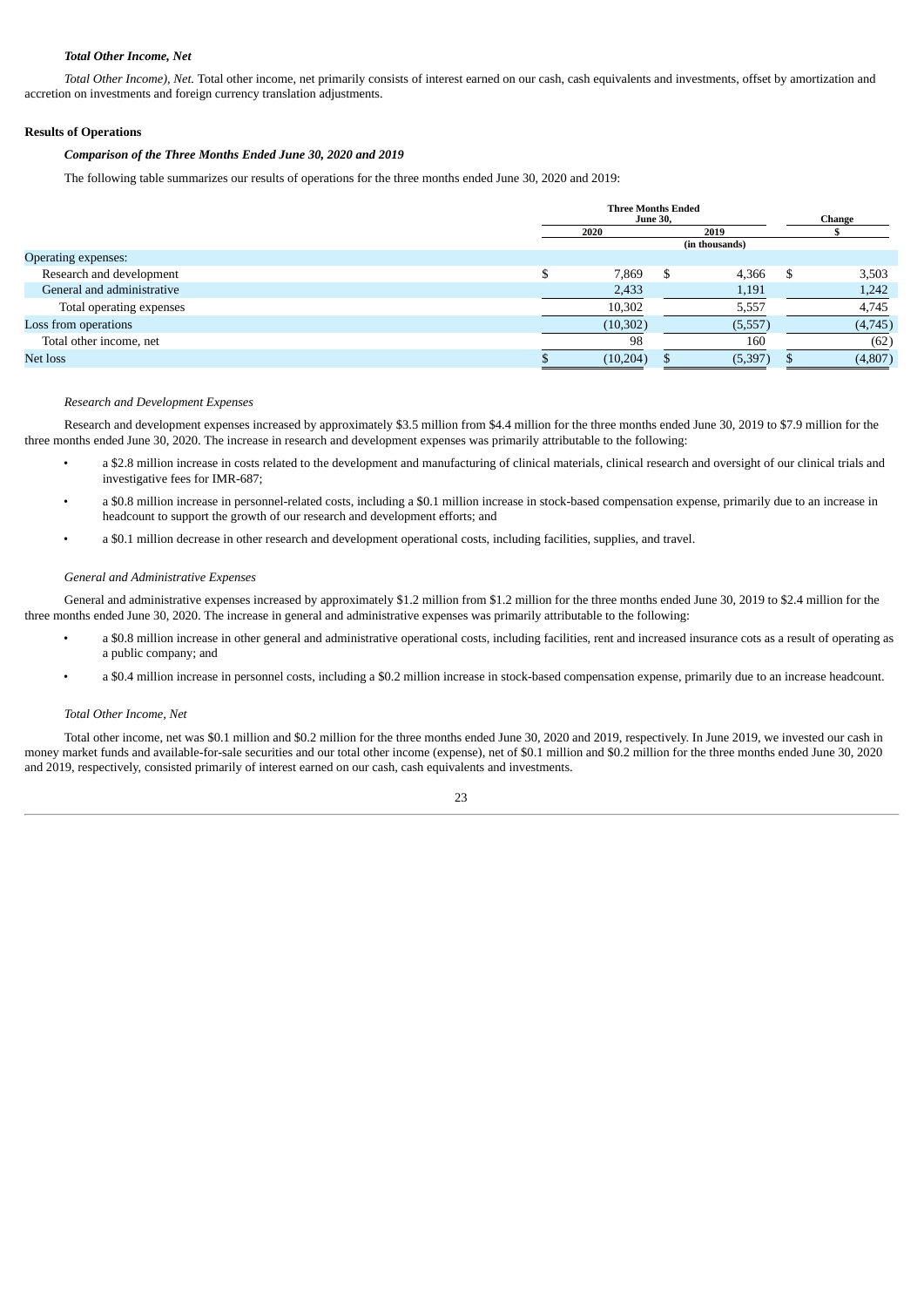# *Comparison of the Six Months Ended June 30, 2020 and 2019*

The following table summarizes our results of operations for the six months ended June 30, 2020 and 2019:

|                            | <b>Six Months Ended</b><br><b>June 30,</b> |           |                |         | Change |          |
|----------------------------|--------------------------------------------|-----------|----------------|---------|--------|----------|
|                            | 2019<br>2020                               |           |                |         |        |          |
|                            |                                            |           | (in thousands) |         |        |          |
| Operating expenses:        |                                            |           |                |         |        |          |
| Research and development   |                                            | 13,662    |                | 7,926   | S      | 5,736    |
| General and administrative |                                            | 3,992     |                | 1,825   |        | 2,167    |
| Total operating expenses   |                                            | 17,654    |                | 9,751   |        | 7,903    |
| Loss from operations       |                                            | (17, 654) |                | (9,751) |        | (7,903)  |
| Total other income, net    |                                            | 235       |                | 160     |        | 75       |
| Net loss                   |                                            | (17, 419) |                | (9,591) |        | (7, 828) |

#### *Research and Development Expenses*

Research and development expenses increased by approximately \$5.7 million from \$7.9 million for the six months ended June 30, 2019 to \$13.7 million for the six months ended June 30, 2020. The increase in research and development expenses was primarily attributable to the following:

- a \$4.3 million increase in costs related to the development and manufacturing of clinical materials, clinical research and oversight of our clinical trials and investigative fees for IMR-687;
- a \$1.5 million increase in personnel-related costs, including a \$0.3 million increase in stock-based compensation expense, primarily due to an increase in headcount to support the growth of our research and development efforts; and
- a \$0.1 million decrease in other research and development operational costs, including facilities, supplies, and travel.

#### *General and Administrative Expenses*

General and administrative expenses increased by approximately \$2.2 million from \$1.8 million for the six months ended June 30, 2019 to \$4.0 million for the six months ended June 30, 2020. The increase in general and administrative expenses was primarily attributable the following:

- a \$1.2 million increase in other general and administrative operational costs, including facilities, rent and increased insurance costs as a result of operating as a public company;
- a \$0.9 million increase in personnel costs, including a \$0.4 million increase in stock-based compensation expense, primarily due to an increase headcount; and
- a \$0.1 million increase in consulting and professional fees, including legal, business development, accounting and audit fees.

#### *Total Other Income, Net*

Total other income, net was \$0.2 million and \$0.2 million for the six months ended June 30, 2020 and 2019, respectively. In June 2019, we invested our cash in money market funds and available-for-sale securities and our total other income (expense), net for the six months ended June 30, 2020 and 2019, respectively, consisted primarily of interest earned on our cash, cash equivalents and investments.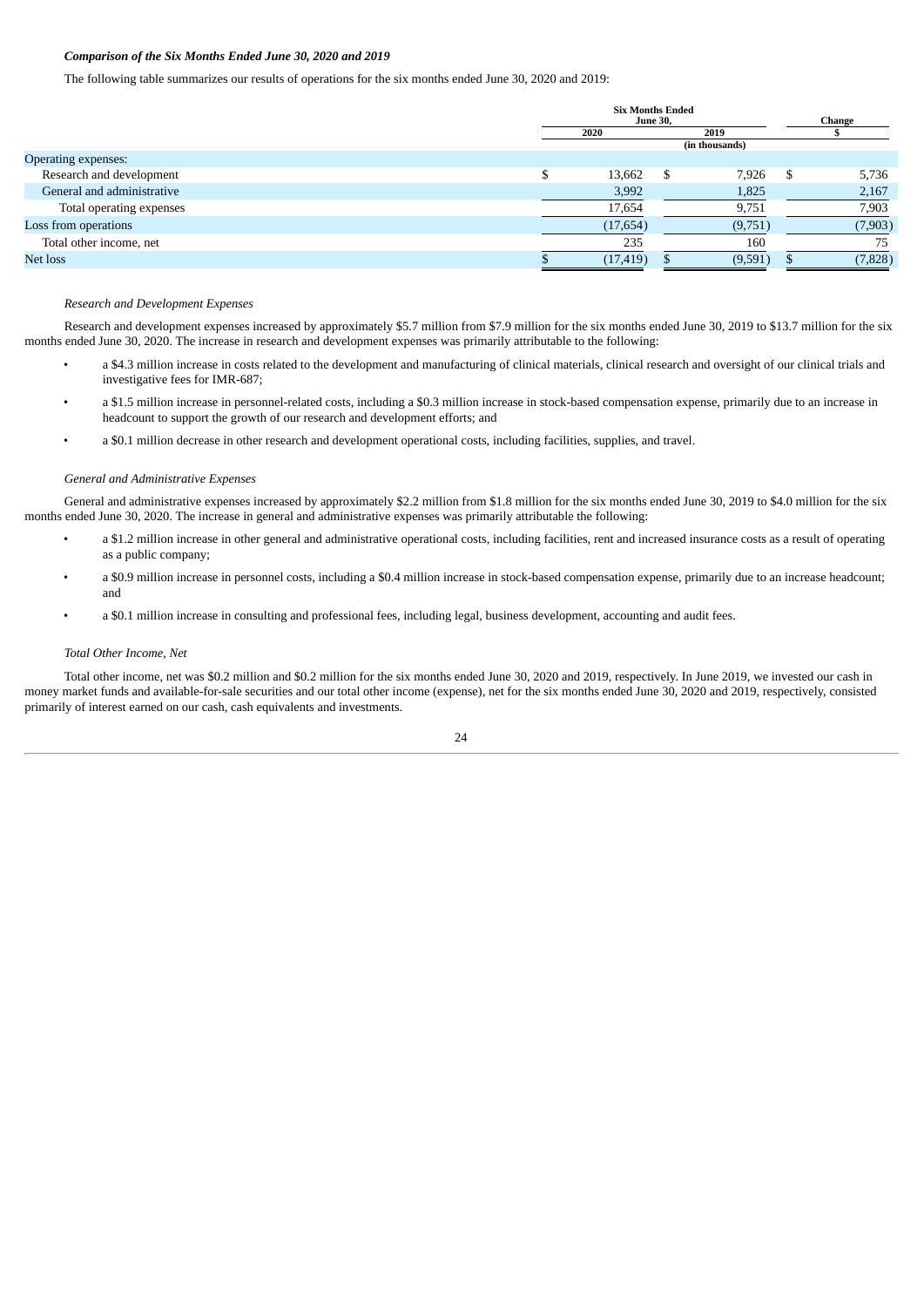# **Liquidity and Capital Resources**

#### *Sources of Liquidity*

Since our inception, we have incurred significant losses in each period and on an aggregate basis. We have not yet commercialized IMR-687, which is in clinical development, and we do not expect to generate revenue from sales of IMR-687 or any product candidates we may develop in the future for several years, if at all. Through June 30, 2020, we have funded our operations primarily through the sale of common stock in our IPO and sale of convertible preferred stock. On February 25, 2020, we raised \$17.1 million in gross proceeds from the issuance of 1,562,994 shares of Series B Preferred Stock upon a waiver of specified milestone conditions from the holders of a majority of the shares then held by the holders of Series B Preferred Stock. On March 16, 2020, we completed an IPO of our common stock and issued and sold 4,700,000 shares of common stock at a public offering price of \$16.00 per share, resulting in gross proceeds of \$75.2 million. On April 13, 2020, the underwriters exercised their option in full to purchase 705,000 additional shares of common stock for aggregate gross proceeds of \$11.3 million. Inclusive of the underwriters' option to purchase additional shares, we received approximately \$76.5 million in net proceeds from the IPO after deducting \$10.0 million of underwriting discounts and commissions and offering expenses.

As of June 30, 2020, we had \$106.3 million in cash, cash equivalents and investments.

While we do not currently expect that the COVID-19 pandemic will have a material adverse impact on our short-term or long-term liquidity, the impact of the COVID-19 pandemic on the global financial markets may reduce our ability to access capital, which could negatively impact our short-term and long-term liquidity. See "Impact of COVID-19 Pandemic."

#### *Cash Flows*

The following table provides information regarding our cash flows for the six months ended June 30, 2020 and 2019:

|                                                             | <b>Six Months Ended</b><br><b>June 30,</b> |  |         |  |  |
|-------------------------------------------------------------|--------------------------------------------|--|---------|--|--|
|                                                             | 2020                                       |  | 2019    |  |  |
|                                                             | (in thousands)                             |  |         |  |  |
| Net cash used in operating activities                       | (18, 783)                                  |  | (7,555) |  |  |
| Net cash used in investing activities                       | (27,651)                                   |  | (81)    |  |  |
| Net cash provided by financing activities                   | 96,149                                     |  | 45,575  |  |  |
| Net increase in cash, cash equivalents, and restricted cash | 49.715                                     |  | 37,939  |  |  |

#### *Net Cash Used in Operating Activities*

Net cash used in operating activities for the six months ended June 30, 2020 was \$18.8 million primarily due to our net loss of \$17.4 million and net cash outflow from a change in working capital of \$2.3 million, partially offset by stock-based compensation expense of \$0.9 million.

Net cash used in operating activities for the six months ended June 30, 2019 was \$7.6 million primarily due to our net loss of \$9.6 million, partially offset by an increase in stock-based compensation expense of \$0.3 million, as well as a net cash inflow of \$1.7 million related to changes in working capital.

#### *Net Cash Used by Investing Activities*

Net cash used in investing activities for the six months ended June 30, 2020 was \$27.7 million due to purchases of marketable securities of \$41.8 million, partially offset by proceeds from sales and maturities of short-term investments of \$14.2 million and purchases of equipment.

Net cash used in investing activities for the six months ended June 30, 2019 was \$0.1 million due to purchases of property and equipment related to our new operating lease, which we occupied in August 2019.

#### *Net Cash Provided by Financing Activities*

Net cash provided by financing activities for the six months ended June 30, 2020 was \$96.1 million, primarily due to \$80.4 million of net proceeds received from our IPO, after deducting underwriting discounts and commissions, \$17.1 million of cash inflow resulting from sale of Series B Preferred Stock in February 2020, and \$0.2 million of proceeds from option exercises. The proceeds from our IPO were partially offset by payments of \$1.6 million of issuance costs.

Net cash provided by financing activities for the six months ended June 30, 2019 was \$45.6 million resulting primarily from the issuance of our Series B preferred stock in March and May of 2019.

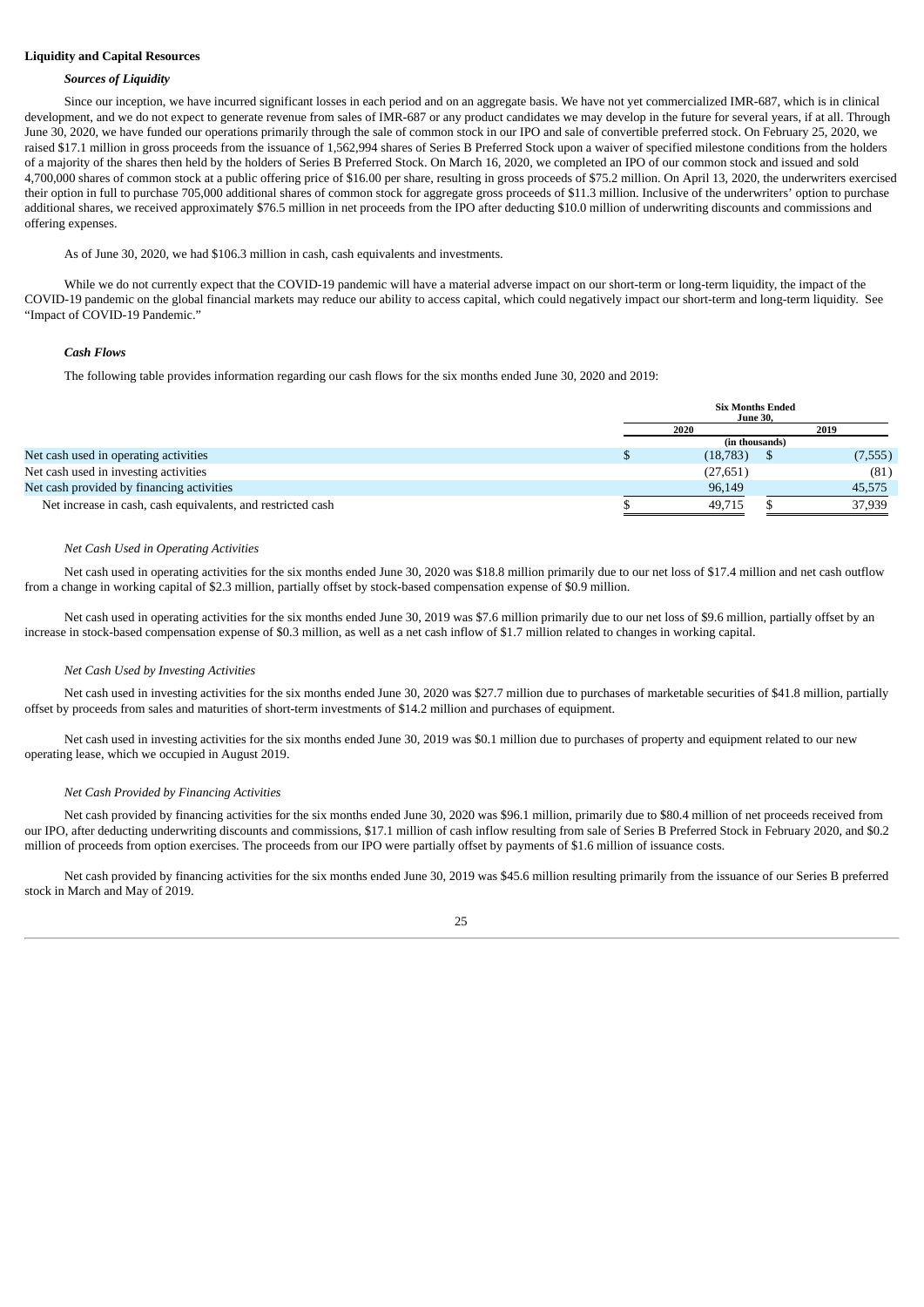## *Funding Requirements*

We expect our expenses to increase substantially in connection with our ongoing research and development activities, particularly as we continue research and development, initiate clinical trials, and seek marketing approval for IMR-687 and any of our future product candidates. In addition, we expect to incur additional costs associated with operating as a public company. Our expenses will also increase if, and as, we:

- navigate the impacts of COVID-19 and our response to it;
- continue to advance clinical development of IMR-687, including our ongoing Phase 2a and OLE clinical trials in patients with SCD and our recently initiated Phase 2b clinical trials of IMR-687 in patients with SCD and β-thalassemia;
- expand our planned research and development efforts for IMR-687 and pursue preclinical and potentially clinical activities for HFpEF;
- continue to incur third-party manufacturing costs to support our clinical trials of IMR-687 and, if approved, commercialization;
- seek regulatory and marketing approvals for IMR-687;
- establish a sales, marketing and distribution infrastructure to commercialize IMR-687, if approved;
- commence development activities for any additional product candidates we may identify;
- acquire or in-license products, product candidates, technologies and/or data referencing rights;
- maintain, expand, enforce, defend and protect our intellectual property;
- hire additional clinical, quality control, manufacturing and other scientific personnel;
- add operational, financial and management information systems and personnel, including personnel to support our product development and planned future commercialization efforts and our operations as a public company; and
- make any milestone payments to Lundbeck under our exclusive license agreement with Lundbeck, upon the achievement of specified clinical or regulatory milestones.

Based on our current operating plan, we expect our existing cash, cash equivalents and investments will enable us to fund our operating expenses and capital expenditure requirements into mid-2022. However, we have based this estimate on assumptions that may prove to be wrong and we could exhaust our capital resources sooner than we expect.

Because of the numerous risks and uncertainties associated with research, development and commercialization of product candidates, we are unable to estimate the exact amount of our working capital requirements. Our future funding requirements will depend on, and could increase significantly as a result of, many factors, including:

- the impact of the COVID-19 pandemic and our response to it;
- the time and cost necessary to complete our ongoing Phase 2a and OLE clinical trials of IMR-687 in patients with SCD, to initiate and complete our Phase 2b clinical trials of IMR-687 in patients with SCD and β-thalassemia, to initiate and complete one or more pivotal clinical trials of IMR-687, and to pursue regulatory approvals for IMR-687, and the costs of post-marketing studies that could be required by regulatory authorities;
- our ability to advance IMR-687 in HFpEF through preclinical and, potentially, clinical development, and the timing and scope of these research and development activities;
- the costs of obtaining clinical and commercial supplies of IMR-687 and any other product candidates we may identify and develop;
- our ability to successfully commercialize IMR-687 and any other product candidates we may identify and develop;
- the manufacturing, selling and marketing costs associated with IMR-687 and any other product candidates we may identify and develop, including the cost and timing of establishing our sales and marketing capabilities;
- the amount and timing of sales and other revenues from IMR-687 and any other product candidates we may identify and develop, including the sales price and the availability of coverage and adequate third-party reimbursement;
- the time and cost necessary to respond to technological and market developments;
- the extent to which we may acquire or in-license other product candidates and technologies;
- our ability to attract, hire and retain qualified personnel; and
- the costs of maintaining, expanding and protecting our intellectual property portfolio.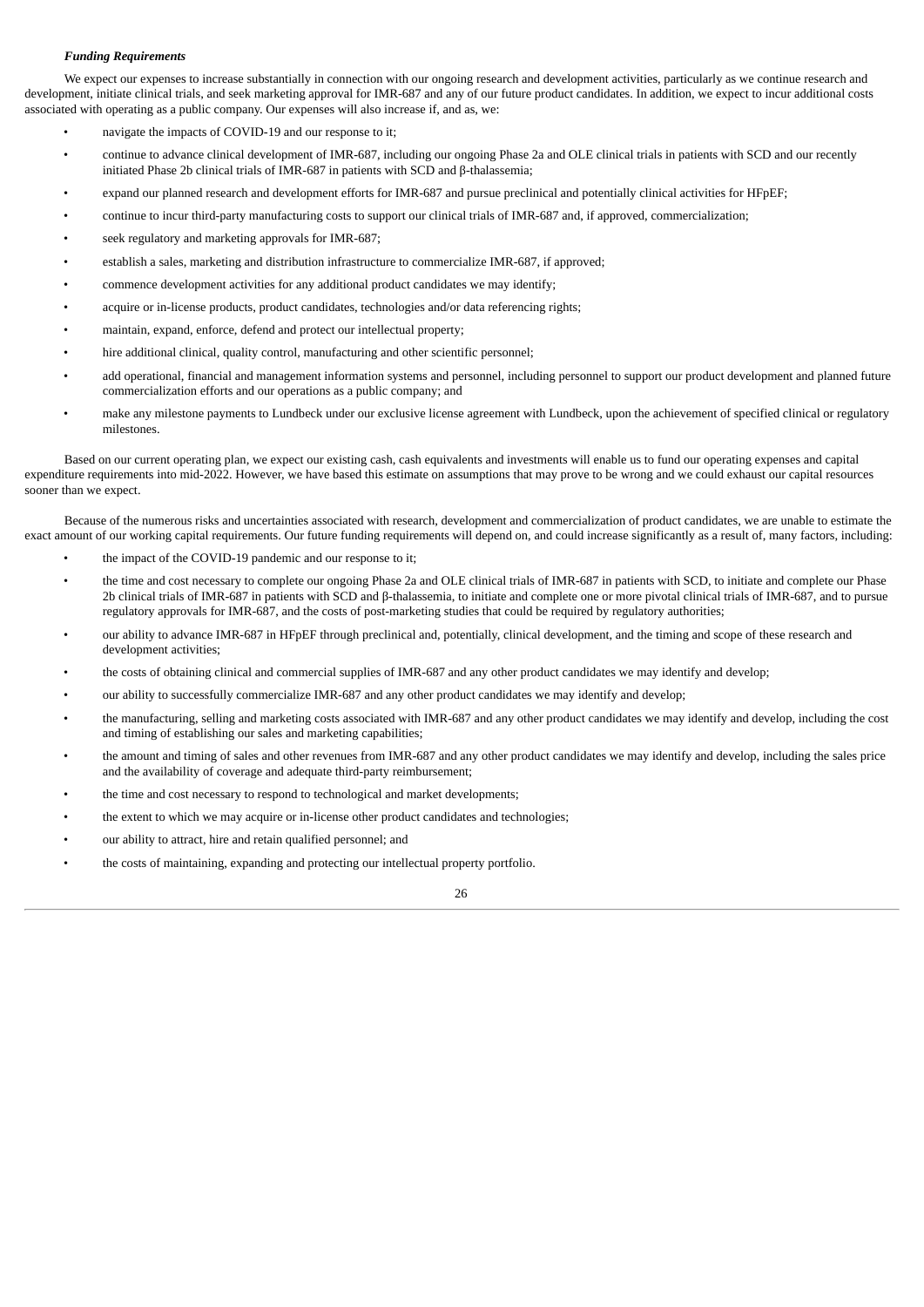A change in the outcome of any of these or other variables with respect to the development of IMR-687 or any product candidate we may develop in the future could significantly change the costs and timing associated with the development of that product candidate. Further, our operating plans may change in the future, and we may need additional funds to meet operational needs and capital requirements associated with such operating plans. Until such time, if ever, as we can generate substantial product revenues, we expect to finance our cash needs through a combination of equity offerings, debt financings, collaborations, strategic alliances and licensing arrangements. We currently have no credit facility or committed sources of capital. To the extent that we raise additional capital through the sale of equity or convertible debt securities, the ownership interests of our existing stockholders may be diluted, and the terms of these securities may include liquidation or other preferences that could adversely affect the rights of such stockholders. Additional debt financing, if available, may involve agreements that include restrictive covenants that limit our ability to take specific actions, such as incurring additional debt, making capital expenditures or declaring dividends, that could adversely impact our ability to conduct our business.

If we raise additional funds through collaborations, strategic alliances or licensing arrangements with third parties, we may have to relinquish valuable rights to our technologies, future revenue streams, research program or product candidates, or grant licenses on terms that may not be favorable to us. If we are unable to raise additional funds through equity or debt financings when needed, we may be required to delay, limit, reduce or terminate our product development or future commercialization efforts or grant rights to develop and market product candidates that we would otherwise prefer to develop and market ourselves.

#### **Off-balance Sheet Arrangements**

We did not have, during the periods presented, and we do not currently have, any off-balance sheet arrangements, as defined under applicable SEC rules.

#### **Contractual Obligations**

During the three and six months ended June 30, 2020, there have been no material changes to our contractual obligations outside the ordinary course of business from those described under the heading "Management's Discussion and Analysis of Financial Condition and Results of Operations - Contractual Obligations" in our final prospectus for our IPO filed pursuant to Rule 424(b)(4) under the Securities Act with the SEC on March 12, 2020.

#### **Critical Accounting Policies and Estimates**

This management's discussion and analysis is based on our unaudited condensed consolidated financial statements, which have been prepared in accordance with U.S. generally accepted accounting principles. The preparation of these unaudited condensed consolidated financial statements requires us to make judgments and estimates that affect the reported amounts of assets and liabilities, the disclosure of contingent assets and liabilities at the date of the unaudited condensed consolidated financial statements and the reported amounts of expenses during the reported periods. We base our estimates on historical experience, known trends and events, and various other factors that we believe to be reasonable under the circumstances. Actual results may differ from these estimates under different assumptions or conditions. On an ongoing basis, we evaluate our judgments and estimates in light of changes in circumstances, facts, and experience. The effects of material revisions in estimates, if any, will be reflected in the unaudited condensed consolidated financial statements prospectively from the date of change in estimates. During the three and six months ended June 30, 2020, there were no material changes to our critical accounting policies from those described in our audited consolidated financial statements for the year ended December 31, 2019 included in our Registration Statement on Form S-1/A, filed with the SEC on March 10, 2020.

#### **Recent Accounting Pronouncements**

A description of recently issued accounting pronouncements that may potentially impact our financial position and results of operations is disclosed in Note 2 to our unaudited condensed consolidated financial statements appearing elsewhere in this Quarterly Report on Form 10-Q.

#### **Emerging Growth Company Status**

We are an "emerging growth company," or EGC, under the Jumpstart Our Business Startups Act of 2012, or the JOBS Act. Section 107 of the JOBS Act provides that an EGC can take advantage of the extended transition period provided in Section 7(a)(2)(B) of the Securities Act of 1933, as amended, for complying with new or revised accounting standards. Thus, an EGC can delay the adoption of certain accounting standards until those standards would otherwise apply to private companies. We have elected to avail ourselves of delayed adoption of new or revised accounting standards and, therefore, we will be subject to the same requirements to adopt new or revised accounting standards as private entities.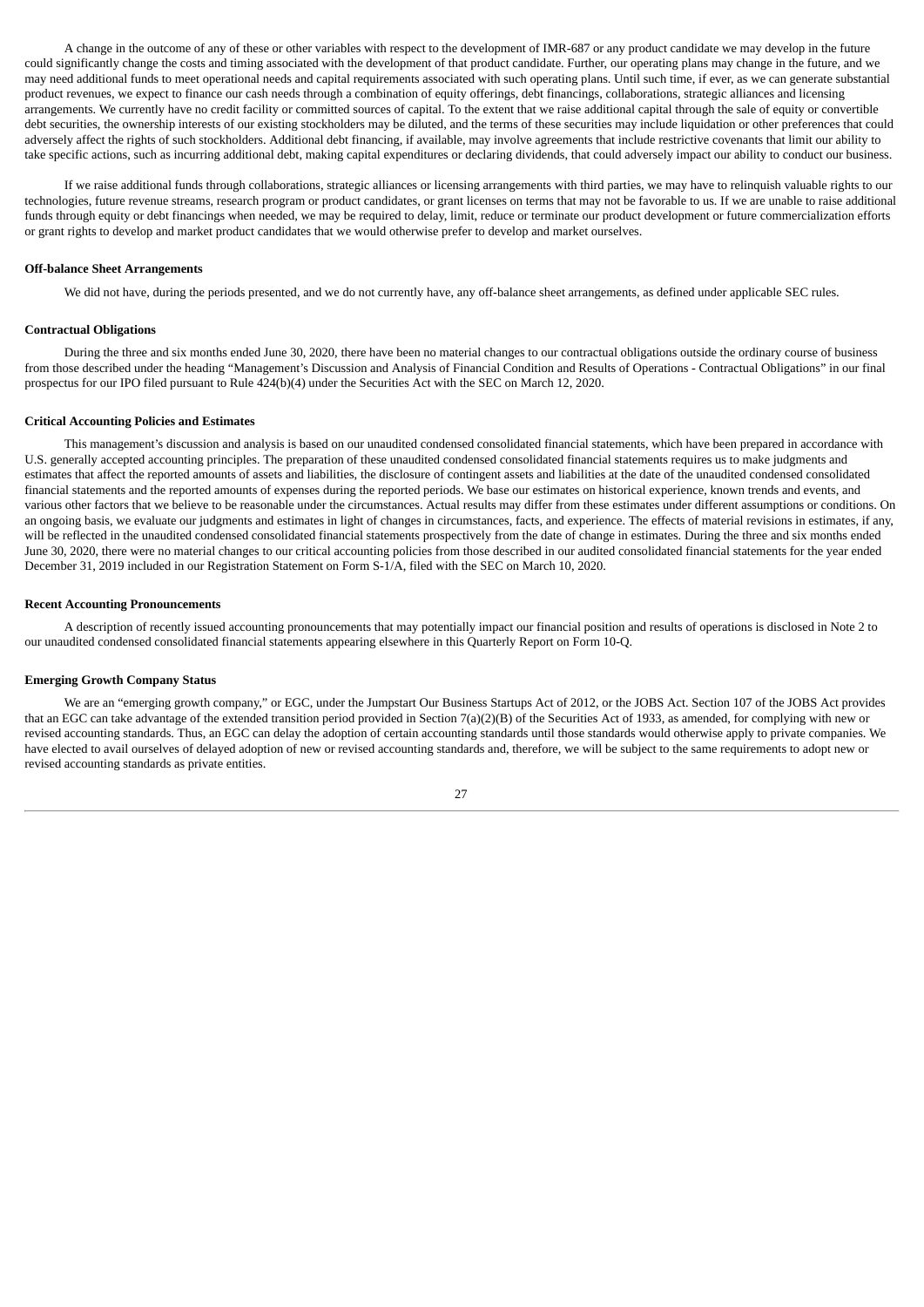As an EGC, we may take advantage of certain exemptions and reduced reporting requirements under the JOBS Act. Subject to certain conditions, as an EGC:

- we may present only two years of audited financial statements and only two years of related Management's Discussion and Analysis of Financial Condition and Results of Operations within registration statements;
- we may avail ourselves of the exemption from providing an auditor's attestation report on our system of internal controls over financial reporting pursuant to Section 404(b) of the Sarbanes-Oxley Act;
- we may avail ourselves of the exemption from complying with any requirement that may be adopted by the Public Company Accounting Oversight Board, or PCAOB, regarding mandatory audit firm rotation or a supplement to the auditor's report providing additional information about the audit and the financial statements, known as the auditor discussion and analysis;
- we may provide reduced disclosure about our executive compensation arrangements; and
- we may not require nonbinding advisory votes on executive compensation or stockholder approval of any golden parachute payments.

We will remain an EGC until the earliest of (i) December 31, 2025, (ii) the last day of the fiscal year in which we have total annual gross revenues of \$1.07 billion or more, (iii) the date on which we have issued more than \$1.0 billion in non-convertible debt during the previous rolling three-year period, or (iv) the date on which we are deemed to be a large accelerated filer under the Securities Exchange Act of 1934, as amended, or the Exchange Act.

#### <span id="page-30-0"></span>**Item 3. Quantitative and Qualitative Disclosures About Market Risk.**

Our primary exposure to market risk is interest rate sensitivity, which is affected by changes in the general level of U.S. interest rates, particularly because our cash equivalents are in the form of money market funds that are invested in U.S. Treasury securities. We also hold investments in corporate debt securities and commercial paper. As of June 30, 2020, we had cash, cash equivalents and investments of \$106.3 million. Interest income is sensitive to changes in the general level of interest rates; however, due to the short-term maturities of our cash equivalents and the low risk profile of our investments, an immediate 10% change in interest rates would not have a material effect on the fair market value of our investment portfolio.

We are not currently exposed to significant market risk related to changes in foreign currency exchange rates; however, we have contracted with and may continue to contract with foreign vendors that are located in Europe and Asia, who we may pay in local currency. Our operations may be subject to fluctuations in foreign currency exchange rates in the future.

# <span id="page-30-1"></span>**Item 4. Controls and Procedures.**

#### **Controls and Procedures**

Our management, with the participation of our Chief Executive Officer and Chief Financial Officer and Chief Operating Officer (our principal executive officer and principal financial officer, respectively), evaluated the effectiveness of our disclosure controls and procedures as of June 30, 2020. The term "disclosure controls and procedures," as defined in Rules 13a-15(e) and 15d-15(e) under the Securities Exchange Act of 1934, as amended, or the Exchange Act, means controls and other procedures of a company that are designed to ensure that information required to be disclosed by a company in the reports that it files or submits under the Exchange Act is recorded, processed, summarized and reported, within the time periods specified in the SEC's rules and forms. Disclosure controls and procedures include, without limitation, controls and procedures designed to ensure that information required to be disclosed by a company in the reports that it files or submits under the Exchange Act is accumulated and communicated to the company's management, including its principal executive and principal financial officers, or persons performing similar functions, as appropriate to allow timely decisions regarding required disclosure. Our management recognizes that any controls and procedures, no matter how well designed and operated, can provide only reasonable assurance of achieving their objectives and our management necessarily applies its judgment in evaluating the cost-benefit relationship of possible controls and procedures. Based on the evaluation of our disclosure controls and procedures as of June 30, 2020, our Chief Executive Officer and Chief Financial Officer and Chief Operating Officer concluded that, as of such date, our disclosure controls and procedures were effective at the reasonable assurance level.

#### **Changes in Internal Control over Financial Reporting**

There was no change in our internal control over financial reporting (as defined in Rules 13a-15(f) and 15(d)-15(f) under the Exchange Act) that occurred during the period covered by this Quarterly Report on Form 10-Q that has materially affected, or is reasonably likely to materially affect, our internal control over financial reporting.

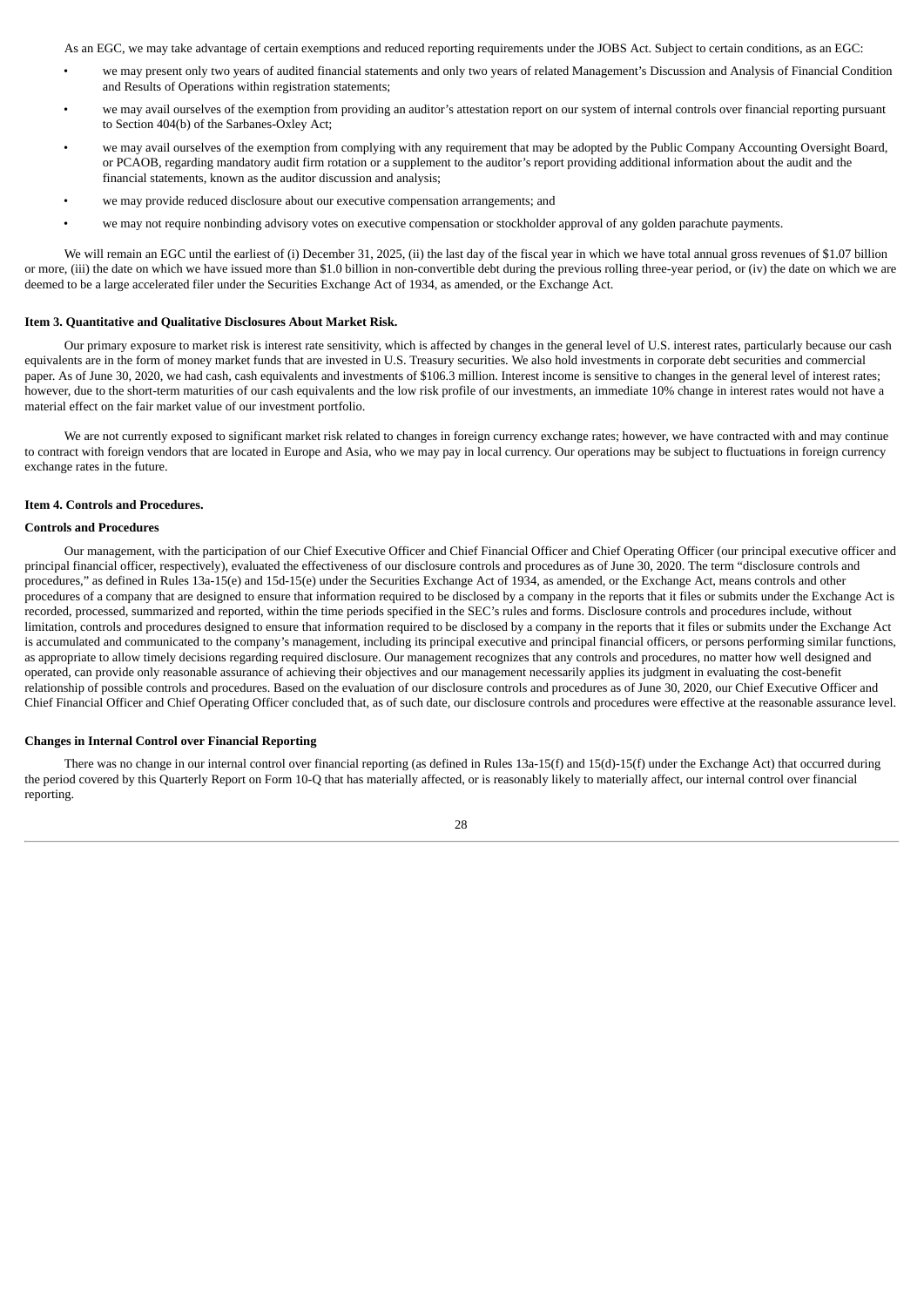# **PART II—OTHER INFORMATION**

#### <span id="page-31-1"></span><span id="page-31-0"></span>**Item 1A. Risk Factors.**

Investing in our common stock involves a high degree of risk. You should carefully consider the risks and uncertainties described below together with all of the other information contained in this Quarterly Report on Form 10-Q, including our condensed consolidated financial statements and the related notes appearing elsewhere in this Quarterly Report on Form 10-Q and in our other filings with the Securities and Exchange Commission, before deciding to invest in our common stock. Such risks and uncertainties may be amplified by the COVID-19 pandemic and its potential impact on our business and the alobal economy. The risks described below are not the only risks facing our company. The occurrence of any of the following risks, or of additional risks and uncertainties not presently known to us or that we currently believe to be immaterial, could cause our business, prospects, operating results and financial condition to suffer materially. In such event, the trading price of our common stock *could decline, and you might lose all or part of your investment.*

#### **Risks Related to Our Financial Position and Need for Additional Capital**

#### We have incurred significant losses since our inception, and we expect to incur losses over the next several years.

Since inception, we have incurred significant operating losses. Our net loss was \$23.5 million for the year ended December 31, 2019 and \$17.4 million for the six months ended June 30, 2020. As of June 30, 2020, we had an accumulated deficit of \$72.2 million. To date, we have financed our operations primarily through the sale of common stock in our initial public offering, or IPO, and the sale of convertible preferred stock. We have devoted substantially all of our financial resources and efforts to research and development, including clinical trials and preclinical studies of IMR-687. We are still in the early stages of development of our only product candidate, IMR-687, and we have not completed development of IMR-687 nor have we identified and pursued any other product candidates. We expect to continue to incur significant expenses and operating losses over the next several years. Our operating expenses and net losses may fluctuate significantly from quarter to quarter and year to year. We anticipate that our expenses will increase substantially as we:

- navigate the impacts of COVID-19 and our response to it;
- continue to advance clinical development of IMR-687, including our ongoing Phase 2a and open label extension, or OLE, clinical trials in patients with sickle cell disease, or SCD, and our recently initiated Phase 2b clinical trials in patients with SCD and β-thalassemia;
- expand our planned research and development efforts for IMR-687 and pursue preclinical and, potentially, clinical activities for IMR-687 in heart failure with preserved ejection fraction, or HFpEF;
- continue to incur third-party manufacturing costs to support our clinical trials of IMR-687 and, if approved, commercialization;
- seek regulatory and marketing approvals for IMR-687;
- establish a sales, marketing and distribution infrastructure to commercialize IMR-687, if approved;
- commence development activities for any additional product candidates we may identify;
- acquire or in-license products, product candidates, technologies and/or data referencing rights;
- maintain, expand, enforce, defend and protect our intellectual property;
- hire additional clinical, quality control, manufacturing and other scientific personnel;
- add operational, financial and management information systems and personnel, including personnel to support our product development and planned future commercialization efforts and our operations as a public company; and
- make any milestone payments to H. Lundbeck A/S, or Lundbeck, under our exclusive license agreement with Lundbeck, or the Lundbeck Agreement, upon the achievement of specified clinical or regulatory milestones.

#### *We have never generated revenue from product sales and may never achieve or maintain profitability.*

To become and remain profitable, we must succeed in developing, and eventually commercializing, a product or products that generate significant revenue. The ability to achieve this success will require us to be effective in a range of challenging activities, including completing preclinical testing and clinical trials of IMR-687 and any other product candidates we may identify and pursue, obtaining regulatory approval for these product candidates and manufacturing, marketing and selling any products for which we may obtain regulatory approval. We are only in the preliminary stages of most of these activities. We may never succeed in these activities and, even if we do, may never generate revenues that are significant enough to achieve profitability. Because of the numerous risks and uncertainties associated with pharmaceutical product development, we are unable to accurately predict the timing or amount of increased expenses or when, or if, we will be able to achieve profitability.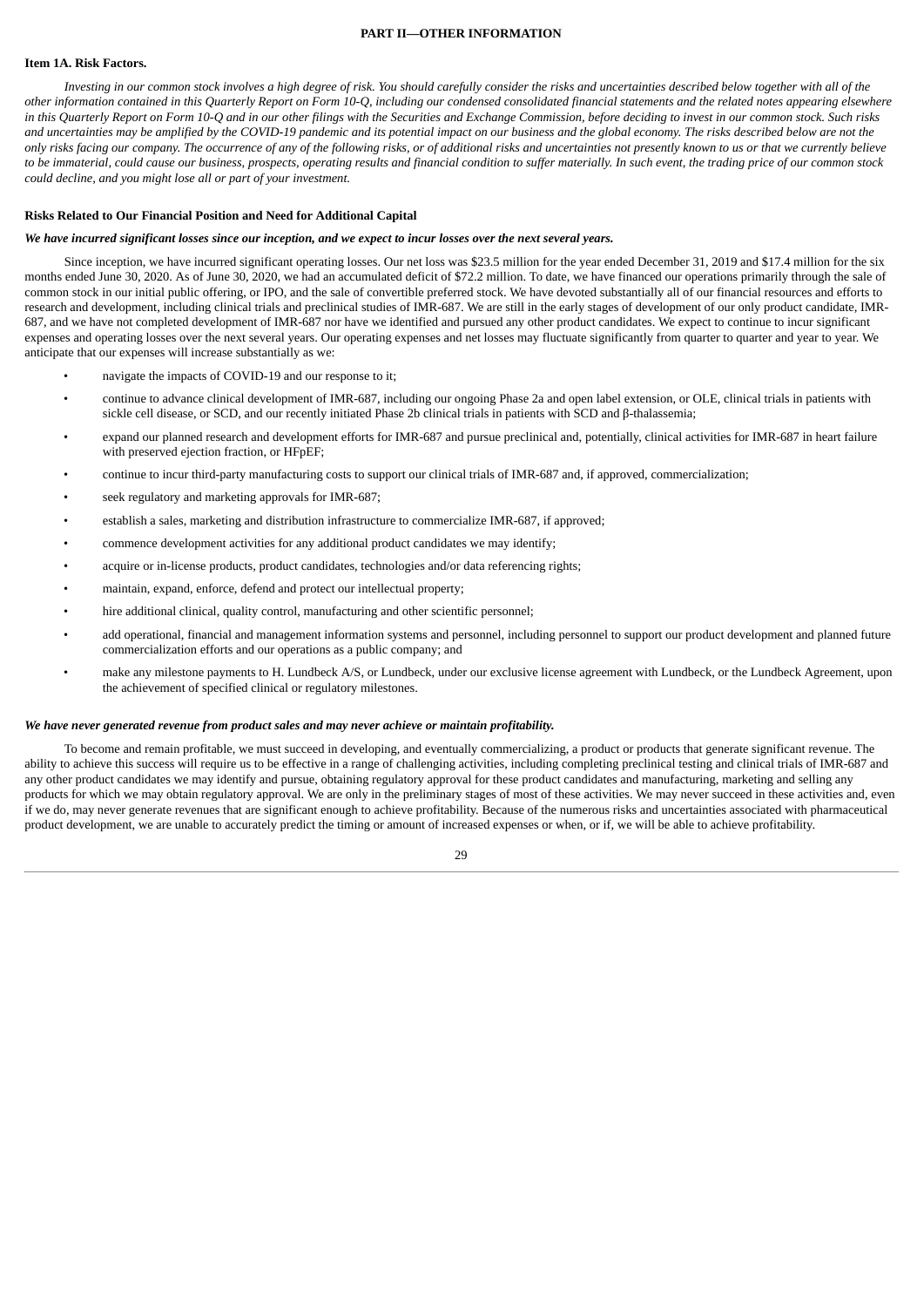Even if we do achieve profitability, we may not be able to sustain or increase profitability on a quarterly or annual basis. Our failure to become and remain profitable would depress the value of our company and could impair our ability to raise capital, expand our business, maintain our research and development efforts, diversify our pipeline of product candidates or even continue our operations. A decline in the value of our company could also cause our stockholders to lose all or part of their investment.

#### *We are heavily dependent on the success of IMR-687, our only product candidate.*

We currently have no products that are approved for commercial sale and may never be able to develop marketable products. We expect that a substantial portion of our efforts and expenditures over the next several years will be devoted to IMR-687, which is currently our only product candidate. Accordingly, our business currently depends heavily on the successful development, regulatory approval and commercialization of IMR-687. We cannot be certain that IMR-687 will receive regulatory approval or be successfully commercialized even if we receive regulatory approval. If we were required to discontinue development of IMR-687 or if IMR-687 does not receive regulatory approval or fails to achieve significant market acceptance, we would be delayed by many years in our ability to achieve profitability, if ever, and may not be able to generate sufficient revenue to continue our business.

### We will need substantial additional funding. If we are unable to raise capital when needed, we could be forced to delay, reduce or eliminate our product development *programs or commercialization efforts.*

We expect to devote substantial financial resources to our ongoing and planned activities, including our Phase 2a, OLE, and Phase 2b clinical trials of IMR-687 in patients with SCD and our Phase 2b clinical trial in patients with β-thalassemia. We expect our expenses to increase substantially in connection with our ongoing and planned activities, particularly as we advance our preclinical activities and clinical trials of and seek regulatory approval for IMR-687 and other product candidates we may identify. In addition, if we obtain regulatory approval for IMR-687 and any other product candidates we may identify and pursue, we expect to incur significant commercialization expenses related to product manufacturing, sales, marketing and distribution. Furthermore, we expect to incur additional costs associated with operating as a public company.

Identifying potential product candidates and conducting preclinical testing and clinical trials is a time-consuming, expensive and uncertain process that takes years to complete, and we may never generate the necessary data or results required to obtain regulatory approval and achieve product sales. In addition, any product candidates, if approved, may not achieve commercial success. Commercial revenues, if any, will not be derived unless and until we can achieve sales of products, which we do not anticipate for many years, if at all. Accordingly, we will need to obtain substantial additional funding in connection with our continuing operations.

As of June 30, 2020, we had cash, cash equivalents and investments of \$106.3 million. We believe that our existing cash, cash equivalents and investments will enable us to fund our operating expenses and capital expenditure requirements into mid-2022. However, we have based this estimate on assumptions that may prove to be wrong, and our operating plan may change as a result of many factors currently unknown to us. As a result, we could deplete our capital resources sooner than we currently expect.

Our future capital requirements will depend on many factors, including:

- the severity and duration of the impact of the COVID-19 pandemic and our response to it;
- the time and cost necessary to complete our ongoing Phase 2a and OLE clinical trials of IMR-687 in patients with SCD, to initiate and complete our Phase 2b clinical trial of IMR-687 in patients with SCD, to initiate and complete one or more pivotal clinical trials of IMR-687in SCD, and to pursue regulatory approvals for IMR-687 in SCD, and the costs of post-marketing studies that could be required by regulatory authorities;
- the progress and results of our Phase 2a and OLE clinical trials of IMR-687 in patients with SCD;
- the time and cost necessary to complete our Phase 2b clinical trial of IMR-687 in patients with β-thalassemia;
- our ability to further advance IMR-687 in clinical development, and the timing and scope of these development activities;
- our ability to advance IMR-687 in HFpEF through preclinical and, potentially, clinical development, and the timing and scope of these development activities;
- the costs of obtaining clinical and commercial supplies of IMR-687 and any other product candidates we may identify and develop;
- our ability to successfully commercialize IMR-687 and any other product candidates we may identify and develop;
- the manufacturing, selling and marketing costs associated with IMR-687 and any other product candidates we may identify and develop, including the cost and timing of establishing our sales and marketing capabilities;
- the amount and timing of sales and other revenues from IMR-687 and any other product candidates we may identify and develop, including the sales price and the availability of coverage and adequate third-party reimbursement;
- the time and cost necessary to respond to technological and market developments;
- the extent to which we may acquire or in-license other product candidates and technologies;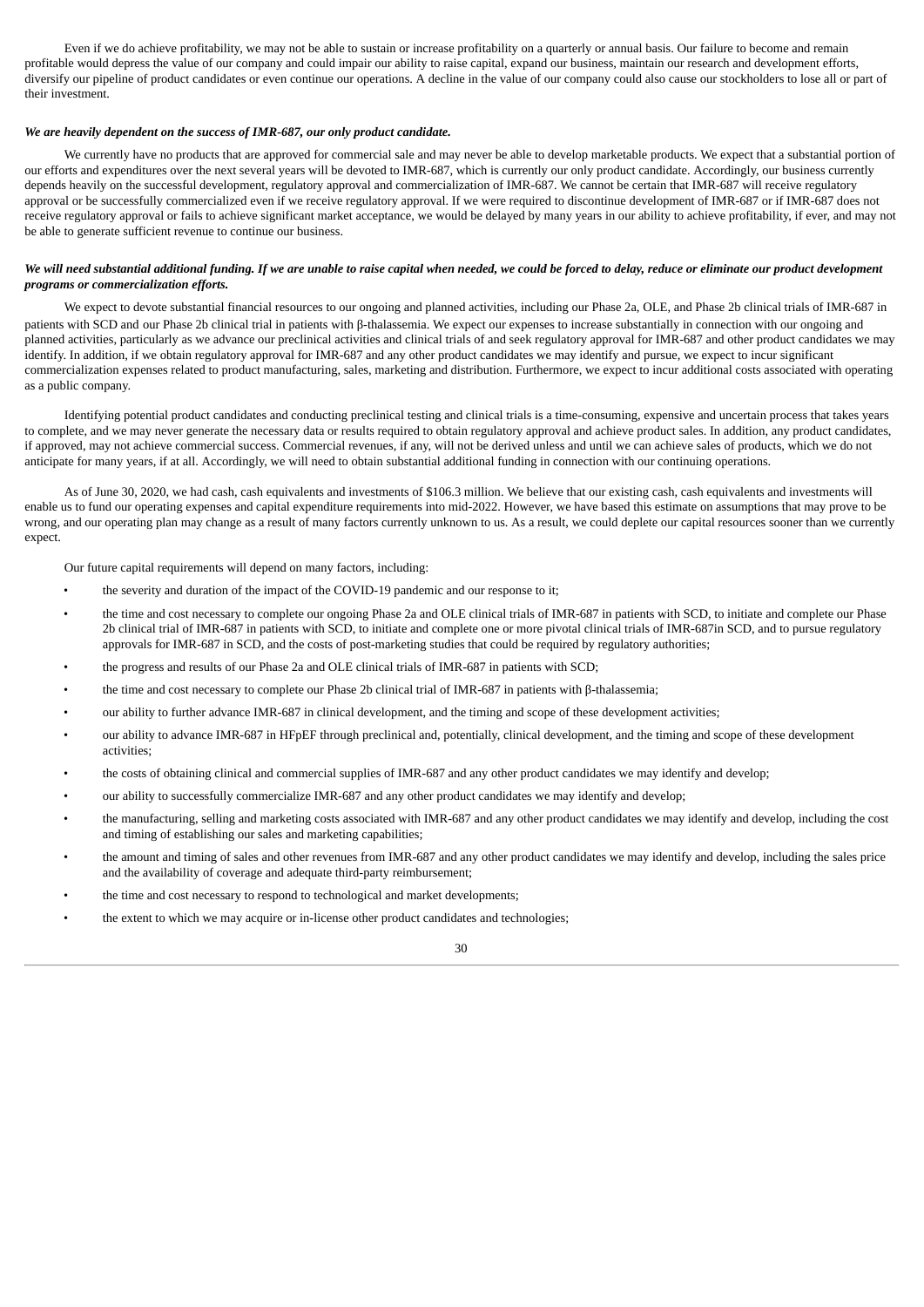- our ability to attract, hire and retain qualified personnel; and
- the costs of maintaining, expanding and protecting our intellectual property portfolio.

We will continue to rely on additional financing to achieve our business objectives. Adequate additional financing may not be available to us on acceptable terms, or at all. For example, the global COVID-19 pandemic has negatively impacted, and may continue to negatively impact, the global financial markets, which may reduce our ability to raise additional capital. In addition, we may seek additional capital when market conditions are favorable, or for strategic considerations, even if we believe we have sufficient funds for our current or future operating plans. If adequate funds are not available to us on a timely basis or on terms acceptable to us, we may be required to delay, limit, reduce or terminate preclinical studies, clinical trials or other development activities for one or more product candidates or discovery stage programs or delay, limit, reduce or terminate our establishment of sales and marketing capabilities or other activities that may be necessary to commercialize any product candidates.

#### Raising additional capital may cause dilution to our stockholders, restrict our operations or require us to relinquish rights to our technologies or product candidates.

Until such time, if ever, as we can generate substantial product revenues, we expect to finance our cash needs through a combination of equity offerings, debt financings, collaborations, strategic alliances and marketing, distribution or licensing arrangements. We do not have any committed external source of funds. To the extent that we raise additional capital through the sale of equity or convertible debt securities, our stockholders' ownership interests will be diluted, and the terms of these securities may include liquidation or other preferences that adversely affect our stockholders' rights as common stockholders. Debt financing and preferred equity financing, if available, may involve agreements that include covenants limiting or restricting our ability to take specific actions, such as incurring additional debt, selling or licensing our assets, making capital expenditures or declaring dividends.

If we raise additional funds through collaborations, strategic alliances or marketing, distribution or licensing arrangements with third parties, we may have to relinquish valuable rights to our technologies, future revenue streams, research programs or product candidates or grant licenses on terms that may not be favorable to us. If we are unable to raise additional funds through equity or debt financings when needed or on terms acceptable to us, we may be required to delay, limit, reduce or terminate our product development or future commercialization efforts or grant rights to develop and market product candidates that we would otherwise prefer to develop and market ourselves.

#### Our limited operating history may make it difficult to evaluate the success of our business to date and to assess our future viability.

We commenced activities in 2016 and are a clinical-stage company. Our operations to date have been limited to organizing and staffing our company, business planning, raising capital, developing our technology, and undertaking preclinical studies and early-stage clinical trials of our sole product candidate, IMR-687. We have not yet demonstrated our ability to successfully develop any product candidate, obtain regulatory approvals, manufacture a commercial scale product or arrange for a thirdparty to do so on our behalf, or conduct sales and marketing activities necessary for successful product commercialization. Consequently, any predictions about our future success or viability may not be as accurate as they could be if we had a longer operating history or a history of successfully developing and commercializing products.

In addition, as our business grows, we may encounter unforeseen expenses, difficulties, complications, delays and other known and unknown factors. We will need to transition at some point from a company with a research and development focus to a company capable of supporting commercial activities. We may not be successful in such a transition.

We expect our financial condition and operating results to fluctuate significantly from quarter-to-quarter and year-to-year due to a variety of factors, many of which are beyond our control. Accordingly, our stockholders should not rely upon the results of any quarterly or annual periods as indications of future operating performance.

#### Our ability to use our NOLs and research and development tax credit carryforwards to offset future taxable income may be subject to certain limitations.

We have a history of cumulative losses and anticipate that we will continue to incur significant losses in the foreseeable future; thus, we do not know whether or when we will generate taxable income necessary to utilize our net operating losses, or NOLs, or research and development tax credit carryforwards. As of December 31, 2019, we had federal NOLs of \$48.6 million and state NOLs of \$48.9 million.

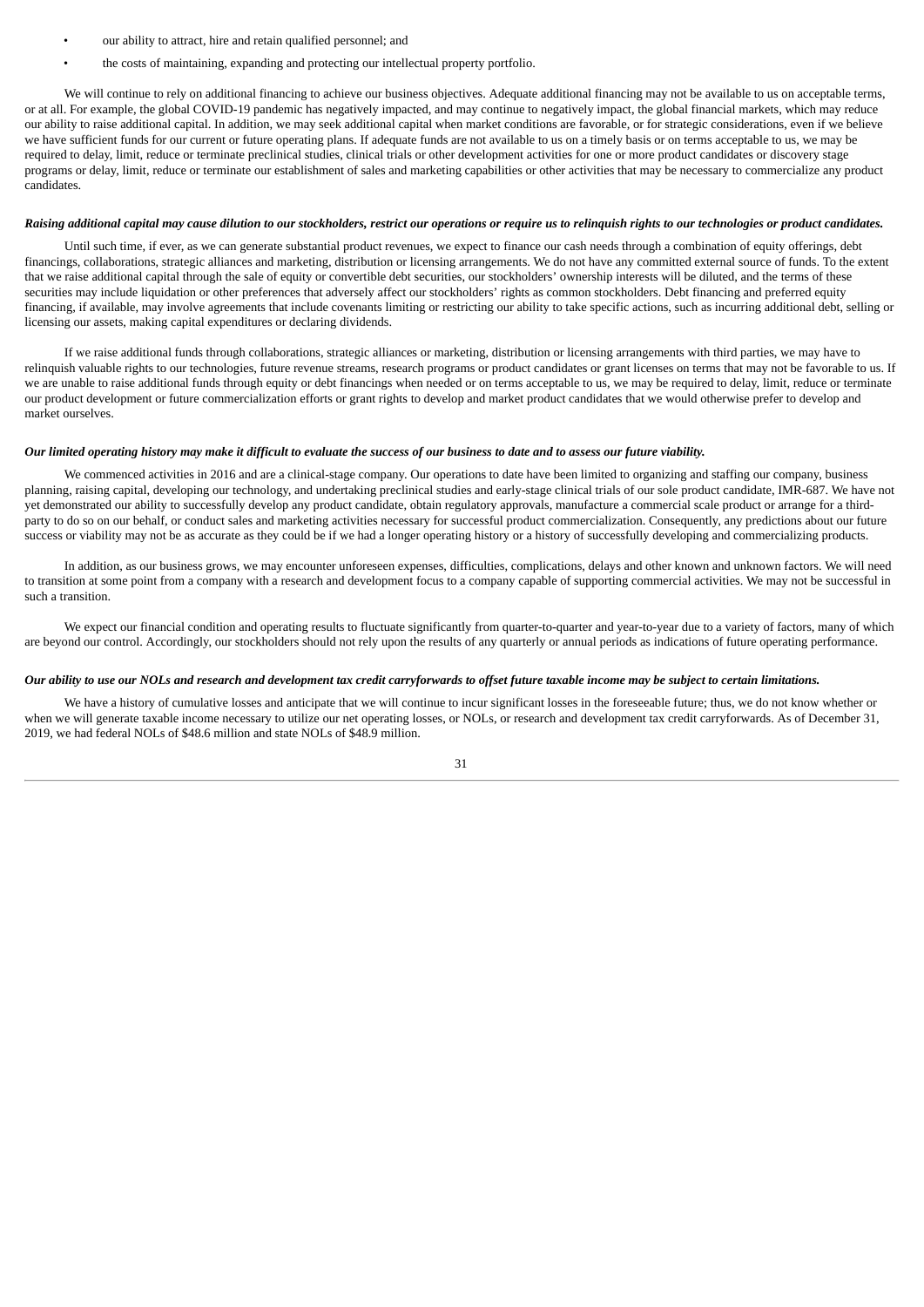In general, under Section 382 of the Internal Revenue Code of 1986, as amended, or the Code, and corresponding provisions of state law, a corporation that undergoes an "ownership change," generally defined as a greater than 50 percentage point change (by value) in its equity ownership by certain stockholders over a three year period, is subject to limitations on its ability to utilize its pre-change NOLs and research and development tax credit carryforwards to offset future taxable income. We have not conducted a study to assess whether any such ownership changes have occurred. We may have experienced such ownership changes in the past and may experience such ownership changes in the future as a result of subsequent changes in our stock ownership (which may be outside our control). As a result, if, and to the extent that, we earn net taxable income, our ability to use our pre-change NOLs and research and development tax credit carryforwards to offset such taxable income may be subject to limitations.

There is also a risk that due to regulatory changes, such as suspensions on the use of NOLs, or other unforeseen reasons, our existing NOLs could expire or otherwise become unavailable to offset future income tax liabilities. As described below in "Changes in tax laws or in their implementation or interpretation may adversely affect our business and financial condition," the Tax Cuts and Jobs Act, or the TCJA, as amended by the Coronavirus Aid, Relief, and Economic Security Act, or CARES Act, includes changes to U.S. federal tax rates and the rules governing NOL carryforwards that may significantly impact our ability to utilize our NOLs to offset taxable income in the future. Additionally, state NOLs generated in one state cannot be used to offset income generated in another state. For these reasons, even if we attain profitability, we may be unable to use a material portion of our NOLs and other tax attributes.

# Our business and operations have been and may continue to be adversely affected by the ongoing COVID-19 pandemic, as have the operations of our suppliers and *manufacturers and other third-party service providers.*

In December 2019, a novel strain of coronavirus, called COVID-19, emerged in Wuhan, Hubei Province, China, which has now spread globally, including to the United States, the United Kingdom and the European Union. The pandemic and government measures taken in response have had a significant impact, both direct and indirect, on businesses and commerce, as worker shortages have occurred; supply chains have been disrupted; facilities and production have been suspended; and demand for certain goods and services, such as medical services and supplies, has spiked, while demand for other goods and services, such as travel, has fallen. The future progression of the pandemic and its effects on our business and operations are uncertain.

The spread of COVID-19 has modestly affected our operations to date, including by causing minor disruptions in the conduct of our clinical trials. While we have not experienced any significant disruptions with the third parties on which we rely, the spread of COVID-19, or another infectious disease, could also negatively affect the operations of our third-party manufacturers, which could result in disruptions in the supply of IMR-687. In addition, most of our employees are currently working remotely, and we are temporarily restricting travel and attendance at industry events by our employees, which could negatively affect our business. The COVID-19 pandemic continues to rapidly evolve and could more significantly impact our operations in the future.

We have enrolled and seek to enroll patients in our ongoing clinical trials at sites located both in the United States and internationally. The COVID-19 pandemic may delay or otherwise adversely affect these clinical development activities, including our ability to recruit and retain patients in our ongoing clinical trials, as a result of many factors, including:

- diversion of healthcare resources away from the conduct of our clinical trials in order to focus on pandemic concerns, including the availability of necessary materials, the attention of physicians serving as our clinical trial investigators, access to hospitals serving as our clinical trial sites, availability of hospital staff supporting the conduct of our clinical trials and the reluctance of patients enrolled in our clinical trials to visit clinical trial sites;
- potential interruptions in global shipping affecting the transport of clinical trial materials, such as investigational drug product, patient samples and other supplies used in our clinical trials;
- the impact of further limitations on travel that could interrupt key clinical trial activities, such as clinical trial site initiations and monitoring activities, travel by our employees, contractors or patients to clinical trial sites, or the ability of employees at any of our contract manufacturers or contract research organizations, or CROs, to report to work, any of which could delay or adversely impact the conduct or progress of our clinical trials, and limit the amount of clinical data we will be able to report;
- any future interruption of, or delays in receiving, supplies of clinical trial material from our contract manufacturing organizations, or CMOs, due to staffing shortages, production slowdowns or stoppages or disruptions in delivery systems; and
- availability of future capacity at contract manufacturers to produce sufficient drug substance and drug product to meet forecasted clinical trial demand if any of these manufacturers elect or are required to divert attention or resources to the manufacture of other pharmaceutical products.

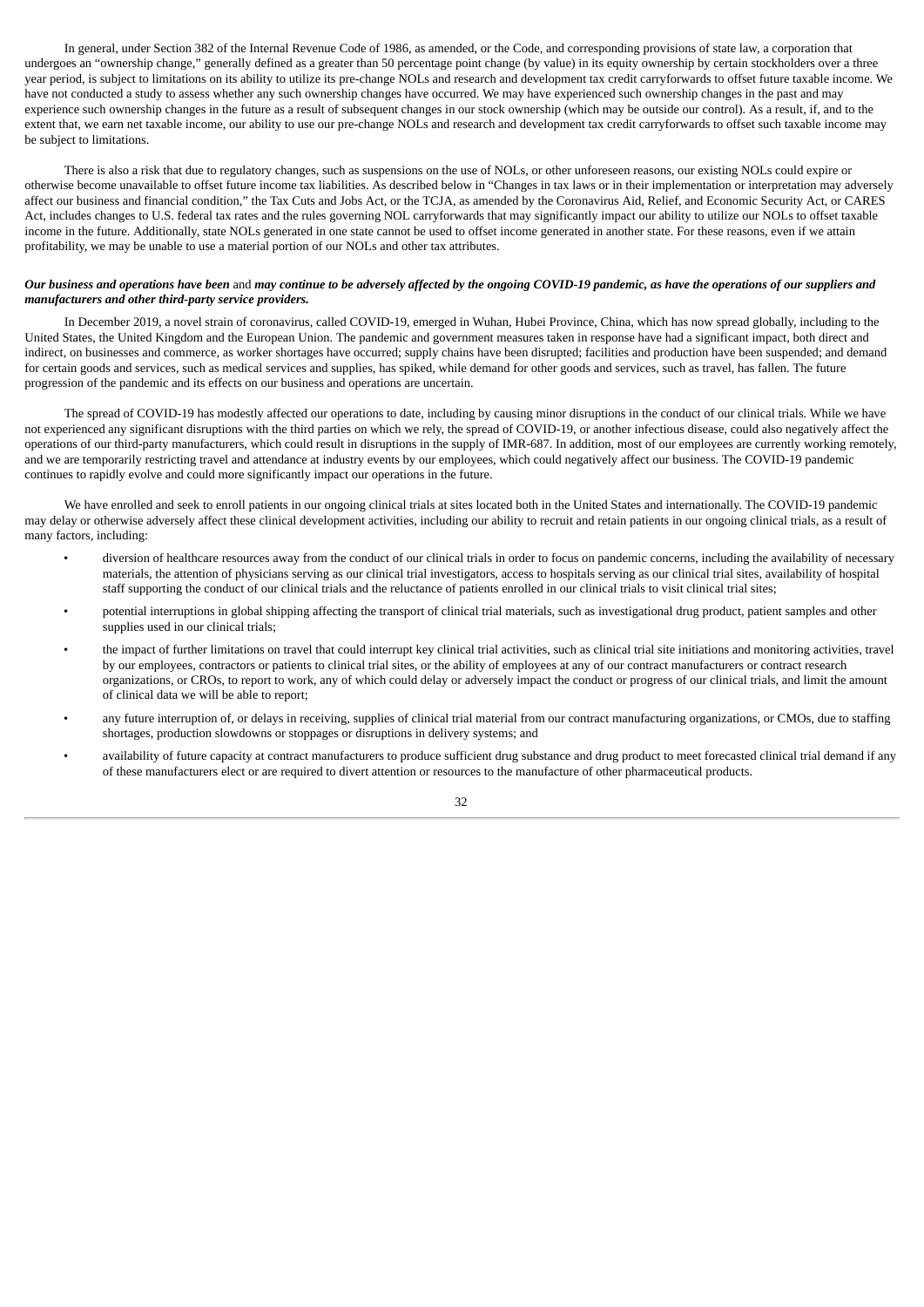For example, the COVID-19 pandemic has resulted in minor disruptions to our clinical trial operations, including some missed and incomplete patient visits in our ongoing Phase 2a clinical trial of IMR-687 in SCD and site activation and enrollment delays and delays in review of our regulatory submissions with respect to our Phase 2b clinical trials of IMR-687 in SCD and β-thalassemia. In addition, the COVID-19 pandemic may affect the operations of the U.S. Food and Drug Administration, or FDA, and other health authorities, which could result in delays of regulatory actions related to our programs, including with respect to IMR-687. Any negative impact that the COVID-19 pandemic has on recruiting or retaining patients in our clinical trials, the ability of our suppliers to provide materials for our product candidates, or the regulatory review process could cause additional delays which could materially and adversely affect our ability to obtain regulatory approval for and to commercialize our product candidates, increase our operating expenses, affect our ability to raise additional capital and have a material adverse effect on our financial results. In addition, if any of our clinical trial patients contract COVID-19, they may have adverse health outcomes that could impact the results of our clinical trials.

Additionally, while the potential economic impact and the duration of the COVID-19 pandemic is difficult to assess or predict, the impact of the COVID-19 pandemic on the global financial markets may reduce our ability to access capital, which could negatively impact our short-term and long-term liquidity.

While we expect the impacts of COVID-19 will continue to have some adverse effect on our business, the extent to which COVID-19 impacts our clinical trials, research and development activities and operations will depend on future developments, which are highly uncertain and cannot be predicted with confidence, including the duration of the pandemic, new information which may emerge concerning the severity of COVID-19, the actions to contain COVID-19 or treat its impact and changes in government spending or priorities, among others. The COVID-19 pandemic is a widespread health crisis that continues to adversely affect the global economy and financial markets of many countries, resulting in an economic downturn that could also affect our operations, our ability to conduct our clinical trials, our ability to raise additional funds through public offerings and the volatility of our stock price and trading in our stock. Even after the COVID-19 pandemic has subsided, we may continue to experience adverse impacts to our business as a result of any economic recession or depression that has occurred or may occur in the future.

#### **Risks Related to the Discovery, Development and Commercialization of Our Product Candidates**

# We are early in our development efforts and heavily dependent on the success of our sole product candidate, IMR-687. If we are unable to successfully complete clinical development, obtain regulatory approval for, or commercialize IMR-687, or experience delays in doing so, our business will be materially harmed.

To date, we have invested a majority of our efforts and financial resources in the preclinical and clinical development of IMR-687. Our future success is heavily dependent on our ability to successfully develop, obtain regulatory approval for and commercialize IMR-687. IMR-687 is currently our only product candidate and we are testing it in a Phase 2a clinical trial and an OLE clinical trial in SCD and we recently initiated a Phase 2b clinical trial in SCD and a Phase 2b clinical trial in β-thalassemia. It may be a significant time before IMR-687 can advance into a pivotal trial, if at all. We cannot be certain that IMR-687 will be successful in clinical trials or receive regulatory approval.

The success of IMR-687 will depend on several factors, including the following:

- our ability to effectively manage any adverse impact of COVID-19;
- successfully completing clinical trials:
- acceptance by the FDA or other regulatory agencies of regulatory filings for IMR-687;
- expanding and maintaining a workforce of experienced clinical-stage drug development professionals and others to continue to develop IMR-687;
- obtaining and maintaining intellectual property protection and regulatory exclusivity for IMR-687;
- making arrangements with third-party manufacturers for, or establishing, commercial manufacturing capabilities;
- establishing sales, marketing and distribution capabilities and successfully launching commercial sales, if and when approved, whether alone or in collaboration with others;
- acceptance of IMR-687, if and when approved, by patients, the medical community and third-party payors;
- effectively competing with other therapies, including Oxbryta (voxelotor) and Adakveo (crizanlizumab) in SCD and ZYNTEGLO (INN autologous CD34+ cells encoding βA-T87Q-globin gene) (currently only approved in Europe and for which FDA approval is currently being sought), as well as REBLOZYL (luspatercept-aamt) for the treatment of ß-thalassemia;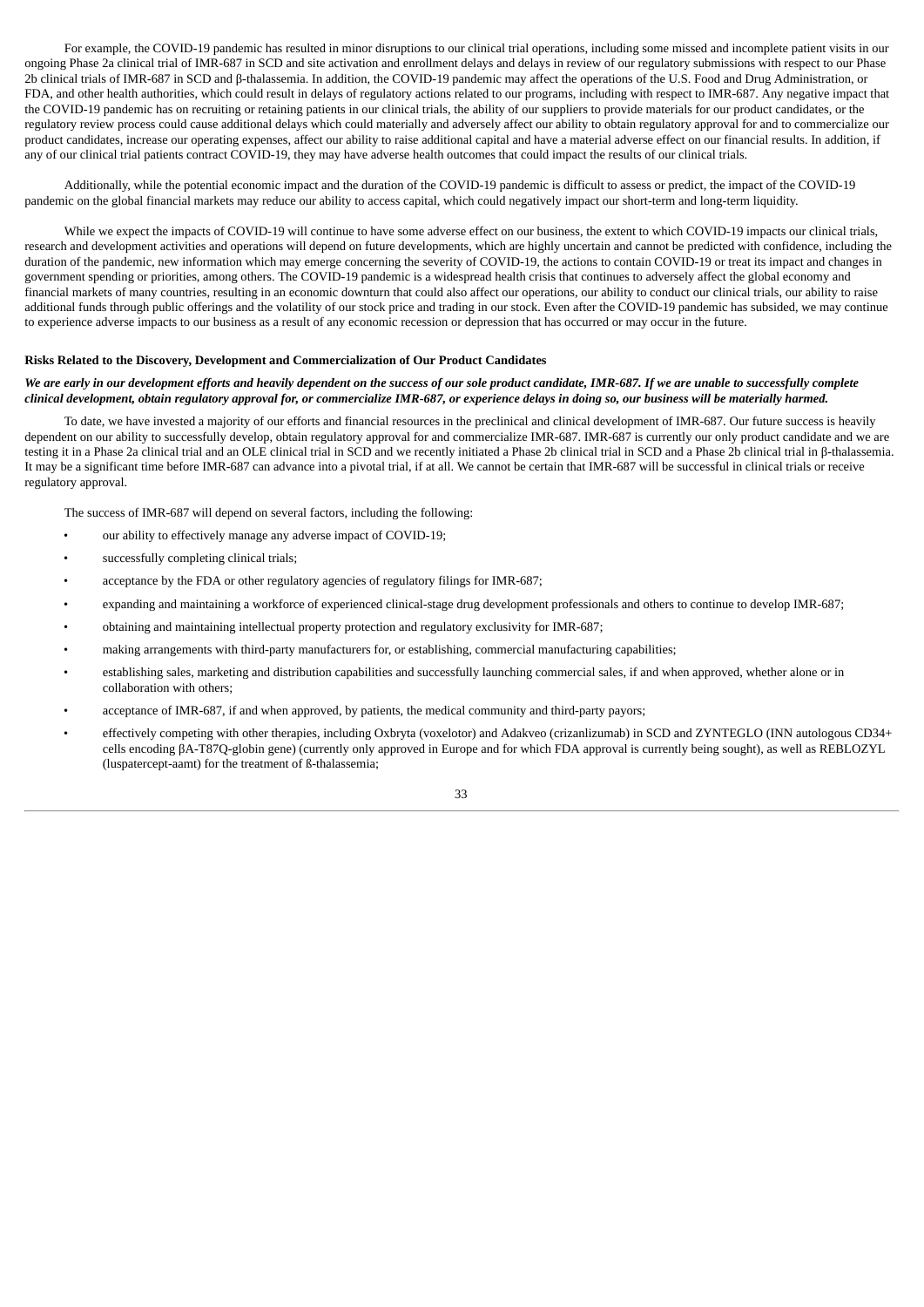- obtaining and maintaining coverage, adequate pricing and adequate reimbursement from third-party payors, including government payors;
- patients' willingness to pay out-of-pocket for IMR-687 in the absence of coverage and/or adequate reimbursement from third-party payors; and
- maintaining a continued acceptable safety profile following receipt of any regulatory approvals.

Many of these factors are beyond our control, including clinical outcomes, the regulatory review process, potential threats to our intellectual property rights and the manufacturing, marketing and sales efforts of any future collaborator. If we are unable to develop, receive marketing approval for and successfully commercialize IMR-687, or if we experience delays as a result of any of these factors or otherwise, we may need to spend significant additional time and resources to identify other product candidates, advance them through preclinical and clinical development and apply for regulatory approvals, which would adversely affect our business, prospects, financial condition and results of operations.

### Clinical drug development involves a lengthy and expensive process, with an uncertain outcome. We may incur additional costs or experience delays in completing, or *ultimately be unable to complete, the development and commercialization of any product candidates.*

The risk of failure for IMR-687 and any other product candidates we may develop is high. It is impossible to predict when or if IMR-687 and any other product candidates we may develop will prove effective or safe in humans or will receive regulatory approval. Before obtaining marketing approval from regulatory authorities for the sale of any product candidate, we must complete preclinical development and then conduct extensive clinical trials to demonstrate the safety and efficacy of such product candidate in humans. We have not yet begun or completed a pivotal clinical trial of IMR-687, which is currently our only product candidate. Clinical trials may fail to demonstrate that IMR-687 and any other product candidates we may develop are safe for humans and effective for indicated uses. Even if the clinical trials are successful, changes in marketing approval policies during the development period, changes in or the enactment or promulgation of additional statutes, regulations or guidance or changes in regulatory review for each submitted product application may cause delays in the approval or rejection of an application.

Before we can commence clinical trials for a product candidate, we must complete extensive preclinical testing and studies that support our planned investigational new drug applications, or INDs, and other regulatory filings in the United States and abroad. We cannot be certain of the timely completion or outcome of our preclinical testing and studies, including preclinical studies of IMR-687 in HFpEF, and cannot predict if the FDA or other regulatory agencies will accept our proposed clinical programs or if the outcome of our preclinical testing and studies will ultimately support the further development of any product candidates. As a result, we cannot be sure that we will be able to submit INDs or similar applications for our preclinical programs on the timelines we expect, if at all, and we cannot be sure that submission of INDs or similar applications will result in the FDA or other regulatory authorities allowing clinical trials to begin. Furthermore, product candidates are subject to continued preclinical safety studies, which may be conducted concurrent with our clinical testing. The outcomes of these safety studies may delay the launch of or enrollment in future clinical trials and could impact our ability to continue to conduct our clinical trials.

Clinical trials are expensive, difficult to design and implement, can take many years to complete and are uncertain as to outcome. We cannot guarantee that any clinical trials will be conducted as planned or completed on schedule, or at all. A failure of one or more clinical trials can occur at any stage of testing, which may result from a multitude of factors, including, but not limited to, flaws in study design, dose selection issues, placebo effects, patient enrollment criteria and failure to demonstrate favorable safety or efficacy traits.

We may experience numerous unforeseen events during, or as a result of, clinical trials that could delay or prevent our ability to receive marketing approval or commercialize IMR-687 and any other product candidates we may develop, including:

- regulators or institutional review boards, or IRBs, may not authorize us or our investigators to commence a clinical trial or conduct a clinical trial at a prospective trial site;
- we may experience delays in reaching, or fail to reach, agreement on acceptable clinical trial contracts or clinical trial protocols with prospective trial sites;
- regulators may decide the design of our clinical trials is flawed, for example if our trial protocol does not evaluate treatment effects in trial subjects for a sufficient length of time;
- clinical trials of IMR-687 and any other product candidates we may develop may produce negative or inconclusive results, and we may decide, or regulators may require us, to conduct additional clinical trials or abandon product development programs;

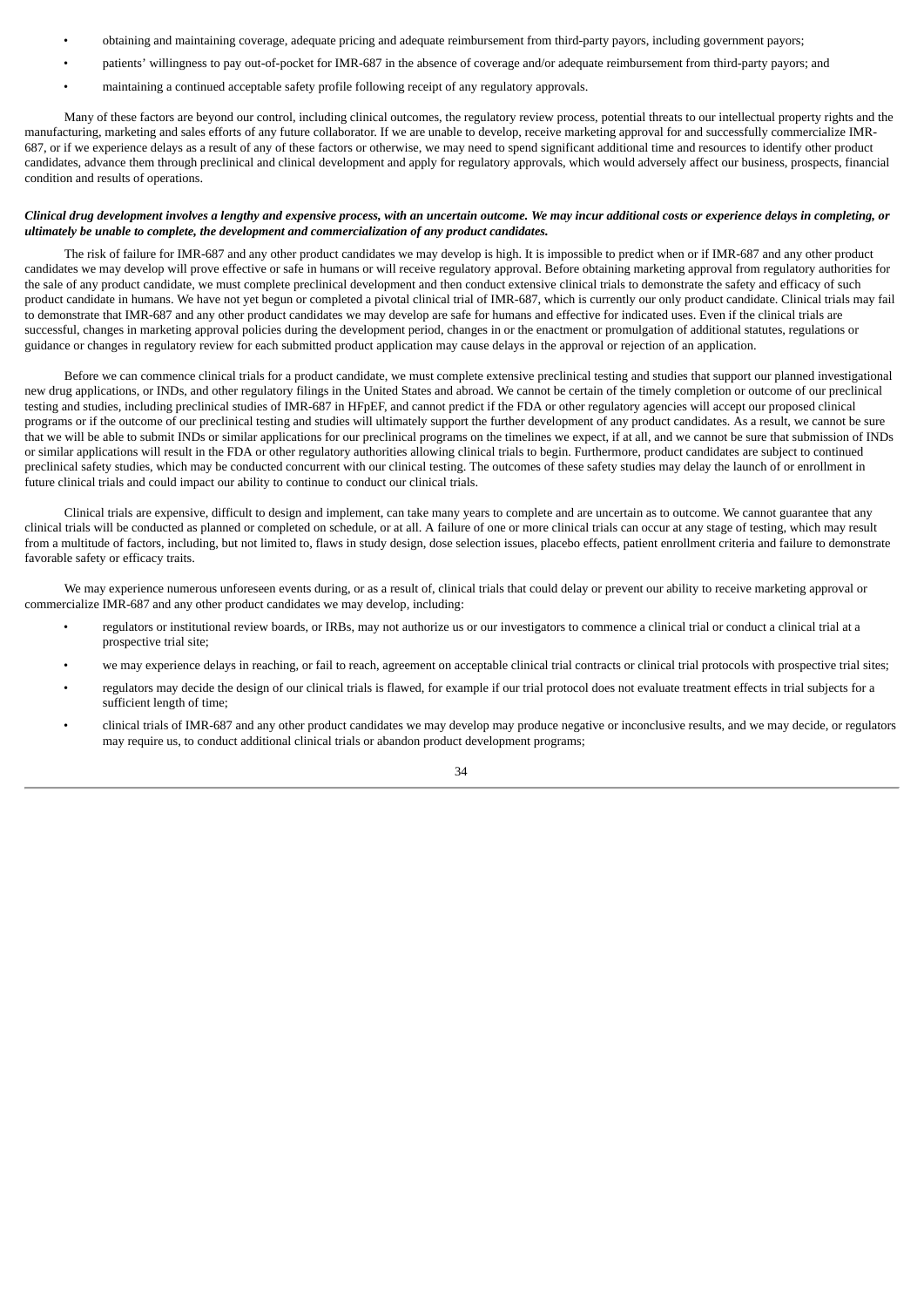- we may be unable to establish clinical endpoints that applicable regulatory authorities would consider clinically meaningful, or, if we seek accelerated approval, biomarker efficacy endpoints that applicable regulatory authorities would consider likely to predict clinical benefit;
- preclinical testing may produce results based on which we may decide, or regulators may require us, to conduct additional preclinical studies before we proceed with certain clinical trials, limit the scope of our clinical trials, halt ongoing clinical trials or abandon product development programs;
- the number of patients required for clinical trials of IMR-687 and any other product candidates we may develop may be larger than we anticipate, enrollment in these clinical trials may be slower than we anticipate or participants may drop out of these clinical trials at a higher rate than we anticipate;
- our third-party contractors may fail to comply with regulatory requirements or meet their contractual obligations to us in a timely manner, or at all;
- we may decide, or regulators or IRBs may require us, to suspend or terminate clinical trials of IMR-687 and any other product candidates we may develop for various reasons, including non-compliance with regulatory requirements or a finding that the participants are being exposed to unacceptable health risks;
- regulators or IRBs may require us to perform additional or unanticipated clinical trials to obtain approval or we may be subject to additional post-marketing testing requirements to maintain regulatory approval;
- regulators may revise the requirements for approving IMR-687 and any other product candidates we may develop, or such requirements may not be as we anticipate;
- the cost of clinical trials of IMR-687 and any other product candidates we may develop may be greater than we anticipate;
- the supply or quality of IMR-687 and any other product candidates we may develop or other materials necessary to conduct clinical trials of such product candidates may be insufficient or inadequate;
- IMR-687 and any other product candidates we may develop may have undesirable side effects or other unexpected characteristics, causing us or our investigators, regulators or IRBs to suspend or terminate the trials; and
- regulators may withdraw their approval of a product or impose restrictions on its distribution, such as in the form of a risk evaluation and mitigation strategy, or REMS.

We face additional important risks related to the enrollment and completion of our clinical trials of IMR-687 as a result of the COVID-19 pandemic, which are further described in "—Our business and operations have been and may continue to be adversely affected by the ongoing COVID-19 pandemic as may the operations of our suppliers and manufacturers and other third-party service providers."

If we are required to conduct additional clinical trials or other testing of IMR-687 beyond those that we currently contemplate, if we are unable to successfully complete clinical trials or other testing of IMR-687 or any other product candidates we may develop, if the results of these trials or tests are not positive or are only modestly positive or if there are safety concerns, we may:

- be delayed in obtaining marketing approval for any product candidates;
- not obtain marketing approval at all;
- obtain approval for indications or patient populations that are not as broad as intended or desired;
- obtain approval with labeling or a REMS that includes significant use or distribution restrictions or safety warnings;
- be subject to additional post-marketing testing requirements; or
- have the product removed from the market after obtaining marketing approval.

Our product development costs will also increase if we experience delays in testing or in obtaining marketing approvals. We do not know whether any of our preclinical studies or clinical trials will begin as planned, will need to be restructured or will be completed on schedule, or at all. We may also change the design or protocol of one or more of our clinical trials, including to add additional patients or arms, which could result in increased costs and expenses and/or delays. Significant preclinical study or clinical trial delays also could shorten any periods during which we may have the exclusive right to commercialize any product candidates or allow our competitors to bring products to market before we do and impair our ability to successfully commercialize any product candidates and may harm our business and results of operations.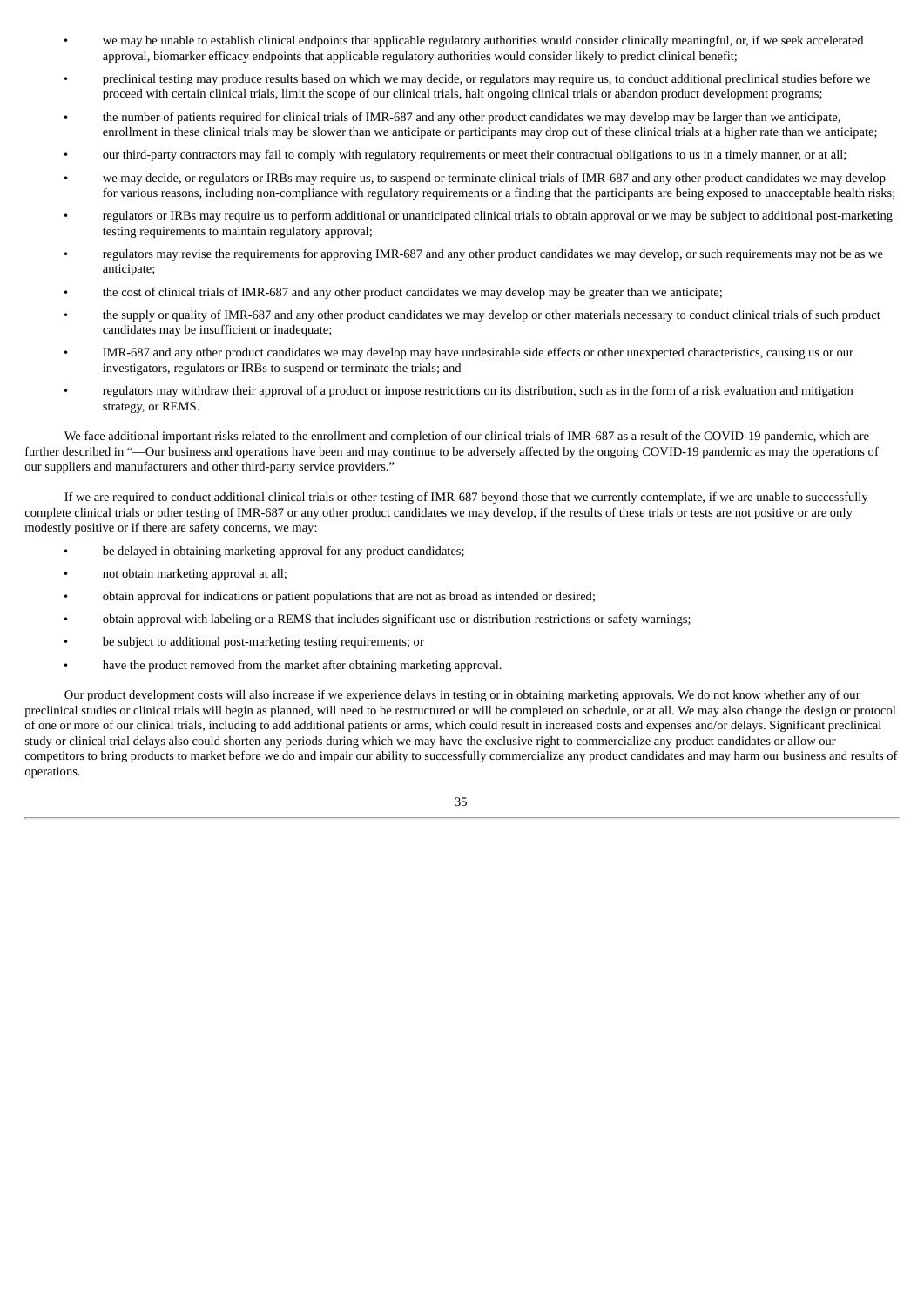## Because we are developing IMR-687 using new endpoints and methodologies, the FDA or other regulatory authorities may not consider the endpoints of our clinical *trials to predict or provide clinically meaningful results.*

There are currently limited therapies approved to treat SCD. To date, we have concentrated our product research and development efforts on developing a novel therapeutic for the treatment of SCD, and our future success depends on the success of this therapeutic approach. The clinical trial requirements of the FDA and other comparable regulatory agencies and the criteria these regulators use to determine the safety and efficacy of any product candidate vary substantially according to the type, complexity, novelty and intended use and market of the potential product. To date, there are only four FDA-approved drugs for SCD: voxelotor (marketed as Oxbryta), crizanlizumab (marketed as Adakveo), hydroxyurea and L-glutamine (marketed as Endari), and there are no approved therapies that target phosphodiesterase 9, or PDE9. As a result, the design and conduct of clinical trials for a therapeutic product candidate such as IMR-687 that targets PDE9 in SCD patients is subject to unknown risks, and we may experience setbacks with our ongoing or planned clinical trials of IMR-687 in SCD because of the limited clinical experience with its mechanism of action in these patients.

In particular, regulatory authorities in the United States and the European Union have not issued definitive guidance as to how to measure and achieve efficacy in treatments for SCD. As a result, the design and conduct of clinical trials of IMR-687 may take longer, be more costly or be less effective as part of the novelty of development in SCD. We may use new or novel endpoints or methodologies, such as both red and white blood cell biomarkers in our IMR-687 clinical trials, and the FDA or other regulatory authorities may not consider the endpoints of our clinical trials to provide clinically meaningful results. Even if applicable regulatory authorities do not object to our proposed endpoints in an earlier stage clinical trial, such regulatory authorities may require evaluation of additional or different clinical endpoints in laterstage clinical trials. Additionally, if we pursue accelerated approval or other expedited regulatory approval mechanisms for IMR-687, the FDA or another regulatory authority may determine that the biomarker efficacy endpoint we select for evaluation is not sufficiently predictive of clinical benefit to support accelerated approval. For example, while the FDA commented at our face-to-face Type B meeting that our revised Phase 2b trial design and approach to data collection to support HbF as a potential surrogate endpoint was acceptable, the FDA stressed the importance of defining clear and strong assumptions and having robust results, which would be evaluated by the FDA to test if an increase of at least 3% in HbF would provide meaningful clinical benefit and therefore constitute an acceptable surrogate endpoint for a future pivotal trial of IMR-687 in SCD. If we are not able to demonstrate clinical benefit related to this endpoint to the FDA's satisfaction, we will have to consider other endpoints for the pivotal program, which may include greater levels of HbF increases.

Even if the FDA does find our clinical trial success criteria to be sufficiently validated and clinically meaningful, we may not achieve the pre-specified endpoint to a degree of statistical significance deemed approvable in any pivotal or other clinical trials we may conduct for IMR-687. Further, even if we do achieve the pre-specified criteria, our trials may produce results that are unpredictable or inconsistent with the results of the more traditional efficacy endpoints in the trial. The FDA also could give overriding weight to other efficacy endpoints over a primary endpoint, even if we achieve statistically significant results on that primary endpoint, if we do not do so on our secondary or other efficacy endpoints. The FDA also weighs the benefits of a product against its risks and the FDA may view the efficacy results in the context of safety as not being supportive of approval. Other regulatory authorities in the European Union and other countries may make similar findings with respect to these endpoints.

#### The outcome of preclinical studies and earlier-stage clinical trials may not be predictive of the success of later-stage clinical trials.

The outcome of preclinical testing and earlier-stage clinical trials may not be predictive of the success of later-stage clinical trials. IMR-687 and any other product candidates we may develop may fail to show the desired safety and efficacy in clinical development despite positive results in preclinical studies or having successfully advanced through initial clinical trials. For example, in clinical trials, IMR-687 may not be effective at increasing red blood cell biomarkers that include HbF, F-cells, hemoglobin, and reducing reticulocytes, indirect bilirubin, and LDH. Furthermore, in clinical trials, IMR-687 may not impact adhesion/white blood cell markers such as Pselectin, E-selectin, or VCAM. Even if IMR-687 successfully increases or decreases, as applicable, these biomarkers in clinical trials, such increase or decrease may not result in overall clinical benefit. A lack of clinical benefit may be due to insufficient dosing or for other reasons. Additionally, any positive results generated in our Phase 2a, OLE or Phase 2b clinical trials of IMR-687 in adults with SCD would not ensure that we will achieve similar results in larger, pivotal clinical trials or in clinical trials of IMR-687 in adolescent and pediatric populations with SCD. Several companies in the pharmaceutical and biotechnology industries have suffered significant setbacks in late-stage clinical trials even after achieving promising results in preclinical testing and earlier-stage clinical trials, and we cannot be certain that we will not face similar setbacks. Moreover, preclinical and clinical data are often susceptible to varying interpretations and analyses, and many companies that have believed their product candidates performed satisfactorily in preclinical studies and clinical trials have nonetheless failed to obtain marketing approval of their products. Furthermore, the failure of any product candidate to demonstrate safety and efficacy in any clinical trial could negatively impact the perception of any other product candidates then under development and/or cause the FDA or other regulatory authorities to require additional testing before approving any other product candidates.

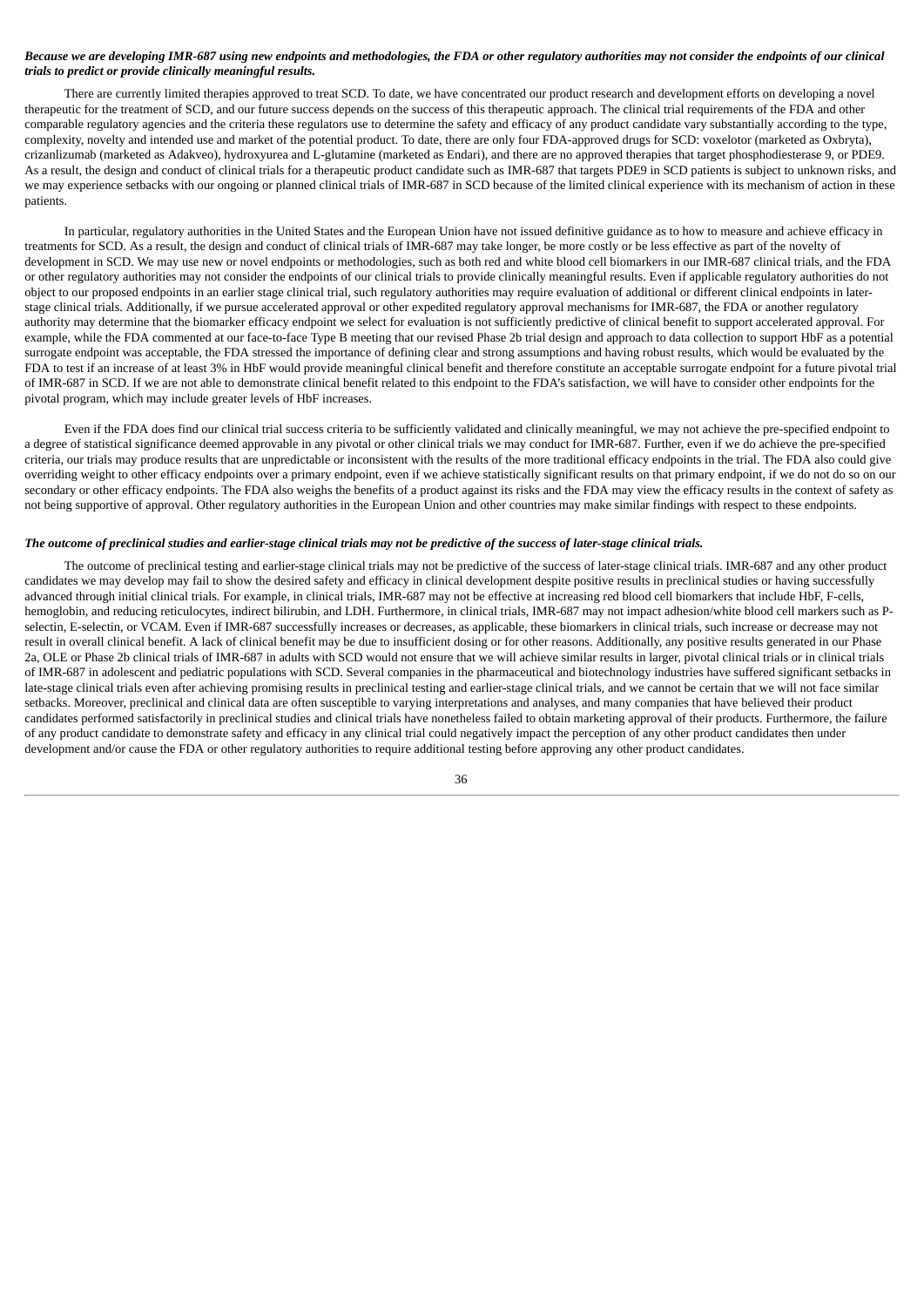# Interim top-line and preliminary results from our clinical trials that we announce or publish from time to time may change as more patient data become available and are subject to audit and verification procedures, which could result in material changes in the final data.

From time to time, we may publish interim top-line or preliminary results from our clinical trials. Interim results from clinical trials that we may complete are subject to the risk that one or more of the clinical outcomes may materially change as patient enrollment continues and more patient data become available. Preliminary or top-line results also remain subject to audit and verification procedures that may result in the final data being materially different from the preliminary data we previously published. As a result, interim and preliminary data should be viewed with caution until the final data are available. Differences between preliminary or interim data and final data could significantly harm our business prospects and may cause the trading price of our common stock to fluctuate significantly.

# As an organization, we have never conducted pivotal clinical trials, and we may be unable to do so for IMR-687 or any other product candidates we may develop.

We will need to successfully complete pivotal clinical trials in order to obtain the approval of the FDA, the European Medicines Agency, or EMA, or other regulatory agencies to market IMR-687 or any future product candidate. Carrying out later-stage clinical trials is a complicated process. As an organization, we have not previously conducted any later stage or pivotal clinical trials. In order to do so, we will need to expand our clinical development and regulatory capabilities, and we may be unable to recruit qualified personnel. Consequently, we may be unable to successfully and efficiently execute and complete necessary clinical trials in a way that leads to approval of IMR-687 or future product candidates. We may require more time and incur greater costs than our competitors and may not succeed in obtaining regulatory approvals of product candidates that we develop. Failure to commence or complete, or delays in, our planned clinical trials, could prevent us from or delay us in commercializing our product candidates.

## If we experience delays or difficulties in the enrollment of patients in clinical trials, our receipt of necessary reaulatory approvals could be delayed or prevented.

Identifying and qualifying patients to participate in clinical trials for IMR-687 and any other product candidates we may develop is critical to our success. Successful and timely completion of clinical trials will require that we enroll a sufficient number of patients who remain in the trial until its conclusion. We may not be able to initiate or continue clinical trials for IMR-687 and any other product candidates we may develop if we are unable to locate and enroll a sufficient number of eligible patients to participate in these trials as required by the FDA or similar regulatory authorities outside of the United States. For example, the prevalence of patients with SCD and β-thalassemia in the United States and Europe is estimated to be low. Accordingly, there are limited patient pools from which to draw for clinical trials of IMR-687. We may not be able to identify, recruit, and enroll a sufficient number of patients to complete our clinical trials of IMR-687 because of the perceived risks and benefits of IMR-687, the availability of competing therapies and clinical trials, the proximity and availability of clinical trial sites for prospective subjects and the subject referral practices of physicians, among other factors.

Patient enrollment is affected by a variety of other factors, including:

- the prevalence and severity of the disease under investigation;
- the eligibility criteria for the trial in question;
- the perceived risks and benefits of the product candidate under trial;
- the requirements of the trial protocols;
- the availability of existing commercially-available treatments for the indications for which we are conducting clinical trials;
- the ability to recruit clinical trial investigators with the appropriate competencies and experience;
- efforts to facilitate timely enrollment in clinical trials;
- the patient referral practices of physicians;
- the ability to monitor patients adequately during and after treatment;
- the proximity and availability of clinical trial sites for prospective patients;
- the conduct of clinical trials by competitors for product candidates that treat the same indications as IMR-687 and any other product candidates we may develop;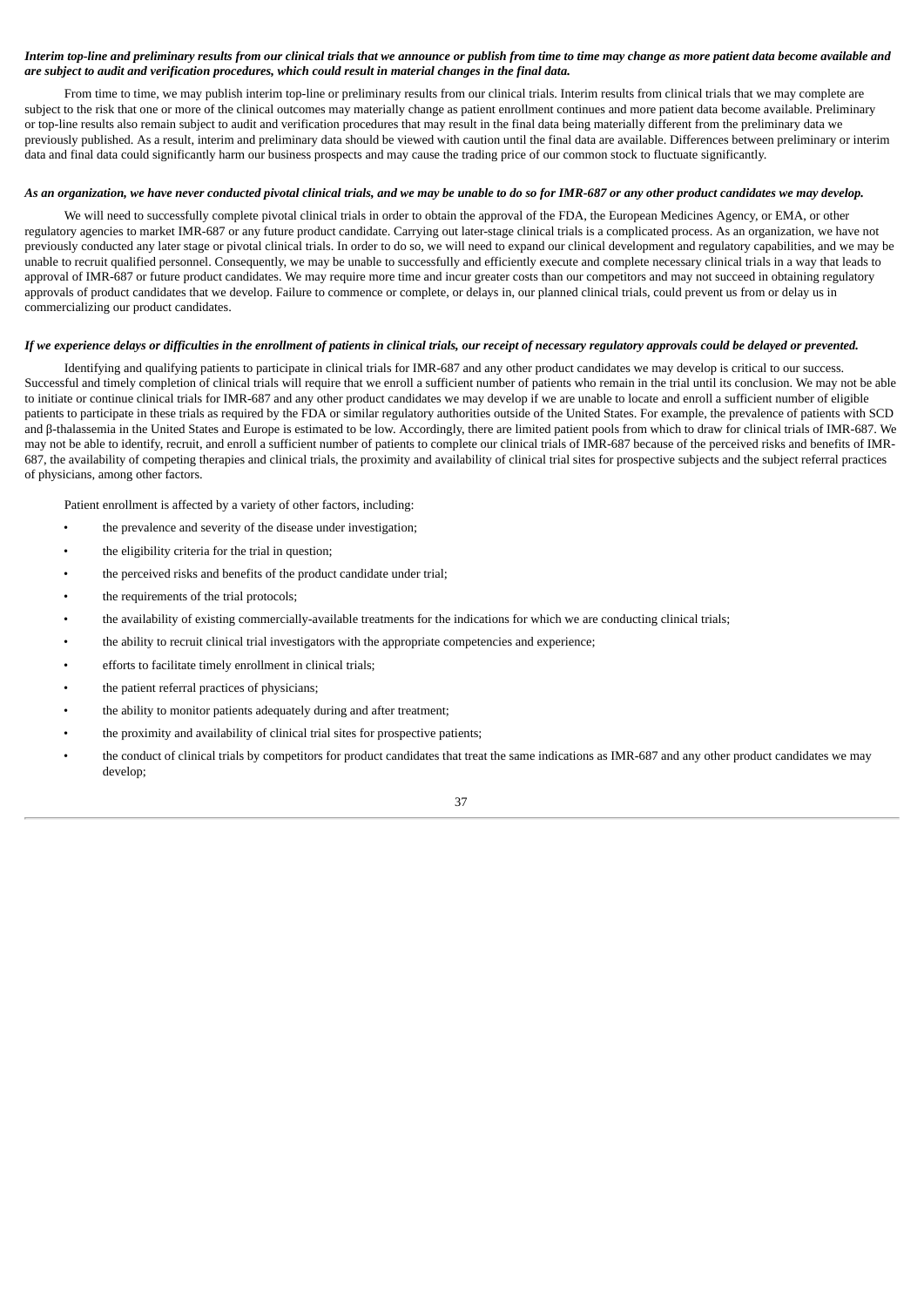- the ability to identify specific patient populations for biomarker-defined trial cohort(s); and
- the cost to, or lack of adequate compensation for, prospective patients.

In addition, the COVID-19 pandemic has impacted, and is likely to continue to directly or indirectly impact the pace of enrollment in our clinical trials for at least the next several months and possibly longer as patients may avoid, may not be allowed to, or may not be able to travel to healthcare facilities and physicians' offices unless due to a health emergency.

Our inability to locate and enroll a sufficient number of patients for our clinical trials would result in significant delays, could require us to abandon one or more clinical trials altogether and could delay or prevent our receipt of necessary regulatory approvals. Enrollment delays in our clinical trials may result in increased development costs for IMR-687 and any other product candidates we may develop, which would cause the value of our company to decline and limit our ability to obtain additional financing.

#### *Changes in methods of product candidate manufacturing or formulation may result in additional costs or delay.*

As product candidates proceed through preclinical studies to late-stage clinical trials towards potential approval and commercialization, it is common that various aspects of the development program, such as manufacturing methods and formulation, are altered along the way in an effort to optimize processes and results. As an example, we expect to utilize an oral solution formulation of IMR-687 for clinical development in pediatric and adolescent populations with SCD that will differ from the oral tablet formulation of IMR-687 we have used in our clinical trials to date. Such changes carry the risk that they will not achieve these intended objectives. Any of these changes could cause IMR-687 to perform differently and affect the results of planned clinical trials or other future clinical trials conducted with the materials manufactured using altered processes. Such changes may also require additional testing, FDA notification or FDA approval. This could delay completion of clinical trials, require the conduct of bridging clinical trials or the repetition of one or more clinical trials, increase clinical trial costs, delay approval of IMR-687 and jeopardize our ability to commence sales and generate revenue.

## If serious adverse events or unacceptable side effects are identified during the development of IMR-687 and any other product candidates we may develop, we may *need to abandon or limit our development of those product candidates.*

Clinical trials by their nature utilize a sample of the potential patient population. We have only begun to evaluate IMR-687 in a limited number of subjects at a limited duration of exposure. Accordingly, any rare and severe side effects of IMR-687 may be uncovered only in later stages of our current and future clinical development. Many product candidates that initially showed promise in early stage testing have later been found to cause side effects that prevented their further development. If IMR-687 and any other product candidates we may develop are associated with undesirable side effects in clinical trials or have characteristics that are unexpected in clinical trials or preclinical testing, we may need to abandon their development or limit development to more narrow uses or subpopulations in which the side effects or other characteristics are less prevalent, less severe or more acceptable from a risk-benefit perspective. In pharmaceutical development, many compounds that initially show promise in early-stage or clinical testing are later found to cause side effects that delay or prevent further development of the compound.

Additionally, if results of our clinical trials reveal unacceptable side effects, we, the FDA or similar regulatory authorities outside of the United States, or the IRBs or Ethics Committees at the institutions in which our studies are conducted could suspend or terminate our clinical trials or the FDA or similar foreign regulatory authorities could order us to cease clinical trials or deny approval of IMR-687 and any other product candidates we may develop for any or all targeted indications. Treatment-related side effects could also affect patient recruitment or the ability of enrolled patients to complete any of our clinical trials. In addition, while not considered adverse events, in our Phase 1 clinical trial of IMR-687 in healthy volunteers, individual subjects were noted to have sporadic heart rates of greater than 100 bpm, including placebo subjects. One subject at 4.5 mg/kg per day had multiple readings greater than 100 bpm, including at study start, prior to any administration of study drug. If we elect or are forced to suspend or terminate any clinical trial of IMR-687 and any other product candidates we may develop, the commercial prospects of such product candidate will be harmed, and our ability to generate product revenue from such product candidate will be delayed or eliminated. Any of these occurrences could materially harm our business.

### *We are also developing IMR-687 in combination with other therapies, which exposes us to additional risks.*

We are developing IMR-687 both as a monotherapy and in combination with hydroxyurea, a currently approved therapy for SCD, and may develop future product candidates in combination with one or more currently approved therapies. Even if any product candidate we develop were to receive marketing approval or be commercialized for use in combination with other existing therapies, we would continue to be subject to the risks that the FDA or similar regulatory authorities outside of the United States could revoke approval of the therapy used in combination with our product candidate or that safety, efficacy, manufacturing or supply issues could arise with these existing therapies. This could result in our own products being removed from the market or being less successful commercially.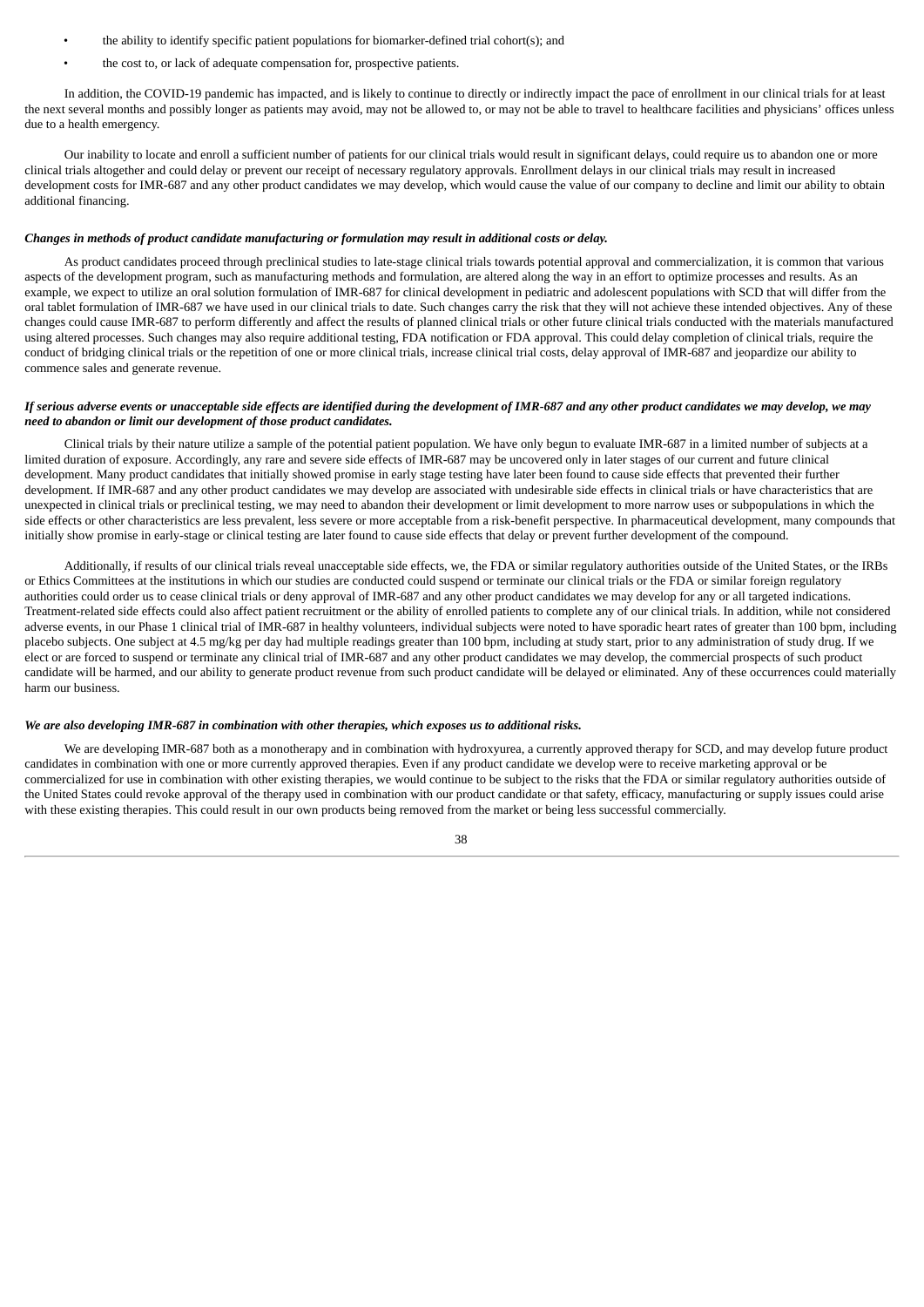# If any product candidate receives marketing approval and we, or others, later discover that the drug is less effective than previously believed or causes undesirable side *effects that were not previously identified, our ability to market the drug could be compromised.*

We conduct, and intend to conduct in the future, clinical trials of product candidates in carefully defined subsets of patients who have agreed to enter into clinical trials. Consequently, it is possible that our clinical trials may indicate an apparent positive effect of a product candidate that is greater than the actual positive effect, if any, or alternatively fail to identify undesirable side effects. If any product candidate receives regulatory approval, and we, or others, later discover that it is less effective than previously believed, or causes undesirable side effects, a number of potentially significant negative consequences could result, including:

- withdrawal or limitation by regulatory authorities of approvals of such product;
- seizure of the product by regulatory authorities;
- recall of the product;
- restrictions on the marketing of the product or the manufacturing process for any component thereof;
- requirement by regulatory authorities of additional warnings on the label, such as a "black box" warning or contraindication;
- decrease or elimination of third-party reimbursement;
- requirement that we implement a REMS or create a medication guide outlining the risks of such side effects for distribution to patients;
- commitment to expensive post-marketing studies as a prerequisite of approval by regulatory authorities of such product;
- the product may become less competitive;
- initiation of regulatory investigations and government enforcement actions;
- initiation of legal action against us to hold us liable for harm caused to patients; and
- harm to our reputation and resulting harm to physician or patient acceptance of our products.

Any of these events could prevent us from achieving or maintaining market acceptance of a particular product candidate, if approved, and could significantly harm our business, financial condition, and results of operations.

## We may not be successful in our efforts to identify or discover additional product candidates and may fail to capitalize on programs or product candidates that may *present a greater commercial opportunity or for which there is a greater likelihood of success.*

If we do not successfully develop and eventually commercialize products, we will not obtain product revenue in future periods, resulting in significant harm to our financial position and adversely affecting our share price. We are currently conducting a Phase 2a clinical trial and an OLE clinical trial of IMR-687 in patients with SCD and recently dosed the first patient in a Phase 2b clinical trial in this patient population. In addition, a key element of our business plan is to expand the breadth of indications for IMR-687 for the treatment of β-thalassemia and HFpEF. We are currently conducting a Phase 2b clinical trial of IMR-687 in patients with β-thalassemia. A failure to establish IMR-687 as a viable treatment for β-thalassemia and/or HFpEF could harm our business prospects. In addition, we may explore IMR-687 in other indications or acquire additional product candidates for development. However, there can be no assurance that we will be successful in our efforts to identify or acquire other potential product candidates. Even if we identify or acquire other product candidates, there can be no assurance that our development efforts will be successful.

Additionally, because we have limited resources, we may forego or delay pursuit of opportunities with certain programs or product candidates or for indications that later prove to have greater commercial potential. For example, we currently intend to focus our capital resources primarily on the development of IMR-687. However, the development of IMR-687 may ultimately prove to be unsuccessful or less successful than another potential product candidate in our pipeline that we might have chosen to pursue on a more aggressive basis with our capital resources. If we do not accurately evaluate the commercial potential for a particular product candidate, we may relinquish valuable rights to that product candidate through strategic collaboration, licensing or other arrangements in cases in which it would have been more advantageous for us to retain sole development and commercialization rights to such product candidate. Alternatively, we may allocate internal resources to a product candidate in a therapeutic area in which it would have been more advantageous to enter into a partnering arrangement.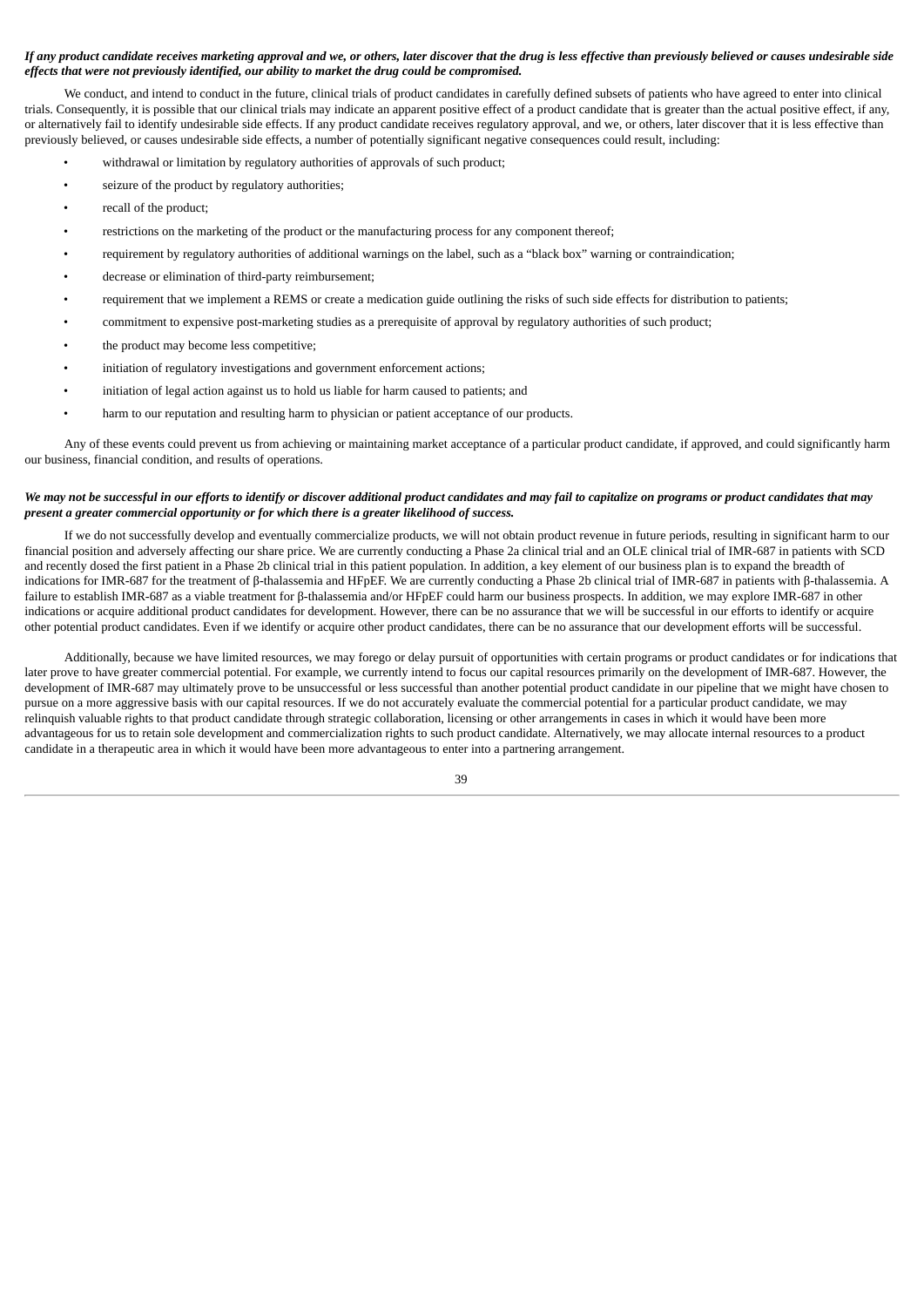# Outside of the United States, we are conducting Phase 2a and OLE clinical trials of IMR-687 in patients with SCD at clinical sites in the United Kingdom and currently plan to conduct additional clinical trials for IMR-687 at other non-U.S. sites, and the FDA may not accept data from trials conducted in such locations.

We are currently conducting Phase 2a and OLE clinical trials of IMR-687 in patients with SCD at clinical sites in the United Kingdom in addition to our clinical sites in the United States, and we plan to conduct additional clinical trials outside the United States. Although the FDA may accept data from clinical trials conducted outside the United States, acceptance of these data is subject to conditions imposed by the FDA. For example, the clinical trial must be well designed and conducted and be performed by qualified investigators in accordance with ethical and Good Clinical Practice, or GCP, principles. The trial population must also adequately represent the U.S. population, and the data must be applicable to the U.S. population and U.S. medical practice in ways that the FDA deems clinically meaningful. In addition, while these clinical trials are subject to the applicable local laws, FDA acceptance of the data will depend on its determination that the trials also complied with all applicable U.S. laws and regulations. If the FDA does not accept the data from any trial conducted or from particular clinical trial sites located outside the United States, it would likely result in the need for additional trials, which would be costly and time-consuming and could delay or permanently halt our development of the applicable product candidates.

### Even if any product candidate receives marketing approval, it may fail to achieve the degree of market acceptance by physicians, patients, third-party payors and others *in the medical community necessary for commercial success.*

If any product candidate receives marketing approval, it may nonetheless fail to gain sufficient market acceptance by physicians, patients, third-party payors and others in the medical community. Sales of medical products depend in part on the willingness of physicians to prescribe the treatment, which is likely to be based on a determination by these physicians that the products are safe, therapeutically effective and cost effective. In addition, the inclusion or exclusion of products from treatment guidelines established by various physician groups and the viewpoints of influential physicians can affect the willingness of other physicians to prescribe the treatment. We cannot predict whether physicians, physicians' organizations, hospitals, other healthcare providers, government agencies or private insurers will determine that our product is safe, therapeutically effective and cost effective as compared with competing treatments. Efforts to educate the medical community and third-party payors on the benefits of IMR-687 and any other product candidates we may develop may require significant resources and may not be successful. If IMR-687 and any other product candidates we may develop do not achieve an adequate level of acceptance, we may not generate significant product revenues and we may not become profitable. The degree of market acceptance of IMR-687 and any other product candidates we may develop, if approved for commercial sale, will depend on a number of factors, including:

- the efficacy and potential advantages compared to alternative treatments, such as, in the case of IMR-687, Oxbryta, Adakveo, hydroxyurea, ZYNTEGLO and REBLOZYL:
- the effectiveness of sales and marketing efforts:
- the cost of treatment in relation to alternative treatments, including any similar generic treatments;
- the clinical indications for which the product is approved;
- the convenience and ease of administration compared to alternative treatments;
- the willingness of the target patient population to try new therapies and to continue treatment over time and of physicians to prescribe these therapies;
- the strength of marketing and distribution support;
- the timing of market introduction of competitive products;
- the availability of third-party coverage and adequate reimbursement, and patients' willingness to pay out of pocket for required co-payments or in the absence of third-party coverage or adequate reimbursement;
- the prevalence and severity of any side effects; and
- any restrictions on the use of our products, if approved, together with other medications.

## If we are unable to establish sales, marketing and distribution capabilities or enter into sales, marketing and distribution agreements with third parties, we may not be *successful in commercializing any product candidates if and when they are approved.*

We do not have a sales or marketing infrastructure and have no experience in the sale, marketing or distribution of pharmaceutical products. To achieve commercial success for any product for which we have obtained marketing approval, we will need to establish a sales, marketing and distribution organization, either ourselves or through collaborations or other arrangements with third parties.

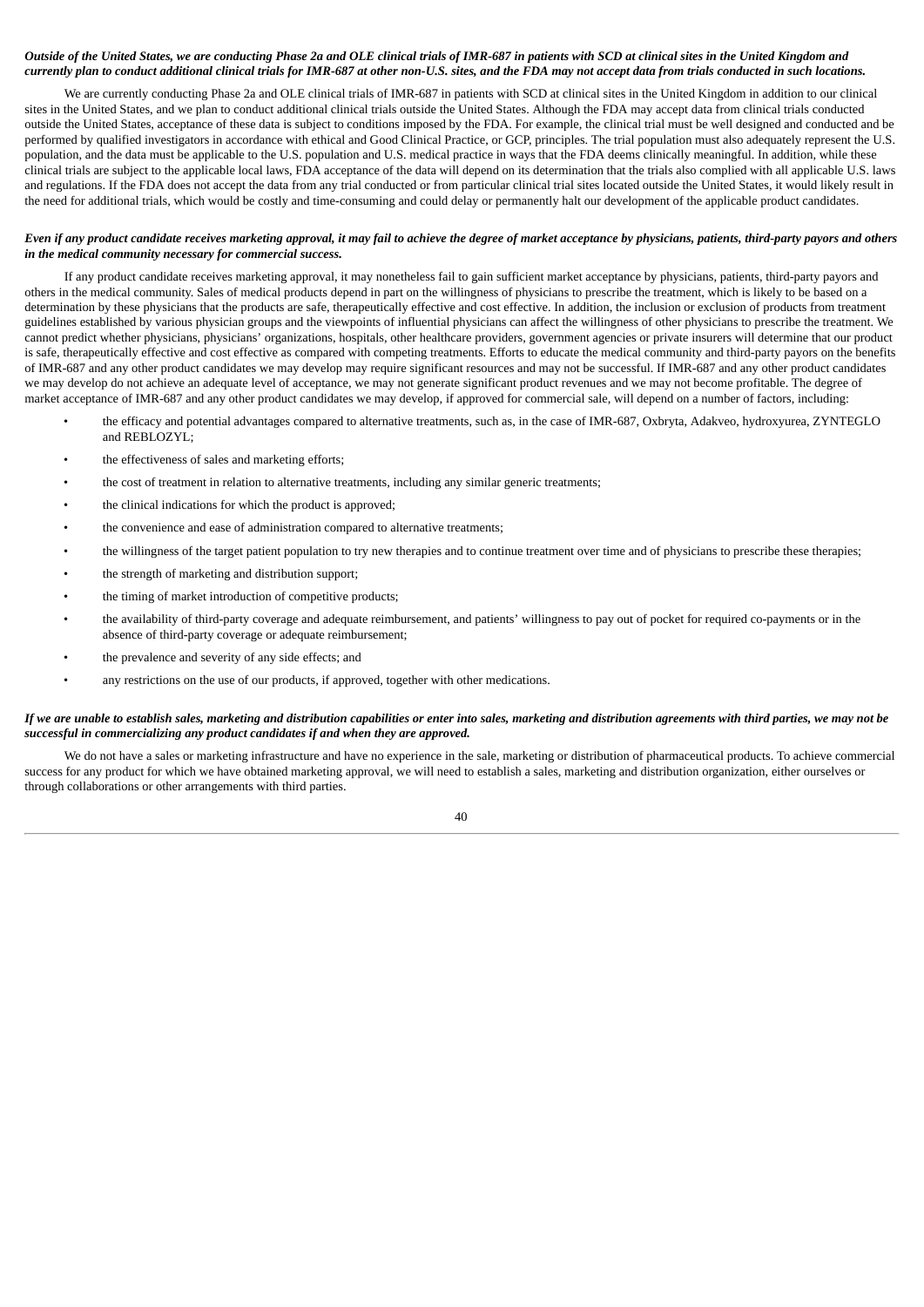In the future, we expect that we would begin to build a sales and marketing infrastructure to market IMR-687 and any other product candidates we may develop in the United States and potentially in Europe, if and when approved by the applicable regulatory authority. There are risks involved with establishing our own sales, marketing and distribution capabilities. For example, recruiting and training a sales force is expensive and time-consuming and could delay any product launch. If the commercial launch of a product candidate for which we recruit a sales force and establish marketing capabilities is delayed or does not occur for any reason, we would have prematurely or unnecessarily incurred these commercialization expenses. These efforts may be costly, and our investment would be lost if we cannot retain or reposition our sales and marketing personnel.

Factors that may inhibit our efforts to commercialize our products on our own include:

- our inability to recruit, train and retain adequate numbers of effective sales, marketing, coverage or reimbursement, customer service, medical affairs and other support personnel;
- the inability of sales personnel to educate adequate numbers of physicians on the benefits of any future products;
- the inability of reimbursement professionals to negotiate arrangements for formulary access, reimbursement and other acceptance by payors;
- the inability to price our products at a sufficient price point to ensure an adequate and attractive level of profitability;
- restricted or closed distribution channels that make it difficult to distribute our products to segments of the patient population;
- the lack of complementary products to be offered by sales personnel, which may put us at a competitive disadvantage relative to companies with more extensive product lines; and
- unforeseen costs and expenses associated with creating an independent sales and marketing organization.

If we are unable to establish our own sales, marketing and distribution capabilities and we enter into arrangements with third parties to perform these services, our product revenues and our profitability, if any, are likely to be lower than if we were to market, sell and distribute any products that we develop ourselves. In addition, we may not be successful in entering into arrangements with third parties to sell, market and distribute any product candidates or may be unable to do so on terms that are acceptable to us. We likely will have little control over such third parties, and any of them may fail to devote the necessary resources and attention to sell and market our products effectively. If we do not establish sales, marketing and distribution capabilities successfully, either on our own or in collaboration with third parties, we will not be successful in commercializing any product candidates.

#### We face substantial competition, which may result in others discovering, developing or commercializing products before or more successfully than we do.

The development and commercialization of new drug products is highly competitive. We face competition with respect to IMR-687, and will face competition with respect to any product candidates that we may seek to develop or commercialize in the future, from major pharmaceutical companies, specialty pharmaceutical companies and biotechnology companies worldwide. There are a number of large pharmaceutical and biotechnology companies that currently market and sell products or are pursuing the development of products for the treatment of the same disease indications we are pursuing. Some of these competitive products and therapies are based on scientific approaches that are the same as or similar to our approach, and others are based on entirely different approaches. Potential competitors also include academic institutions, government agencies and other public and private research organizations that conduct research, seek patent protection and establish collaborative arrangements for research, development, manufacturing and commercialization.

In the area of SCD, we expect to face competition from voxelotor (marketed as Oxbryta by Global Blood Therapeutics, Inc., or GBT), crizanlizumab (marketed as Adakveo by Novartis AG, or Novartis), HU (marketed under trade names including DROXIA by Bristol-Myers Squibb Company, as well as in generic form) and Lglutamine, which are currently the only FDA-approved therapies for the treatment of SCD. In the area of ß-thalassemia, we expect to face competition from ZYNTEGLO (marketed by bluebird bio, Inc.), which is currently only approved in Europe for the treatment of ß-thalassemia and for which FDA approval is currently being sought, as well as REBLOZYL (marketed by Bristol-Myers Squibb Co. and Acceleron Pharma Inc.), which is approved in the United States for the treatment of anemia in adult patients with β-thalassemia who require regular RBC transfusions. In addition, with respect to SCD, we are aware of several product candidates in clinical development, including several product candidates for which FDA approval is currently being sought, which could be competitive with product candidates that we may successfully develop and commercialize. EpiDestiny, Inc., or EpiDestiny (in collaboration with Novo Nordisk A/S, or Novo), Aruvant Sciences, Inc., Sangamo Therapeutics Inc., or Sangamo (in collaboration with Bioverativ Inc.), Cyclerion, Inc., Fulcrum Therapeutics, Inc., Agios Pharmaceuticals, Inc., Forma Therapeutics, Inc., Intellia Therapeutics, Inc. (in collaboration with Novartis), Editas Medicine, Inc., CRISPR Therapeutics AG, or CRISPR (in collaboration with Vertex Pharmaceuticals Incorporated, or Vertex), Agios Pharmaceuticals, Inc., Forma Therapeutics, Inc. and Syros Pharmaceuticals, Inc. (in collaboration with GBT), among potentially other companies, are developing therapeutic approaches for patients with SCD. Bellicum Pharmaceuticals, Inc., Kiadis Pharma N.V., EpiDestiny (in collaboration with Novo), Orchard Therapeutics plc, Sangamo (in collaboration with Sanofi.), CRISPR (in collaboration with Vertex) and Syros Pharmaceuticals, Inc. (in collaboration with GBT), among potentially other companies, are developing therapeutic approaches for patients with transfusion-dependent or non-transfusion- dependent β-thalassemia.

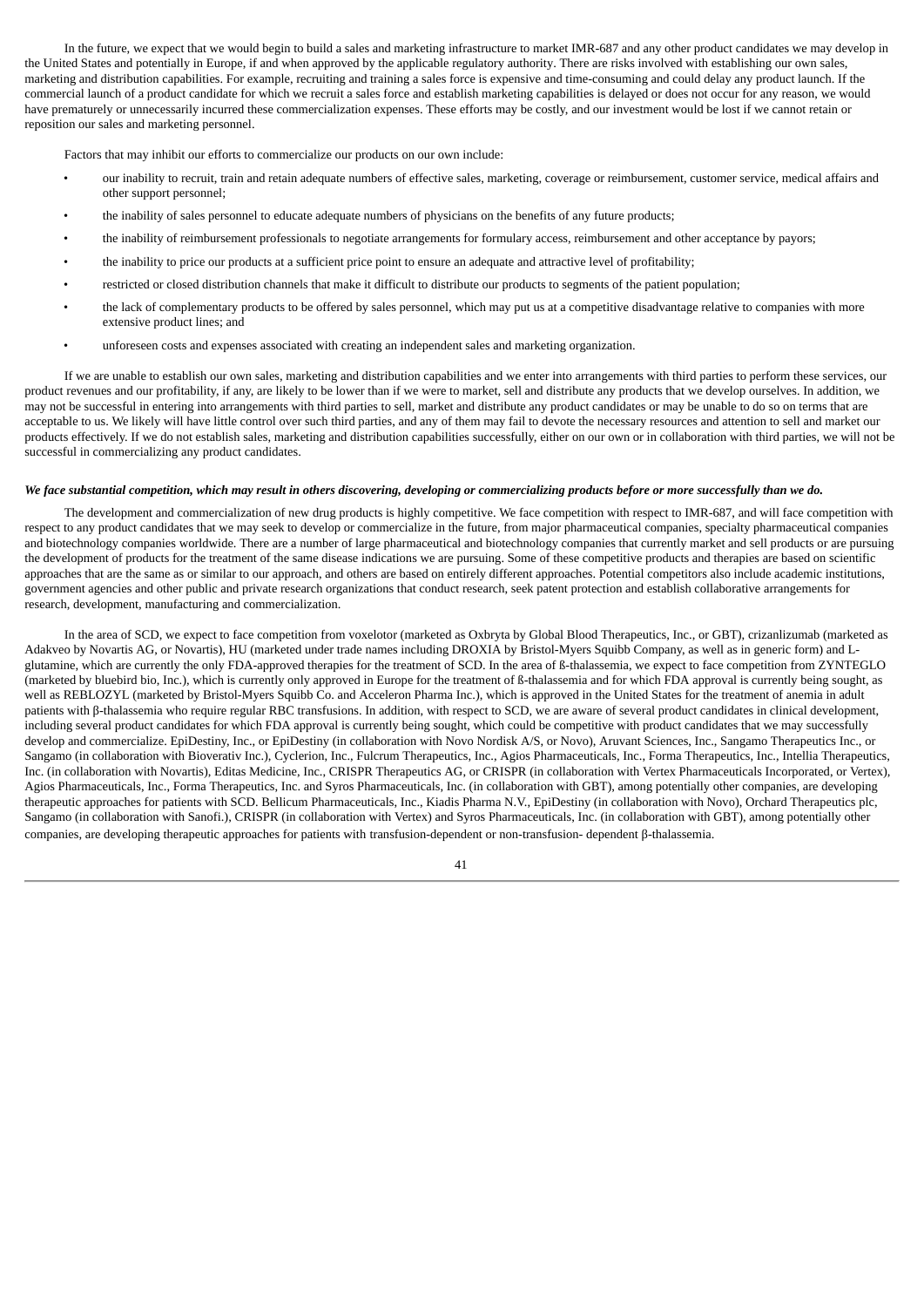Our commercial opportunity could be reduced or eliminated if our competitors develop and commercialize products that are safer, more effective, have fewer or less severe side effects, are more convenient or are less expensive than any products that we may develop. Our competitors also may obtain FDA or other regulatory approval for their products more rapidly than we may obtain approval for ours, which could result in our competitors establishing a strong market position before we are able to enter the market. In addition, our ability to compete may be affected in many cases by insurers or other third-party payors seeking to encourage the use of generic products. If any product candidates achieve marketing approval, we expect that they would be priced at a significant premium over competitive generic products.

Many of the companies against which we are competing or against which we may compete in the future have significantly greater financial resources and expertise in research and development, manufacturing, preclinical testing, conducting clinical trials, obtaining regulatory approvals and marketing approved products than we do.

Mergers and acquisitions in the pharmaceutical and biotechnology industries may result in even more resources being concentrated among a smaller number of our competitors. Smaller and other early-stage companies may also prove to be significant competitors, particularly through collaborative arrangements with large and established companies. These third parties compete with us in recruiting and retaining qualified scientific and management personnel, establishing clinical trial sites and patient registration for clinical trials, as well as in acquiring technologies complementary to, or necessary for, our programs.

## If the market opportunities for IMR-687 and any other product candidates we may develop are smaller than we believe they are, our revenue may be adversely affected and our business may suffer. Moreover, because the target patient populations we are seeking to treat are small, and the addressable patient population even smaller, we must be able to successfully identify patients and capture a significant market share to achieve profitability and growth.

We focus our research and product development on treatments for rare inherited genetic disorders of hemoglobin. The prevalence of SCD is approximately 100,000 individuals in the United States and 134,000 individuals in the European Union. Similarly, the prevalence of β-thalassemia globally is estimated to be 288,000 individuals and the aggregate prevalence of β-thalassemia in the European Union and United States is estimated to be 19,000 individuals. Given the small number of patients who have the diseases that we are targeting, it is critical to our ability to grow and become profitable that we continue to successfully identify patients with these rare diseases. Our projections of both the number of people who have these diseases, as well as the subset of people with these diseases who have the potential to benefit from treatment with IMR-687 and any other product candidates we may develop, are based on our beliefs and estimates. These estimates have been derived from a variety of sources, including the scientific literature, surveys of clinics, patient foundations or market research that we conducted, and may prove to be incorrect or contain errors. New studies may change the estimated incidence or prevalence of these diseases. The number of patients may turn out to be lower than expected. The effort to identify patients with diseases we seek to treat is in early stages, and we cannot accurately predict the number of patients for whom treatment might be possible. Additionally, the potentially addressable patient population for IMR-687 and any other product candidates we may develop may be limited or may not be amenable to treatment with IMR-687 and any other product candidates we may develop, and new patients may become increasingly difficult to identify or gain access to, which would adversely affect our results of operations and our business. Further, even if we obtain significant market share for IMR-687 and any other product candidates we may develop, because the potential target populations are very small, we may never achieve profitability despite obtaining such significant market share.

Our target patient populations are relatively small, and there are currently limited standard of care treatments directed at SCD. As a result, the pricing and reimbursement of IMR-687 and any other product candidates we may develop, if approved, is uncertain, but must be adequate to support commercial infrastructure. If we are unable to obtain adequate levels of reimbursement, our ability to successfully market and sell IMR-687 and any other product candidates we may develop will be adversely affected.

# We rely on CMOs to manufacture IMR-687 and expect to rely on CMOs to manufacture any other product candidates we may develop. If we are unable to enter into such arrangements as expected or if such organizations do not meet our supply requirements, development and/or commercialization of IMR-687 and any other *product candidates we may develop may be delayed.*

We do not have any manufacturing facilities. We currently rely on a single manufacturer of active pharmaceutical ingredient, or API, for IMR-687 and a different single manufacturer for finished drug product, and we expect to continue to rely on third parties to manufacture clinical supplies of IMR-687 and any other product candidates we may develop and commercial supplies of our products, if and when approved for marketing by applicable regulatory authorities, as well as for packaging, sterilization, storage, distribution and other production logistics. If we are unable to enter into such arrangements on the terms or timeline we expect, development and/or commercialization of IMR-687 and any other product candidates we may develop may be delayed. Reliance on third-party manufacturers may expose us to different risks than if we were to manufacture product candidates ourselves. If these third parties do not successfully carry out their contractual duties, meet expected deadlines or manufacture any product candidates in accordance with regulatory requirements, if there are disagreements between us and such parties or if such parties are unable to expand capacities to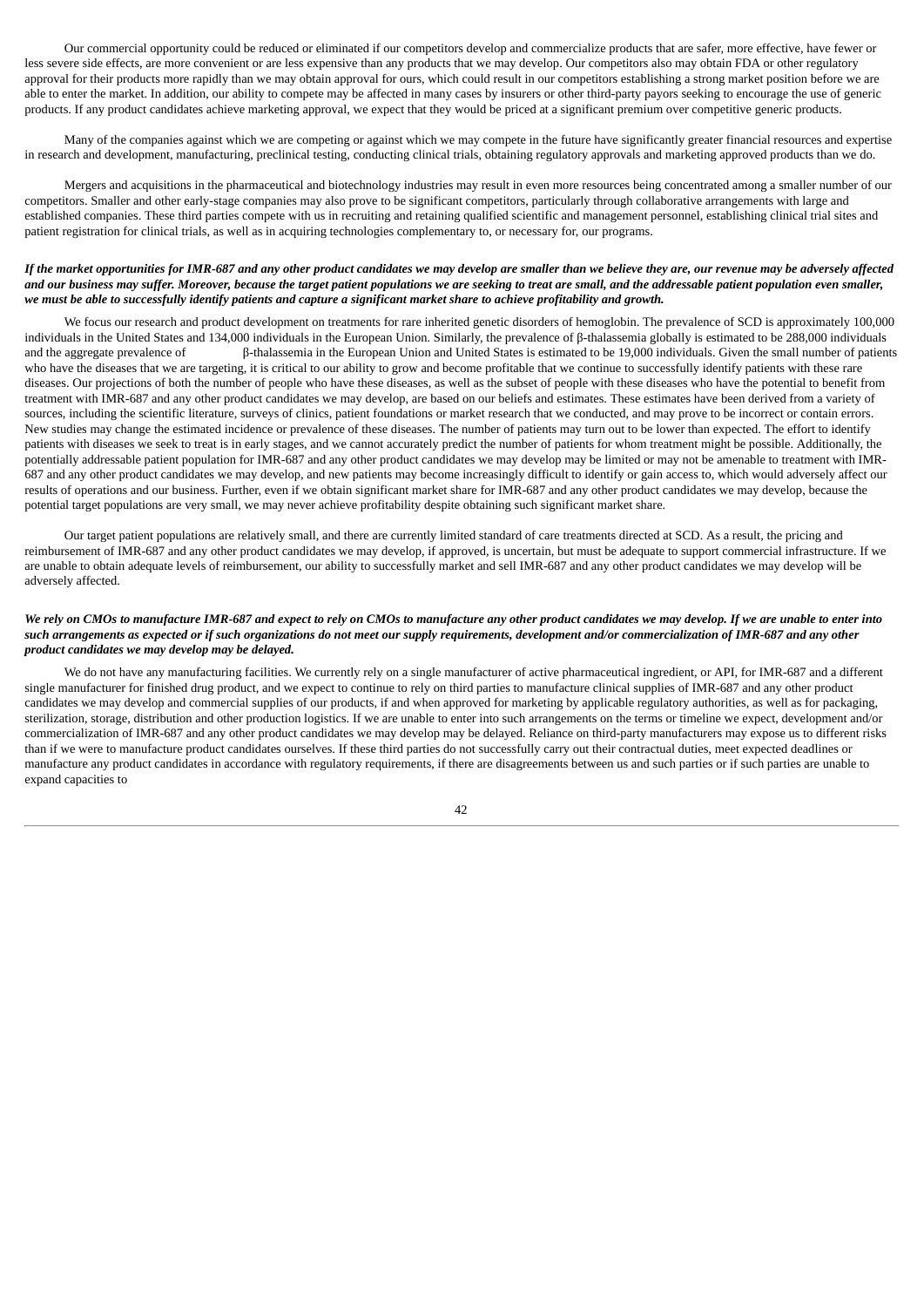support commercialization of any product candidates for which we obtain marketing approval, we may not be able to fulfill, or may be delayed in producing sufficient product candidates to meet, our supply requirements. These facilities may also be affected by natural disasters, such as floods or fire, or geopolitical developments, or such facilities could face manufacturing issues, such as contamination or regulatory concerns following a regulatory inspection of such facility. In such instances, we may need to locate an appropriate replacement third-party facility and establish a contractual relationship, which may not be readily available or on acceptable terms, which would cause additional delay and increased expense, and may have a material adverse effect on our business.

Our third-party manufacturers are subject to FDA inspection from time to time, including inspection and approval by the FDA before we can commence the manufacture and sale of any product candidates, and thereafter. Failure by our third-party manufacturers to pass such inspections and otherwise satisfactorily complete the FDA approval regimen with respect to IMR-687 and any other product candidates we may develop may result in regulatory actions such as the issuance of FDA Form 483 notices of observations, warning letters or injunctions or the loss of operating licenses.

We or our third-party manufacturers may also encounter shortages in the raw materials or API necessary to produce IMR-687 and any other product candidates we may develop in the quantities needed for our clinical trials or, if IMR-687 and any other product candidates we may develop are approved, in sufficient quantities for commercialization or to meet an increase in demand, as a result of capacity constraints or delays or disruptions in the market for the raw materials or API, including shortages caused by the purchase of such raw materials or API by our competitors or others. Even if raw materials or API are available, we may be unable to obtain sufficient quantities at an acceptable cost or quality. The failure of us or our third-party manufacturers to obtain the raw materials or API necessary to manufacture sufficient quantities of IMR-687 and any other product candidates we may develop could delay, prevent or impair our development efforts and may have a material adverse effect on our business

We face additional important risks related to our reliance on CMOs to meet our current and future supply needs of IMR-687 as a result of the COVID-19 pandemic, which are further described in "—Our business and operations have been and may continue to be adversely affected by the ongoing COVID-19 pandemic as may the operations of our suppliers and manufacturers and other third-party service providers."

# Even if we are able to commercialize any product candidates, the products may become subject to unfavorable pricing regulations, third-party coverage or *reimbursement practices or healthcare reform initiatives, which could harm our business.*

The regulations that govern marketing approvals, pricing, coverage and reimbursement for new drug products vary widely from country to country. Current and future legislation may significantly change the approval requirements in ways that could involve additional costs and cause delays in obtaining approvals. Some countries require approval of the sale price of a drug before it can be marketed. In many countries, the pricing review period begins after marketing or product licensing approval is granted. In some foreign markets, prescription pharmaceutical pricing remains subject to continuing governmental control even after initial approval is granted. As a result, we might obtain marketing approval for a product in a particular country, but then be subject to price regulations that delay our commercial launch of the product, possibly for lengthy time periods, and negatively impact the revenues we are able to generate from the sale of the product in that country. Adverse pricing limitations may hinder our ability to recoup our investment in one or more product candidates, even if any product candidates obtain marketing approval.

Our ability to commercialize any product candidates successfully will depend in part on the extent to which coverage and adequate reimbursement for these products and related treatments will be available from government health administration authorities, private health insurers and other organizations. Government authorities and other third-party payors, such as private health insurers and health maintenance organizations, decide which medications they will pay for and establish reimbursement levels. A primary trend in the U.S. healthcare industry and elsewhere is cost containment. Government authorities and other third-party payors have attempted to control costs by limiting coverage and the amount of reimbursement for particular medications. Increasingly, third-party payors are requiring that drug companies provide them with predetermined discounts from list prices and are challenging the prices charged for medical products. Coverage and reimbursement may not be available for any product that we commercialize and, even if these are available, the level of reimbursement may not be satisfactory. Reimbursement may affect the demand for, or the price of, any product candidate for which we obtain marketing approval. Obtaining and maintaining adequate reimbursement for our products may be difficult. There can be no assurance that any product candidates, even if they are approved for sale in the United States or in other countries, will be considered medically reasonable and necessary for a specific indication or cost-effective by third-party payors. We may be required to conduct expensive pharmacoeconomic studies to justify coverage and reimbursement or the level of reimbursement relative to other therapies. If coverage and adequate reimbursement are not available, we may not be able to successfully commercialize any product candidate for which we obtain marketing approval.

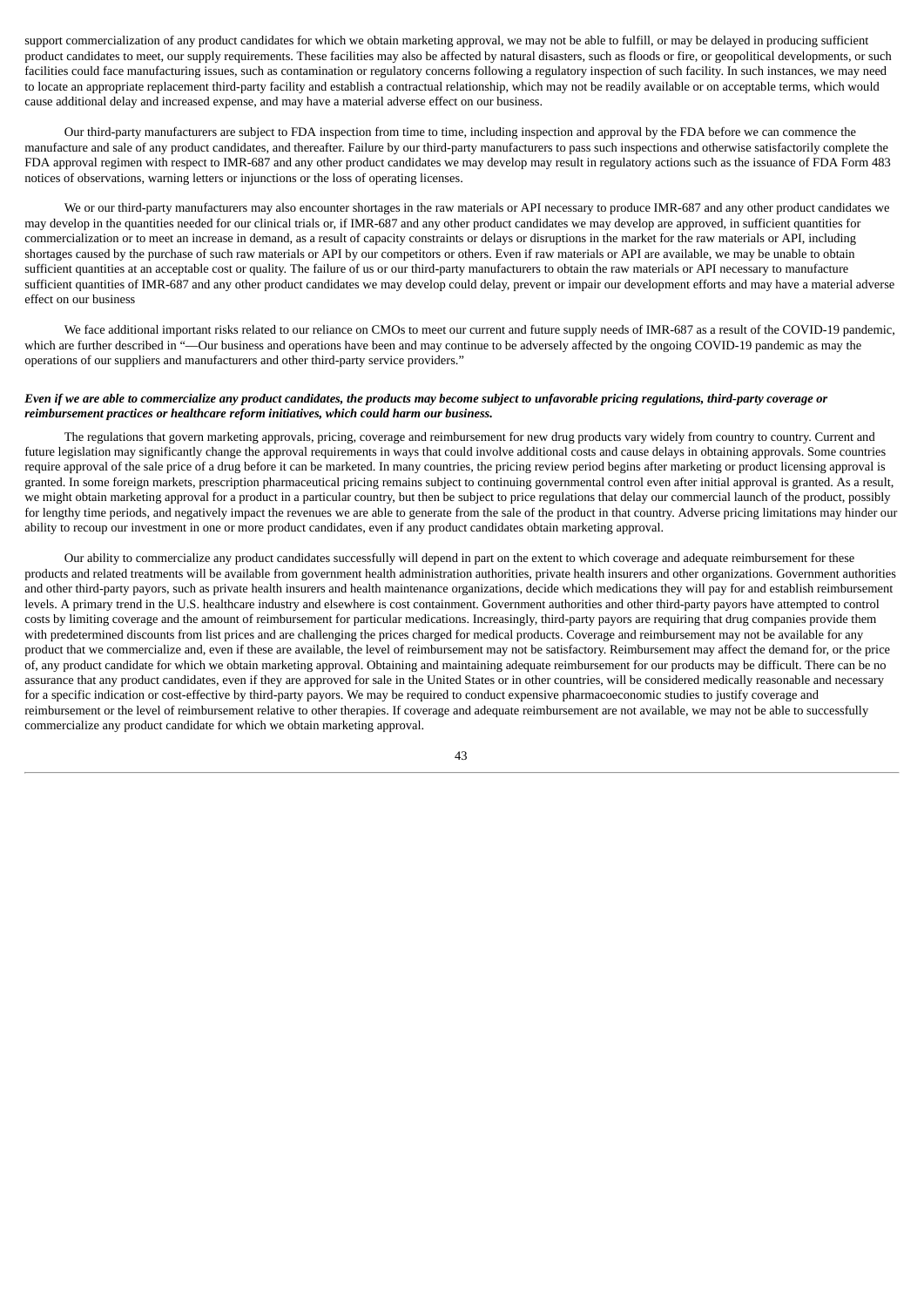There may be significant delays in obtaining coverage and reimbursement for newly approved drugs, and coverage may be more limited than the purposes for which the drug is approved by the FDA or similar regulatory authorities outside of the United States. Moreover, eligibility for coverage and reimbursement does not imply that a drug will be paid for in all cases or at a rate that covers our costs, including research, development, manufacture, sale and distribution expenses. Interim reimbursement levels for new drugs, if applicable, may also not be sufficient to cover our costs and may not be made permanent. Reimbursement rates may vary according to the use of the drug and the clinical setting in which it is used, may be based on reimbursement levels already set for lower cost drugs and may be incorporated into existing payments for other services. Net prices for drugs may be reduced by mandatory discounts or rebates required by government healthcare programs or private payors and by any future relaxation of laws that presently restrict imports of drugs from countries where they may be sold at lower prices than in the United States. Further, no uniform policy for coverage and reimbursement exists in the United States. Third-party payors often rely upon Medicare coverage policy and payment limitations in setting their own reimbursement policies, but also have their own methods and process apart from Medicare determinations. As a result, obtaining and maintaining coverage and adequate reimbursement is often time-consuming and costly. Our inability to promptly obtain coverage and adequate reimbursement rates from both government-funded and private payors for any approved products that we develop could have a material adverse effect on our operating results, our ability to raise capital needed to commercialize products and our overall financial condition.

## Our future growth depends, in part, on our ability to penetrate foreign markets, where we would be subject to additional regulatory burdens and other risks and *uncertainties that, if they materialize, could harm our business.*

Our future profitability will depend, in part, on our ability to commercialize IMR-687 in markets outside of the United States and the European Union. If we commercialize IMR-687 and any other product candidates we may develop in foreign markets, we will be subject to additional risks and uncertainties, including:

- economic weakness, including inflation, or political instability in particular economies and markets;
- the burden of complying with complex and changing foreign regulatory, tax, accounting and legal requirements, many of which vary between countries;
- different medical practices and customs in foreign countries affecting acceptance in the marketplace;
- tariffs and trade barriers, as well as other governmental controls and trade restrictions;
- other trade protection measures, import or export licensing requirements or other restrictive actions by U.S. or foreign governments;
- longer accounts receivable collection times;
- longer lead times for shipping;
- compliance with tax, employment, immigration and labor laws for employees living or traveling abroad;
- workforce uncertainty in countries where labor unrest is common;
- language barriers for technical training;
- reduced protection of intellectual property rights in some foreign countries, and related prevalence of generic alternatives to therapeutics;
- foreign currency exchange rate fluctuations and currency controls;
- differing foreign reimbursement landscapes;
- uncertain and potentially inadequate reimbursement of our products; and
- the interpretation of contractual provisions governed by foreign laws in the event of a contract dispute.

If risks related to any of these uncertainties materializes, it could have a material adverse effect on our business.

## Clinical trial and product liability lawsuits against us could divert our resources, could cause us to incur substantial liabilities and could limit commercialization of any *products that we may develop.*

We face an inherent risk of clinical trial and product liability exposure related to the testing of IMR-687 and any other product candidates we may develop in clinical trials, and we will face an even greater risk if we commercially sell any products that we may develop. While we currently have no products that have been approved for commercial sale, the current and future use of product candidates by us in clinical trials, and the sale of any approved products in the future, may expose us to liability claims. These claims might be made by patients that use the product, healthcare providers, pharmaceutical companies or others selling such products. If we cannot successfully defend ourselves against claims that IMR-687 and any other product candidates or products we may develop caused injuries, we will incur substantial liabilities. Regardless of merit or eventual outcome, liability claims may result in:

- decreased demand for IMR-687 and any other product candidates or products that we may develop;
- injury to our reputation and significant negative media attention;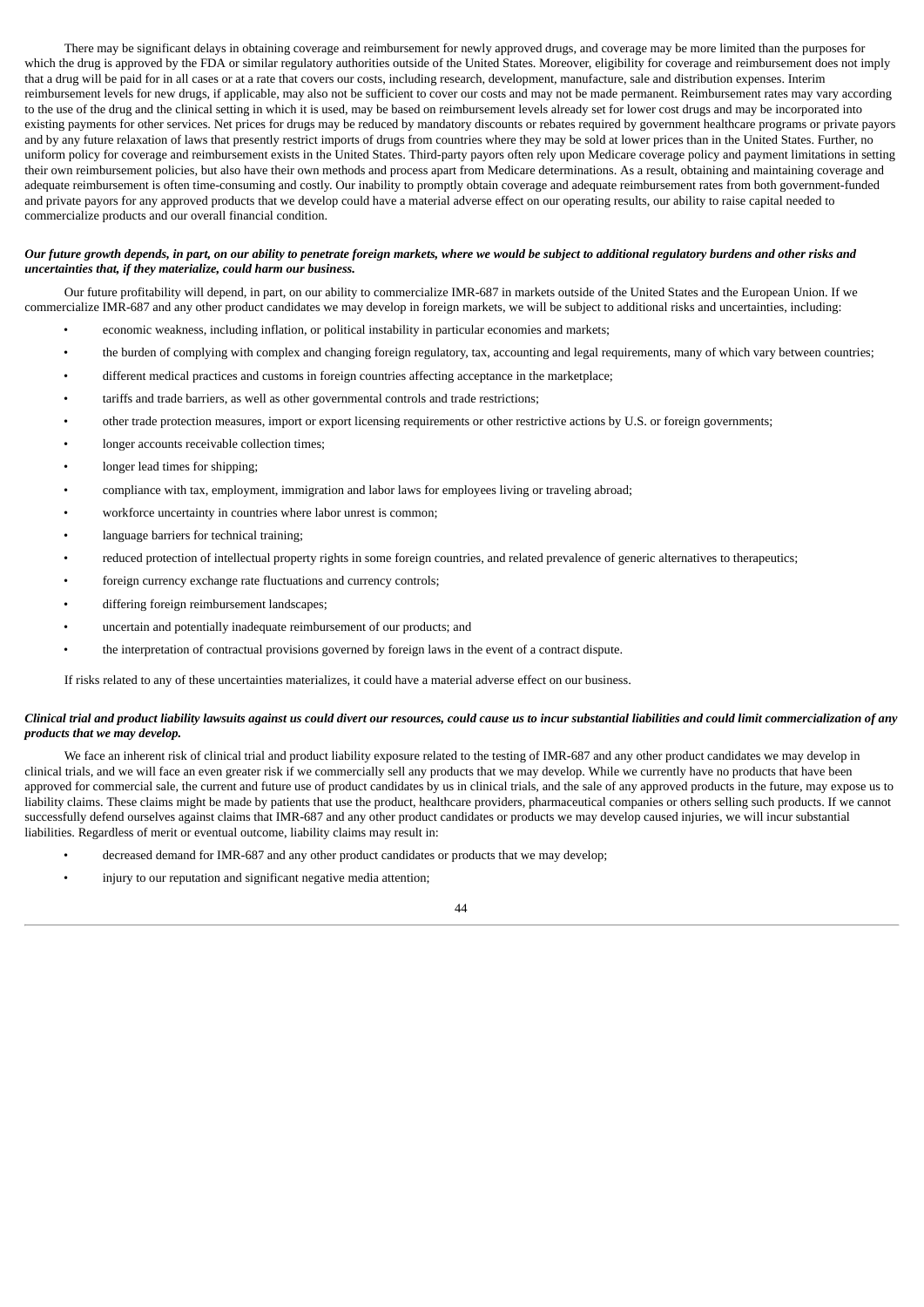- withdrawal of clinical trial participants;
- significant costs to defend any related litigation:
- substantial monetary awards to trial participants or patients;
- loss of revenue;
- reduced resources of our management to pursue our business strategy; and
- the inability to commercialize any products that we may develop.

Although we currently hold clinical trial liability insurance coverage in amounts we believe to be adequate, we may need to increase our insurance coverage as we expand our clinical trials or if we commence commercialization of any product candidates. Insurance coverage is increasingly expensive. We may not be able to maintain insurance coverage at a reasonable cost or in an amount adequate to satisfy any liability that may arise. If a successful clinical trial or product liability claim or series of claims is brought against us for uninsured liabilities or in excess of insured liabilities, our assets may not be sufficient to cover such claims and our business operations could be impaired.

#### **Risks Related to Our Dependence on Third Parties**

### We rely, and expect to continue to rely, on third parties to conduct our clinical trials, and those third parties may not perform satisfactorily, including failing to meet *deadlines for the completion of such trials, which may harm our business.*

We currently rely on third-party clinical research organizations to conduct our ongoing Phase 2a clinical trial of IMR-687 in SCD and our recently initiated Phase 2b clinical trials in SCD and in β-thalassemia. We do not plan to independently conduct clinical trials of any other product candidates. We expect to continue to rely on third parties, such as clinical research organizations, clinical data management organizations, medical institutions and clinical investigators, to conduct our clinical trials. These agreements might terminate for a variety of reasons, including a failure to perform by the third parties. If we need to enter into alternative arrangements, our product development activities might be delayed.

Our reliance on these third parties for research and development activities will reduce our control over these activities but will not relieve us of our responsibilities. For example, we will remain responsible for ensuring that each of our clinical trials is conducted in accordance with the general investigational plan and protocols for the trial. Moreover, the FDA requires us to comply with standards, commonly referred to as good clinical practices, or GCPs, for conducting, recording and reporting the results of clinical trials to assure that data and reported results are credible and accurate and that the rights, integrity and confidentiality of trial participants are protected. We also are required to register clinical trials and post the results of completed clinical trials on a government-sponsored database, ClinicalTrials.gov, within specified timeframes. Failure to do so can result in fines, adverse publicity and civil and criminal sanctions.

If these third parties do not successfully carry out their contractual duties, meet expected deadlines or conduct our clinical trials in accordance with regulatory requirements or our stated protocols, we will not be able to obtain, or may be delayed in obtaining, marketing approvals for any product candidates and will not be able to, or may be delayed in our efforts to, successfully develop and commercialize any product candidates. Furthermore, these third parties may also have relationships with other entities, some of which may be our competitors.

We also expect to rely on other third parties to store and distribute drug supplies for our clinical trials. Any performance failure on the part of our distributors could delay clinical development or marketing approval of any product candidates we may successfully develop and commercialization of our products, producing additional losses and depriving us of potential product revenue.

We face additional important risks related to our dependence on third parties as a result of the COVID-19 pandemic, which are further described in "—Our business and operations have been and may continue to be adversely affected by the ongoing COVID-19 pandemic as may the operations of our suppliers and manufacturers and other third-party service providers."

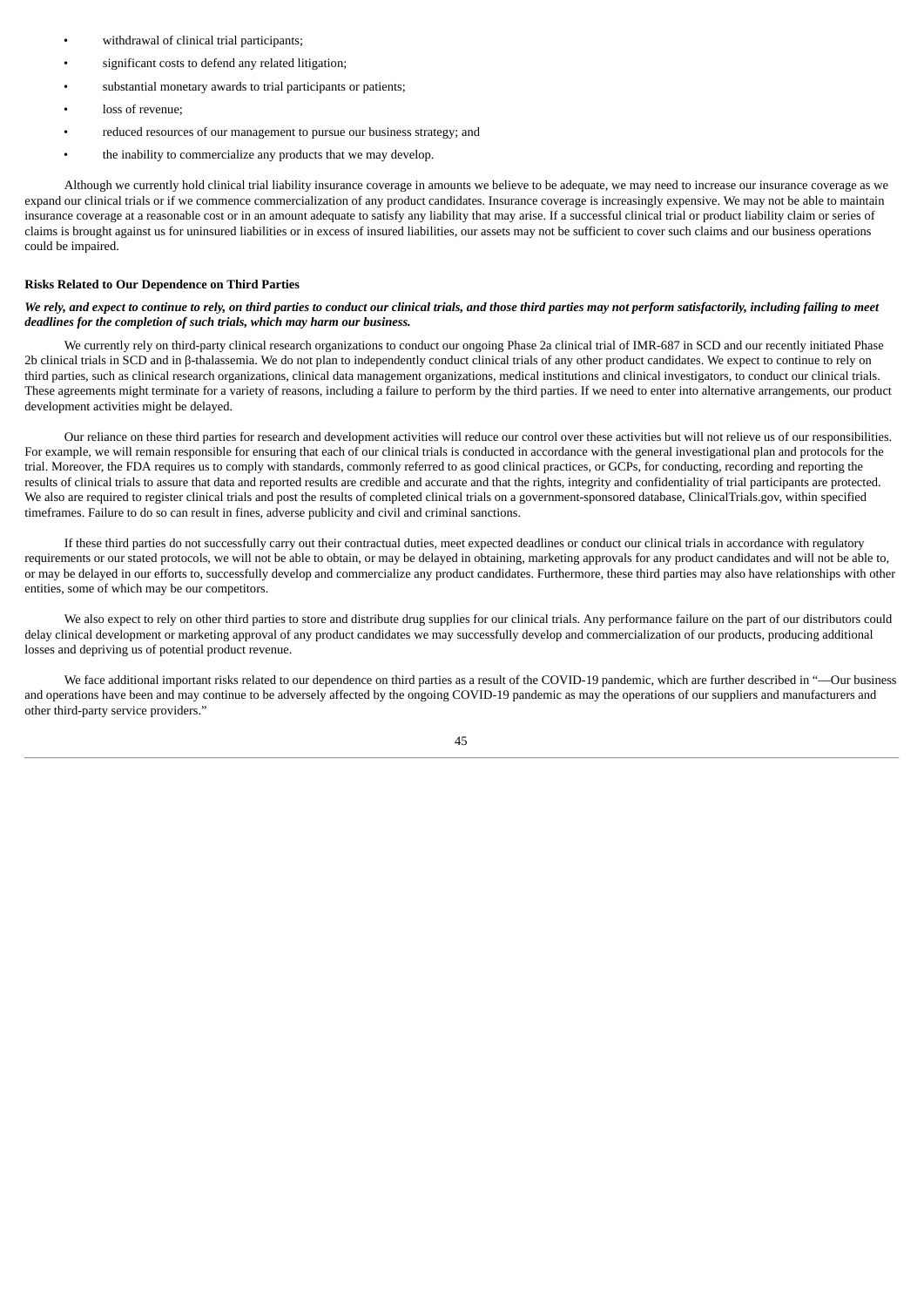We contract with a third-party for the manufacture of IMR-687, plan to contract with third parties for any other product candidates we may develop for preclinical and clinical testing and expect to continue to do so for commercialization. This reliance on third parties entails risks, including that such third parties may not be able to comply with applicable regulatory requirements. Any performance failure on the part of our existing or future manufacturers could delay clinical development or *marketing approval.*

We rely on a third-party for the manufacture of IMR-687, and we expect to rely on third parties for the future manufacture of any other product candidates for preclinical and clinical testing. Reliance on third-party manufacturers entails additional risks, including:

- reliance on the third-party for regulatory compliance and quality assurance;
- the possible breach of the manufacturing agreement by the third-party;
- the possible misappropriation of our proprietary information, including our trade secrets and know-how; and
- the possible termination or nonrenewal of the agreement by the third-party at a time that is costly or inconvenient for us.

Third-party manufacturers may not be able to comply with current good manufacturing practices, or cGMP, regulations or similar regulatory requirements outside of the United States. Our failure, or the failure of our third-party manufacturers, to comply with applicable regulations could result in sanctions being imposed on us, including clinical holds, fines, injunctions, civil penalties, delays, suspension or withdrawal of approvals, license revocation, seizures or recalls of product candidates or products, operating restrictions and criminal prosecutions, any of which could significantly and adversely affect supplies of our products.

IMR-687 and any other product candidates or products that we may develop may compete with other product candidates and products for access to manufacturing facilities. There are a limited number of manufacturers that operate under cGMP regulations and that might be capable of manufacturing for us.

Any performance failure on the part of our existing or future manufacturers could delay clinical development or marketing approval. We do not currently have arrangements in place for redundant supply or a source for bulk drug substance. If any of our future contract manufacturers cannot perform as agreed, we may be required to replace such manufacturers. Although we believe that there are several potential alternative manufacturers who could manufacture IMR-687 and any other product candidates we may develop, we may incur added costs and delays in identifying and qualifying any such replacement.

Our current and anticipated future dependence upon others for the manufacture of IMR-687 and any other product candidates or products we may develop may adversely affect our future profit margins and our ability to commercialize any products that receive marketing approval on a timely and competitive basis.

We face additional important risks related to our reliance on third parties for the manufacture of IMR-687 and other services as a result of the COVID-19 pandemic, which are further described in "-Our business and operations have been and may continue to be adversely affected by the ongoing COVID-19 pandemic as may the operations of our suppliers and manufacturers and other third-party service providers."

### We may enter into collaborations with third parties for the development or commercialization of product candidates. If our collaborations are not successful, we may not be able to capitalize on the market potential of these product candidates and our business could be adversely affected.

While we have retained all rights to and are developing IMR-687 on our own, we may in the future enter into development, distribution or marketing arrangements with third parties with respect to IMR-687 or future product candidates. Our likely collaborators for any sales, marketing, distribution, development, licensing or broader collaboration arrangements include large and mid-size pharmaceutical companies, regional and national pharmaceutical companies and biotechnology companies. We are not currently party to any such arrangement. However, if we do enter into any such arrangements with any third parties in the future, we will likely have limited control over the amount and timing of resources that our collaborators dedicate to the development or commercialization of IMR-687 and any other product candidates we may develop. Our ability to generate revenues from these arrangements will depend on our collaborators' abilities and efforts to successfully perform the functions assigned to them in these arrangements.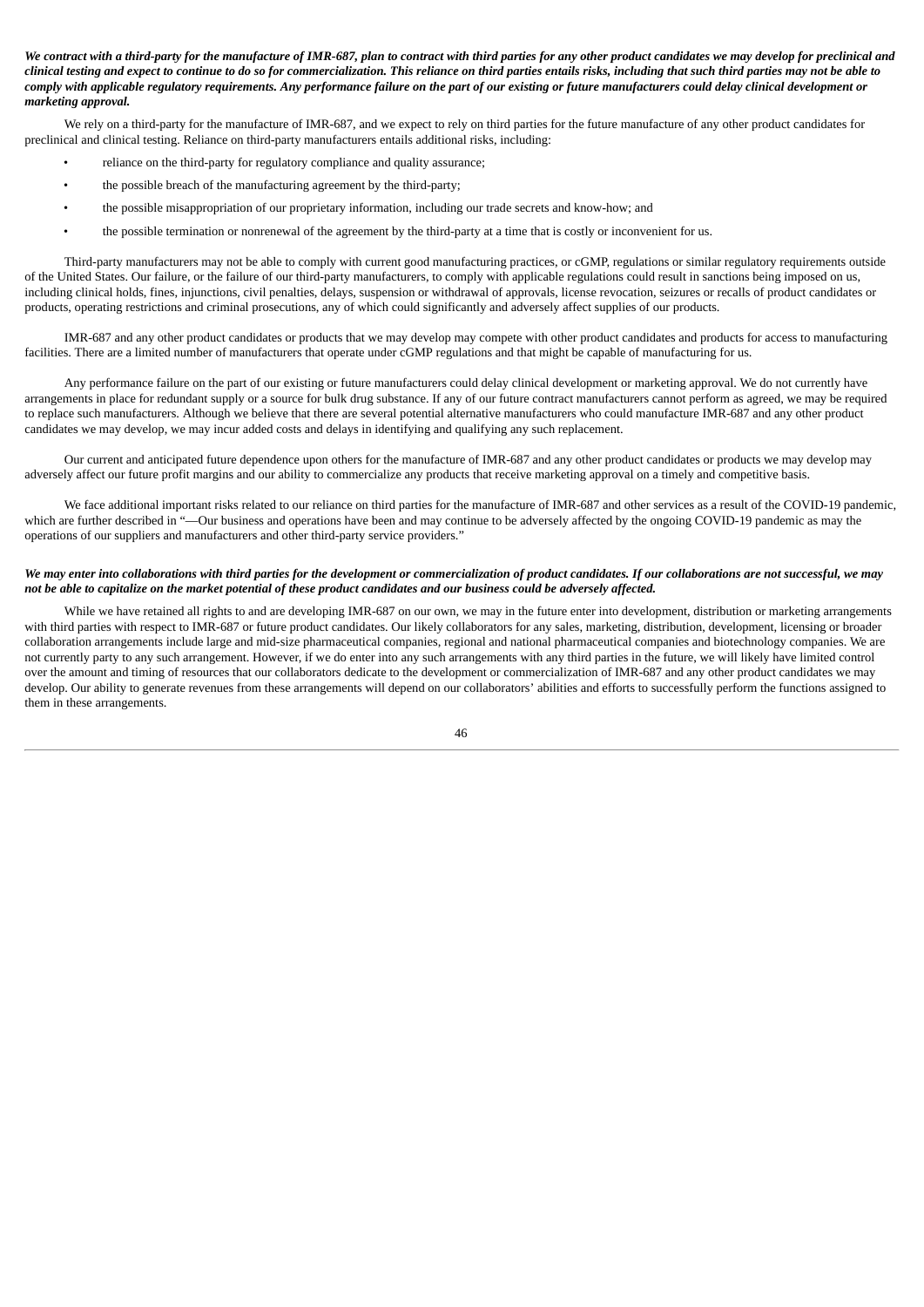Collaborations that we enter into may not be successful, and any success will depend heavily on the efforts and activities of such collaborators. Collaborations pose a number of risks, including the following:

- collaborators have significant discretion in determining the amount and timing of efforts and resources that they will apply to these collaborations;
- collaborators may not perform their obligations as expected;
- collaborators may not pursue development of IMR-687 and any other product candidates we may develop or may elect not to continue or renew development programs based on results of clinical trials or other studies, changes in the collaborators' strategic focus or available funding, or external factors, such as an acquisition, that divert resources or create competing priorities;
- collaborators may not pursue commercialization of IMR-687 and any other product candidates we may develop that achieve regulatory approval or may elect not to continue or renew commercialization programs based on results of clinical trials or other studies, changes in the collaborators' strategic focus or available funding, or external factors, such as an acquisition, that may divert resources or create competing priorities;
- collaborators may delay clinical trials, provide insufficient funding for a clinical trial program, stop a clinical trial or abandon a product candidate, repeat or conduct new clinical trials or require a new formulation of a product candidate for clinical testing;
- we may not have access to, or may be restricted from disclosing, certain information regarding product candidates being developed or commercialized under a collaboration and, consequently, may have limited ability to inform our stockholders about the status of such product candidates;
- collaborators could independently develop, or develop with third parties, products that compete directly or indirectly with any product candidates and products if the collaborators believe that the competitive products are more likely to be successfully developed or can be commercialized under terms that are more economically attractive than ours;
- product candidates discovered in collaboration with us may be viewed by our collaborators as competitive with their own product candidates or products, which may cause collaborators to cease to devote resources to the commercialization of any product candidates;
- a collaborator may fail to comply with applicable regulatory requirements regarding the development, manufacture, distribution or marketing of a product candidate or product;
- a collaborator with marketing and distribution rights to one or more of any product candidates that achieve regulatory approval may not commit sufficient resources to the marketing and distribution of such product or products;
- disagreements with collaborators, including disagreements over intellectual property or proprietary rights, contract interpretation or the preferred course of development, might cause delays or terminations of the research, development or commercialization of product candidates, might lead to additional responsibilities for us with respect to product candidates, or might result in litigation or arbitration, any of which would be time-consuming and expensive;
- collaborators may not properly obtain, maintain, enforce, defend or protect our intellectual property or proprietary rights or may use our proprietary information in such a way as to potentially lead to disputes or legal proceedings that could jeopardize or invalidate our intellectual property or proprietary information or expose us to potential litigation;
- disputes may arise with respect to the ownership of intellectual property developed pursuant to our collaborations;
- collaborators may infringe, misappropriate or otherwise violate the intellectual property or proprietary rights of third parties, which may expose us to litigation and potential liability; and
- collaborations may be terminated for the convenience of the collaborator, and, if terminated, we could be required to raise additional capital to pursue further development or commercialization of the applicable product candidates.

Collaboration agreements may not lead to development or commercialization of product candidates in the most efficient manner, or at all. If any collaborations that we enter into do not result in the successful development and commercialization of products or if one of our collaborators terminates its agreement with us, we may not receive any future research funding or milestone or royalty payments under the collaboration. If we do not receive the funding we expect under these agreements, our development of any product candidates could be delayed and we may need additional resources to develop any product candidates. All of the risks relating to product development, regulatory approval and commercialization described in this Quarterly Report on Form 10-Q also apply to the activities of our collaborators.

Additionally, subject to its contractual obligations to us, if a collaborator of ours is involved in a business combination, the collaborator might deemphasize or terminate the development or commercialization of any product candidate licensed to it by us. If one of our collaborators terminates its agreement with us, we may find it more difficult to attract new collaborators and our perception in the business and financial communities could be adversely affected.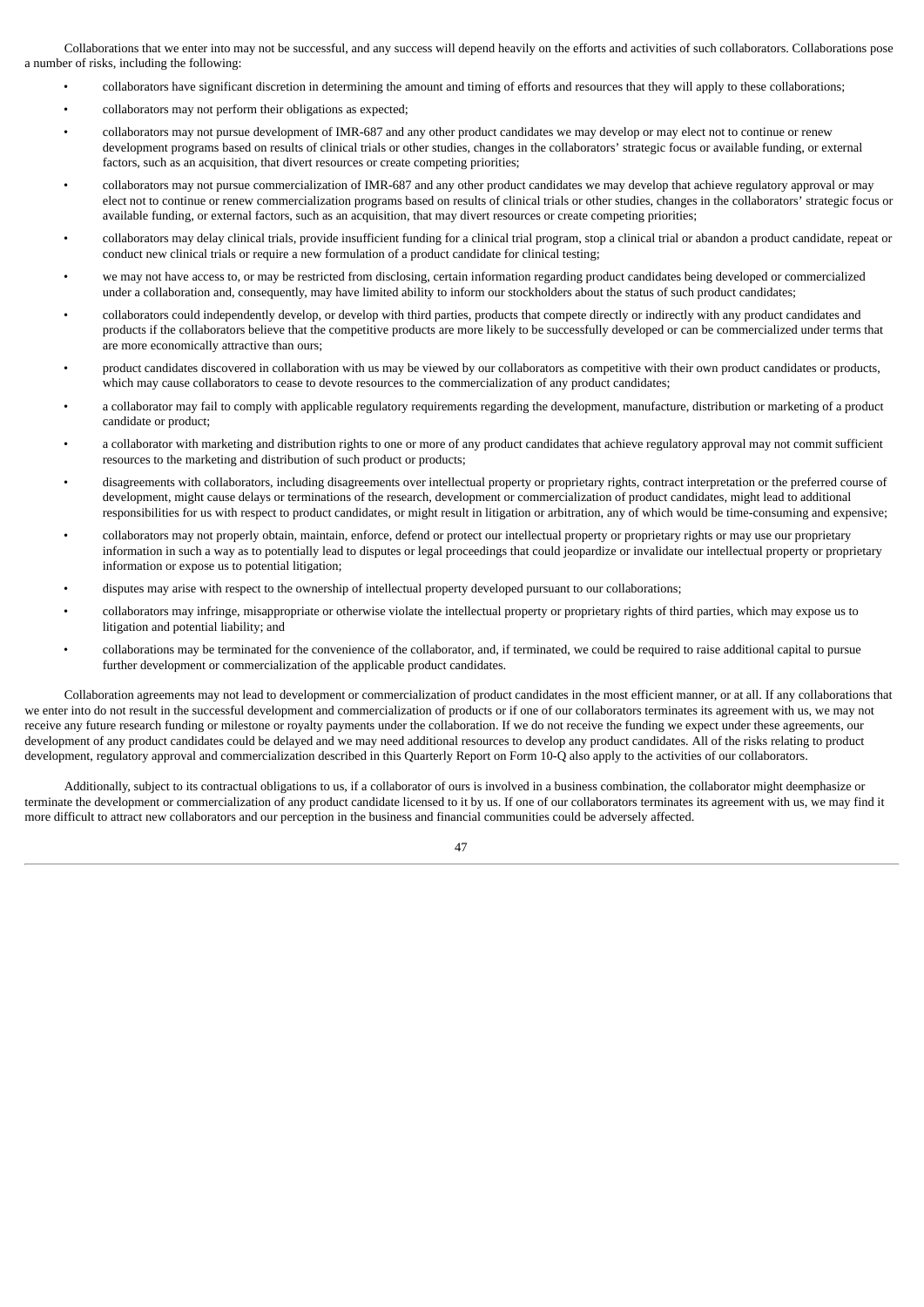### If we are not able to establish or maintain collaborations, we may have to alter our development and commercialization plans and our business could be adversely *affected.*

For some product candidates we may develop, we may decide to collaborate with pharmaceutical or biotechnology companies for the development and potential commercialization of those product candidates. We face significant competition in seeking appropriate collaborators, and a number of more established companies may also be pursuing strategies to license or acquire third-party intellectual property rights that we consider attractive. These established companies may have a competitive advantage over us due to their size, financial resources and greater clinical development and commercialization capabilities. In addition, companies that perceive us to be a competitor may be unwilling to assign or license rights to us. Whether we reach a definitive agreement for a collaboration will depend, among other things, upon our assessment of the collaborator's resources and expertise, the terms and conditions of the proposed collaboration and the proposed collaborator's evaluation of a number of factors. Those factors may include the design or results of clinical trials, the likelihood of approval by the FDA or similar regulatory authorities outside the United States, the potential market for the subject product candidate, the costs and complexities of manufacturing and delivering such product candidate to patients, the potential of competing products, the existence of uncertainty with respect to our ownership of technology, which can exist if there is a challenge to such ownership without regard to the merits of the challenge, and industry and market conditions generally. The collaborator may also consider alternative product candidates or technologies for similar indications that may be available to collaborate on and whether such a collaboration could be more attractive than the one with us for our product candidate. Collaborations are complex and time-consuming to negotiate and document. In addition, there have been a significant number of recent business combinations among large pharmaceutical and biotechnology companies that have resulted in a reduced number of potential future collaborators.

If we are unable to reach agreements with suitable collaborators on a timely basis, on acceptable terms or at all, we may have to curtail the development of a product candidate, reduce or delay its development program or one or more of our other development programs, delay its potential commercialization or reduce the scope of any sales or marketing activities, or increase our expenditures and undertake development or commercialization activities at our own expense. If we elect to fund and undertake development or commercialization activities on our own, we may need to obtain additional expertise and additional capital, which may not be available to us on acceptable terms or at all. If we fail to enter into collaborations and do not have sufficient funds or expertise to undertake the necessary development and commercialization activities, we may not be able to further develop any product candidates or bring them to market.

### **Risks Related to our Intellectual Property**

## If we fail to comply with our obligations under our existing license agreement with Lundbeck, or under any future intellectual property licenses, or otherwise experience disruptions to our business relationships with our current or any future licensors, we could lose intellectual property rights that are important to our *business.*

We are party to a license agreement with Lundbeck pursuant to which we have been granted an exclusive worldwide license within the field of prevention, treatment or diagnosis of hemoglobinopathy disorders and/or other diseases or disorders, including those directly or indirectly related to hemoglobinopathies. The agreement grants us an exclusive license under the licensed technology to, among other things, develop and commercialize any product comprising or containing certain PDE9 inhibitors, including IMR-687. We may enter into additional license agreements in the future. Our license agreement with Lundbeck imposes, and we expect that future licenses will impose, specified diligence, milestone payment, royalty and other obligations on us. Furthermore, Lundbeck has the right to terminate the agreement if we materially breach the agreement and fail to cure such breach within a specified period or in the event we undergo certain bankruptcy events. Lundbeck may also terminate the agreement if we or any of our affiliates, sublicensees or subcontractors bring specified patent challenges against Lundbeck or assist others in bringing such a patent challenge against Lundbeck and fail to cease such challenge within a specified period of time. In spite of our best efforts, our current or any future licensors might conclude that we have materially breached our license agreements and might therefore terminate the license agreements, thereby removing our ability to develop and commercialize product candidates and technology covered by these license agreements. If these in-licenses are terminated, or if the underlying intellectual property fails to provide the intended exclusivity, competitors would have the freedom to seek regulatory approval of, and to market, products and technologies identical to ours. This could have a material adverse effect on our competitive position, business, financial condition, results of operations and prospects.

Disputes may arise regarding intellectual property subject to a licensing agreement, including:

- the scope of rights granted under the license agreement and other interpretation related issues;
- the extent to which our technology and processes infringe on intellectual property of the licensor that is not subject to the licensing agreement;
- the sublicensing of patent and other rights under our collaborative development relationships;
- our diligence obligations under the license agreement and what activities satisfy those diligence obligations;
- the inventorship and ownership of inventions and know-how resulting from the joint creation or use of intellectual property by our current or future licensors and us and our partners; and
- the priority of invention of patented technology.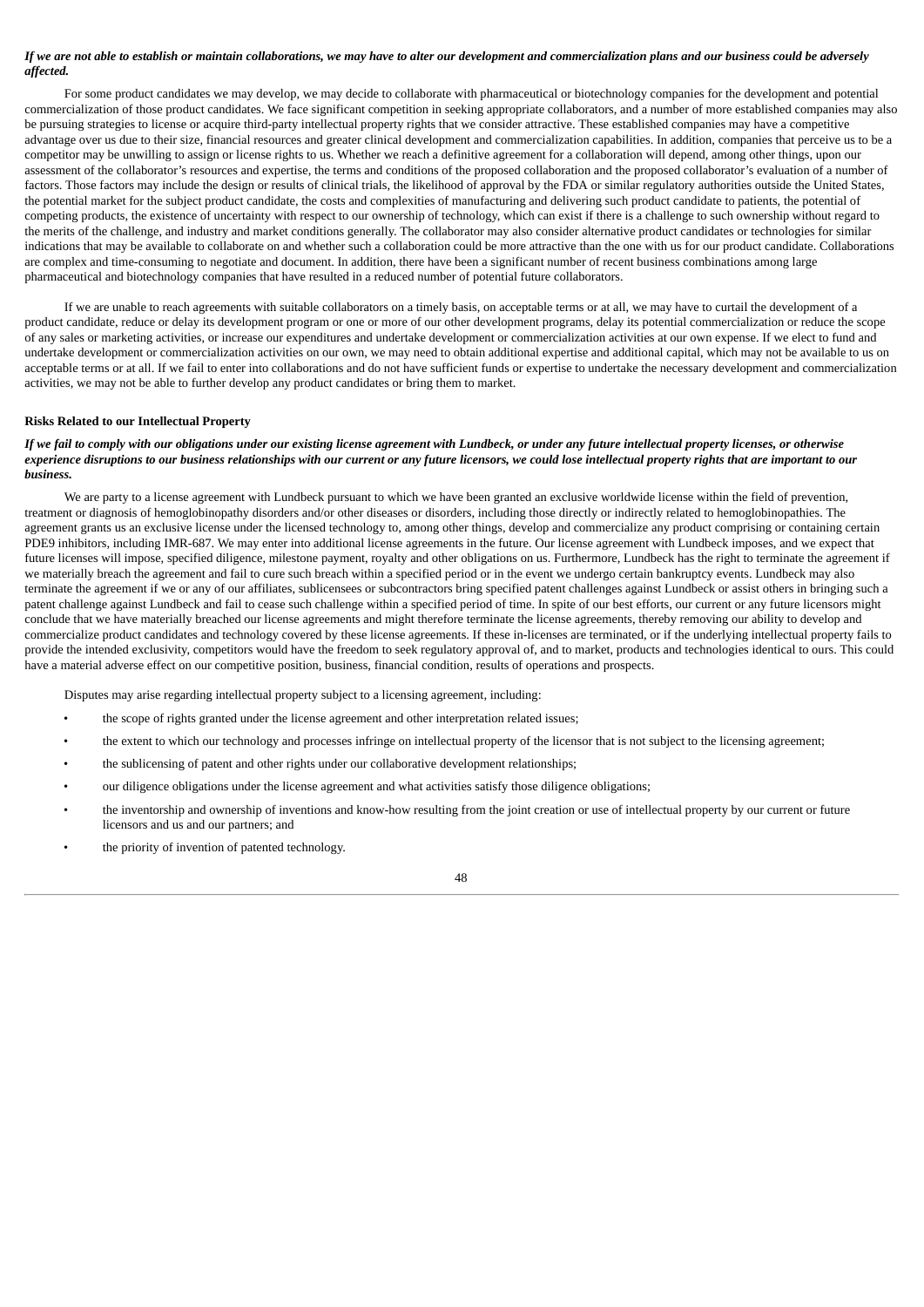In addition, license agreements are complex, and certain provisions in such agreements may be susceptible to multiple interpretations. The resolution of any contract interpretation disagreement that may arise could narrow what we believe to be the scope of our rights to the relevant intellectual property or technology, or increase what we believe to be our financial or other obligations under the relevant agreement, either of which could have a material adverse effect on our business, financial condition, results of operations and prospects. Moreover, if disputes over intellectual property that we have licensed prevent or impair our ability to maintain our current licensing arrangements on commercially acceptable terms, we may be unable to successfully develop and commercialize the affected technology and product candidates, which could have a material adverse effect on our business, financial conditions, results of operations and prospects.

# If we are unable to obtain, maintain, enforce and protect patent protection for our technology and product candidates or if the scope of the patent protection obtained is not sufficiently broad, our competitors could develop and commercialize technology and products similar or identical to ours, and our ability to successfully develop *and commercialize our technology and product candidates may be adversely affected.*

Our success depends in large part on our ability to obtain and maintain protection of the intellectual property we may own solely and jointly with others or may license from others, particularly patents, in the United States and other countries with respect to any proprietary technology and product candidates we develop. We seek to protect our proprietary position by filing patent applications in the United States and abroad related to IMR-687 and any other product candidates we may develop that are important to our business and by in-licensing intellectual property related to our technologies and product candidates. If we are unable to obtain or maintain patent protection with respect to any proprietary technology or product candidate, our business, financial condition, results of operations and prospects could be materially harmed.

The patent prosecution process is expensive, time-consuming and complex, and we may not be able to file, prosecute, maintain, defend or license all necessary or desirable patent applications at a reasonable cost or in a timely manner. It is also possible that we will fail to identify patentable aspects of our research and development output before it is too late to obtain patent protection. Moreover, in some circumstances, we may not have the right to control the preparation, filing and prosecution of patent applications, or to maintain, enforce and defend the patents, covering technology that we license from third parties. Therefore, these in-licensed patents and applications may not be prepared, filed, prosecuted, maintained, defended and enforced in a manner consistent with the best interests of our business.

The patent position of pharmaceutical and biotechnology companies generally is highly uncertain, involves complex legal and factual questions and has in recent years been the subject of much litigation. In addition, the scope of patent protection outside of the United States is uncertain and laws of non-U.S. countries may not protect our rights to the same extent as the laws of the United States or vice versa. For example, European patent law restricts the patentability of methods of treatment of the human body more than United States law does. With respect to both owned and in-licensed patent rights, we cannot predict whether the patent applications we and our licensor are currently pursuing will issue as patents in any particular jurisdiction or whether the claims of any issued patents will provide sufficient protection from competitors. Further, we may not be aware of all third-party intellectual property rights potentially relating to IMR-687 and any other product candidates we may develop. In addition, publications of discoveries in the scientific literature often lag behind the actual discoveries, and patent applications in the United States and other jurisdictions are typically not published until 18 months after filing of the priority application, or in some cases not published at all. Therefore, neither we nor our licensor can know with certainty whether either we or our licensor were the first to make the inventions claimed in the patents and patent applications we own or in-license now or in the future, or that either we or our licensor were the first to file for patent protection of such inventions. As a result, the issuance, scope, validity, enforceability and commercial value of our owned and in-licensed patent rights are highly uncertain. Moreover, our owned and in-licensed pending and future patent applications may not result in patents being issued that protect our technology and product candidates, in whole or in part, or that effectively prevent others from commercializing competitive technologies and products. Changes in either the patent laws or interpretation of the patent laws in the United States and other countries may diminish the value of our patents and our ability to obtain, protect, maintain, defend and enforce our patent rights, narrow the scope of our patent protection and, more generally, could affect the value of, or narrow the scope of, our patent rights.

Currently, we have no issued U.S. patents directed to methods of treating SCD or β-thalassemia. However, we do have pending Patent Cooperation Treaty and U.S. non-provisional applications directed to methods of treating SCD and β-thalassemia. In order to continue to pursue protection based on provisional patent applications, we will need to file Patent Cooperation Treaty applications, non-U.S. applications and/or U.S. non-provisional patent applications prior to applicable deadlines. Even then, as highlighted above, patents may never issue from our patent applications, or the scope of any patent may not be sufficient to provide a competitive advantage. With respect to IMR-687, the patents covering IMR-687 licensed from Lundbeck are expected to expire in 2036.

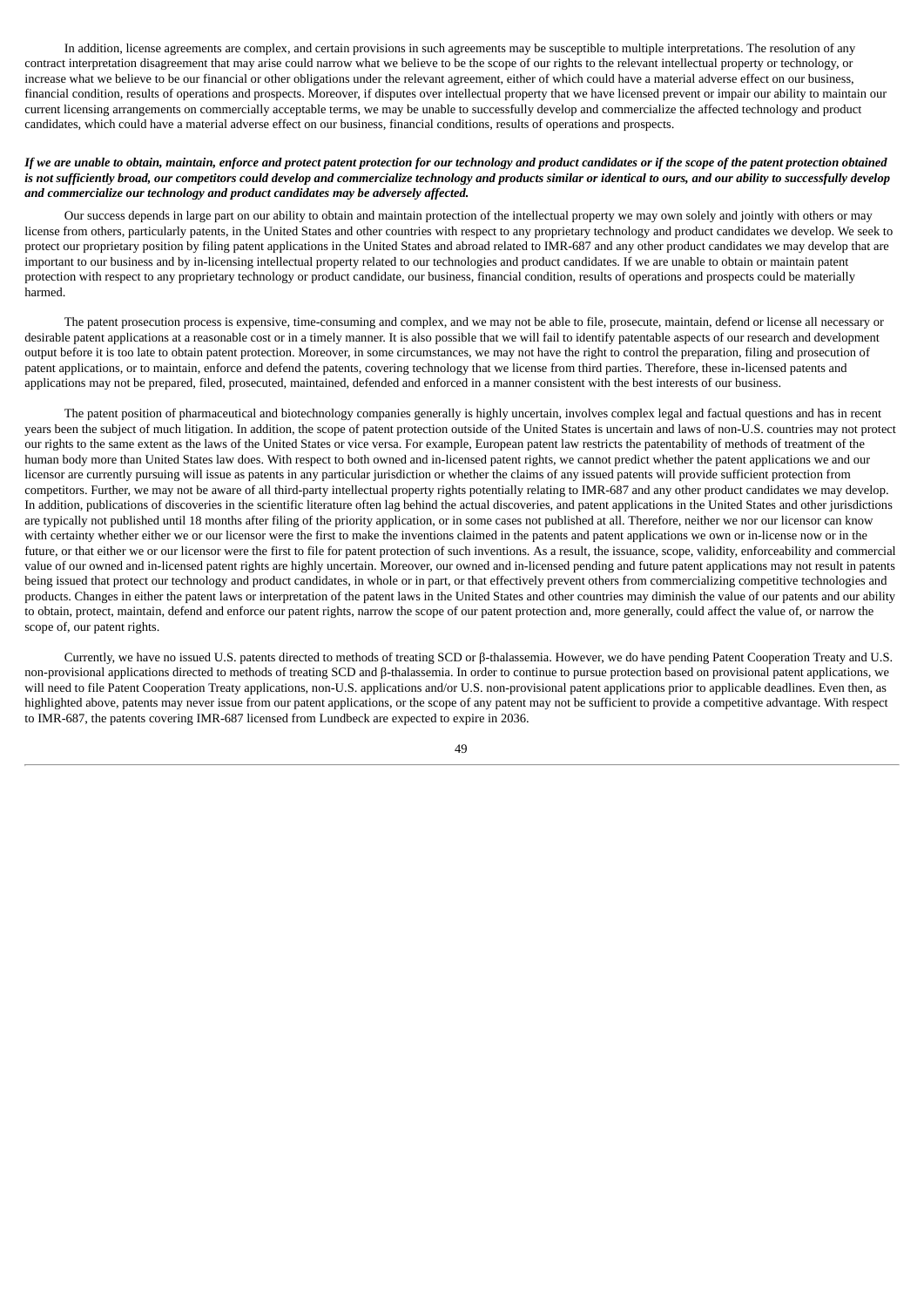Moreover, we or our licensor may be subject to a third-party preissuance submission of prior art to the United States Patent and Trademark Office, or USPTO, or become involved in opposition, derivation, revocation, reexamination, *inter partes* review, post-grant review or interference proceedings challenging our patent rights or the patent rights of others. An adverse determination in any such submission, proceeding or litigation could reduce the scope of, or invalidate, our patent rights, allow third parties to commercialize our technology or product candidates and compete directly with us, without payment to us, or result in our inability to manufacture or commercialize drugs without infringing third-party patent rights. If the breadth or strength of protection provided by our patents and patent applications is threatened, regardless of the outcome, it could dissuade companies from collaborating with us to license, develop or commercialize current or future product candidates.

Additionally, the coverage claimed in a patent application can be significantly reduced before the patent is issued, and its scope can be reinterpreted after issuance. Even if our owned and in-licensed patent applications issue as patents, they may not issue in a form that will provide us with any meaningful protection, prevent competitors from competing with us or otherwise provide us with any competitive advantage. The issuance of a patent is not conclusive as to its inventorship, scope, validity or enforceability, and our owned and in-licensed patents may be challenged in the courts or patent offices in the United States and abroad. Such challenges may result in loss of exclusivity or freedom to operate or in patent claims being narrowed, invalidated or held unenforceable, in whole or in part, which could limit our ability to stop others from using or commercializing similar or identical technology and products, or limit the duration of the patent protection of our technology and product candidates. Such proceedings also may result in substantial cost and require significant time from our management and employees, even if the eventual outcome is favorable to us. Given the amount of time required for the development, testing and regulatory review of new product candidates, patents protecting such candidates might expire before or shortly after such candidates are commercialized. Furthermore, our competitors may be able to circumvent our owned or in-licensed patents by developing similar or alternative technologies or products in a non-infringing manner. As a result, our owned and in-licensed patent portfolio may not provide us with sufficient rights to exclude others from commercializing technology and products similar or identical to any of our technology and product candidates.

#### Patent terms may be inadequate to protect our competitive position on any product candidates for an adequate amount of time.

Patents have a limited lifespan. In the United States, if all maintenance fees are timely paid, the natural expiration of a patent is generally 20 years from its earliest U.S. non-provisional filing date. Various extensions may be available, but the life of a patent, and the protection it affords, is limited. Even if patents covering any product candidates are obtained, once the patent life has expired, we may be open to competition from competitive products, including generics or biosimilars. Given the amount of time required for the development, testing and regulatory review of new product candidates, patents protecting such candidates might expire before or shortly after such candidates are commercialized. As a result, our owned and licensed patent portfolio may not provide us with sufficient rights to exclude others from commercializing products similar or identical to ours. For example, the composition of matter patents covering IMR-687, licensed from Lundbeck, are expected to expire in 2036. Given the expected expiration date of these patents, and the fact that safe harbor protections in many jurisdictions permit third parties to engage in development, including clinical trials, these patents may not provide us with a meaningful competitive advantage.

### If we are unable to obtain licenses from third parties on commercially reasonable terms or fail to comply with our obligations under such agreements, our business *could be harmed.*

It may be necessary for us to use the patented or proprietary technology of third parties to commercialize our products, in which case we would be required to obtain a license from these third parties. If we are unable to license such technology, or if we are forced to license such technology on unfavorable terms, our business could be materially harmed. If we are unable to obtain a necessary license, we may be unable to develop or commercialize the affected product candidates, which could materially harm our business and the third parties owning such intellectual property rights could seek either an injunction prohibiting our sales or an obligation on our part to pay royalties and/or other forms of compensation. Even if we are able to obtain a license, it may be non-exclusive, thereby giving our competitors access to the same technologies licensed to us.

If we are unable to obtain rights to required third-party intellectual property rights or maintain the existing intellectual property rights we have, we may be required to expend significant time and resources to redesign our technology, product candidates, or the methods for manufacturing them or to develop or license replacement technology, all of which may not be feasible on a technical or commercial basis. If we are unable to do so, we may be unable to develop or commercialize the affected technology and product candidates, which could harm our business, financial condition, results of operations and prospects significantly.

Additionally, if we fail to comply with our obligations under license agreements, our counterparties may have the right to terminate these agreements, in which event we might not be able to develop, manufacture or market, or may be forced to cease developing, manufacturing or marketing, any product that is covered by these agreements or may face other penalties under such agreements. Such an occurrence could materially adversely affect the value of the product candidate being developed under any such agreement. Termination of these agreements or reduction or elimination of our rights under these agreements, or restrictions on our ability to freely assign or sublicense our rights under such agreements when it is in the interest of our business to do so, may result in our having to negotiate new or reinstated agreements with less favorable terms, cause us to lose our rights under these agreements, including our rights to important intellectual property or technology or impede, or delay or prohibit the further development or commercialization of one or more product candidates that rely on such agreements.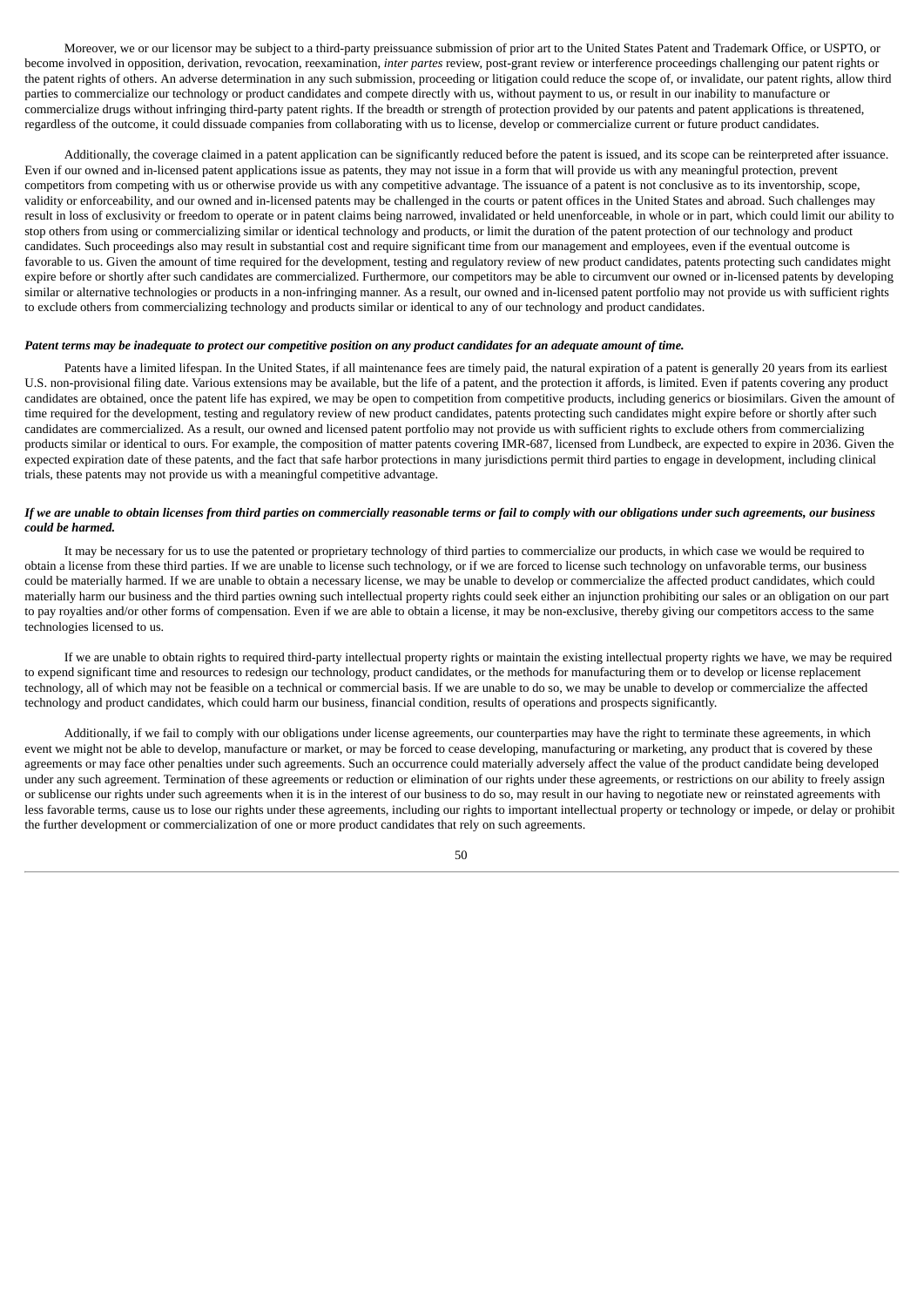## If we do not obtain patent term extension in the United States under the Hatch-Waxman Act and in non-U.S. countries under similar legislation, thereby potentially extending the term of our marketing exclusivity for any product candidates we may develop, our business may be materially harmed.

In the United States, the patent term of a patent that covers an FDA-approved drug may be eligible for limited patent term extension, which permits patent term restoration as compensation for the patent term lost during the FDA regulatory review process. The Drug Price Competition and Patent Term Restoration Act of 1984, also known as the Hatch-Waxman Act, permits a patent term extension of up to five years beyond the expiration of the patent. The length of the patent term extension is related to the length of time the drug is under regulatory review. Patent extension cannot extend the remaining term of a patent beyond a total of 14 years from the date of product approval, and only one patent applicable to an approved drug may be extended and only those claims covering the approved drug, a method for using it, or a method for manufacturing it may be extended. Similar provisions are available in Europe and certain other non-United States jurisdictions to extend the term of a patent that covers an approved drug. While, in the future, if and when any product candidates receive FDA approval, we expect to apply for patent term extensions on patents covering those product candidates, there is no guarantee that the applicable authorities will agree with our assessment of whether such extensions should be granted, and even if granted, the length of such extensions. We may not be granted patent term extension either in the United States or in any non-U.S. country because of, for example, failing to exercise due diligence during the testing phase or regulatory review process, failing to apply within applicable deadlines, failing to apply prior to expiration of relevant patents or otherwise failing to satisfy applicable requirements. Moreover, the term of extension, as well as the scope of patent protection during any such extension, afforded by the governmental authority could be less than we request. If we are unable to obtain any patent term extension or the term of any such extension is less than we request, our competitors may obtain approval of competing products following the expiration of our patent rights, and our business, financial condition, results of operations and prospects could be materially harmed.

It is possible that we will not obtain patent term extension under the Hatch-Waxman Act for a U.S. patent covering any of any product candidates that we may identify even where that patent is eligible for patent term extension, or if we obtain such an extension, it may be for a shorter period than we had sought. Further, for our licensed patents, we may not have the right to control prosecution, including filing with the USPTO a petition for patent term extension under the Hatch-Waxman Act. Thus, if one of our licensed patents is eligible for patent term extension under the Hatch-Waxman Act, we may not be able to control whether a petition to obtain a patent term extension is filed, or obtained, from the USPTO.

Also, there are detailed rules and requirements regarding the patents that may be submitted to the FDA for listing in the Approved Drug Products with Therapeutic Equivalence Evaluations, or the Orange Book. We may be unable to obtain patents covering any product candidates that contain one or more claims that satisfy the requirements for listing in the Orange Book. Even if we submit a patent for listing in the Orange Book, the FDA may decline to list the patent, or a manufacturer of generic drugs may challenge the listing. If a product candidate is approved and a patent covering that product candidate is not listed in the Orange Book, a manufacturer of generic drugs would not have to provide advance notice to us of any abbreviated new drug application filed with the FDA to obtain permission to sell a generic version of such product candidate.

### Changes to patent laws in the United States and other jurisdictions could diminish the value of patents in general, thereby impairing our ability to protect our products.

Changes in either the patent laws or interpretation of patent laws in the United States, including patent reform legislation such as the Leahy-Smith America Invents Act, or the Leahy-Smith Act, could increase the uncertainties and costs surrounding the prosecution of our owned and in-licensed patent applications and the maintenance, enforcement or defense of our owned and in-licensed issued patents. The Leahy-Smith Act includes a number of significant changes to United States patent law. These changes include provisions that affect the way patent applications are prosecuted, redefine prior art, provide more efficient and cost-effective avenues for competitors to challenge the validity of patents, and enable third-party submission of prior art to the USPTO during patent prosecution and additional procedures to attack the validity of a patent at USPTO-administered post-grant proceedings, including post-grant review, *inter partes* review, and derivation proceedings. Assuming that other requirements for patentability are met, prior to March 2013, in the United States, the first to invent the claimed invention was entitled to the patent, while outside the United States, the first to file a patent application was entitled to the patent. After March 2013, under the Leahy-Smith Act, the United States transitioned to a first-to-file system in which, assuming that the other statutory requirements for patentability are met, the first inventor to file a patent application will be entitled to the patent on an invention regardless of whether a third-party was the first to invent the claimed invention. As such, the Leahy-Smith Act and its implementation could increase the uncertainties and costs surrounding the prosecution of our patent applications and the enforcement or defense of our issued patents, all of which could have a material adverse effect on our business, financial condition, results of operations and prospects.

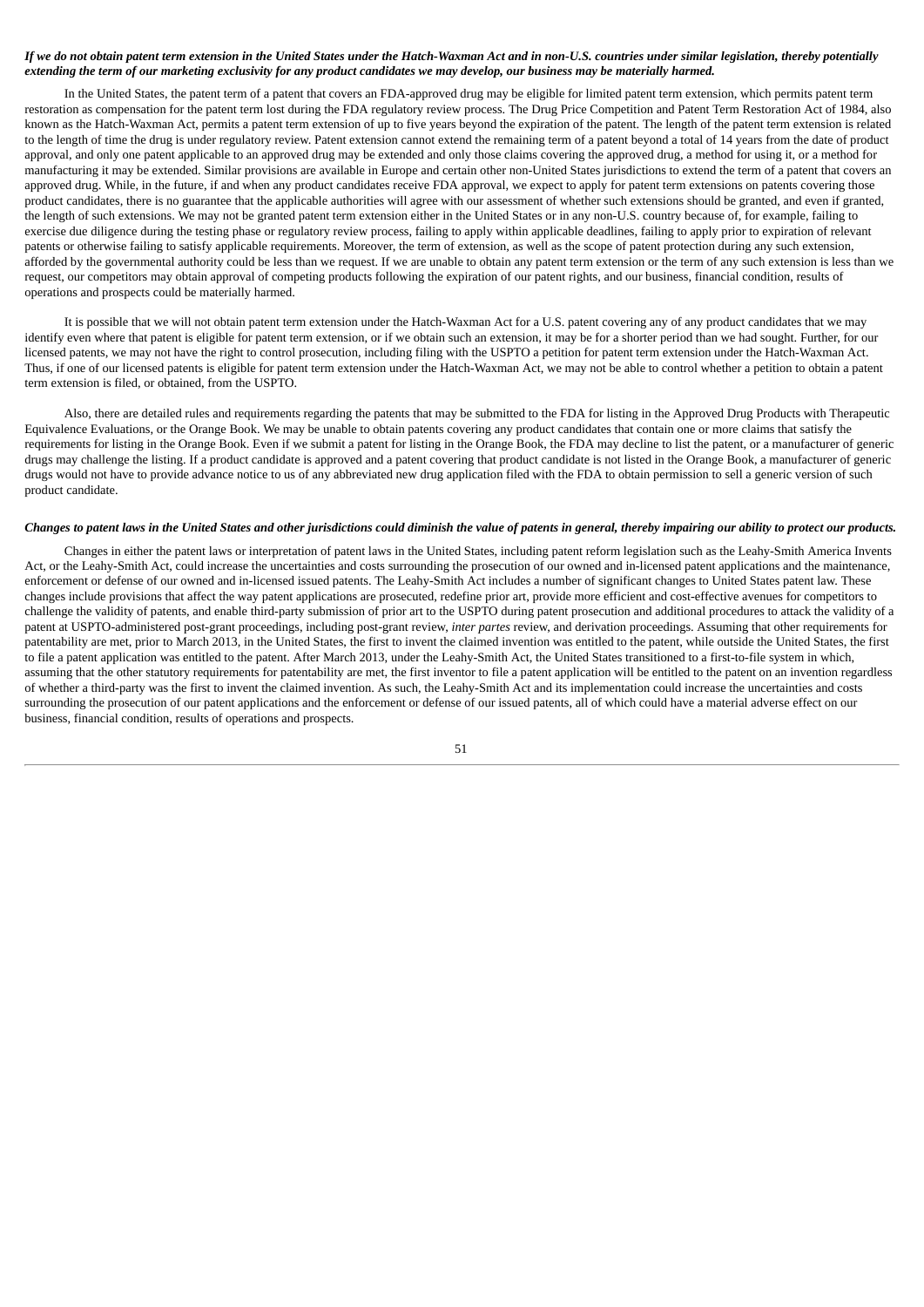In addition, the patent positions of companies in the development and commercialization of biologics and pharmaceuticals are particularly uncertain. Recent U.S. Supreme Court rulings have narrowed the scope of patent protection available in certain circumstances and weakened the rights of patent owners in certain situations. This combination of events has created uncertainty with respect to the validity and enforceability of patents once obtained. Depending on future actions by the U.S. Congress, the federal courts, and the USPTO, the laws and regulations governing patents could change in unpredictable ways that could have a material adverse effect on our patent rights and our ability to protect, defend and enforce our patent rights in the future.

## We and our licensor, and any future licensors, may become involved in lawsuits to protect or enforce our patent or other intellectual property rights, which could be *expensive, time-consuming and unsuccessful.*

Competitors and other third parties may infringe, misappropriate or otherwise violate our or our current and future licensors' issued patents or other intellectual property. As a result, we or any current or future licensor may need to file infringement, misappropriation or other intellectual property related claims, which can be expensive and time-consuming. Any claims we assert against perceived infringers could provoke such parties to assert counterclaims against us alleging that we infringe, misappropriate or otherwise violate their intellectual property. In addition, in a patent infringement proceeding, such parties could counterclaim that the patents we or our licensors have asserted are invalid or unenforceable. In patent litigation in the United States, defendant counterclaims alleging invalidity or unenforceability are commonplace. Grounds for a validity challenge could be an alleged failure to meet any of several statutory requirements, including lack of novelty, obviousness, or nonenablement. Grounds for an unenforceability assertion could be an allegation that someone connected with prosecution of the patent withheld relevant information from the USPTO, or made a misleading statement, during prosecution. Third parties may institute such claims before administrative bodies in the United States or abroad, even outside the context of litigation. Such mechanisms include re-examination, post-grant review, *inter partes* review, interference proceedings, derivation proceedings, and equivalent proceedings in non-U.S. jurisdictions (e.g., opposition proceedings). The outcome following legal assertions of invalidity and unenforceability is unpredictable.

An adverse result in any such proceeding could put one or more of our owned or in-licensed patents at risk of being invalidated or interpreted narrowly and could put any of our owned or in-licensed patent applications at risk of not yielding an issued patent. A court may also refuse to stop the third-party from using the technology at issue in a proceeding on the grounds that our owned or in-licensed patents do not cover such technology. Furthermore, because of the substantial amount of discovery required in connection with intellectual property litigation, there is a risk that some of our confidential information or trade secrets could be compromised by disclosure during this type of litigation. Any of the foregoing could allow such third parties to develop and commercialize competing technologies and products and have a material adverse impact on our business, financial condition, results of operations and prospects.

Interference or derivation proceedings provoked by third parties, or brought by us or by our licensor, or declared by the USPTO may be necessary to determine the priority of inventions with respect to our patents or patent applications. An unfavorable outcome could require us to cease using the related technology or to attempt to license rights to it from the prevailing party. Our business could be harmed if the prevailing party does not offer us a license on commercially reasonable terms or at all, or if a non-exclusive license is offered and our competitors gain access to the same technology. Our defense of litigation or interference or derivation proceedings may fail and, even if successful, may result in substantial costs and distract our management and other employees. In addition, the uncertainties associated with litigation could have a material adverse effect on our ability to raise the funds necessary to continue our clinical trials, continue our research programs, license necessary technology from third parties, or enter into development partnerships that would help us bring any product candidates to market.

# Third parties may initiate legal proceedings alleging that we are infringing, misappropriating or otherwise violating their intellectual property rights, the outcome of *which would be uncertain and could have a material adverse effect on the success of our business.*

Our commercial success depends upon our ability and the ability of our collaborators to develop, manufacture, market and sell any product candidates we may develop and use our proprietary technologies without infringing, misappropriating or otherwise violating the intellectual property and proprietary rights of third parties. There is considerable patent and other intellectual property litigation in the pharmaceutical and biotechnology industries. We may become party to, or threatened with, adversarial proceedings or litigation regarding intellectual property rights with respect to our technology and product candidates, including interference proceedings, post grant review, *inter partes* review, and derivation proceedings before the USPTO and similar proceedings in non-U.S. jurisdictions such as oppositions before the European Patent Office. Numerous U.S. and non-U.S. issued patents and pending patent applications, which are owned by third parties, exist in the fields in which we are pursuing development candidates. As the biotechnology and pharmaceutical industries expand and more patents are issued, the risk increases that our technologies or product candidates that we may identify may be subject to claims of infringement of the patent rights of third parties.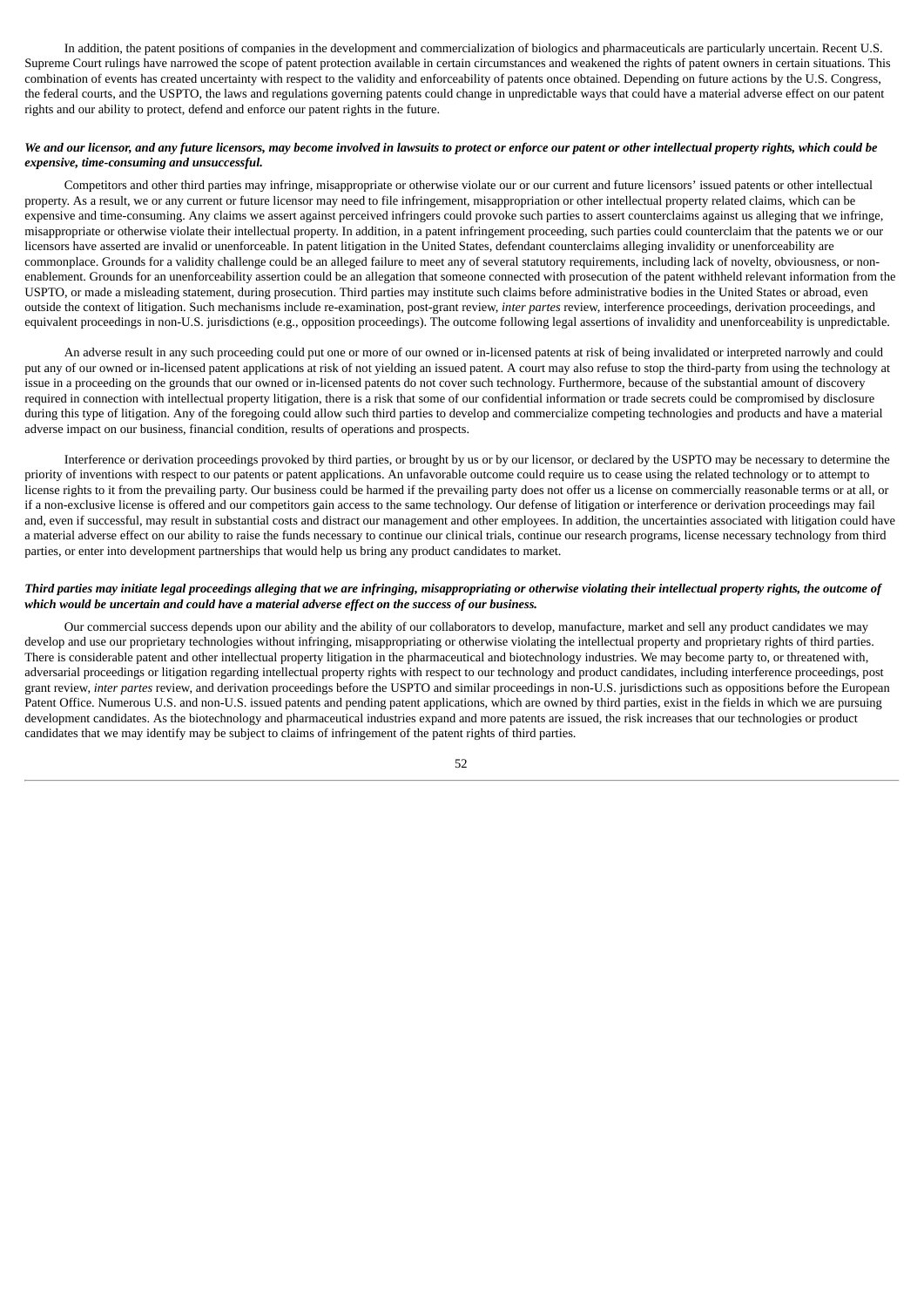The legal threshold for initiating litigation or contested proceedings is low, so that even lawsuits or proceedings with a low probability of success might be initiated and require significant resources to defend. Litigation and contested proceedings can also be expensive and time-consuming, and our adversaries in these proceedings may have the ability to dedicate substantially greater resources to prosecuting these legal actions than we can. The risks of being involved in such litigation and proceedings may increase if and as any product candidates near commercialization and as we gain the greater visibility associated with being a public company. Third parties may assert infringement claims against us based on existing patents or patents that may be granted in the future, regardless of merit. We may not be aware of all such intellectual property rights potentially relating to our technology and product candidates and their uses, or we may incorrectly conclude that third-party intellectual property is invalid or that our activities and product candidates do not infringe such intellectual property. Thus, we do not know with certainty that our technology and product candidates, or our development and commercialization thereof, do not and will not infringe, misappropriate or otherwise violate any third-party's intellectual property.

Third parties may assert that we are employing their proprietary technology without authorization. There may be third-party patents or patent applications with claims to materials, formulations or methods, such as methods of manufacture or methods for treatment, related to the discovery, use or manufacture of the product candidates that we may identify or related to our technologies. Because patent applications can take many years to issue, there may be currently pending patent applications which may later result in issued patents that the product candidates that we may identify may infringe. In addition, third parties may obtain patents in the future and claim that use of our technologies infringes upon these patents. Moreover, as noted above, there may be existing patents that we are not aware of or that we have incorrectly concluded are invalid or not infringed by our activities. If any third-party patents were held by a court of competent jurisdiction to cover, for example, the manufacturing process of the product candidates that we may identify, any molecules formed during the manufacturing process or any final product itself, the holders of any such patents may be able to block our ability to commercialize such product candidate unless we obtained a license under the applicable patents, or until such patents expire.

Parties making claims against us may obtain injunctive or other equitable relief, which could effectively block our ability to further develop and commercialize the product candidates that we may identify. Defense of these claims, regardless of their merit, would involve substantial litigation expense and would be a substantial diversion of employee resources from our business. In the event of a successful claim of infringement against us, we may have to pay substantial damages, including treble damages and attorneys' fees for willful infringement, pay royalties, redesign our infringing products, be forced to indemnify our customers or collaborators or obtain one or more licenses from third parties, which may be impossible or require substantial time and monetary expenditure.

We may choose to take a license or, if we are found to infringe, misappropriate or otherwise violate a third-party's intellectual property rights, we could also be required to obtain a license from such third-party to continue developing, manufacturing and marketing our technology and product candidates. However, we may not be able to obtain any required license on commercially reasonable terms or at all. Even if we were able to obtain a license, it could be non-exclusive, thereby giving our competitors and other third parties access to the same technologies licensed to us and could require us to make substantial licensing and royalty payments. We could be forced, including by court order, to cease developing, manufacturing and commercializing the infringing technology or product. A finding of infringement could prevent us from commercializing any product candidates or force us to cease some of our business operations, which could materially harm our business. In addition, we may be forced to redesign any product candidates, seek new regulatory approvals and indemnify third parties pursuant to contractual agreements. Claims that we have misappropriated the confidential information or trade secrets of third parties could have a similar material adverse effect on our business, financial condition, results of operations and prospects.

# Intellectual property litigation or other legal proceedings relating to intellectual property could cause us to spend substantial resources and distract our personnel from *their normal responsibilities.*

Even if resolved in our favor, litigation or other legal proceedings relating to intellectual property claims may cause us to incur significant expenses and could distract our technical and management personnel from their normal responsibilities. In addition, there could be public announcements of the results of hearings, motions or other interim proceedings or developments and if securities analysts or investors perceive these results to be negative, it could have a substantial adverse effect on the price of our common stock. Such litigation or proceedings could substantially increase our operating losses and reduce the resources available for development activities or any future sales, marketing or distribution activities. We may not have sufficient financial or other resources to conduct such litigation or proceedings adequately. Some of our competitors may be able to sustain the costs of such litigation or proceedings more effectively than we can because of their greater financial resources and may also have an advantage in such proceedings due to their more mature and developed intellectual property portfolios. Uncertainties resulting from the initiation and continuation of intellectual property litigation or other proceedings could compromise our ability to compete in the marketplace.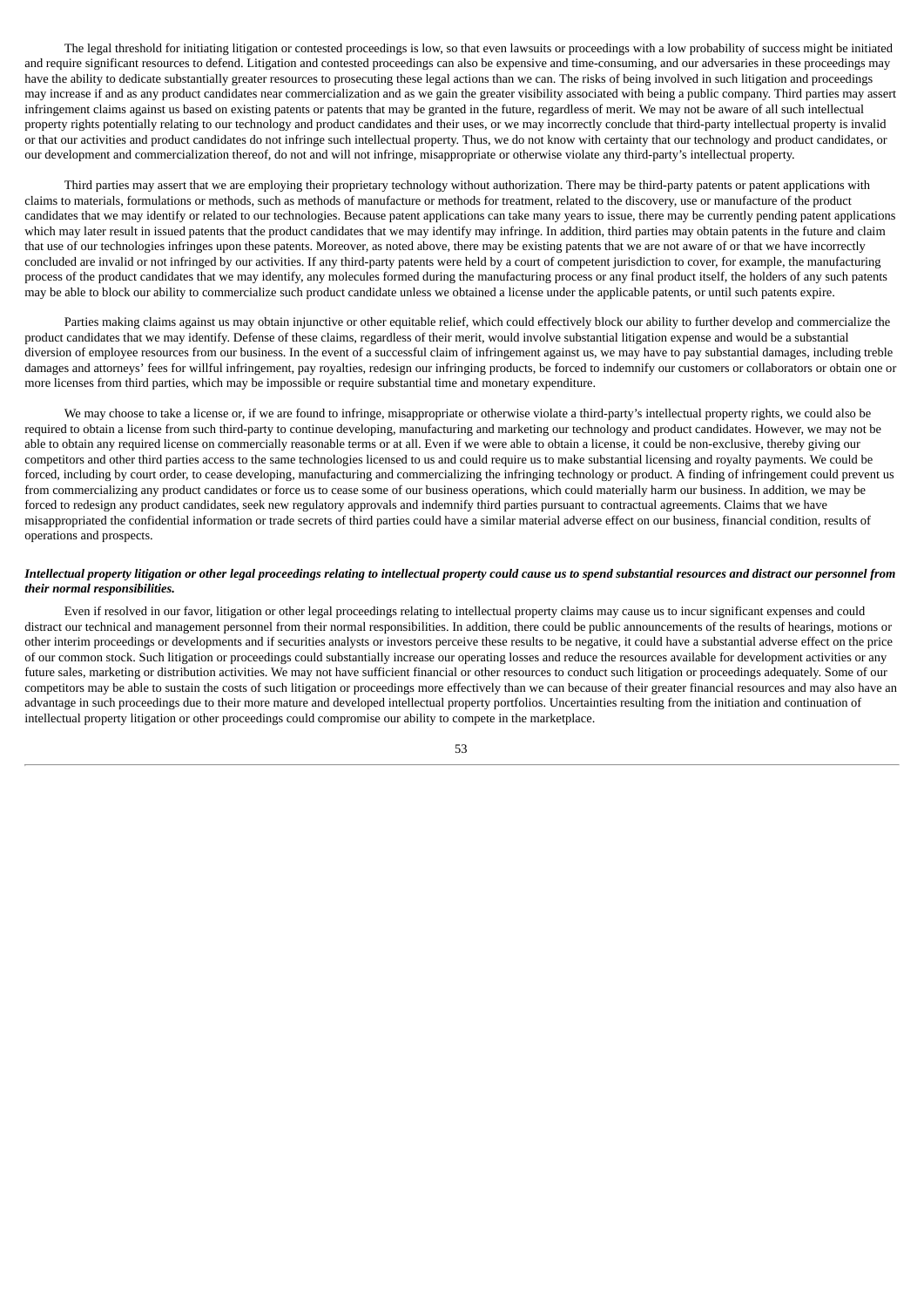# Obtaining and maintaining patent protection depends on compliance with various procedural, document submission, fee payment and other requirements imposed by governmental patent agencies, and our patent protection could be reduced or eliminated for non-compliance with these requirements.

Periodic maintenance, renewal and annuity fees and various other government fees on any issued patent and pending patent application must be paid to the USPTO and non-U.S. patent agencies in several stages or annually over the lifetime of our owned and in-licensed patents and patent applications. The USPTO and various non-U.S. governmental patent agencies also require compliance with a number of procedural, documentary and other similar provisions during the patent application process. In certain circumstances, we may rely on our licensing partners to pay these fees to, or comply with the procedural and documentary rules of, the relevant patent agency. With respect to our patents, we rely on an annuity service, outside firms and outside counsel to remind us of the due dates and to make payment after we instruct them to do so. While an inadvertent lapse can in many cases be cured by payment of a late fee or by other means in accordance with the applicable rules, there are situations in which noncompliance can result in abandonment or lapse of the patent or patent application, resulting in partial or complete loss of patent rights in the relevant jurisdiction. Noncompliance events that could result in abandonment or lapse of a patent or patent application include failure to respond to official actions within prescribed time limits, non-payment of fees and failure to properly legalize and submit formal documents. In such an event, potential competitors might be able to enter the market with similar or identical products or technology. If we or our current or future licensors fail to maintain the patents and patent applications covering any product candidates, it may have a material adverse effect on our business, financial condition, results of operations and prospects.

# *We may not be able to protect our intellectual property and proprietary rights throughout the world.*

Filing, prosecuting and defending patents on product candidates in all countries throughout the world would be prohibitively expensive, and the laws of non-U.S. countries may not protect our rights to the same extent as the laws of the United States. In addition, the laws of some non-U.S. countries do not protect intellectual property rights to the same extent as federal and state laws in the United States, and even where such protection is nominally available, judicial and governmental enforcement of such intellectual property rights may be lacking. Consequently, we may not be able to prevent third parties from practicing our inventions in all countries outside the United States, or from selling or importing products made using our inventions in and into the United States or other jurisdictions. Competitors may use our technologies in jurisdictions where we have not obtained patent protection to develop their own products and, further, may export otherwise infringing products to territories where we have patent protection or licenses but enforcement is not as strong as that in the United States. These products may compete with our products, and our patents or other intellectual property rights may not be effective or sufficient to prevent them from competing.

Many companies have encountered significant problems in protecting and defending intellectual property rights in non-U.S. jurisdictions. The legal systems of certain countries do not favor the enforcement of patents, trade secrets, and other intellectual property rights, particularly those relating to biotechnology products, which could make it difficult for us to stop the infringement of our patents or marketing of competing products in violation of our intellectual property and proprietary rights generally. In addition, certain jurisdictions do not protect to the same extent or at all inventions that constitute new methods of treatment.

Proceedings to enforce our intellectual property and proprietary rights in non-U.S. jurisdictions could result in substantial costs and divert our efforts and attention from other aspects of our business, could put our patents at risk of being invalidated or interpreted narrowly, could put our patent applications at risk of not issuing, and could provoke third parties to assert claims against us. We may not prevail in any lawsuits that we initiate, and the damages or other remedies awarded, if any, may not be commercially meaningful. Accordingly, our efforts to enforce our intellectual property and proprietary rights around the world may be inadequate to obtain a significant commercial advantage from the intellectual property that we develop or license.

Many countries have compulsory licensing laws under which a patent owner may be compelled to grant licenses to third parties. In addition, many countries limit the enforceability of patents against government agencies or government contractors. In these countries, the patent owner may have limited remedies, which could materially diminish the value of such patent. If we or any of our current or future licensors is forced to grant a license to third parties with respect to any patents relevant to our business, our competitive position may be impaired, and our business, financial condition, results of operations and prospects may be adversely affected.

### We may be subject to claims challenging the inventorship or ownership of our patents and other intellectual property.

We or our licensor may be subject to claims that former employees, collaborators or other third parties have an interest in our owned or in-licensed patents, trade secrets or other intellectual property as an inventor or co-inventor. For example, we or our licensor may have inventorship disputes arise from conflicting obligations of employees, consultants or others who are involved in developing any product candidates. Litigation may be necessary to defend against these and other claims challenging inventorship or our or our licensor's ownership of our owned or in-licensed patents, trade secrets or other intellectual property. If we or our licensor fail in defending any such claims, in addition to paying monetary damages, we may lose valuable intellectual property rights, such as exclusive ownership of, or right to use, intellectual property that is important to any product candidates. Even if we are successful in defending against such claims, litigation could result in substantial costs and be a distraction to management and other employees. Any of the foregoing could have a material adverse effect on our business, financial condition, results of operations and prospects.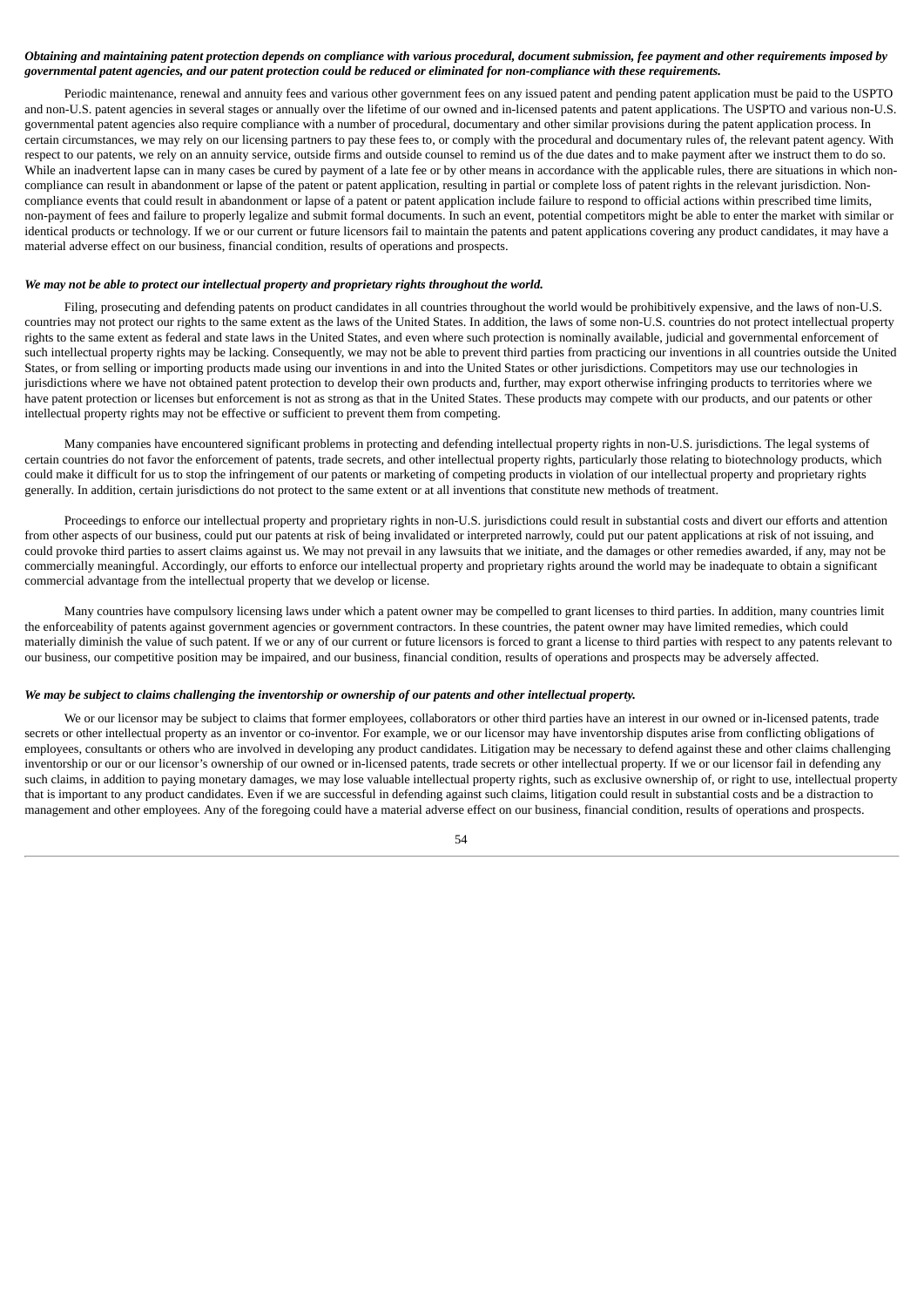## We may be subject to claims by third parties asserting that our employees, consultants or contractors have wrongfully used or disclosed confidential information of third parties, or we have wrongfully used or disclosed alleged trade secrets of their current or former employers or claims asserting we have misappropriated their *intellectual property, or claiming ownership of what we regard as our own intellectual property.*

Certain of our employees, consultants and contractors were previously employed at universities or other pharmaceutical or biotechnology companies, including our competitors or potential competitors. Although we try to ensure that our employees, consultants and contractors do not use the proprietary information or know-how of others in their work for us, we may be subject to claims that these individuals or we have used or disclosed intellectual property, including trade secrets or other proprietary information, of any such individual's current or former employer. Litigation may be necessary to defend against these claims.

In addition, while it is our policy to require that our employees, consultants and contractors who may be involved in the development of intellectual property to execute agreements assigning such intellectual property to us, we may be unsuccessful in executing such an agreement with each party who in fact develops intellectual property that we regard as our own. Our intellectual property assignment agreements with them may not be self-executing or may be breached, and we may be forced to bring claims against third parties, or defend claims they may bring against us, to determine the ownership of what we regard as our intellectual property. Such claims could have a material adverse effect on our business, financial conditions, results of operations and prospects.

If we fail in prosecuting or defending any such claims, in addition to paying monetary damages, we may lose valuable intellectual property rights or personnel, which could have a material adverse effect on our competitive business position and prospects. Such intellectual property rights could be awarded to a third-party, and we could be required to obtain a license from such third-party to commercialize our technology or products, which license may not be available on commercially reasonable terms, or at all, or such license may be non-exclusive. Even if we are successful in prosecuting or defending against such claims, litigation could result in substantial costs and be a distraction to our management and employees.

### If we are unable to protect the confidentiality of our trade secrets, our business and competitive position may be harmed.

In addition to seeking patents for any product candidates, we also rely on trade secrets and confidentiality agreements to protect our unpatented know-how, technology and other proprietary information, to maintain our competitive position. We seek to protect our trade secrets and other proprietary technology, in part, by entering into non-disclosure and confidentiality agreements with parties who have access to them, such as our employees, corporate collaborators, outside scientific collaborators, contract research organizations, contract manufacturers, consultants, advisors and other third parties. We also enter into confidentiality and invention or patent assignment agreements with our employees and consultants, but we cannot guarantee that we have entered into such agreements with each party that may have or has had access to our trade secrets or proprietary technology. Despite these efforts, any of these parties may breach the agreements and disclose our proprietary information, including our trade secrets, and we may not be able to obtain adequate remedies for such breaches. Detecting the disclosure or misappropriation of a trade secret and enforcing a claim that a party illegally disclosed or misappropriated a trade secret is difficult, expensive and time-consuming, and the outcome is unpredictable. In addition, some courts inside and outside of the United States are less willing or unwilling to protect trade secrets. If any of our trade secrets were to be lawfully obtained or independently developed by a competitor or other third-party, we would have no right to prevent them, or those to whom they communicate it, from using that technology or information to compete with us. If any of our trade secrets were to be disclosed to or independently developed by a competitor or other third-party, our competitive position may be materially and adversely harmed.

#### *Intellectual property rights do not necessarily address all potential threats.*

The degree of future protection afforded by our intellectual property rights is uncertain because intellectual property rights have limitations and may not adequately protect our business or permit us to maintain our competitive advantage. For example:

- others may be able to make product candidates that are similar to ours but that are not covered by the claims of the patents that we own;
- we, or our license partners or current or future collaborators, might not have been the first to make the inventions covered by the issued patent or pending patent applications that we license or may own in the future;
- we, or our license partners or current or future collaborators, might not have been the first to file patent applications covering certain of our or their inventions;
- others may independently develop similar or alternative technologies or duplicate any of our technologies without infringing our owned or in-licensed intellectual property rights;
- it is possible that our owned and in-licensed pending patent applications or those we may own or in-license in the future will not lead to issued patents;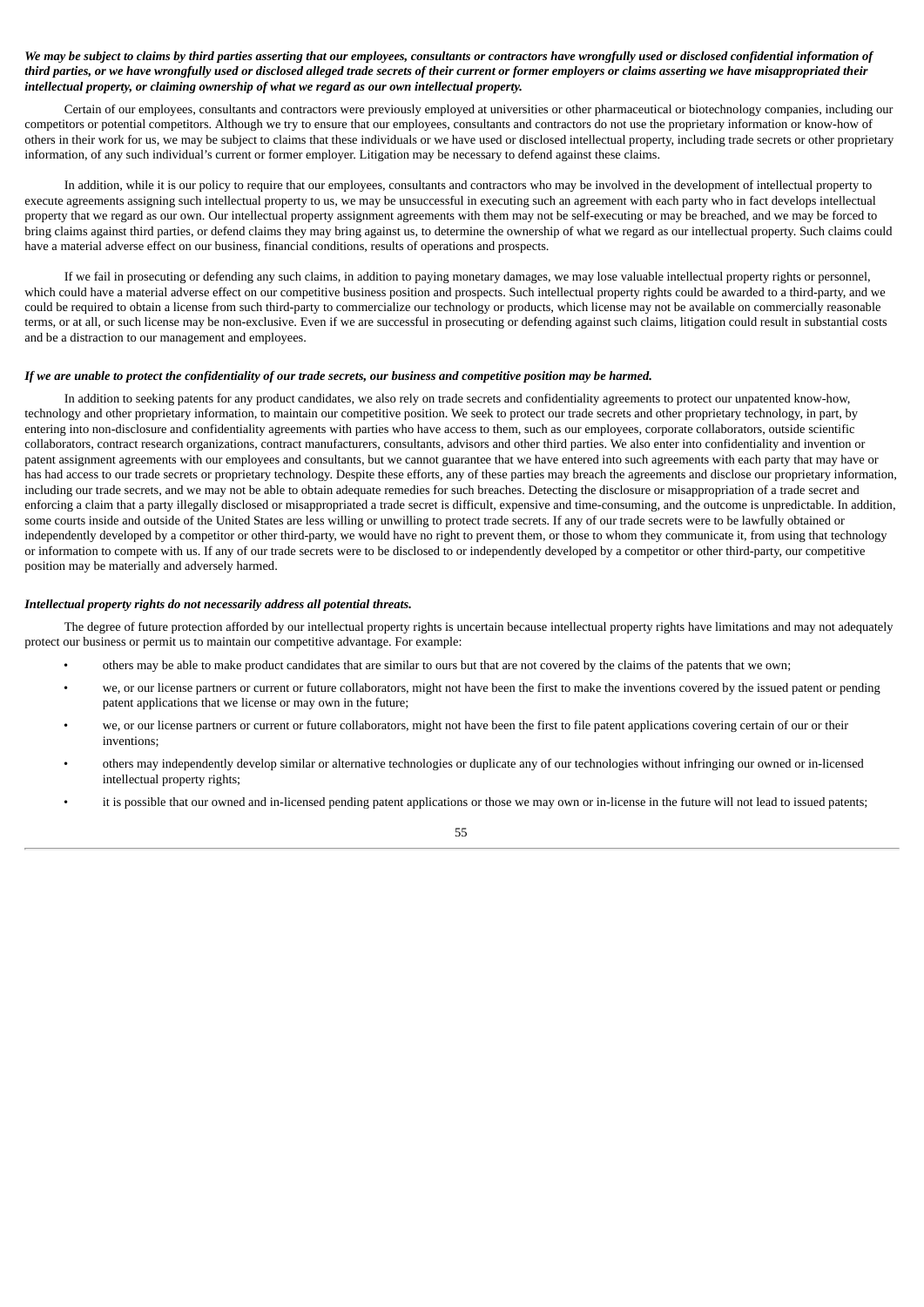- issued patents that we hold rights to may be held invalid or unenforceable, including as a result of legal challenges by our competitors;
- our competitors might conduct research and development activities in countries where we do not have patent rights and then use the information learned from such activities to develop competitive products for sale in our major commercial markets;
- we cannot ensure that any of our patents, or any of our pending patent applications, if issued, or those of our licensor, will include claims having a scope sufficient to protect any product candidates;
- we cannot ensure that any patents issued to us or our current or future licensors will provide a basis for an exclusive market for our commercially viable product candidates or will provide us with any competitive advantages;
- we cannot ensure that our commercial activities or product candidates will not infringe upon the patents of others;
- we cannot ensure that we will be able to successfully commercialize any product candidates on a substantial scale, if approved, before the relevant patents that we own or license expire;
- we may not develop additional proprietary technologies that are patentable;
- the patents of others may harm our business; and
- we may choose not to file a patent in order to maintain certain technology as a trade secrets or know-how, and a third-party may subsequently file a patent application covering such technology.

Should any of these events occur, they could have a material adverse effect on our business, financial condition, results of operations and prospects.

#### **Risks Related to Regulatory Approval of Our Product Candidates and Other Legal Compliance Matters**

## Even if we complete the necessary preclinical studies and clinical trials, the marketing approval process is expensive, time-consuming and uncertain and may prevent us from obtaining approvals for the commercialization of any product candidates. If we are not able to obtain, or if there are delays in obtaining, required regulatory approvals, we will not be able to commercialize any product candidates, and our ability to generate revenue will be materially impaired.

IMR-687 and any future product candidates we may identify and pursue and the activities associated with their development and commercialization, including design, testing, manufacture, packaging, recordkeeping, labeling, storage, approval, advertising, promotion, sale and distribution, export, import and adverse event reporting, are subject to comprehensive regulation by the FDA and other regulatory agencies in the United States and by the EMA and similar regulatory authorities outside of the United States. In addition, regulatory agencies may not approve the labeling claims that are necessary or desirable for the successful commercialization of any such product candidates. For example, the development of IMR-687 for the treatment of SCD in pediatric patients is an important part of our current business strategy, and if we are unable to obtain regulatory approval for the desired age ranges, our business may suffer.

Marketing approval of drugs in the United States requires the submission of a new drug application, or NDA, to the FDA and we are not permitted to market any product candidate in the United States until we obtain approval from the FDA of the NDA for that product. An NDA must be supported by extensive clinical and preclinical data, as well as extensive information regarding pharmacology, toxicology, and chemistry, manufacturing and controls. We have not submitted an application for or received marketing approval for IMR-687 and any other product candidates we may develop in the United States or in any other jurisdiction.

We have only limited experience in filing and supporting the applications necessary to gain marketing approvals and expect to rely on third-party clinical research organizations or other third-party consultants or vendors to assist us in this process. Securing marketing approval requires the submission of extensive preclinical and clinical data and supporting information to regulatory authorities for each therapeutic indication to establish the product candidate's safety and efficacy. Securing marketing approval also requires the submission of information about the product manufacturing processes to, and inspection of manufacturing facilities by, the regulatory authorities. Our product candidates may not be effective, may be only moderately effective or may prove to have undesirable or unintended side effects, toxicities or other characteristics that may preclude our obtaining marketing approval or prevent or limit commercial use. If any of any product candidates receives marketing approval, the accompanying label may limit the approved use of our drug, which could limit sales of the product.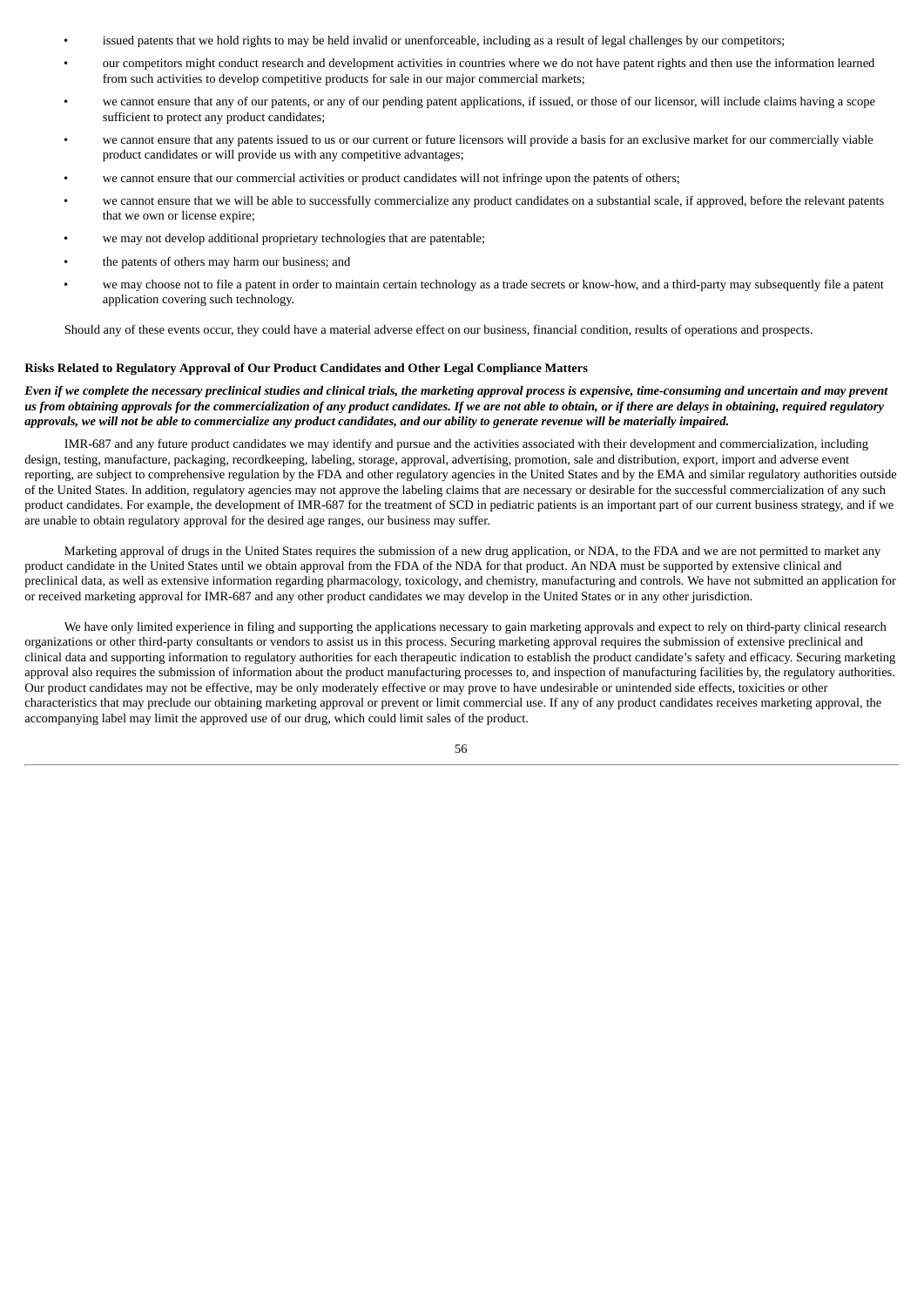The process of obtaining marketing approvals, both in the United States and abroad, is expensive, may take many years, if approval is obtained at all, and can vary substantially based upon a variety of factors, including the type, complexity and novelty of the product candidates involved. Changes in marketing approval policies during the development period, changes in or the enactment of additional statutes or regulations, or changes in regulatory review for each submitted product application may cause delays in the approval or rejection of an application. Regulatory authorities have substantial discretion in the approval process and may refuse to accept any application or may decide that our data is insufficient for approval and require additional preclinical, clinical or other studies. In addition, varying interpretations of the data obtained from preclinical and clinical testing could delay, limit or prevent marketing approval of a product candidate. Any marketing approval we ultimately obtain may be limited or subject to restrictions or post-approval commitments that render the approved product not commercially viable.

If we experience delays in obtaining approval or if we fail to obtain approval of IMR-687 and any other product candidates we may develop, the commercial prospects for any product candidates may be harmed and our ability to generate revenues will be materially impaired.

### We may not be able to obtain or maintain orphan drug designation or exclusivity for any product candidates and, even if we do, that exclusivity may not prevent the *FDA or the EMA from approving other competing products.*

We received orphan drug designation for IMR-687 for SCD and β-thalassemia in the United States in February 2017 and June 2020, respectively. We may seek orphan drug designation in other indications or for any other future product candidates. Regulatory authorities in some jurisdictions, including the United States and the European Union, may designate drugs for relatively small patient populations as orphan drugs. Under the Orphan Drug Act, the FDA may designate a product as an orphan drug if it is a drug intended to treat a rare disease or condition, which is generally defined as a patient population of fewer than 200,000 individuals in the United States.

Generally, if a product with an orphan drug designation subsequently receives the first marketing approval for the indication for which it has such designation, the product is entitled to a period of marketing exclusivity, which precludes the FDA or the EMA from approving another marketing application for the same drug for that time period. The applicable period is seven years in the United States and ten years in the European Union. The exclusivity period in the European Union can be reduced to six years if a drug no longer meets the criteria for orphan drug designation or if the drug is sufficiently profitable so that market exclusivity is no longer justified. Orphan drug exclusivity may be lost if the FDA or EMA determines that the request for designation was materially defective or if the manufacturer is unable to assure sufficient quantity of the drug to meet the needs of patients with the rare disease or condition.

Even if we obtain orphan drug exclusivity for a product, that exclusivity may not effectively protect the product from competition because competing drugs containing a different active ingredient can be approved for the same condition. In addition, even after an orphan drug is approved, the FDA can subsequently approve the same drug for the same condition if the FDA concludes that the later drug is clinically superior in that it is shown to be safer, more effective or makes a major contribution to patient care.

On August 3, 2017, the U.S. Congress passed the FDA Reauthorization Act of 2017, or FDARA. FDARA, among other things, codified the FDA's pre-existing regulatory interpretation to require that a drug sponsor demonstrate the clinical superiority of an orphan drug that is otherwise the same as a previously approved drug for the same rare disease in order to receive orphan drug exclusivity. The new legislation reverses prior precedent holding that the Orphan Drug Act unambiguously requires that the FDA recognize the orphan exclusivity period regardless of a showing of clinical superiority. The FDA may further reevaluate the Orphan Drug Act and its regulations and policies. We do not know if, when or how the FDA may change the orphan drug regulations and policies in the future, and it is uncertain how any changes might affect our business. Depending on what changes the FDA may make to its orphan drug regulations and policies, our business could be adversely impacted.

### Although we have obtained Rare Pediatric Disease Designation, or RPDD, for IMR-687 for the treatment of SCD and ß-thalassemia, we may not be eligible to receive *a priority review voucher in the event that FDA approval does not occur prior to October 1, 2022.*

The Rare Pediatric Disease Priority Review Voucher Program, or PRV Program, is intended to incentivize pharmaceutical sponsors to develop drugs for rare pediatric diseases. A sponsor who obtains approval of an NDA or BLA for a rare pediatric disease may be eligible for a Priority Review Voucher, or PRV, under this program, which may be redeemed by the owner of such PRV to obtain priority review for a marketing application. A PRV is fully transferrable and can be sold to any sponsor, who in turn can redeem the PRV for priority review of a marketing application in six months, compared to the standard timeframe of approximately 10 months. Under the 21st Century Cures Act, a drug that receives RPDD before October 1, 2020, will continue to be eligible for a PRV if the drug is approved before October 1, 2022. We do not expect to obtain approval of an NDA for IMR-687 for SCD or β-thalassemia by October 1, 2022, and if the PRV Program is not extended by congressional action, we may not receive a PRV.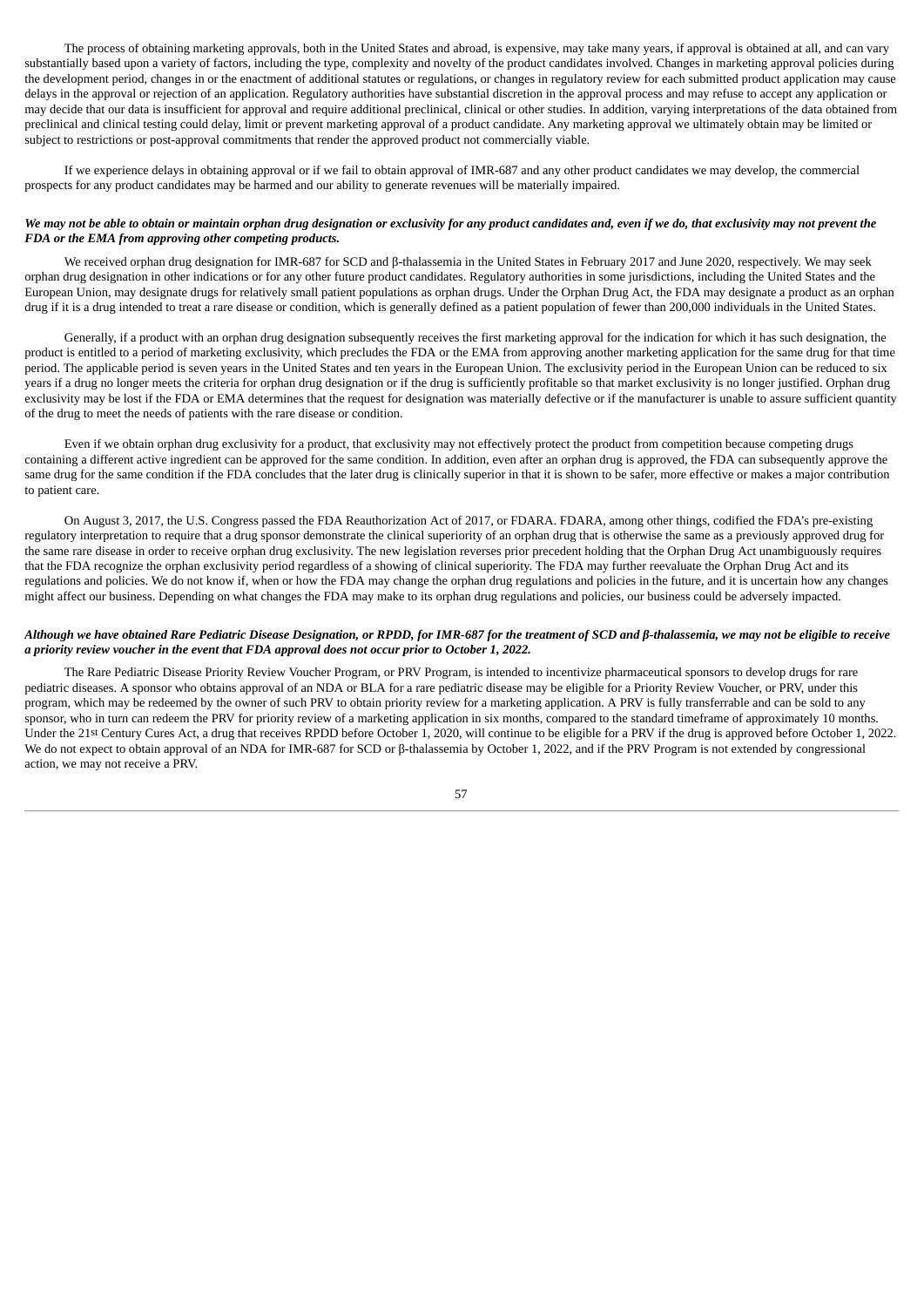## A Fast Track designation by the FDA may not lead to a faster development or regulatory review or approval process.

We have received Fast Track designation for IMR-687 from the FDA, and we may seek Fast Track designation for other product candidates we may develop. If a drug is intended for the treatment of a serious or life-threatening condition and the drug demonstrates the potential to address unmet medical needs for this condition, the drug sponsor may apply for FDA Fast Track designation. The FDA has broad discretion whether or not to grant this designation, so even if we believe a particular product candidate is eligible for this designation, we cannot be certain that the FDA would decide to grant it. Even if we do receive Fast Track designation, we may not experience a faster development process, review or approval compared to conventional FDA procedures. The FDA may withdraw Fast Track designation if it believes that the designation is no longer supported by data from our clinical development program.

# Accelerated approval by the FDA, even if granted for any product candidates, may not lead to a faster development or regulatory review or approval process and it does *not increase the likelihood that any product candidates will receive marketing approval.*

We may seek approval of IMR-687 and any other product candidates we may develop using the FDA's accelerated approval pathway. A product may be eligible for accelerated approval if it treats a serious or life-threatening condition and generally provides a meaningful advantage over available therapies. In addition, it must demonstrate an effect on a biomarker efficacy endpoint that is reasonably likely to predict clinical benefit or on a clinical endpoint that can be measured earlier than irreversible morbidity or mortality, or IMM, that is reasonably likely to predict an effect on IMM or other clinical benefit. The FDA makes the determination regarding whether a biomarker efficacy endpoint is reasonably likely to predict long-term clinical benefit.

Prior to seeking such accelerated approval, we will seek feedback from the FDA and otherwise evaluate our ability to seek and receive such accelerated approval. As a condition of accelerated approval, the FDA may require that a sponsor of a drug or biologic product candidate receiving accelerated approval perform adequate and well-controlled post-marketing clinical trials. These confirmatory trials must be completed with due diligence and we may be required to evaluate different or additional endpoints in these post-marketing confirmatory trials. In addition, the FDA currently requires as a condition for accelerated approval pre-approval of promotional materials, which could adversely impact the timing of the commercial launch of the product.

There can be no assurance that the FDA will agree with our biomarker efficacy endpoints or intermediate clinical endpoints, including red blood cell biomarkers and adhesion/white blood cell markers, or that we will decide to pursue or submit an NDA for accelerated approval or any other form of expedited development, review or approval. Similarly, there can be no assurance that, after feedback from FDA, we will continue to pursue or apply for accelerated approval or any other form of expedited development, review or approval, even if we initially decide to do so. Furthermore, if we decide to submit an application for accelerated approval or under another expedited regulatory designation, there can be no assurance that such submission or application will be accepted or that any expedited review or approval will be granted on a timely basis, or at all.

Moreover, as noted above, for drugs granted accelerated approval, the FDA typically requires post-marketing confirmatory trials to evaluate the anticipated effect on IMM or other clinical benefit. These confirmatory trials must be completed with due diligence. We may be required to evaluate additional or different clinical endpoints in these post-marketing confirmatory trials. These confirmatory trials may require enrollment of more patients than we currently anticipate and will result in additional costs, which may be greater than the estimated costs we currently anticipate. The FDA may withdraw approval of a product candidate approved under the accelerated approval pathway if, for example, the trial required to verify the predicted clinical benefit of our product candidate fails to verify such benefit or does not demonstrate sufficient clinical benefit to justify the risks associated with the drug. The FDA may also withdraw approval if other evidence demonstrates that our product candidate is not shown to be safe or effective under the conditions of use, we fail to conduct any required post approval trial of our product candidate with due diligence or we disseminate false or misleading promotional materials relating to our product candidate. A failure to obtain accelerated approval or any other form of expedited development, review or approval for IMR-687 and any other product candidates we may develop, or withdrawal of a product candidate, would result in a longer time period for commercialization of such product candidate, could increase the cost of development of such product candidate and could harm our competitive position in the marketplace.

Even if we do receive accelerated approval, we may not experience a faster development or regulatory review or approval process and receiving accelerated approval does not provide assurance of ultimate FDA approval.

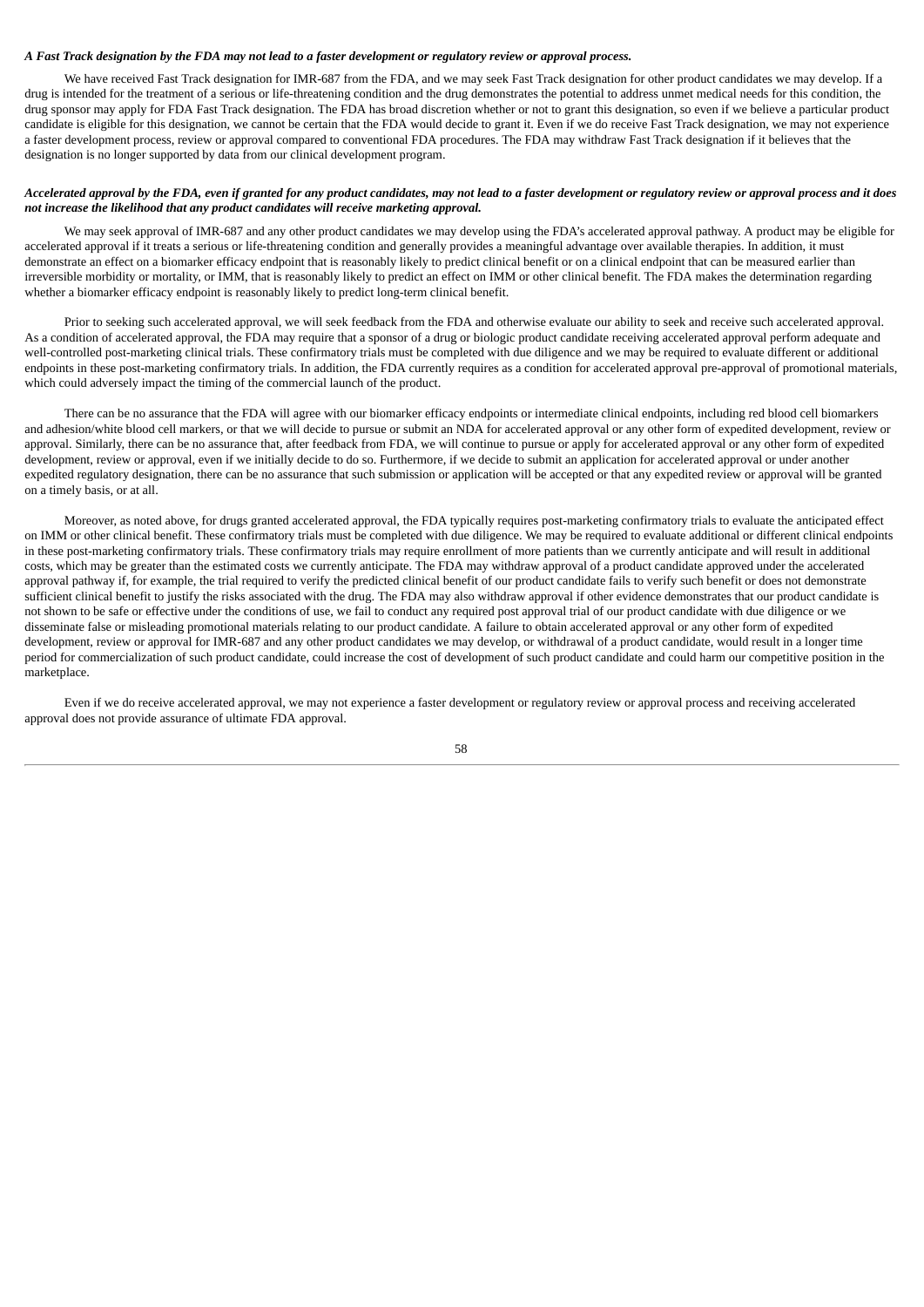### Failure to obtain marketing approval in foreign jurisdictions would prevent any product candidates from being marketed abroad.

In order to market and sell our products in the European Union and many other foreign jurisdictions, we or our potential third-party collaborators must obtain separate marketing approvals and comply with numerous and varying regulatory requirements. The approval procedure varies among countries and can involve additional testing. The time required to obtain approval may differ substantially from that required to obtain FDA approval. The regulatory approval process outside of the United States generally includes all of the risks associated with obtaining FDA approval. In addition, in many countries outside of the United States, it is required that the product be approved for reimbursement before the product can be approved for sale in that country. We or our potential third-party collaborators may not obtain approvals from regulatory authorities outside of the United States on a timely basis, if at all. Approval by the FDA does not ensure approval by regulatory authorities in other countries or jurisdictions, and approval by one regulatory authority outside of the United States does not ensure approval by regulatory authorities in other countries or jurisdictions or by the FDA. However, a failure or delay in obtaining regulatory approval in one country may have a negative effect on the regulatory process in other countries. We may not be able to file for marketing approvals and may not receive necessary approvals to commercialize our products in any market.

Additionally, we could face heightened risks with respect to seeking marketing approval in the United Kingdom as a result of the recent withdrawal of the United Kingdom from the European Union, commonly referred to as Brexit. Pursuant to the formal withdrawal arrangements agreed between the United Kingdom and the European Union, the United Kingdom will be subject to a transition period until December 31, 2020, or the Transition Period, during which European Union rules will continue to apply. Negotiations between the United Kingdom and the European Union are expected to continue in relation to the customs and trading relationship between the United Kingdom and the European Union following the expiry of the Transition Period. Since a significant proportion of the regulatory framework in the United Kingdom is derived from European Union directives and regulations, Brexit could materially impact the regulatory regime with respect to the approval of any product candidates in the United Kingdom or the European Union. Any delay in obtaining, or an inability to obtain, any marketing approvals, as a result of Brexit or otherwise, would prevent us from commercializing any product candidates in the United Kingdom and/or the European Union and restrict our ability to generate revenue and achieve and sustain profitability. If any of these outcomes occur, we may be forced to restrict or delay efforts to seek regulatory approval in the United Kingdom and/or European Union for any product candidates, which could significantly and materially harm our business.

# In light of the large population of patients with SCD and  $\beta$ -thalassemia who reside in foreign countries, our ability to generate meaningful revenues in those jurisdictions may be limited due to the strict price controls and reimbursement limitations imposed by governments outside of the United States.

In some countries, including for example countries in the European Union, the pricing of prescription pharmaceuticals is subject to governmental control. In these countries, pricing negotiations with governmental authorities can take considerable time after the receipt of marketing approval for a drug. To obtain coverage and reimbursement or pricing approval in some countries, we may be required to conduct a clinical trial that compares the cost-effectiveness of our product candidate to other available therapies. If reimbursement of our product candidates is unavailable or limited in scope or amount, or if pricing is set at unsatisfactory levels, our business could be harmed, possibly materially, based on the large population of patients with SCD and β-thalassemia who reside in foreign countries.

# Any product candidate for which we obtain marketing approval could be subject to post-marketing restrictions or withdrawal from the market and we may be subject to substantial penalties if we fail to comply with reaulatory reauirements or if we experience unanticipated problems with our products, when and if any of them are *approved.*

Any product candidate for which we obtain marketing approval, along with the manufacturing processes, post-approval clinical data, labeling, advertising and promotional activities for such product, will be subject to continual requirements of and review by the FDA and other regulatory authorities. These requirements include submissions of safety and other post-marketing information and reports, registration and listing requirements, cGMP requirements relating to manufacturing, quality control, quality assurance and corresponding maintenance of records and documents, requirements regarding the distribution of samples to physicians and recordkeeping. Even if marketing approval of a product candidate is granted, the approval may be subject to limitations on the indicated uses for which the product may be marketed or to the conditions of approval, including the requirement to implement a REMS. If any product candidate receives marketing approval, the accompanying label may limit the approved use of our drug, which could limit sales of the product.

The FDA may also impose requirements for costly post-marketing studies or clinical trials and surveillance to monitor the safety or efficacy of the product, including the adoption and implementation of REMS. The FDA and other agencies, including the Department of Justice, or the DOJ, closely regulate and monitor the postapproval marketing and promotion of drugs to ensure, among other things, that they are marketed and distributed only for the approved indications and in accordance with the provisions of the approved labeling. The FDA and other agencies impose and enforce stringent restrictions on manufacturers' communications regarding off-label use, and if we promote our products beyond their approved indications, we may be subject to enforcement action or prosecution arising from off-label promotion. Violations of the Federal Food, Drug and Cosmetic Act, or FDCA, and other statutes relating to the promotion and advertising of prescription drugs may lead to investigations and enforcement actions alleging violations of federal and state healthcare fraud and abuse laws, including the False Claims Act, as well as state consumer protection laws.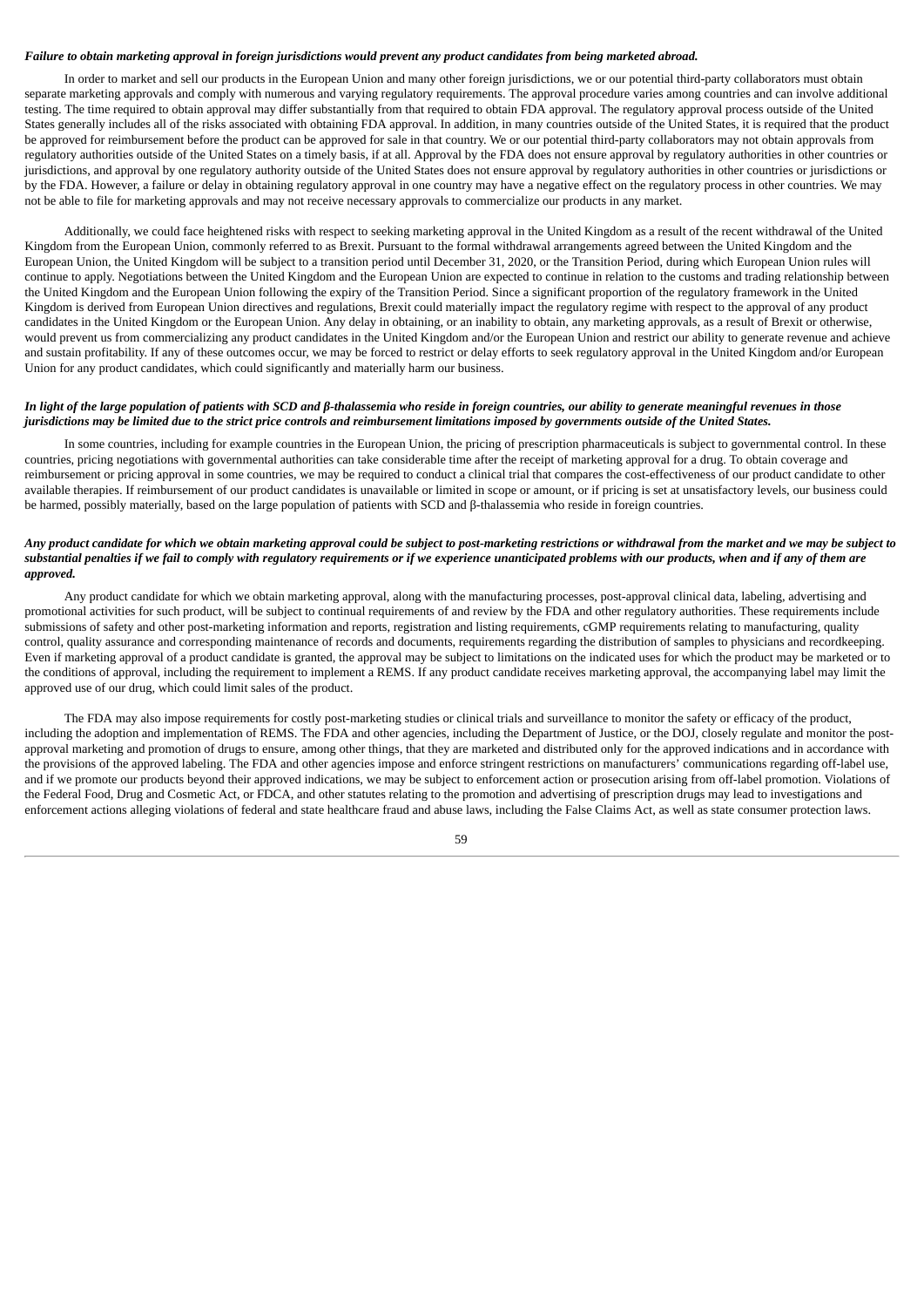In addition, later discovery of previously unknown adverse events or other problems with our products, manufacturers or manufacturing processes, or failure to comply with regulatory requirements, may have various consequences, including:

- suspension of or restrictions on such products, manufacturers or manufacturing processes;
- restrictions and warnings on the labeling or marketing of a product;
- restrictions on product distribution or use;
- requirements to conduct post-marketing studies or clinical trials;
- warning letters or untitled letters;
- withdrawal of the products from the market;
- refusal to approve pending applications or supplements to approved applications that we submit;
- recall of products;
- fines, restitution or disgorgement of profits or revenues;
- suspension of any ongoing clinical trials;
- suspension or withdrawal of marketing approvals;
- damage to relationships with any potential collaborators;
- unfavorable press coverage and damage to our reputation;
- refusal to permit the import or export of our products;
- product seizure or detention;
- injunctions or the imposition of civil or criminal penalties; or
- litigation involving patients using our products.

Non-compliance with European Union requirements regarding safety monitoring or pharmacovigilance, and with requirements related to the development of products for the pediatric population, can also result in significant financial penalties. Similarly, failure to comply with the European Union's requirements regarding the protection of personal information can also lead to significant penalties and sanctions.

In addition, manufacturers of approved products and those manufacturers' facilities are required to comply with extensive FDA requirements, including ensuring that quality control and manufacturing procedures conform to cGMPs applicable to drug manufacturers or quality assurance standards applicable to medical device manufacturers, which include requirements relating to quality control and quality assurance as well as the corresponding maintenance of records and documentation and reporting requirements. We, any contract manufacturers we may engage in the future, our future collaborators and their contract manufacturers will also be subject to other regulatory requirements, including submissions of safety and other post-marketing information and reports, registration and listing requirements, requirements regarding the distribution of samples to clinicians, recordkeeping, and costly post-marketing studies or clinical trials and surveillance to monitor the safety or efficacy of the product such as the requirement to implement a REMS.

### The efforts of the federal administration to pursue regulatory reform may limit the FDA's ability to engage in oversight and implementation activities in the normal *course, and that could negatively impact our business.*

The federal administration has taken several executive actions, including the issuance of a number of executive orders, that could impose significant burdens on, or otherwise materially delay, the FDA's ability to engage in routine regulatory and oversight activities such as implementing statutes through rulemaking, issuance of guidance, and review and approval of marketing applications. On January 30, 2017, President Trump issued an executive order, applicable to all executive agencies, including the FDA, requiring that for each notice of proposed rulemaking or final regulation to be issued in fiscal year 2017, the agency shall identify at least two existing regulations to be repealed, unless prohibited by law. These requirements are referred to as the "two-for-one" provisions. This executive order includes a budget neutrality provision that requires the total incremental cost of all new regulations in the 2017 fiscal year, including repealed regulations, to be no greater than zero, except in limited circumstances. For fiscal years 2018 and beyond, the executive order requires agencies to identify regulations to offset any incremental cost of a new regulation. In interim guidance issued by the Office of Information and Regulatory Affairs within the Office of Management and on February 2, 2017, the administration indicates that the "twofor-one" provisions may apply not only to agency regulations, but also to significant agency guidance documents. More recently, on October 9, 2019, the President issued another executive order ("Executive Order on Promoting the Rule of Law Through Improved Agency Guidance Documents"). The order is meant to ensure that agency guidance documents do not establish legally binding requirements and it directs each agency to rescind guidance documents that it determines should no longer be in effect. In response to the COVID-19 pandemic, the Trump administration has indicated that it will take additional actions to provide regulatory relief. If these executive actions impose constraints on FDA's ability to engage in oversight and implementation activities in the normal course, our business may be negatively impacted.

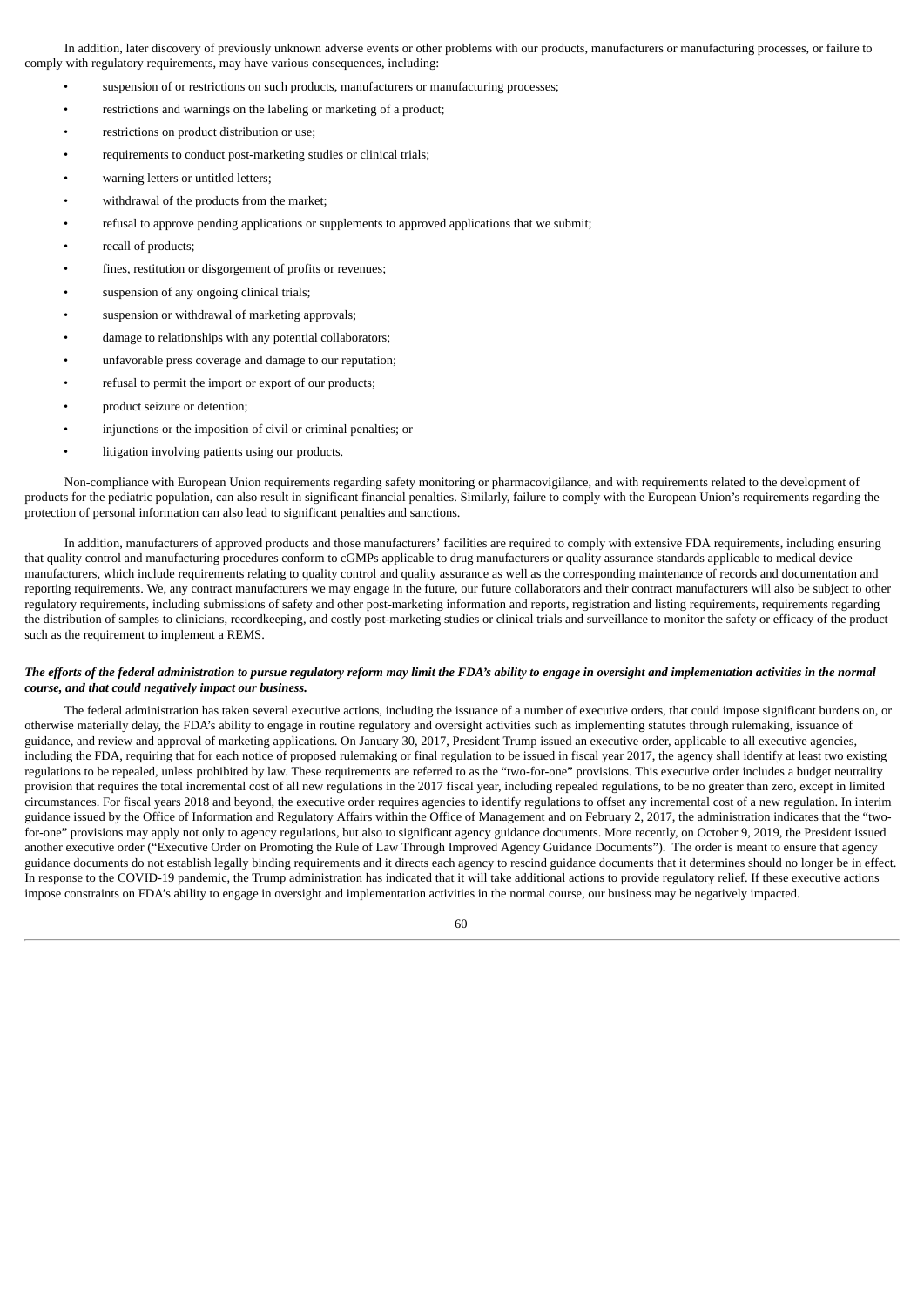# Our current and future operations are subject to applicable anti-kickback, fraud and abuse, false claims, transparency, health information privacy and security, and other healthcare laws and regulations. If we are unable to comply, or do not fully comply, with such laws and regulations, we could face substantial penalties.

If we obtain regulatory approval and commercialize any products, healthcare providers, physicians and third-party payors will play a primary role in the recommendation and prescription of any product candidates for which we obtain marketing approval. Our operations, including arrangements with healthcare providers, physicians and third-party payors may expose us to broadly applicable fraud and abuse and other healthcare laws and regulations that may constrain the business or financial arrangements and relationships through which we market, sell and distribute any products for which we obtain marketing approval. In addition, we may be subject to transparency laws and patient privacy regulations by U.S. federal and state governments and by governments in foreign jurisdictions in which we conduct our business. Restrictions under applicable federal and state healthcare laws and regulations include, but are not limited to, the following:

- the federal Anti-Kickback Statute, which prohibits, among other things, persons from knowingly and willfully soliciting, offering, receiving or providing remuneration, directly or indirectly, in cash or in kind, to induce or reward, or in return for, either the referral of an individual for, or the purchase, order or recommendation or arranging of, any good or service, for which payment may be made under a federal healthcare program such as Medicare and Medicaid;
- Federal civil and criminal false claims laws, such as the federal False Claims Act, which can be enforced through civil whistleblower actions, and civil monetary penalty laws, which prohibit, among other things, knowingly presenting, or causing to be presented, false or fraudulent claims for payment by a federal healthcare program or making a false statement or record material to payment of a false claim or avoiding, decreasing or concealing an obligation to pay money to the federal government;
- the federal Health Insurance Portability and Accountability Act of 1996, or HIPAA, which prohibits, among other things, executing a scheme to defraud any healthcare benefit program, making any materially false, fictitious, or fraudulent statements in connection with the delivery of, or payment for, healthcare benefits, items or services relating to healthcare matters, or obtain, by means of false or fraudulent pretenses, representations, or promises, any of the money or property owned by, or under the custody or control of, any healthcare benefit program, regardless of the payor (e.g., public or private), willfully obstructing a criminal investigation of a healthcare offense, and knowingly and willfully falsifying, concealing or covering up by any trick or device a material fact;
- HIPAA, as amended by the Health Information Technology for Economic and Clinical Health Act of 2009, and their respective implementing regulations, which impose obligations, including mandatory contractual terms, on "covered entities," including certain healthcare providers, health plans, and healthcare clearinghouses, as well as their respective "business associates" that create, receive, maintain or transmit individually identifiable health information for or on behalf of a covered entity, with respect to safeguarding the privacy, security and transmission of individually identifiable health information
- the FDCA, which prohibits, among other things, the adulteration or misbranding of drugs, biologics and medical devices;
- the federal Physician Payments Sunshine Act requires applicable manufacturers of covered drugs, devices, biologics, and medical supplies for which payment is available under Medicare, Medicaid or the Children's Health Insurance Program (with certain exceptions) to report annually to the Centers for Medicare & Medicaid Services, or CMS, payments and other transfers of value to physicians, as defined by such law, and teaching hospitals, as well as ownership and investment interests held by physicians and their immediate family members; effective January 1, 2022, these reporting obligations will extend to include transfers of value made during the previous year to certain non-physician providers such as physician assistants and nurse practitioners. This information is subsequently made publicly available in a searchable format on a CMS website. Failure to disclose required information may result in civil monetary penalties for all payments, transfers of value or ownership or investment interests that are not timely, accurately and completely reported in an annual submission; and
- analogous state and foreign laws and regulations, such as state anti- kickback and false claims laws and transparency laws, may apply to sales or marketing arrangements and claims involving healthcare items or services reimbursed by non-governmental third-party payors, including private insurers.

Some state laws require pharmaceutical companies to comply with the pharmaceutical industry's voluntary compliance guidelines and the relevant compliance guidance promulgated by the federal government and may require drug manufacturers to report information related to payments and other transfers of value to physicians and other healthcare providers or marketing expenditures. Additionally, some state and local laws require the registration of pharmaceutical sales representatives in the jurisdiction. State and foreign laws also govern the privacy and security of health information in some circumstances, many of which differ from each other in significant ways and often are not preempted by HIPAA, thus complicating compliance efforts.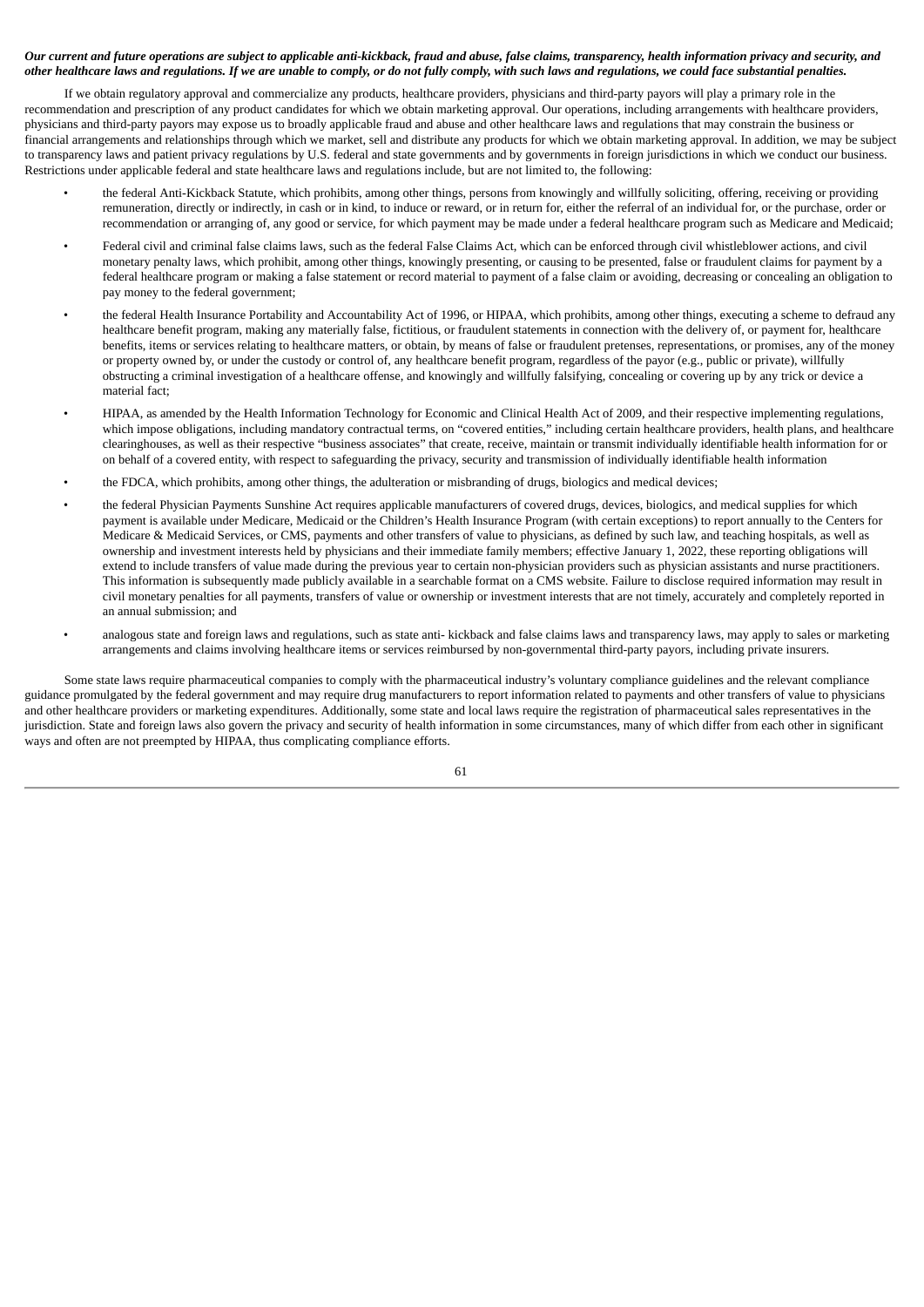Efforts to ensure that our business arrangements with third parties will comply with applicable healthcare laws and regulations will involve substantial costs. It is possible that governmental authorities will conclude that our business practices may not comply with current or future statutes, regulations or case law involving applicable fraud and abuse or other healthcare laws and regulations. If our operations, including anticipated activities that would be conducted by our sales team, are found to be in violation of any of these laws or any other governmental regulations that may apply to us, we may be subject to significant civil, criminal and administrative penalties, damages, disgorgement, fines, imprisonment, exclusion of products from government funded healthcare programs, such as Medicare and Medicaid, additional reporting requirements and/or oversight if we become subject to a corporate integrity agreement or similar agreement to resolve allegations of non-compliance with these laws and the curtailment or restructuring of our operations. In addition, we may also experience reputational harm, diminished profits and future earnings. If any of the physicians or other healthcare providers or entities with whom we expect to do business is found to be not in compliance with applicable laws, they may be subject to significant criminal, civil or administrative sanctions, including exclusions from participation in government funded healthcare programs.

## Compliance with global privacy and data security requirements could result in additional costs and liabilities to us or inhibit our ability to collect and process data globally, and the failure to comply with such requirements could subject us to significant lawsuits or fines and penalties, which may have a material adverse effect on *our business, financial condition or results of operations.*

The regulatory framework for the collection, use, safeguarding, sharing, transfer and other processing of information worldwide is rapidly evolving and is likely to remain uncertain for the foreseeable future. Globally, virtually every jurisdiction in which we operate has established its own data security and privacy frameworks with which we must comply. For example, the collection, use, disclosure, transfer, or other processing of personal data regarding data subjects in the European Union, including personal health data, is subject to the European Union General Data Protection Regulation, or the GDPR, which took effect across all member states of the European Economic Area, or EEA, in May 2018. The GDPR is wide-ranging in scope and imposes numerous requirements on companies that process personal data, including requirements relating to processing health and other sensitive data, obtaining consent of the individuals to whom the personal data relates, providing information to individuals regarding data processing activities, implementing safeguards to protect the security and confidentiality of personal data, providing notification of data breaches, and taking certain measures when engaging third-party processors. The GDPR increases our obligations with respect to clinical trials conducted in the EEA by expanding the definition of personal data to include coded data and requiring changes to informed consent practices and more detailed notices for clinical trial subjects and investigators. In addition, the GDPR also imposes strict rules on the transfer of personal data to countries outside the European Union, including the United States and, as a result, increases the scrutiny that such rules should apply to transfers of personal data from clinical trial sites located in the EEA to the United States. The GDPR also permits data protection authorities to require destruction of improperly gathered or used personal information and/or impose substantial fines for violations of the GDPR, which can be up to four percent of global revenues or 20 million Euros, whichever is greater, and confers a private right of action on data subjects and consumer associations to lodge complaints with supervisory authorities, seek judicial remedies, and obtain compensation for damages resulting from violations of the GDPR. In addition, the GDPR provides that European Union member states may make their own further laws and regulations limiting the processing of personal data, including genetic, biometric or health data.

Given the breadth and depth of changes in data protection obligations, complying with the GDPR's requirements is rigorous and time intensive and requires significant resources and an ongoing review of our technologies, systems and practices, as well as those of any third-party collaborators, service providers, contractors or consultants that process or transfer personal data collected in the European Union. The GDPR and other changes in laws or regulations associated with the enhanced protection of certain types of sensitive data, such as healthcare data or other personal information from our clinical trials, could require us to change our business practices and put in place additional compliance mechanisms, may interrupt or delay our development, regulatory and commercialization activities and increase our cost of doing business, and could lead to government enforcement actions, private litigation and significant fines and penalties against us and could have a material adverse effect on our business, financial condition or results of operations.

Similar privacy and data security requirements are either in place or underway in the United States. There are a broad variety of data protection laws that may be applicable to our activities, and a range of enforcement agencies at both the state and federal levels that can review companies for privacy and data security concerns based on general consumer protection laws. The Federal Trade Commission and state Attorneys General all are aggressive in reviewing privacy and data security protections for consumers. New laws also are being considered at both the state and federal levels. For example, the California Consumer Privacy Act, or CCPA, which became effective on January 1, 2020, is creating similar risks and obligations as those created by GDPR, although the CCPA does exempt certain information collected as part of a clinical trial subject to the Federal Policy for the Protection of Human Subjects (the Common Rule). Many other states have passed similar legislation. A broad range of legislative measures also have been introduced at the federal level. Accordingly, failure to comply with current and any future federal and state laws regarding privacy and security of personal information could expose us to fines and penalties. We also face a threat of consumer class actions related to these laws and the overall protection of personal data. Even if we are not determined to have violated these laws, investigations into these issues typically require the expenditure of significant resources and generate negative publicity, which could harm our reputation and our business.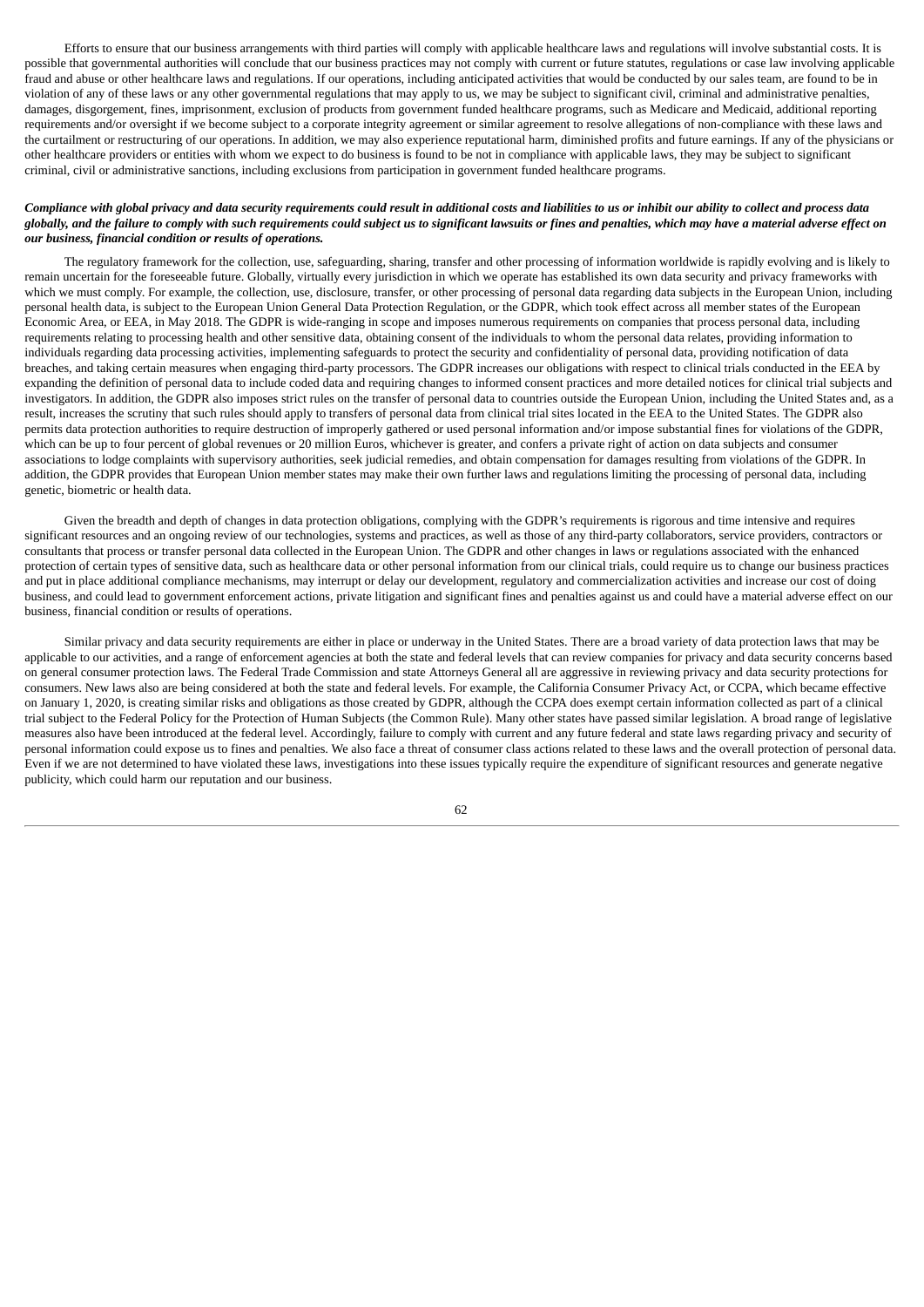# Recently enacted and future legislation may increase the difficulty and cost for us to obtain marketing approval of and commercialize any product candidates and affect the prices we may obtain for any products that are approved in the United States or foreign jurisdictions.

In the United States and some foreign jurisdictions, there have been a number of legislative and regulatory changes and proposed changes regarding the healthcare system that could prevent or delay marketing approval of any product candidates, restrict or regulate post-approval activities and affect our ability to profitably sell any product candidates for which we obtain marketing approval. The pharmaceutical industry has been a particular focus of these efforts and has been significantly affected by legislative initiatives. Current laws, as well as other healthcare reform measures that may be adopted in the future, may result in more rigorous coverage criteria and in additional downward pressure on the price that we receive for any FDA-approved product.

In March 2010, President Obama signed into law the Patient Protection and Affordable Care Act, as amended by the Health Care and Education Reconciliation Act of 2010, or collectively the ACA. Among the provisions of the ACA of potential importance to our business, including, without limitation, our ability to commercialize our product candidates and the prices we may obtain for any product candidates that are approved for sale, are the following:

- an annual, non-deductible fee on any entity that manufactures or imports specified branded prescription drugs and biologic agents, apportioned among these entities according to their market share in certain government healthcare programs, although this fee would not apply to sales of certain products approved exclusively for orphan indications;
- an increase in the statutory minimum rebates a manufacturer must pay under the Medicaid Drug Rebate Program;
- expansion of healthcare fraud and abuse laws, including the civil False Claims Act and the federal Anti-Kickback Statute, new government investigative powers and enhanced penalties for non-compliance;
- a Medicare Part D coverage gap discount program, in which manufacturers must now agree to offer 70% point-of-sale discounts off negotiated prices of applicable brand drugs to eligible beneficiaries during their coverage gap period, as a condition for the manufacturer's outpatient drugs to be covered under Medicare Part D;
- extension of manufacturers' Medicaid rebate liability;
- expansion of eligibility criteria for Medicaid programs;
- expansion of the entities eligible for discounts under the Public Health Service pharmaceutical pricing program; and
- a Patient-Centered Outcomes Research Institute to oversee, identify priorities in, and conduct comparative clinical effectiveness research, along with funding for such research.

There remain judicial and Congressional challenges to certain aspects of the ACA, as well as efforts by the Trump administration to repeal or replace certain aspects of the ACA. For example, with the enactment of the TCJA, Congress repealed the ACA's "individual mandate" to carry health insurance, effective January 1, 2019. Additionally, the 2020 federal spending package permanently eliminated, effective January 1, 2020, the ACA-mandated "Cadillac" tax on high-cost employer-sponsored health coverage and medical device tax and, effective January 1, 2021, also eliminates the health insurer tax. Further, the Bipartisan Budget Act of 2018, among other things, amended the ACA, effective January 1, 2019, to increase from 50% to 70% the point-of-sale discount that is owed by pharmaceutical manufacturers who participate in Medicare Part D and to close the coverage gap in most Medicare drug plans, commonly referred to as the "donut hole".

The Trump administration has also taken executive actions to undermine or delay implementation of the ACA. Since January 2017, President Trump has signed several Executive Orders designed to delay the implementation of certain provisions of the ACA or otherwise circumvent some of the requirements for health insurance mandated by the ACA. One Executive Order directs federal agencies with authorities and responsibilities under the ACA to waive, defer, grant exemptions from, or delay the implementation of any provision of the ACA that would impose a fiscal or regulatory burden on states, individuals, healthcare providers, health insurers, or manufacturers of pharmaceuticals or medical devices. Another Executive Order terminates the cost-sharing subsidies that reimburse insurers under the ACA. Several state Attorneys General filed suit to stop the administration from terminating the subsidies, but their request for a restraining order was denied by a federal judge in California on October 25, 2017. In addition, CMS has proposed regulations that would give states greater flexibility in setting benchmarks for insurers in the individual and small group marketplaces, which may have the effect of relaxing the essential health benefits required under the ACA for plans sold through such marketplaces. Further, on June 14, 2018, the U.S. Court of Appeals for the Federal Circuit ruled that the federal government was not required to pay more than \$12 billion in ACA risk corridor payments to third-party payors who argued were owed to them. On April 27, 2020, that decision was reversed by the U.S. Supreme Court.

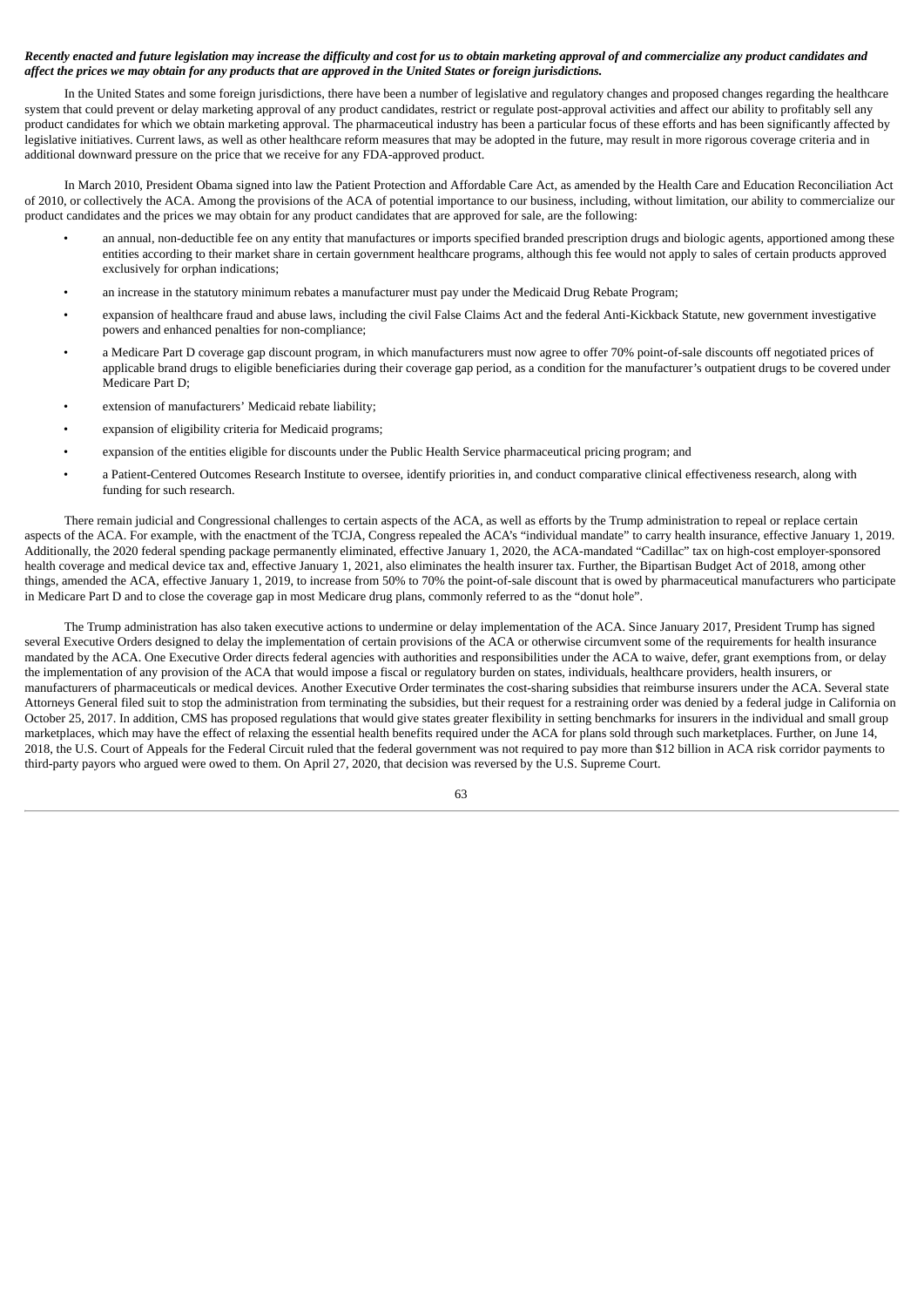Further, on December 14, 2018, a U.S. District Court judge in the Northern District of Texas ruled that the individual mandate portion of the ACA is an essential and inseverable feature of the ACA, and therefore because the mandate was repealed as part of the TCJA, the remaining provisions of the ACA are invalid as well. The Trump administration and CMS have both stated that the ruling will have no immediate effect, and on December 30, 2018 the same judge issued an order staying the judgment pending appeal. The Trump administration represented to the Court of Appeals considering this judgment that it does not oppose the lower court's ruling. On July 10, 2019, the Court of Appeals for the Fifth Circuit heard oral argument in this case. On December 18, 2019, that court affirmed the lower court's ruling that the individual mandate portion of the ACA is unconstitutional and it remanded the case to the district court for reconsideration of the severability question and additional analysis of the provisions of the ACA. On January 21, 2020, the U.S. Supreme Court declined to review this decision on an expedited basis. On March 3, 2020, however, the U.S. Supreme Court did agree to hear this case. On June 25, 2020, the Trump Administration and a coalition of 18 states asked the court to strike down the entirety of the ACA. Litigation and legislation over the ACA are likely to continue, with unpredictable and uncertain results.

In addition, other legislative changes have been proposed and adopted in the United States since the ACA was enacted. For example, in August 2011, the Budget Control Act of 2011, among other things, created measures for spending reductions by Congress. Specifically, the Joint Select Committee on Deficit Reduction, tasked with recommending a targeted deficit reduction of at least \$1.2 trillion for the years 2013 through 2021, was unable to reach required goals, thereby triggering the legislation's automatic reduction to several government programs. This includes aggregate reductions of Medicare payments to providers of up to 2% per fiscal year, which went into effect in April 2013, and, due to subsequent legislative amendments, will remain in effect through 2030 unless additional Congressional action is taken. However, pursuant to the CARES Act, the 2% Medicare sequester reductions will be suspended from May 1, 2020 through December 31, 2020 due to the COVID-19 pandemic. On January 2, 2013, the American Taxpayer Relief Act of 2012 was signed into law, which, among other things, further reduced Medicare payments to several providers, including hospitals, imaging centers and cancer treatment centers, and increased the statute of limitations period for the government to recover overpayments to providers from three to five years.

Moreover, payment methodologies may be subject to changes in healthcare legislation and regulatory initiatives. For example, CMS may develop new payment and delivery models, such as bundled payment models. Recently, there has been heightened governmental scrutiny over the manner in which manufacturers set prices for their marketed products. Such scrutiny has resulted in several recent U.S. Congressional inquiries and has further resulted in proposed and enacted federal and state legislation designed to, among other things, bring more transparency to drug pricing, reduce the cost of prescription drugs under Medicare, review the relationship between pricing and manufacturer patient programs, and reform government program reimbursement methodologies for drugs. For example, at the federal level, the Trump administration's budget for fiscal year 2021 includes a \$135 billion allowance to support legislative proposals seeking to reduce drug prices, increase competition, lower out-of-pocket drug costs for patients, and increase patient access to lower-cost generic and biosimilar drugs. On March 10, 2020, the Trump administration sent "principles" for drug pricing to Congress, calling for legislation that would, among other things, cap Medicare Part D beneficiary out-of-pocket pharmacy expenses, provide an option to cap Medicare Part D beneficiary monthly out-of-pocket expenses, and place limits on pharmaceutical price increases. Additionally, the Trump administration previously released a "Blueprint" to lower drug prices and reduce out of pocket costs of drugs that contained additional proposals to increase manufacturer competition, increase the negotiating power of certain federal healthcare programs, incentivize manufacturers to lower the list price of their products and reduce the out of pocket costs of product candidates paid by consumers. HHS has solicited feedback on some of these measures and has implemented others under its existing authority. For example, in May 2019, CMS issued a final rule to allow Medicare Advantage Plans the option of using step therapy, a type of prior authorization, for Part B drugs beginning January 1, 2020. This final rule codified CMS's policy change that was effective January 1, 2019. Finally, the current presidential administration's budget proposal for fiscal year 2021 includes a \$135 billion allowance to support legislative proposals seeking to reduce drug prices, increase competition, lower out-of-pocket drug costs for patients, and increase patient access to lower-cost generic and biosimilar drugs.

More recently, on July 24, 2020, President Trump issued four executive orders that are intended to lower the costs of prescription drug products. The first order would require all federally qualified health centers, or FQHCs, to pass on to patients the discounts the health centers receive on insulin and epinephrine through Medicare's 340B Drug Discount Program. The second order would establish an international pricing index that would set the price Medicare Part B pays for the costliest medications covered under the program to the lowest price in other economically advanced countries. The President has indicated that this order will be held until August 24, 2020, because the administration may not implement it.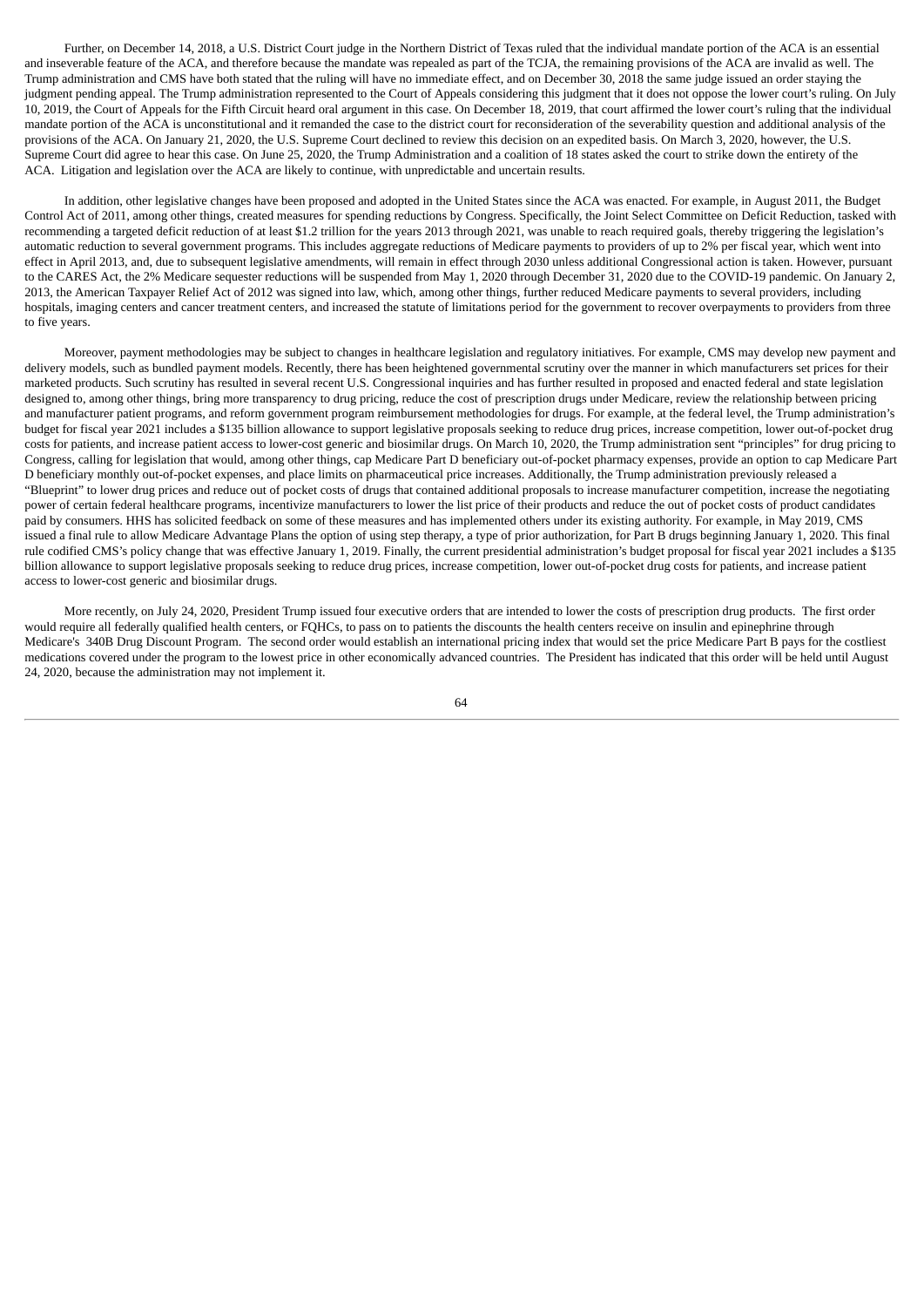The third order is intended to reduce the costs of drugs by supporting the safe importation of prescription drugs. Specifically, the order calls upon the Department of Health and Human Services, or HHS, to facilitate grants to individuals of waivers of the prohibition of importation of prescription drugs that would allow patients to import FDA approved drug products from abroad, so long as doing so would result in lower costs. In addition, the order would allow wholesalers and pharmacies to reimport both biological drugs and insulin that were originally manufactured in the United States and then exported for international sale. This action follows the publication of a proposed rulemaking on December 23, 2020, if finalized, would allow states or certain other non-federal government entities to submit importation program proposals to the FDA for review and approval. Applicants would be required to demonstrate that their importation plans pose no additional risk to public health and safety and will result in significant cost savings for consumers. At the same time, the FDA issued draft guidance that would allow manufacturers to import their own FDA-approved drugs that are authorized for sale in other countries (multi-market approved products).

Finally, the fourth order would end drug rebates used by health plan sponsors, pharmacies or pharmacy benefit managers, or PBMs, in operating the Medicare Part D program. Specifically, the order directs HHS to exclude from safe harbor protections under the federal anti-kickback statute retroactive price reductions that are not applied at the point-of-sale. Instead, the order requires HHS to establish new safe harbors that would allow health plan sponsors, pharmacies, and PBMs to pass on those discounts to consumers at point-of-sale in order to lower the patient's out-of-pocket costs" and "permit the use of certain bona fide PBM service fees. Each of these orders directs the federal government to implement the initiatives outlined in the orders, meaning they will not have immediate effects.

At the state level, individual states are increasingly aggressive in passing legislation and implementing regulations designed to control pharmaceutical and biological product pricing, including price or patient reimbursement constraints, discounts, restrictions on certain product access and marketing cost disclosure and transparency measures, and, in some cases, designed to encourage importation from other countries and bulk purchasing. In addition, regional healthcare authorities and individual hospitals are increasingly using bidding procedures to determine what pharmaceutical products and which suppliers will be included in their prescription drug and other healthcare programs. These measures could reduce the ultimate demand for our products, once approved, or put pressure on our product pricing. We expect that additional state and federal healthcare reform measures will be adopted in the future, any of which could limit the amounts that federal and state governments will pay for healthcare products and services, which could result in reduced demand for any product candidates or additional pricing pressures.

Legislative and regulatory proposals have been made to expand post-approval requirements and restrict sales and promotional activities for pharmaceutical products. We cannot be sure whether additional legislative changes will be enacted, or whether the FDA regulations, guidance or interpretations will be changed, or what the impact of such changes on the marketing approvals of any product candidates, if any, may be. Increased scrutiny by the U.S. Congress of the FDA's approval process may significantly delay or prevent marketing approval, as well as subject us to more stringent product labeling and post-marketing testing and other requirements.

We expect that these healthcare reforms, as well as other healthcare reform measures that may be adopted in the future, may result in additional reductions in Medicare and other healthcare funding, more rigorous coverage criteria, new payment methodologies and additional downward pressure on the price that we receive for any approved product and/or the level of reimbursement physicians receive for administering any approved product we might bring to market. Reductions in reimbursement levels may negatively impact the prices we receive or the frequency with which our products are prescribed or administered. Any reduction in reimbursement from Medicare or other government programs may result in a similar reduction in payments from private payors.

## If we or any third-party manufacturers we engage now or in the future fail to comply with environmental, health and safety laws and regulations, we could become *subject to fines or penalties or incur costs or liabilities that could harm our business.*

We and third-party manufacturers we engage now are, and any third-party manufacturers we may engage in the future will be, subject to numerous environmental, health and safety laws and regulations, including those governing laboratory procedures and the handling, use, storage, treatment and disposal of hazardous materials and wastes. Our operations involve the use of hazardous and flammable materials, including chemicals and biological materials. Our operations also produce hazardous waste products. We generally contract with third parties for the disposal of these materials and wastes. We cannot eliminate the risk of contamination or injury from these materials. In the event of contamination or injury resulting from our use of hazardous materials, we could be held liable for any resulting damages, and any liability could exceed our resources. Liability under certain environmental laws governing the release and cleanup of hazardous materials is joint and several and could be imposed without regard to fault. We also could incur significant costs associated with civil or criminal fines and penalties or become subject to injunctions limiting or prohibiting our activities for failure to comply with such laws and regulations.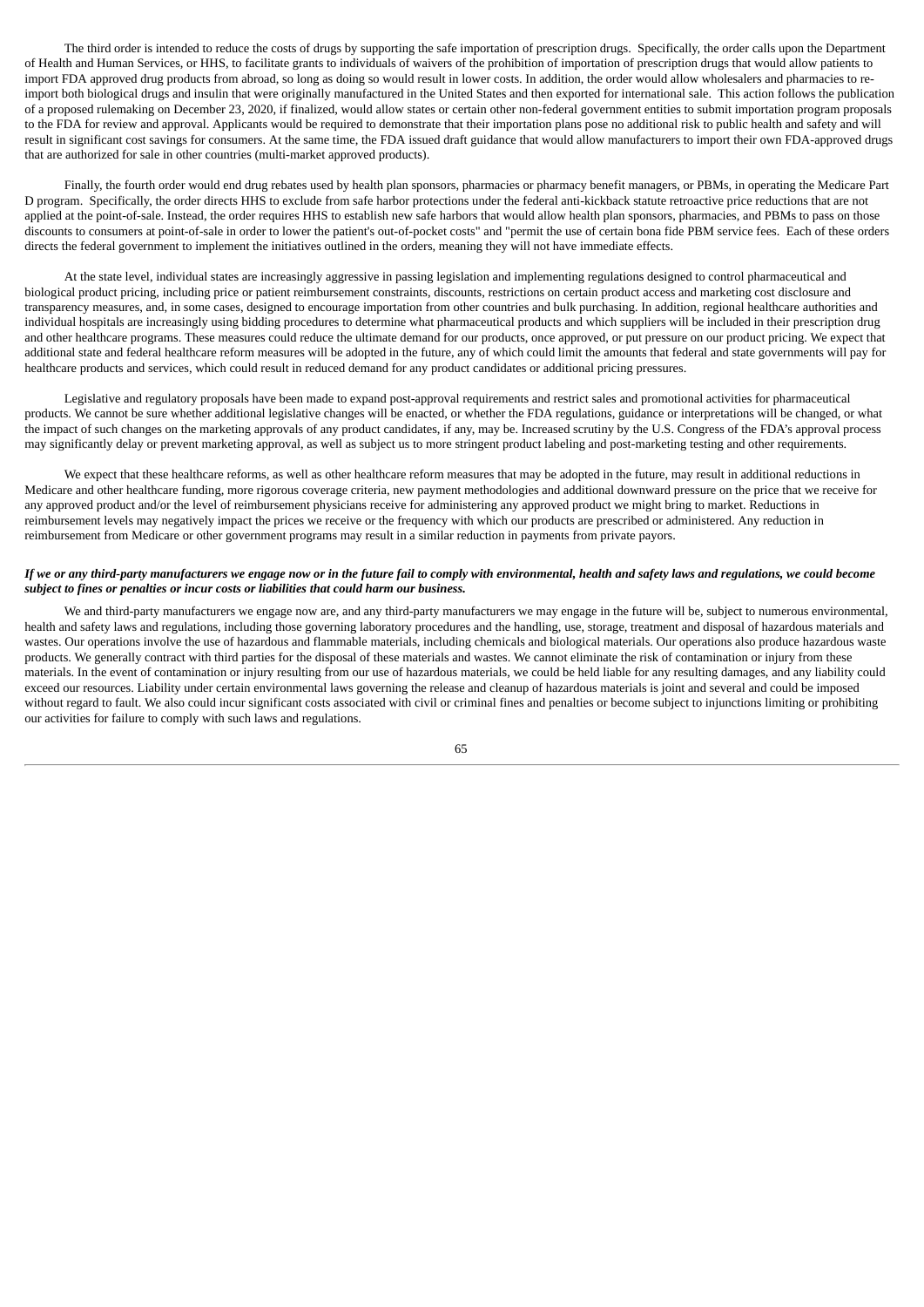Although we maintain general liability insurance as well as workers' compensation insurance to cover us for costs and expenses we may incur due to injuries to our employees resulting from the use of hazardous materials, this insurance may not provide adequate coverage against potential liabilities. We do not maintain insurance for environmental liability or toxic tort claims that may be asserted against us in connection with our storage or disposal of biological, hazardous or radioactive materials.

In addition, we may incur substantial costs in order to comply with current or future environmental, health and safety laws and regulations. These current or future laws and regulations may impair our research, development or production efforts. Our failure to comply with these laws and regulations also may result in substantial fines, penalties or other sanctions.

Further, with respect to the operations of our current and any future third-party contract manufacturers, it is possible that if they fail to operate in compliance with applicable environmental, health and safety laws and regulations or properly dispose of wastes associated with our products, we could be held liable for any resulting damages, suffer reputational harm or experience a disruption in the manufacture and supply of any product candidates or products. In addition, our supply chain may be adversely impacted if any of our third-party contract manufacturers become subject to injunctions or other sanctions as a result of their non-compliance with environmental, health and safety laws and regulations.

## We are subject to anti-corruption laws, as well as export control laws, customs laws, sanctions laws and other laws governing our operations. If we fail to comply with these laws, we could be subject to civil or criminal penalties, other remedial measures and legal expenses, be precluded from developing manufacturing and selling certain products outside the United States or be required to develop and implement costly compliance programs, which could adversely affect our business, results of *operations and financial condition.*

Our operations are subject to anti-corruption laws, including the U.K. Bribery Act 2010, or Bribery Act, the U.S. Foreign Corrupt Practices Act, or FCPA, and other anti-corruption laws that apply in countries where we do business and may do business in the future. The Bribery Act, FCPA and these other laws generally prohibit us, our officers, and our employees and intermediaries from bribing, being bribed or making other prohibited payments to government officials or other persons to obtain or retain business or gain some other business advantage. Compliance with the FCPA, in particular, is expensive and difficult, particularly in countries in which corruption is a recognized problem. In addition, the FCPA presents particular challenges in the pharmaceutical industry, because, in many countries, hospitals are operated by the government, and doctors and other hospital employees are considered foreign officials. Certain payments to hospitals in connection with clinical trials and other work have been deemed to be improper payments to government officials and have led to FCPA enforcement actions.

We may in the future operate in jurisdictions that pose a high risk of potential Bribery Act or FCPA violations, and we may participate in collaborations and relationships with third parties whose actions could potentially subject us to liability under the Bribery Act, FCPA or local anti-corruption laws. In addition, we cannot predict the nature, scope or effect of future regulatory requirements to which our international operations might be subject or the manner in which existing laws might be administered or interpreted. If we expand our operations outside of the United States, we will need to dedicate additional resources to comply with numerous laws and regulations in each jurisdiction in which we plan to operate.

We are also subject to other laws and regulations governing our international operations, including regulations administered by the governments of the United Kingdom and the United States, and authorities in the European Union, including applicable export control regulations, economic sanctions on countries and persons, customs requirements and currency exchange regulations, collectively referred to as the Trade Control laws. In addition, various laws, regulations and executive orders also restrict the use and dissemination outside of the United States, or the sharing with certain non-U.S. nationals, of information classified for national security purposes, as well as certain products and technical data relating to those products. If we expand our presence outside of the United States, it will require us to dedicate additional resources to comply with these laws, and these laws may preclude us from developing, manufacturing, or selling certain products and product candidates outside of the United States, which could limit our growth potential and increase our development costs.

There is no assurance that we will be completely effective in ensuring our compliance with all applicable anti-corruption laws, including the Bribery Act, the FCPA or other legal requirements, including Trade Control laws. If we are not in compliance with the Bribery Act, the FCPA and other anti-corruption laws or Trade Control laws, we may be subject to criminal and civil penalties, disgorgement and other sanctions and remedial measures, and legal expenses, which could have an adverse impact on our business, financial condition, results of operations and liquidity. The Securities and Exchange Commission, or SEC, also may suspend or bar issuers from trading securities on U.S. exchanges for violations of the FCPA's accounting provisions. Any investigation of any potential violations of the Bribery Act, the FCPA, other anticorruption laws or Trade Control laws by United Kingdom, U.S. or other authorities could also have an adverse impact on our reputation, our business, results of operations and financial condition.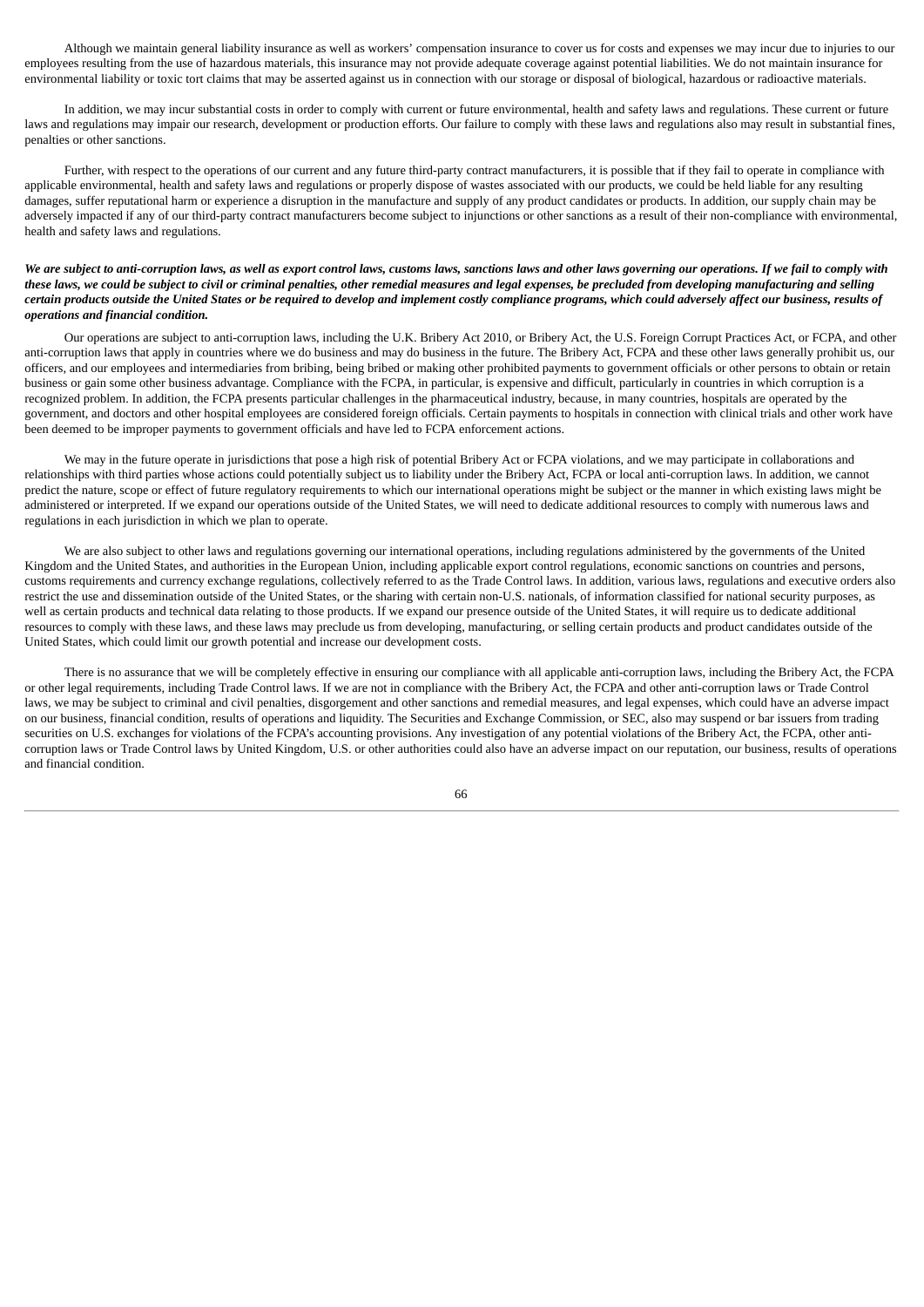## Our employees, independent contractors, consultants and vendors may engage in misconduct or other improper activities, including non-compliance with regulatory standards and requirements and insider trading, which could cause significant liability for us and harm our reputation.

We are exposed to the risk of fraud or other misconduct by our employees, independent contractors, consultants and vendors. Misconduct by these partners could include intentional failures to comply with FDA regulations or similar regulations of comparable foreign regulatory authorities, provide accurate information to the FDA or similar foreign regulatory authorities, comply with manufacturing standards, comply with federal and state healthcare fraud and abuse laws and regulations and similar laws and regulations established and enforced by comparable foreign regulatory authorities, report financial information or data accurately or disclose unauthorized activities to us. Employee misconduct could also involve the improper use of information obtained in the course of clinical trials, which could result in regulatory sanctions and serious harm to our reputation. This could include violations of HIPAA, other U.S. federal and state law, and requirements of non-U.S. jurisdictions, including the European Union Data Protection Directive. We are also exposed to risks in connection with any insider trading violations by employees or others affiliated with us. It is not always possible to identify and deter employee misconduct, and the precautions we take to detect and prevent this activity may not be effective in controlling unknown or unmanaged risks or losses or in protecting us from governmental investigations or other actions or lawsuits stemming from a failure to be in compliance with such laws, standards, regulations, guidance or codes of conduct. If any such actions are instituted against us, and we are not successful in defending ourselves or asserting our rights, those actions could have a significant impact on our business and results of operations, including the imposition of significant fines or other sanctions.

# Our internal computer systems, or those of our collaborators or other contractors or consultants, may fail or suffer security breaches, which could result in a material *disruption of our product development programs.*

Our internal computer systems and those of any collaborators, contractors or consultants are vulnerable to damage from computer viruses, unauthorized access, natural disasters, terrorism, war and telecommunication and electrical failures. Such systems are also vulnerable to service interruptions or to security breaches from inadvertent or intentional actions by our employees, third-party vendors and/or business partners, or from cyberattacks by malicious third parties. Cyber incidents are increasing in their frequency, sophistication and intensity, and have become increasingly difficult to detect. For example, we have experienced attempts at phishing and email fraud with the goal of causing payments to be transmitted to an unintended recipient. Cyber incidents could also include the deployment of harmful malware, ransomware, denial-of-service attacks, unauthorized access to or deletion of files, social engineering and other means to affect service reliability and threaten the confidentiality, integrity and availability of information.

While we have not experienced any material system failure, accident, cyber incidents or security breach to date, if such an event were to occur and cause interruptions in our operations, it could result in a material disruption of our development programs and our business operations, whether due to a loss of our trade secrets or other proprietary information or other similar disruptions. For example, the loss of clinical trial data from completed or future clinical trials could result in delays in our regulatory approval efforts and significantly increase our costs to recover or reproduce the data. To the extent that any disruption or security breach were to result in a loss of, or damage to, our data or applications, or inappropriate disclosure of confidential or proprietary information, we could incur liability, our competitive position and reputation could be harmed and the further development and commercialization of IMR-687 and any other product candidates we may develop could be delayed.

### **Risks Related to Employee Matters and Managing Growth**

#### Our future success depends on our ability to retain key executives and to attract, retain and motivate qualified personnel.

We are highly dependent on the research and development, clinical, financial, operational and other business expertise of our executive officers, as well as the other principal members of our management, scientific and clinical teams. Although we have entered into employment offer letters with our executive officers, each of them may terminate their employment with us at any time. We do not maintain "key person" insurance for any of our executives or other employees. Recruiting and retaining qualified scientific, clinical, manufacturing, accounting, legal and sales and marketing personnel will also be critical to our success.

The loss of the services of our executive officers or other key employees could impede the achievement of our research, development and commercialization objectives and seriously harm our ability to successfully implement our business strategy. Furthermore, replacing executive officers and key employees may be difficult and may take an extended period of time because of the limited number of individuals in our industry with the breadth of skills and experience required to successfully develop, gain regulatory approval of and commercialize products. Competition to hire from this limited pool is intense, and we may be unable to hire, train, retain or motivate these key personnel on acceptable terms given the competition among numerous pharmaceutical and biotechnology companies for similar personnel. We also experience competition for the hiring of scientific and clinical personnel from universities and research institutions. In addition, we rely on consultants and advisors, including scientific and clinical advisors, to assist us in formulating our research and development and commercialization strategy. Our consultants and advisors may be employed by employers other than us and may have commitments under consulting or advisory contracts with other entities that may limit their availability to us. Our success also depends on implementing and maintaining internal controls and the accuracy and timeliness of our financial reporting. If we are unable to continue to attract and retain high quality personnel, our ability to pursue our growth strategy will be limited.

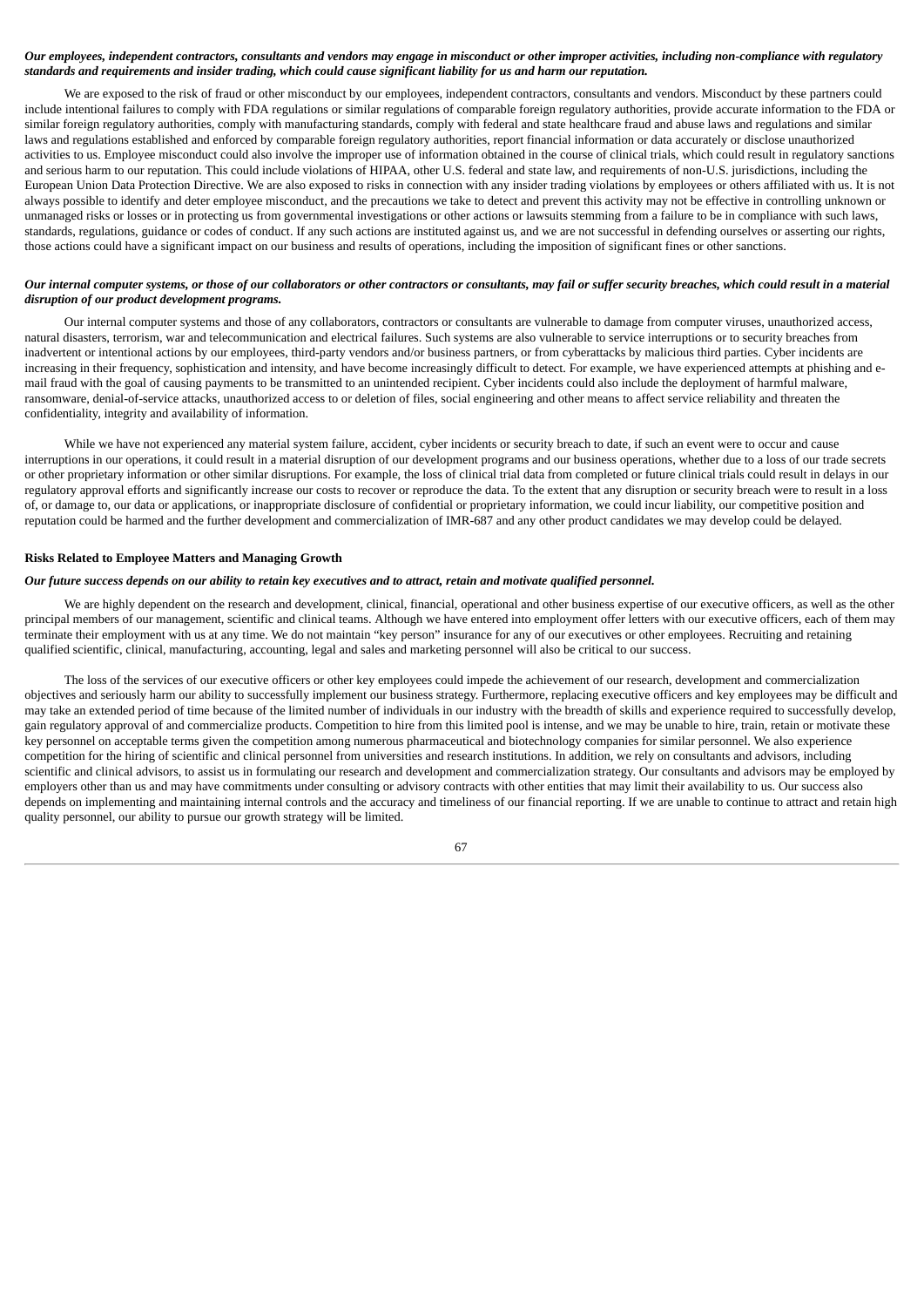# We expect to expand our development and regulatory capabilities and potentially implement sales, marketing and distribution capabilities, and as a result, we may *encounter difficulties in managing our growth, which could disrupt our operations.*

We expect to experience significant growth in the number of our employees and the scope of our operations, particularly in the areas of drug development, clinical, regulatory affairs and, if any product candidate receives marketing approval, sales, marketing and distribution. To manage our anticipated future growth, we must continue to implement and improve our managerial, operational and financial systems, expand our facilities and continue to recruit and train additional qualified personnel. Due to our limited financial resources and the limited experience of our management team in managing a company with such anticipated growth, we may not be able to effectively manage the expansion of our operations or recruit and train additional qualified personnel. The expansion of our operations may lead to significant costs and may divert our management and business development resources. Any inability to manage growth could delay the execution of our business plans or disrupt our operations.

### **Risks Related to Our Common Stock and Our Status as a Public Company**

### *An active trading market for our common stock may not continue to develop or be sustained.*

Our shares began trading on the Nasdaq Global Select Market on March 12, 2020. Prior to March 12, 2020, there was no public market for our common stock, and we cannot be certain that an active trading market for our shares will continue to develop or be sustained. As a result, it may be difficult for our stockholders to sell their shares without depressing the market price for the shares or at all.

## If securities analysts do not publish or cease publishing research or reports or publish misleading, inaccurate or unfavorable research about our business or if they *publish negative evaluations of our stock, the price and trading volume of our stock could decline.*

The trading market for our common stock relies, in part, on the research and reports that industry or financial analysts publish about us or our business. We do not have control over these analysts. There can be no assurance that existing analysts will continue to cover us or that new analysts will begin to cover us. There is also no assurance that any covering analyst will provide favorable coverage. If one or more of the analysts covering our business downgrade their evaluations of our stock or publish inaccurate or unfavorable research about our business, or provides more favorable relative recommendations about our competitors, the price of our stock could decline. If one or more of these analysts cease to cover our stock, we could lose visibility in the market for our stock, which in turn could cause our stock price and trading volume to decline.

### The price of our common stock may be volatile and fluctuate substantially, which could result in substantial losses for our stockholders.

Our stock price is likely to be volatile. The stock market in general and the market for smaller biopharmaceutical companies in particular have experienced extreme volatility that has often been unrelated to the operating performance of particular companies. As a result of this volatility, our stockholders may not be able to sell their common stock at or above the price paid for their shares. The market price for our common stock may be influenced by many factors, including:

- results of or developments in preclinical studies and clinical trials of IMR-687 and any other product candidates we may develop or those of our competitors or potential collaborators;
- timing of the results of our preclinical studies and clinical trials or those of our competitors;
- our success in commercializing any product candidates, if and when approved;
- the success of competitive products or technologies;
- regulatory or legal developments in the United States and other countries;
- developments or disputes concerning patent applications, issued patents or other intellectual property or proprietary rights;
- the recruitment or departure of key personnel;
- the level of expenses related to IMR-687 and any other product candidates we may develop;
- the results of our efforts to discover, develop, acquire or in-license products, product candidates, technologies or data referencing rights, the costs of commercializing any such products and the costs of development of any such product candidates or technologies;
- actual or anticipated changes in estimates as to financial results, development timelines or recommendations by securities analysts;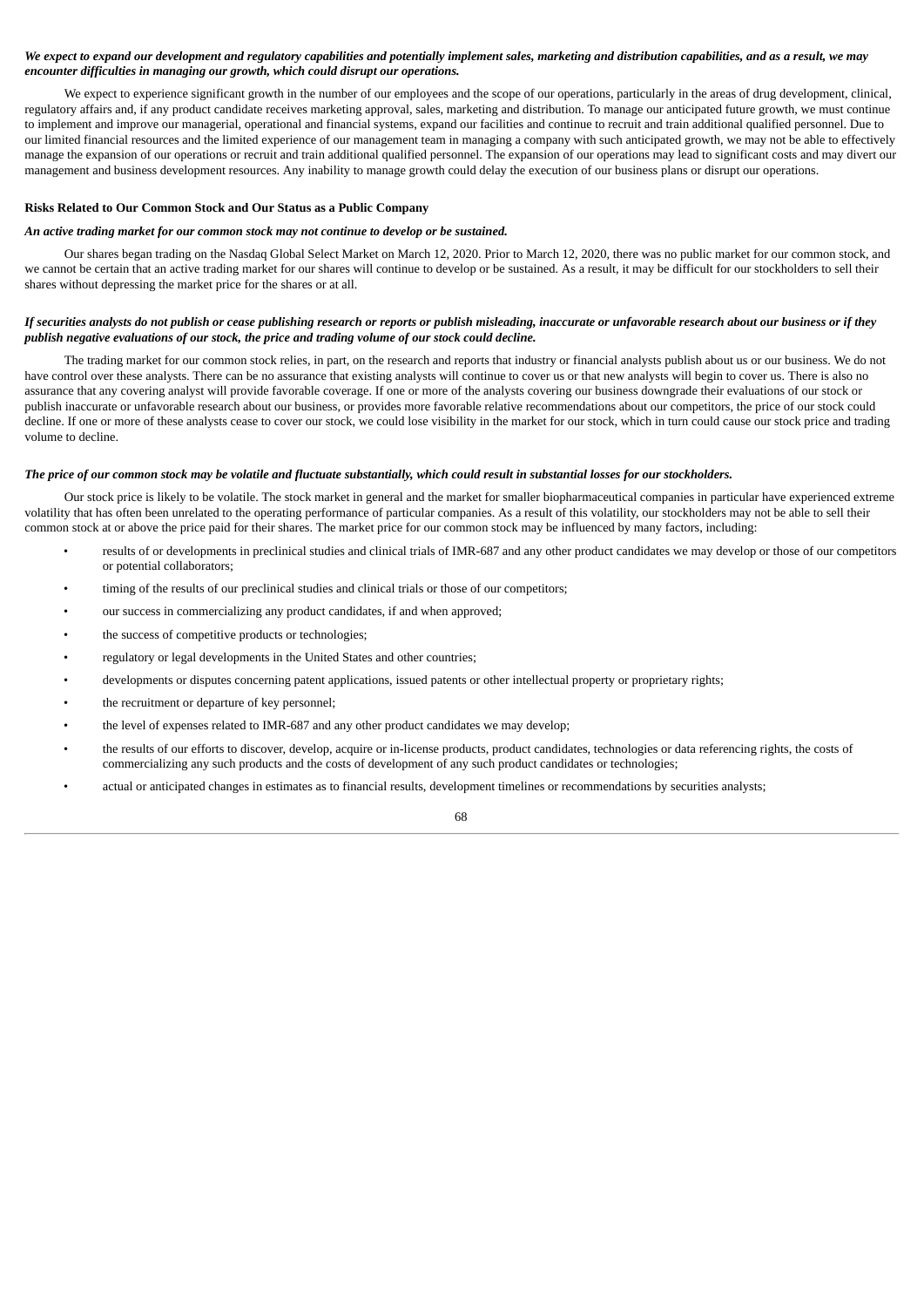- variations in our financial results or the financial results of companies that are perceived to be similar to us;
- sales of common stock by us, our executive officers, directors or principal stockholders, or others;
- changes in the structure of healthcare payment systems;
- market conditions in the pharmaceutical and biotechnology sectors;
- general economic, industry and market conditions, including, without limitation, the current adverse impact of the COVID-19 pandemic; and
- the other factors described in this "Risk Factors" section.

COVID-19 has been spreading rapidly around the world since December 2019 and has created significant stock market volatility. Broad market and industry factors, including potentially worsening economic conditions and other adverse effects or developments relating to the ongoing COVID-19 pandemic, may negatively affect the market price of our common stock, regardless of our actual operating performance. The price of our common stock may be disproportionately affected as investors may favor traditional profit-making industries and companies during the times of market uncertainty and instability.

In the past, following periods of volatility in the market price of a company's securities, securities class-action litigation has often been instituted against that company. Any lawsuit to which we are a party, with or without merit, may result in an unfavorable judgment. We also may decide to settle lawsuits on unfavorable terms. Any such negative outcome could result in payments of substantial damages or fines, damage to our reputation or adverse changes to our offerings or business practices. Such litigation may also cause us to incur other substantial costs to defend such claims and divert management's attention and resources.

#### Our executive officers, directors and principal stockholders, if they choose to act together, have the ability to control all matters submitted to stockholders for approval,

As of July 31, 2020, our executive officers and directors and our stockholders who owned more than 5% of our outstanding common stock, in the aggregate, beneficially owned shares representing approximately 90.5% of our common stock. As a result, if these stockholders were to choose to act together, they would be able to control all matters submitted to our stockholders for approval, as well as our management and affairs. For example, these persons, if they choose to act together, would control the election of directors and approval of any merger, consolidation or sale of all or substantially all of our assets.

This concentration of ownership control may:

- delay, defer or prevent a change in control;
- entrench our management and board of directors; or
- delay or prevent a merger, consolidation, takeover or other business combination involving us that other stockholders may desire.

This concentration of ownership may also adversely affect the market price of our common stock.

#### We have broad discretion in the use of our cash, cash equivalents and investments and may not use them effectively.

Our management has broad discretion in the application of our cash, cash equivalents and investments and could use such funds in ways that do not improve our results of operations or enhance the value of our common stock. The failure by our management to apply these funds effectively could result in financial losses that could cause the price of our common stock to decline and delay the development of IMR-687 and any other product candidates we may develop. Pending their use, we may invest our cash, cash equivalents and investments in a manner that does not produce income or that loses value.

## Because we do not anticipate paying any cash dividends on our capital stock in the foreseeable future, capital appreciation, if any, will be the sole source of gain for *our stockholders.*

We have never declared or paid cash dividends on our capital stock. We currently intend to retain all of our future earnings, if any, to finance the growth and development of our business. As a result, capital appreciation, if any, of our common stock will be the sole source of gain for our stockholders for the foreseeable future.

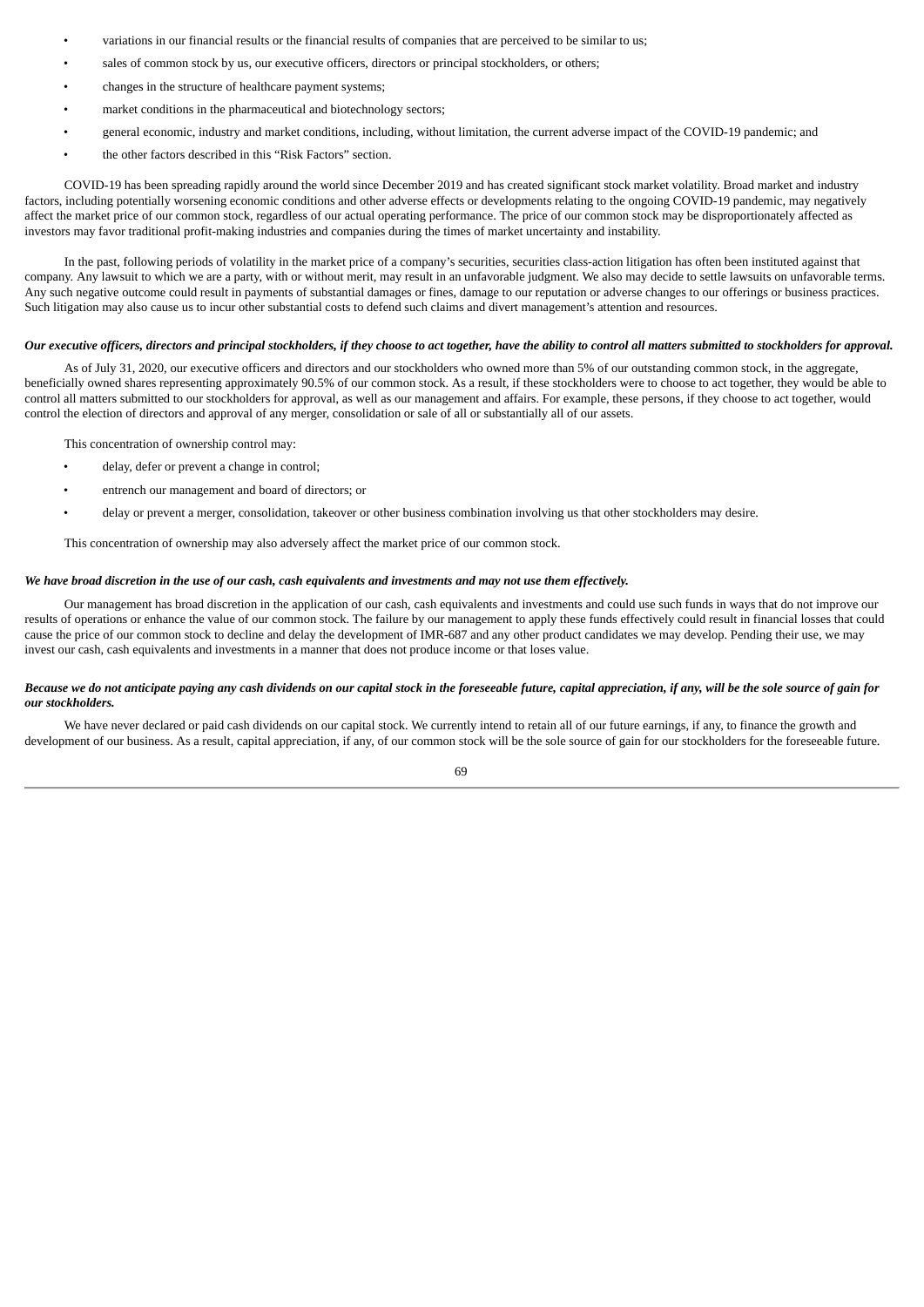## A significant portion of our total outstanding shares are eligible to be sold into the market in the near future, which could cause the market price of our common stock *to drop significantly, even if our business is doing well.*

Sales of a substantial number of shares of our common stock in the public market, or the perception in the market that the holders of a large number of shares intend to sell shares, could reduce the market price of our common stock, impair our ability to raise capital through the sale of additional equity securities, and make it more difficult for our stockholders to sell their common stock at a time and price that they deem appropriate. As of July 31, 2020, we had 17,324,736 shares of common stock outstanding, which include the 5,405,000 shares of common stock that we sold in our IPO that became freely tradeable in the public market without restriction immediately following the applicable offering, unless purchased by our affiliates. The remaining 11,875,465 shares of our common stock are currently restricted as a result of securities laws or lock-up agreements, but will become eligible to be sold at various times in the near future. The representatives of the underwriters for our IPO may release some or all of the shares of common stock subject to lock-up agreements at any time and without notice, which would allow for earlier sales of shares in the public market.

Moreover, beginning September 7, 2020, holders of an aggregate of 11,093,726 shares of our common stock will have rights, subject to specified conditions, to require us to file registration statements covering their shares or to include their shares in registration statements that we may file for ourselves or other stockholders. We have also registered all 3,505,468 shares of common stock that we may issue under our equity compensation plans and such shares can be freely sold in the public market upon issuance, subject to volume limitations applicable to affiliates, vesting arrangements and exercise of options, and the lock-up agreements entered into in connection with our IPO.

## We are an "emerging growth company" and a "smaller reporting company," and the reduced disclosure requirements applicable to emerging growth companies and *smaller reporting companies may make our common stock less attractive to investors.*

We are an "emerging growth company," or EGC, as defined in the Jumpstart Our Business Startups Act of 2012, or the JOBS Act. We may remain an EGC until December 31, 2025, although if the market value of our common stock that is held by non-affiliates exceeds \$700.0 million as of any June 30 before that time or if we have annual gross revenues of \$1.07 billion or more in any fiscal year, we would cease to be an EGC as of December 31 of the applicable year. We also would cease to be an EGC if we issue more than \$1.0 billion of non-convertible debt over a three-year period. For so long as we remain an EGC, we are permitted and intend to rely on exemptions from certain disclosure requirements that are applicable to other public companies that are not EGCs. These exemptions include:

- being permitted to provide only two years of audited financial statements, in addition to any required unaudited interim financial statements, with correspondingly reduced "Management's Discussion and Analysis of Financial Condition and Results of Operations" disclosure;
- not being required to comply with the auditor attestation requirements in the assessment of our internal control over financial reporting;
- not being required to comply with any requirement that may be adopted by the Public Company Accounting Oversight Board regarding mandatory audit firm rotation or a supplement to the auditor's report providing additional information about the audit and the financial statements;
- reduced disclosure obligations regarding executive compensation; and
- exemptions from the requirements of holding a nonbinding advisory vote on executive compensation and stockholder approval of any golden parachute payments not previously approved.

We may choose to take advantage of some or all of the available exemptions. We cannot predict whether investors will find our common stock less attractive if we rely on these exemptions. If some investors find our common stock less attractive as a result, there may be a less active trading market for our common stock and our stock price may be more volatile.

In addition, the JOBS Act permits an EGC to take advantage of an extended transition period to comply with new or revised accounting standards applicable to public companies until those standards would otherwise apply to private companies. We have elected to take advantage of such extended transition period, which means that when a standard is issued or revised and it has different application dates for public or private companies, we will adopt the new or revised standard at the time private companies adopt the new or revised standard and will do so until such time that we either (1) irrevocably elect to "opt out" of such extended transition period or (2) no longer qualify as an EGC.

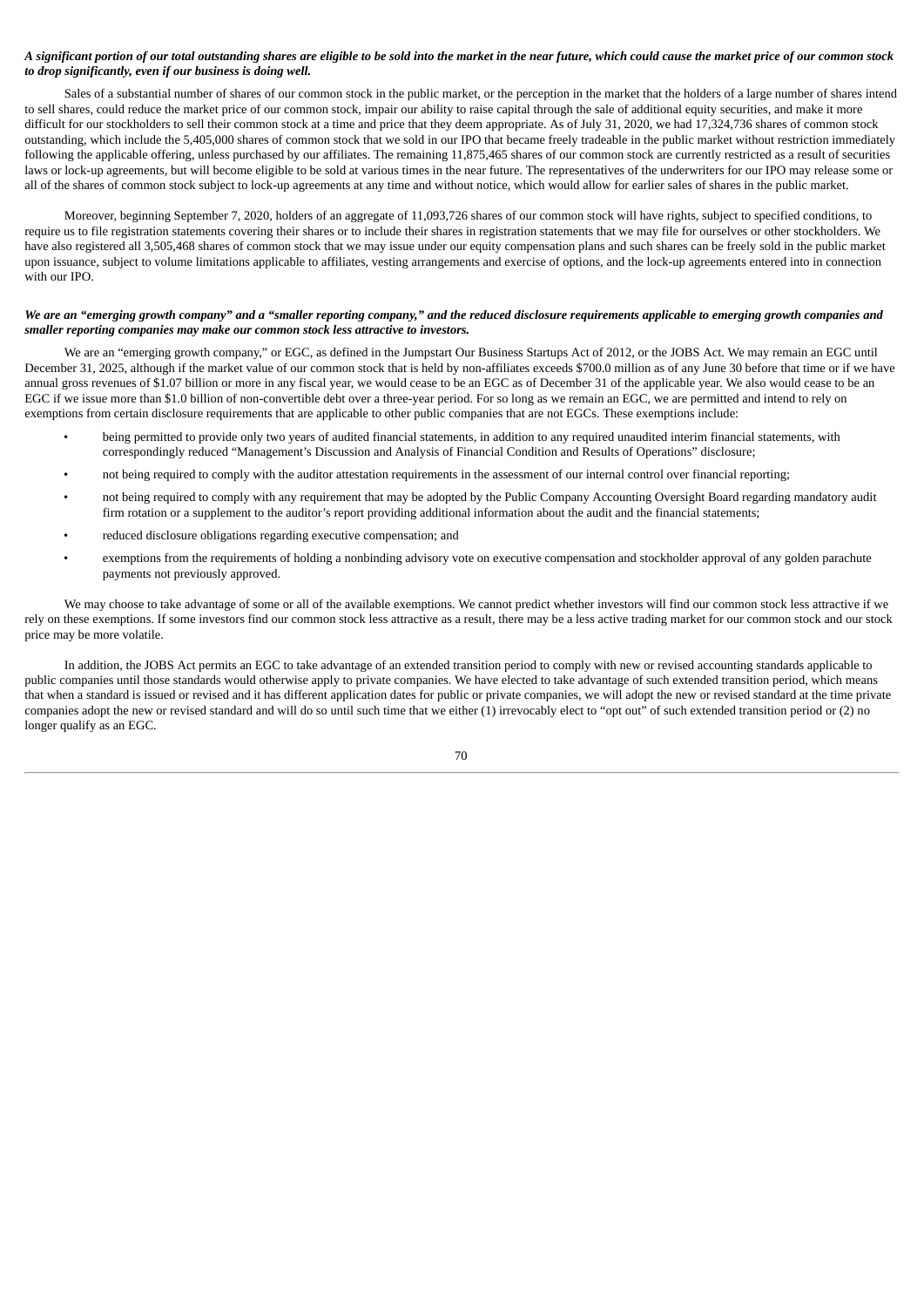We are also a smaller reporting company, and we will remain a smaller reporting company until the fiscal year following the determination that either (i) our voting and non-voting common shares held by non-affiliates is more than \$250 million measured on the last business day of our second fiscal quarter, or (ii) our annual revenues are less than \$100 million during the most recently completed fiscal year and our voting and non-voting common shares held by non-affiliates is more than \$700 million measured on the last business day of our second fiscal quarter. Similar to emerging growth companies, smaller reporting companies have reduced disclosure obligations, such as an exemption from providing selected financial data and an ability to provide simplified executive compensation information and only two years of audited financial statements.

## We have incurred and will continue to incur increased costs as a result of operating as a public company, and our management has devoted and will continued to be *required to devote substantial time to new compliance initiatives and corporate governance practices.*

As a public company, and particularly after we are no longer an EGC, we will incur significant legal, accounting and other expenses that we did not incur as a private company. The Sarbanes-Oxley Act of 2002, the Dodd-Frank Wall Street Reform and Consumer Protection Act, the listing requirements of the Nasdaq Global Select Market and other applicable securities rules and regulations impose various requirements on public companies, including establishment and maintenance of effective disclosure and financial controls and corporate governance practices. Our management devotea a substantial amount of time to these compliance initiatives. Moreover, these rules and regulations will increase our legal and financial compliance costs, particularly as we hire additional financial and accounting employees to meet public company internal control and financial reporting requirements, and will make some activities more time-consuming and costly. For example, we expect that these rules and regulations may make it more difficult and more expensive for us to obtain director and officer liability insurance, which in turn could make it more difficult for us to attract and retain qualified members of our board of directors.

We continue to evaluate these rules and regulations, and cannot predict or estimate the amount of additional costs we may incur or the timing of such costs. These rules and regulations are often subject to varying interpretations, in many cases due to their lack of specificity, and, as a result, their application in practice may evolve over time as new guidance is provided by regulatory and governing bodies. This could result in continuing uncertainty regarding compliance matters and higher costs necessitated by ongoing revisions to disclosure and governance practices.

Pursuant to Section 404 of the Sarbanes-Oxley Act of 2002, or Section 404, we will be required to furnish a report by our management on our internal control over financial reporting beginning with our filing of an Annual Report on Form 10-K with the SEC for the year ended December 31, 2021. However, while we remain an EGC, we will not be required to include an attestation report on internal control over financial reporting issued by our independent registered public accounting firm. To achieve compliance with Section 404 within the prescribed period, we are engaged in a process to document and evaluate our internal control over financial reporting, which is both costly and challenging. In this regard, we will need to continue to dedicate internal resources, including through hiring additional financial and accounting personnel, potentially engage outside consultants and adopt a detailed work plan to assess and document the adequacy of internal control over financial reporting, continue steps to improve control processes as appropriate, validate through testing that controls are functioning as documented and implement a continuous reporting and improvement process for internal control over financial reporting. Despite our efforts, there is a risk that we will not be able to conclude, within the prescribed timeframe or at all, that our internal control over financial reporting is effective as required by Section 404. If we identify one or more material weaknesses in our internal control over financial reporting, it could result in an adverse reaction in the financial markets due to a loss of confidence in the reliability of our financial statements.

## If we fail to maintain an effective system of internal control over financial reporting, we may not be able to accurately report our financial results or prevent fraud. As a result, stockholders could lose confidence in our financial and other public reporting, which would harm our business and the trading price of our common stock.

Effective internal controls over financial reporting are necessary for us to provide reliable financial reports and, together with adequate disclosure controls and procedures, are designed to prevent fraud. Any failure to implement required new or improved controls, or difficulties encountered in their implementation could cause us to fail to meet our reporting obligations. In addition, any testing by us conducted in connection with Section 404 of the Sarbanes-Oxley Act of 2002, or any subsequent testing by our independent registered public accounting firm, may reveal deficiencies in our internal controls over financial reporting that are deemed to be material weaknesses or that may require prospective or retroactive changes to our financial statements or identify other areas for further attention or improvement. Inferior internal controls could also cause investors to lose confidence in our reported financial information, which could have a negative effect on the trading price of our stock.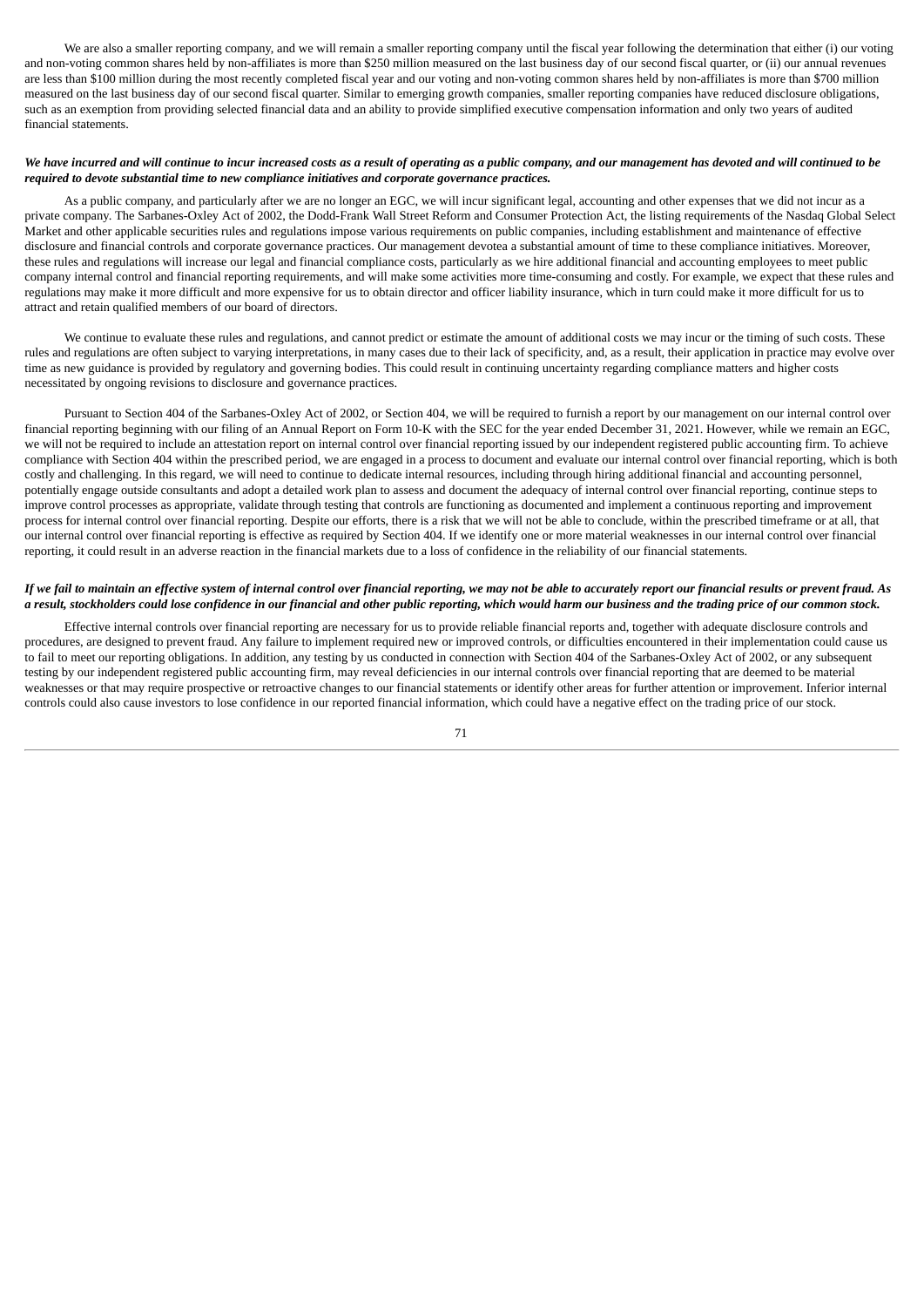We are required to disclose changes made in our internal controls and procedures on a quarterly basis and our management is required to assess the effectiveness of these controls annually. However, for as long as we are an "emerging growth company" under the JOBS Act, our independent registered public accounting firm will not be required to attest to the effectiveness of our internal controls over financial reporting pursuant to Section 404. We could be an "emerging growth company" for up to five years. An independent assessment of the effectiveness of our internal controls over financial reporting could detect problems that our management's assessment might not. Undetected material weaknesses in our internal controls over financial reporting could lead to financial statement restatements and require us to incur the expense of remediation.

#### *Our disclosure controls and procedures may not prevent or detect all errors or acts of fraud.*

As a public company, we are subject to certain reporting requirements of the Exchange Act. Our disclosure controls and procedures are designed to reasonably assure that information required to be disclosed by us in reports we file or submit under the Exchange Act is accumulated and communicated to management, recorded, processed, summarized and reported within the time periods specified in the rules and forms of the SEC. We believe that any disclosure controls and procedures or internal controls and procedures, no matter how well conceived and operated, can provide only reasonable, not absolute, assurance that the objectives of the control system are met. These inherent limitations include the realities that judgments in decision-making can be faulty, and that breakdowns can occur because of simple error or mistake. Additionally, controls can be circumvented by the individual acts of some persons, by collusion of two or more people or by an unauthorized override of the controls. Accordingly, because of the inherent limitations in our control system, misstatements or insufficient disclosures due to error or fraud may occur and not be detected.

# Changes in tax laws or in their implementation or interpretation may adversely affect our business and financial condition.

Recent changes in tax law may adversely affect our business or financial condition. On December 22, 2017, the U.S. government enacted the TCJA, which significantly reformed the Code. The TCJA, among other things, contained significant changes to corporate taxation, including a reduction of the corporate tax rate from a top marginal rate of 35% to a flat rate of 21%, the limitation of the tax deduction for net interest expense to 30% of adjusted taxable income (except for certain small businesses), the limitation of the deduction for NOLs arising in taxable years beginning after December 31, 2017 to 80% of current year taxable income and elimination of NOL carrybacks for losses arising in taxable years ending after December 31, 2017 (though any such NOLs may be carried forward indefinitely), the imposition of a onetime taxation of offshore earnings at reduced rates regardless of whether they are repatriated, the elimination of U.S. tax on foreign earnings (subject to certain important exceptions), the allowance of immediate deductions for certain new investments instead of deductions for depreciation expense over time, and the modification or repeal of many business deductions and credits.

As part of Congress' response to the COVID-19 pandemic, the Families First Coronavirus Response Act, or FFCR Act, was enacted on March 18, 2020, and the CARES Act was enacted on March 27, 2020. Both contain numerous tax provisions. In particular, the CARES Act retroactively and temporarily (for taxable years beginning before January 1, 2021) suspends application of the 80%-of-income limitation on the use of NOLs, which was enacted as part of the TCJA. It also provides that NOLs arising in any taxable year beginning after December 31, 2017, and before January 1, 2021 are generally eligible to be carried back up to five years. The CARES Act also temporarily (for taxable years beginning in 2019 or 2020) relaxes the limitation of the tax deductibility for net interest expense by increasing the limitation from 30 to 50% of adjusted taxable income.

Regulatory guidance under the TCJA, the FFCR Act and the CARES Act is and continues to be forthcoming, and such guidance could ultimately increase or lessen the impact of these laws on our business and financial condition. Congress may also enact additional legislation in connection with the COVID-19 pandemic, some of which could have an impact on our company. In addition, it is uncertain if and to what extent various states will conform to the TCJA, the FFCR Act or the CARES Act.

#### Provisions in our corporate charter documents and under Delaware law could make an acquisition of our company, which may be beneficial to our stockholders, more difficult and may prevent attempts by our stockholders to replace or remove our current directors and members of management.

Provisions in our certificate of incorporation and our bylaws may discourage, delay or prevent a merger, acquisition or other change in control of our company that stockholders may consider favorable, including transactions in which our stockholders might otherwise receive a premium for their shares. These provisions could also limit the price that investors might be willing to pay in the future for shares of our common stock, thereby depressing the market price of our common stock. In addition, because our board of directors is responsible for appointing the members of our management team, these provisions may frustrate or prevent any attempts by our stockholders to replace or remove our current management by making it more difficult for stockholders to replace members of our board of directors. Among other things, these provisions:

- establish a classified board of directors such that only one of three classes of directors is elected each year;
- allow the authorized number of our directors to be changed only by resolution of our board of directors;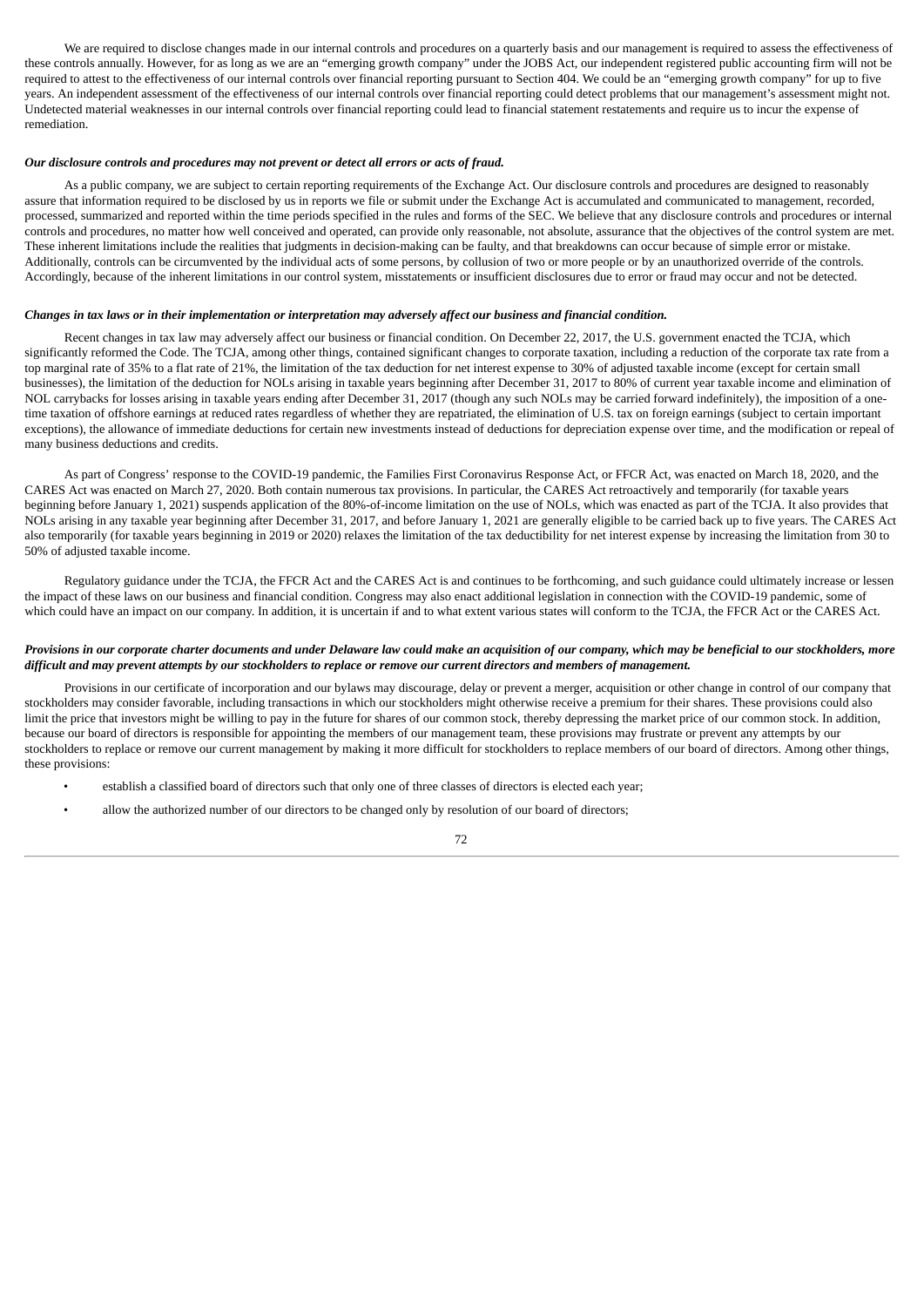- limit the manner in which stockholders can remove directors from our board of directors:
- establish advance notice requirements for stockholder proposals that can be acted on at stockholder meetings and nominations to our board of directors;
- require that stockholder actions must be effected at a duly called stockholder meeting and prohibit actions by our stockholders by written consent;
- limit who may call stockholder meetings;
- authorize our board of directors to issue preferred stock without stockholder approval, which could be used to institute a "poison pill" that would work to dilute the stock ownership of a potential hostile acquirer, effectively preventing acquisitions that have not been approved by our board of directors; and
- require the approval of the holders of at least 75% of the votes that all our stockholders would be entitled to cast to amend or repeal specified provisions of our certificate of incorporation or bylaws.

Moreover, because we are incorporated in Delaware, we are governed by the provisions of Section 203 of the Delaware General Corporation Law, or the DGCL, which prohibits a person who owns in excess of 15% of our outstanding voting stock from merging or combining with us for a period of three years after the date of the transaction in which the person acquired in excess of 15% of our outstanding voting stock, unless the merger or combination is approved in a prescribed manner.

#### Our certificate of incorporation designates the state courts in the State of Delaware as the sole and exclusive forum for certain types of actions and proceedings that may be initiated by our stockholders, which could discourage lawsuits against the company and our directors, officers and employees.

Our certificate of incorporation provides that, unless we consent in writing to the selection of an alternative forum, the Court of Chancery of the State of Delaware (or, if the Court of Chancery of the State of Delaware does not have jurisdiction, the federal district court for the District of Delaware) will be the sole and exclusive forum for the following types of proceedings: (1) any derivative action or proceeding brought on our behalf, (2) any action asserting a claim of breach of a fiduciary duty owed by any of our directors, officers, employees or stockholders to our company or our stockholders, (3) any action asserting a claim arising pursuant to any provision of the DGCL or as to which the DGCL confers jurisdiction on the Court of Chancery of the State of Delaware or (4) any action asserting a claim arising pursuant to any provision of our certificate of incorporation or bylaws (in each case, as they may be amended from time to time) or governed by the internal affairs doctrine. These choice of forum provisions will not apply to suits brought to enforce a duty or liability created by the Securities Act, the Exchange Act or any other claim for which federal courts have exclusive jurisdiction.

These exclusive forum provisions may limit the ability of our stockholders to bring a claim in a judicial forum that such stockholders find favorable for disputes with us or our directors, officers or employees, which may discourage such lawsuits against us and our directors, officers and employees. Alternatively, if a court were to find the choice of forum provisions contained in our certificate of incorporation to be inapplicable or unenforceable in an action, we may incur additional costs associated with resolving such action in other jurisdictions, which could materially adversely affect our business, financial condition and operating results.

#### **Item 2. Unregistered Sales of Equity Securities and Use of Proceeds.**

## *Use of Proceeds from Initial Public Offering*

On March 16, 2020, we completed our IPO, pursuant to which we issued and sold all 4,700,000 shares of our registered common stock at the public offering price of \$16.00 per share. On April 13, 2020, the underwriters exercised their option in full to purchase 705,000 additional shares of our registered common stock at the public offering price of \$16.00 per share. The aggregate gross proceeds of our IPO, inclusive of the underwriters' option to purchase additional shares, were \$86.5 million. The offering commenced on March 11, 2020 and did not terminate until the sale of all of the shares offered.

The offer and sale of all of the shares of our common stock in our IPO were registered under the Securities Act pursuant to a registration statement on Form S-1 (File No. 333-236465), which was declared effective by the Securities and Exchange Commission, or SEC, on March 11, 2020. Morgan Stanley & Co. LLC, Citigroup Global Markets Inc. and SVB Leerink LLC. acted as joint book-running managers for our IPO.

We received aggregate net proceeds from the IPO, inclusive of the underwriters' option to purchase additional shares, of approximately \$76.5 million, after deducting \$6.1 million of underwriting discounts and commissions and \$3.9 million of other offering expenses payable by us. None of the underwriting discounts and commissions or offering expenses were paid directly or indirectly to any directors or officers of ours or their associates or to persons owning 10% or more of any class of equity securities or to any affiliates of ours. We had not used any of the net proceeds from the IPO as of June 30, 2020, as we have continued to fund operations from proceeds received through our preferred stock financings. We have invested the unused net proceeds from the offering in money market accounts. There has been no material change in our planned use of the net proceeds from our IPO as described in our final prospectus filed pursuant to Rule 424(b)(4) under the Securities Act with the SEC on March 12, 2020.

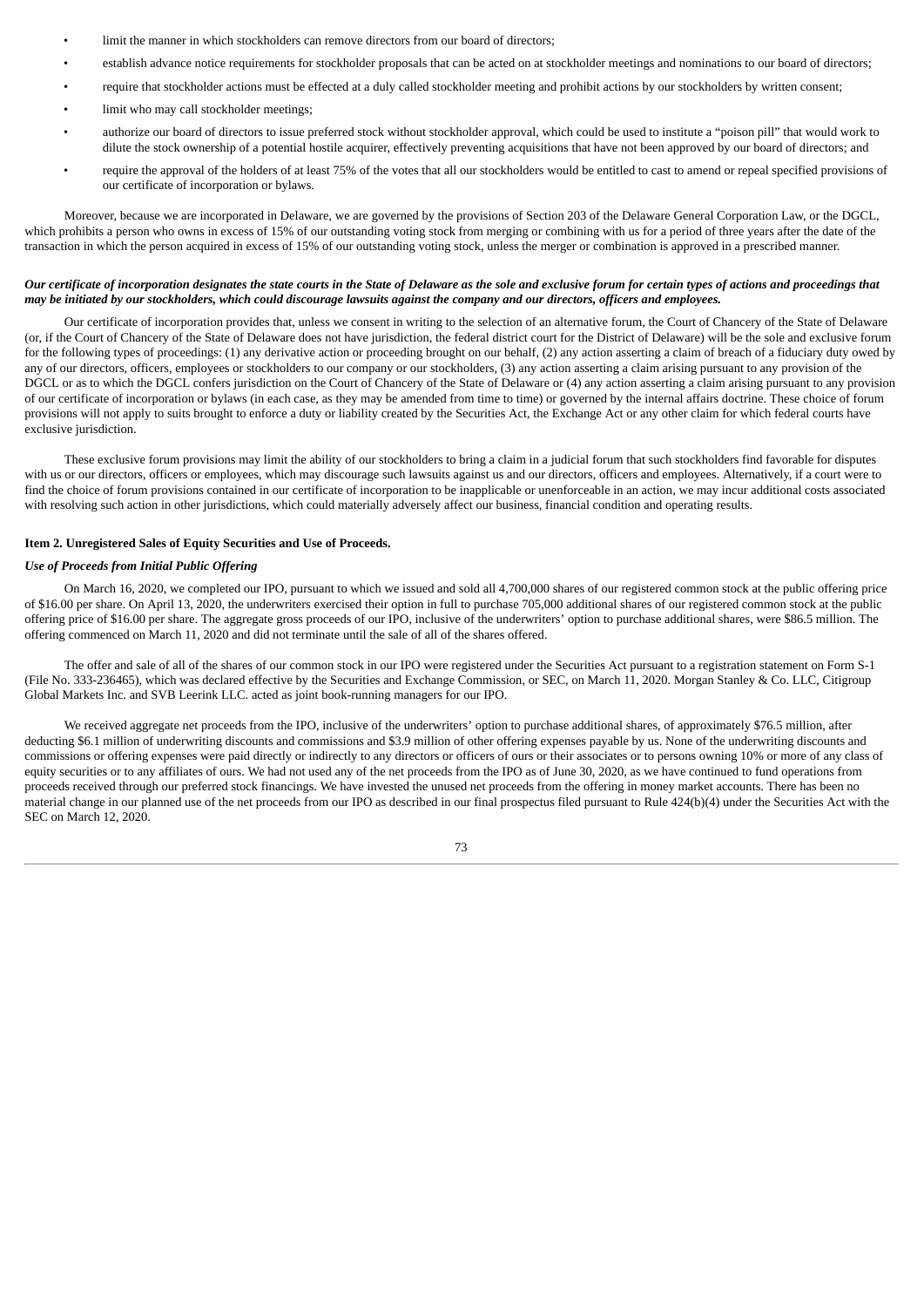# **Item 6. Exhibits.**

| <b>Exhibit</b><br><b>Number</b>                                | <b>Description</b>                                                                                                                                                                                                                                                                                            |
|----------------------------------------------------------------|---------------------------------------------------------------------------------------------------------------------------------------------------------------------------------------------------------------------------------------------------------------------------------------------------------------|
| 10.1                                                           | Separation and Release of Claims Agreement, dated as of May 1, 2020, by and between the Registrant and Willem H. Scheele, M.D.                                                                                                                                                                                |
| 31.1                                                           | Certification of Principal Executive Officer Pursuant to Rules 13a-14(a) and 15d-14(a) under the Securities Exchange Act of 1934, as Adopted Pursuant to<br>Section 302 of the Sarbanes-Oxley Act of 2002.                                                                                                    |
| 31.2                                                           | Certification of Principal Financial Officer Pursuant to Rules 13a-14(a) and 15d-14(a) under the Securities Exchange Act of 1934, as Adopted Pursuant to<br>Section 302 of the Sarbanes-Oxley Act of 2002.                                                                                                    |
| 32.1                                                           | Certification of Principal Executive Officer Pursuant to 18 U.S.C. Section 1350, as Adopted Pursuant to Section 906 of the Sarbanes-Oxley Act of 2002.                                                                                                                                                        |
| 32.2                                                           | Certification of Principal Financial Officer Pursuant to 18 U.S.C. Section 1350, as Adopted Pursuant to Section 906 of the Sarbanes-Oxley Act of 2002.                                                                                                                                                        |
| 101.INS<br>101.SCH<br>101.CAL<br>101.DEF<br>101.LAB<br>101.PRE | <b>XBRL Instance Document</b><br><b>XBRL Taxonomy Extension Schema Document</b><br>XBRL Taxonomy Extension Calculation Linkbase Document<br>XBRL Taxonomy Extension Definition Linkbase Document<br>XBRL Taxonomy Extension Label Linkbase Document<br>XBRL Taxonomy Extension Presentation Linkbase Document |
|                                                                |                                                                                                                                                                                                                                                                                                               |

 $\overline{a}$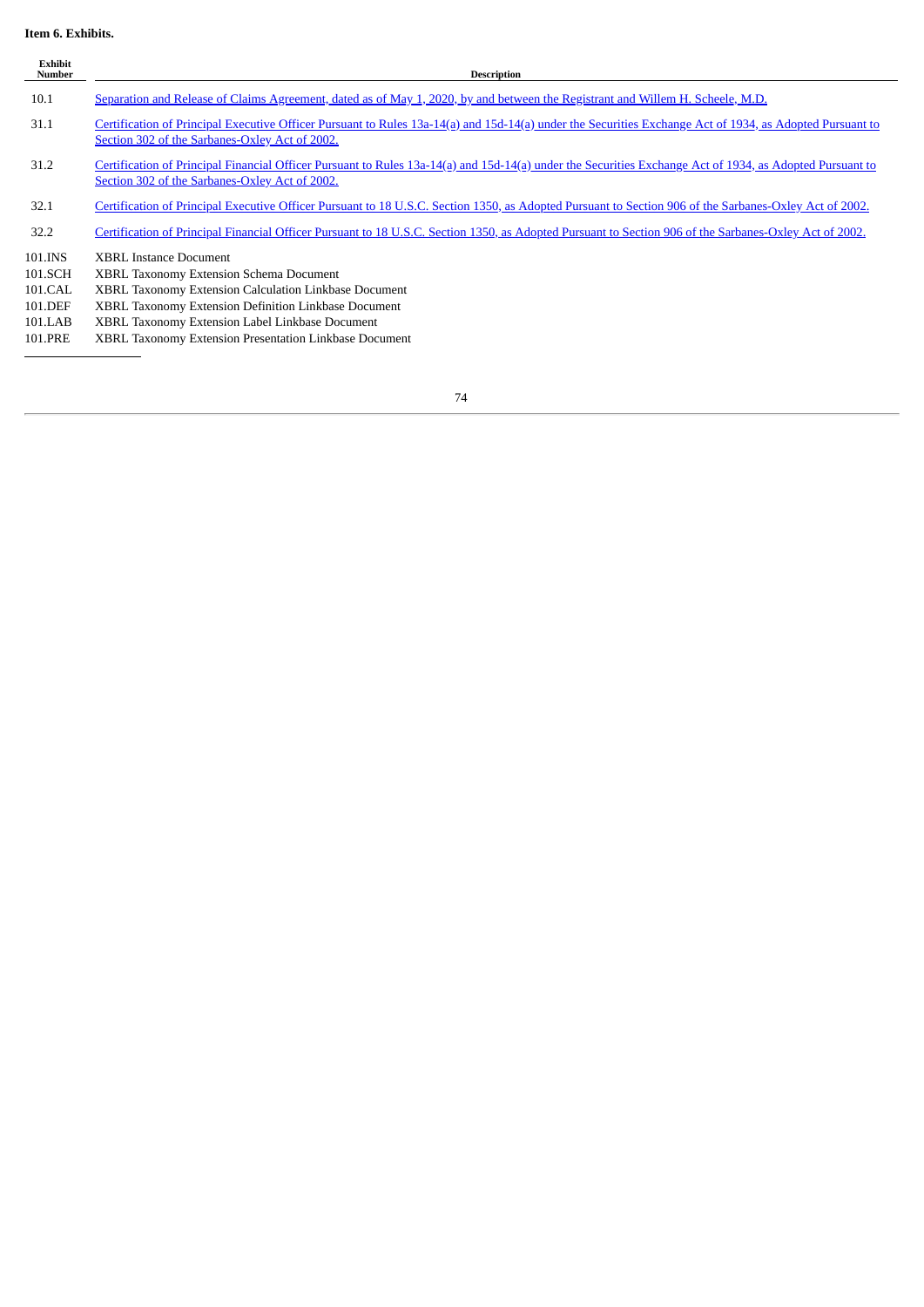# **SIGNATURES**

Pursuant to the requirements of the Securities Exchange Act of 1934, the registrant has duly caused this report to be signed on its behalf by the undersigned thereunto duly authorized.

| <b>IMARA</b> Inc. |                                                    |
|-------------------|----------------------------------------------------|
| By:               | /s/ Rahul D. Ballal                                |
|                   | Rahul D. Ballal, Ph.D.                             |
|                   | <b>President and Chief Executive Officer,</b>      |
|                   | <b>Director (Principal Executive Officer)</b>      |
| By:               | /s/ Michael P. Gray                                |
|                   | Michael P. Gray                                    |
|                   | <b>Chief Financial Officer and Chief Operating</b> |
|                   | <b>Officer (Principal Financial and Accounting</b> |
|                   | Officer)                                           |
|                   |                                                    |
|                   |                                                    |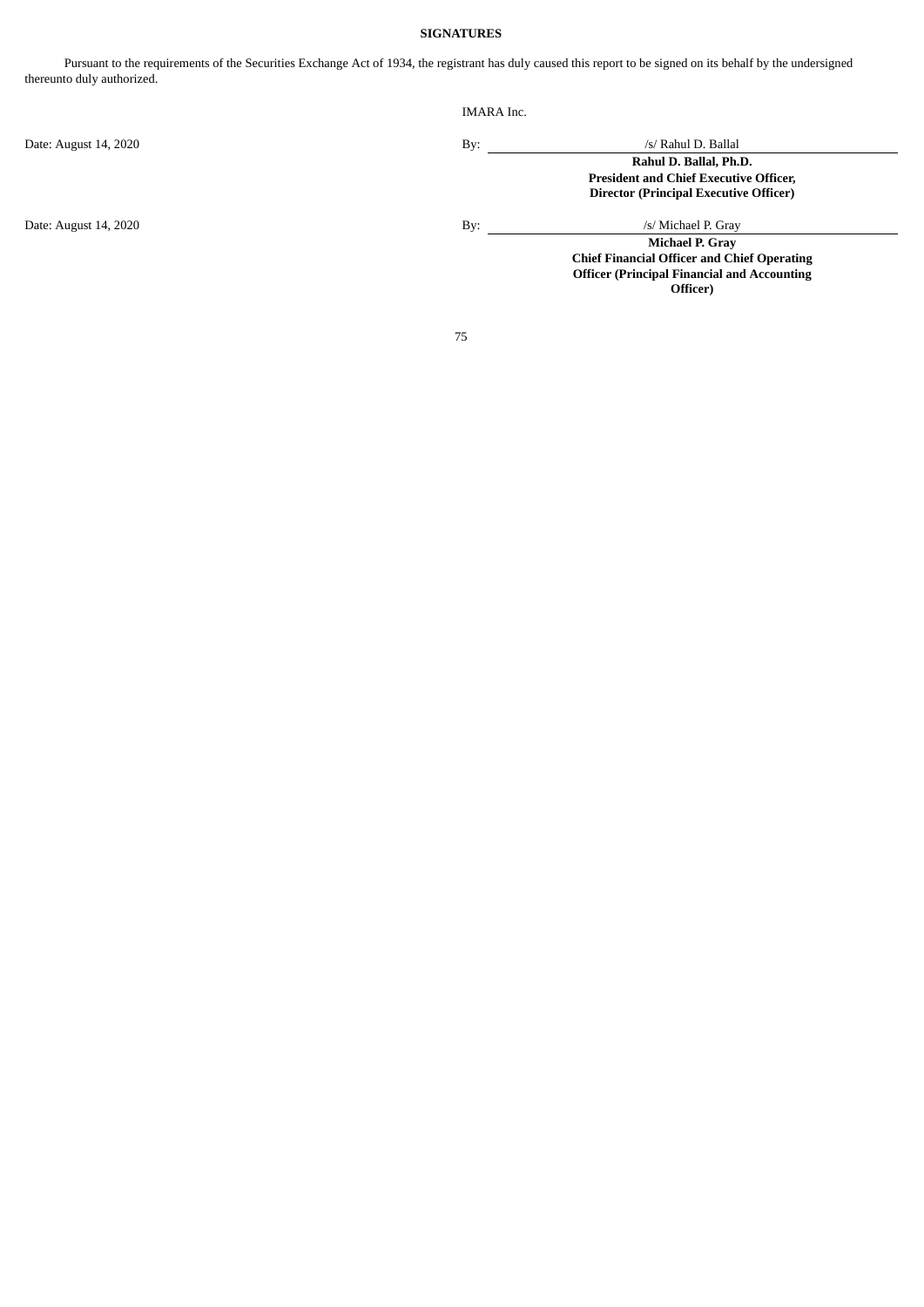# **SEPARATION AND RELEASE OF CLAIMS AGREEMENT**

<span id="page-78-0"></span>This Separation and Release of Claims Agreement (the "Agreement") is made as of the Agreement Effective Date (as defined below) by and between IMARA, Inc. (the "Company") and Willem Scheele ("Executive") (together, the "Parties").

**WHEREAS**, the Company and Executive are parties to the employment letter agreement dated as of September 23, 2019 (the "Employment Agreement"), under which Executive currently serves as Chief Medical Officer of the Company;

**WHEREAS**, the Parties have mutually agreed to establish terms for Executive's transition and separation from employment with the Company; and

**WHEREAS**, the Parties agree that the payments, benefits and rights set forth in this Agreement shall be the exclusive payments, benefits and rights due Executive in connection with his transition and separation from employment with the Company.

**NOW, THEREFORE**, in consideration of the mutual covenants and agreements contained herein, and for other good and valuable consideration, the receipt and sufficiency of which is hereby acknowledged, the Parties hereby agree as follows:

#### 1. **Separation Date; Resignation from Position(s)** –

(a) Executive's effective date of separation from employment with the Company is April 22, 2020 (the "Separation Date"). Executive hereby resigns, as of the Separation Date, from his position as Chief Medical Officer and from any and all other positions he holds as an officer or employee of the Company, and further agrees to execute and deliver any documents reasonably necessary to effectuate such resignations, as requested by the Company.

(b) As of the Separation Date, all salary payments from the Company will cease and any benefits Executive had as of such date under Company-provided benefit plans, programs, or practices will terminate, except as required by federal or state law or as otherwise specifically set forth in this Agreement. In connection with Executive's separation from employment, Executive shall be paid, in accordance with applicable law and the Company's regular payroll practices, the Accrued Benefits (as defined in the Employment Agreement).

2. **Severance Benefits** – In consideration of Executive's entering into and abiding by the commitments and obligations set forth in this Agreement, and provided Executive signs and returns this Agreement on or before May 15, 2020 and does not timely revoke his Agreement as set forth in Section 14 below, the Company will provide Executive with the following severance benefits (the "Severance Benefits"):

(a) Severance Pay – Commencing on the Company's first regularly scheduled payroll date that follows the Release Effective Date (as defined below) ("the Payment Commencement Date"), and continuing for nine (9) months following the Separation Date, Executive will receive severance pay in the form of salary continuation payments, less all applicable taxes and withholdings, in accordance with the Company's regular payroll practices, resulting in an aggregate payment to Executive of an amount equal to nine (9) months of Executive's annualized base salary rate in effect on the Separation Date (the "Severance Pay"). For the avoidance of doubt, the first such payment will include any amounts that would have been paid hereunder had the Release become effective upon the Separation Date.

(b) Reimbursement of COBRA Premiums - Should Executive be eligible for and timely elect to continue receiving group health insurance coverage under the law known as COBRA, the Company shall, commencing on the Separation Date, and continuing until the earlier of  $(x)$  the date that is nine (9) months following the Separation Date, and (y) the end of the calendar month in which Executive commences other full time employment (or becomes eligible through any other employment to receive group healthcare benefits substantially comparable to those provided by the Company) (the "COBRA Contribution Period"), reimburse Executive for the premiums for such coverage. All premium costs after the COBRA Contribution Period, shall be paid by Executive on a monthly basis during the elected period of health insurance coverage under COBRA for as long as, and to the extent that, he remains eligible for and elects to remain enrolled in COBRA continuation coverage. Executive agrees that, should he commence full time employment with another employer (or become eligible through any other employment to receive group healthcare benefits substantially comparable to those provided by the Company) prior to the date that is nine (9) months following the Separation Date, he will so inform the Company in writing within five (5) business days of becoming eligible for such coverage.

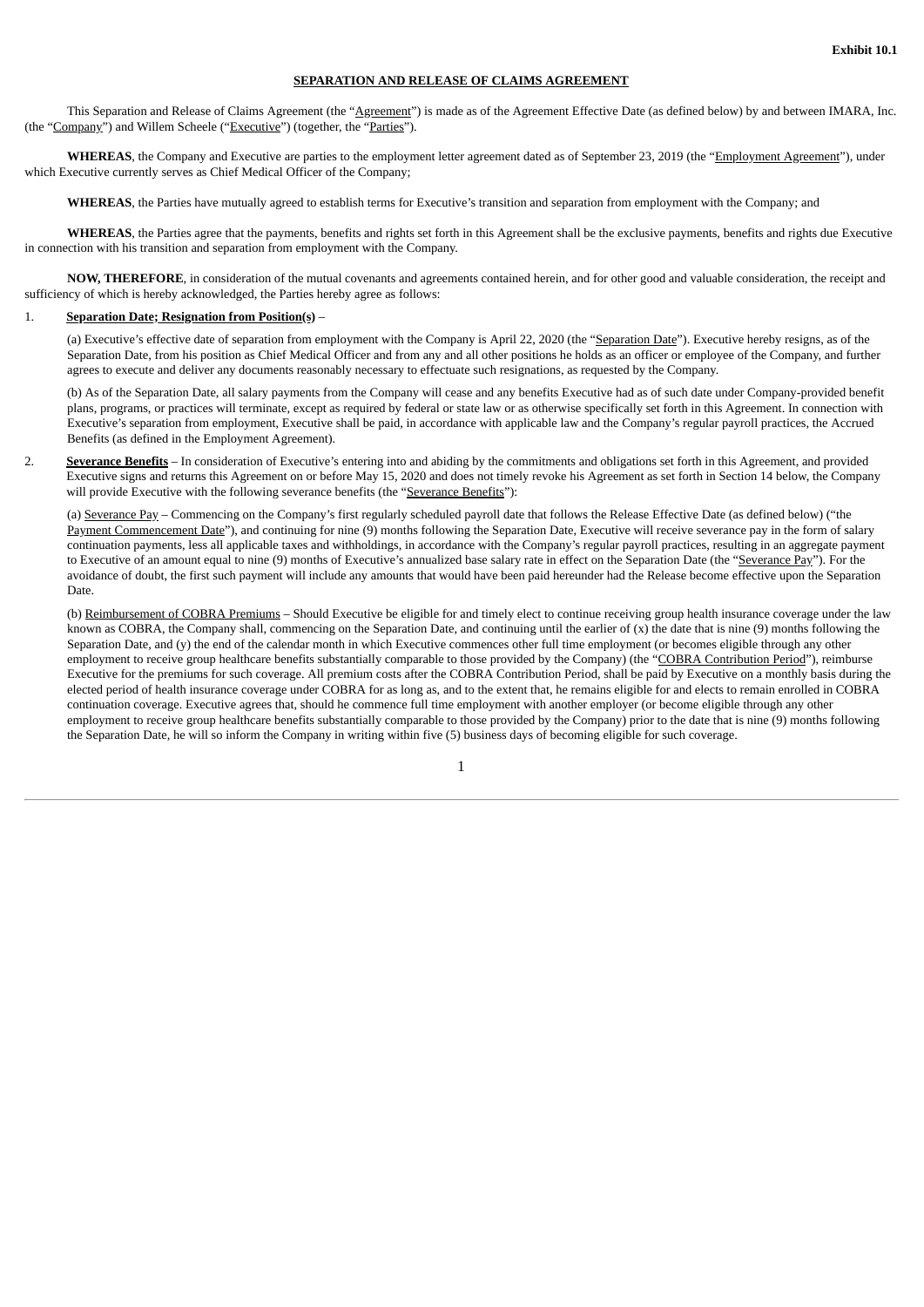Other than the Severance Benefits and the Accrued Benefits, Executive will not be eligible for, nor shall he have a right to receive, any payments or benefits from the Company following the Separation Date.

- 3. **Release of Claims** In exchange for the Severance Benefits, which Executive acknowledges he would not otherwise be entitled to receive, Executive hereby fully, forever, irrevocably and unconditionally releases, remises and discharges the Company, its affiliates, subsidiaries, parent companies, predecessors, and successors, and all of its and their respective past and present officers, directors, stockholders, partners, members, employees, agents, representatives, plan administrators, attorneys, insurers and fiduciaries (each in their individual and corporate capacities) (collectively, the "Released Parties") from any and all claims, charges, complaints, demands, actions, causes of action, suits, rights, debts, sums of money, costs, accounts, reckonings, covenants, contracts, agreements, promises, doings, omissions, damages, executions, obligations, liabilities, and expenses (including attorneys' fees and costs), of every kind and nature that Executive ever had or now has against any or all of the Released Parties up to the date on which he signs this Agreement, whether known or unknown, including, but not limited to, any and all claims arising out of or relating to Executive's employment with or separation from, and/or ownership of securities of the Company, including, but not limited to, all claims under Title VII of the Civil Rights Act of 1964, 42 U.S.C. § 2000e et seq., the Americans With Disabilities Act of 1990, 42 U.S.C. § 12101 et seq., the Age Discrimination in Employment Act, 29 U.S.C. § 621 et seq., the Genetic Information Nondiscrimination Act of 2008, 42 U.S.C. § 2000ff et seq., the Family and Medical Leave Act, 29 U.S.C. § 2601 et seq., the Worker Adjustment and Retraining Notification Act ("WARN"), 29 U.S.C. § 2101 et seq., the Rehabilitation Act of 1973, 29 U.S.C. § 701 et seq., Executive Order 11246, Executive Order 11141, the Fair Credit Reporting Act, 15 U.S.C. § 1681 et seq., the Uniformed Services Employment and Reemployment Rights Act of 1994 ("USERRA"), the False Claims Act, 31 U.S.C. § 3729 et seq., 38 U.S.C. § 4301 et seq., and the Employee Retirement Income Security Act of 1974 ("ERISA"), 29 U.S.C. § 1001 et seq., all as amended; all claims arising out of the Massachusetts Fair Employment Practices Act, Mass. Gen. Laws ch. 151B, § 1 et seq., the Massachusetts Wage Act, Mass. Gen. Laws ch. 149, § 148 et seq. (Massachusetts law regarding payment of wages and overtime), the Massachusetts Civil Rights Act, Mass. Gen. Laws ch. 12, §§ 11H and 11I, the Massachusetts Equal Rights Act, Mass. Gen. Laws. ch. 93, § 102 and Mass. Gen. Laws ch. 214, § 1C, the Massachusetts Labor and Industries Act, Mass. Gen. Laws ch. 149, § 1 et seq., Mass. Gen. Laws ch. 214, § 1B (Massachusetts right of privacy law), the Massachusetts Maternity Leave Act, Mass. Gen. Laws ch. 149, § 105D, and the Massachusetts Small Necessities Leave Act, Mass. Gen. Laws ch. 149, § 52D, all as amended; all common law claims including, but not limited to, actions in defamation, intentional infliction of emotional distress, misrepresentation, fraud, wrongful discharge, and breach of contract (including, without limitation, all claims arising out of or related to the Employment Agreement); all claims to any non-vested ownership interest in the Company, contractual or otherwise; all state and federal whistleblower claims to the maximum extent permitted by law; and any claim or damage arising out of Executive's employment with and/or separation from the Company (including a claim for retaliation) under any common law theory or any federal, state or local statute or ordinance not expressly referenced above; provided, however, that this release of claims shall not (i) prevent Executive from filing a charge with, cooperating with, or participating in any investigation or proceeding before, the Equal Employment Opportunity Commission or a state fair employment practices agency (except that Executive acknowledges that he may not recover any monetary benefits in connection with any such charge, investigation, or proceeding, and Executive further waives any rights or claims to any payment, benefit, attorneys' fees or other remedial relief in connection with any such charge, investigation or proceeding), (ii) deprive Executive of any vested rights he may have as a stockholder of the Company; (iii) terminate any rights Executive may have to be indemnified or defended by the Company as provided in any agreement between the Company and Executive or pursuant to the Company's Certificate of Incorporation or by-laws; or (iv) waive Executive's right to receive the Accrued Benefits.
- 4. **Ongoing Obligations** Executive acknowledges and reaffirms his obligation, except as otherwise permitted by Section 8 below, to keep confidential and not to use or disclose any and all non-public information concerning the Company acquired by him during the course of his employment with the Company, including, but not limited to, any non-public information concerning the Company's business, operations, products, programs, affairs, performance, personnel, technology, science, intellectual property, plans, strategies, approaches, prospects, financial condition or development related matters. Executive also acknowledges and reaffirms all of his continuing obligations pursuant to the Employee Confidentiality, Assignment and Noncompetition dated March 5, 2019 (the "Restrictive Covenants Agreement"), which survive his separation from employment with the Company and shall remain in full force and effect. Executive further agrees that, for a period of twelve (12) months following the Separation Date (or twenty-four (24) months, if Executive breaches any fiduciary duty to the Company or unlawfully takes, physically or electronically, property belonging to the Company), he shall not, directly or indirectly, whether as owner, partner, shareholder, director, manager, consultant, agent, employee, co-venturer or otherwise, anywhere in the Unites States or in any other country in which the Company does business, engage or otherwise participate in any business that develops, manufactures or markets any products, or performs any services, that are competitive with the products or services of the Company, or products or services that the Company or its affiliates has under development or that were the subject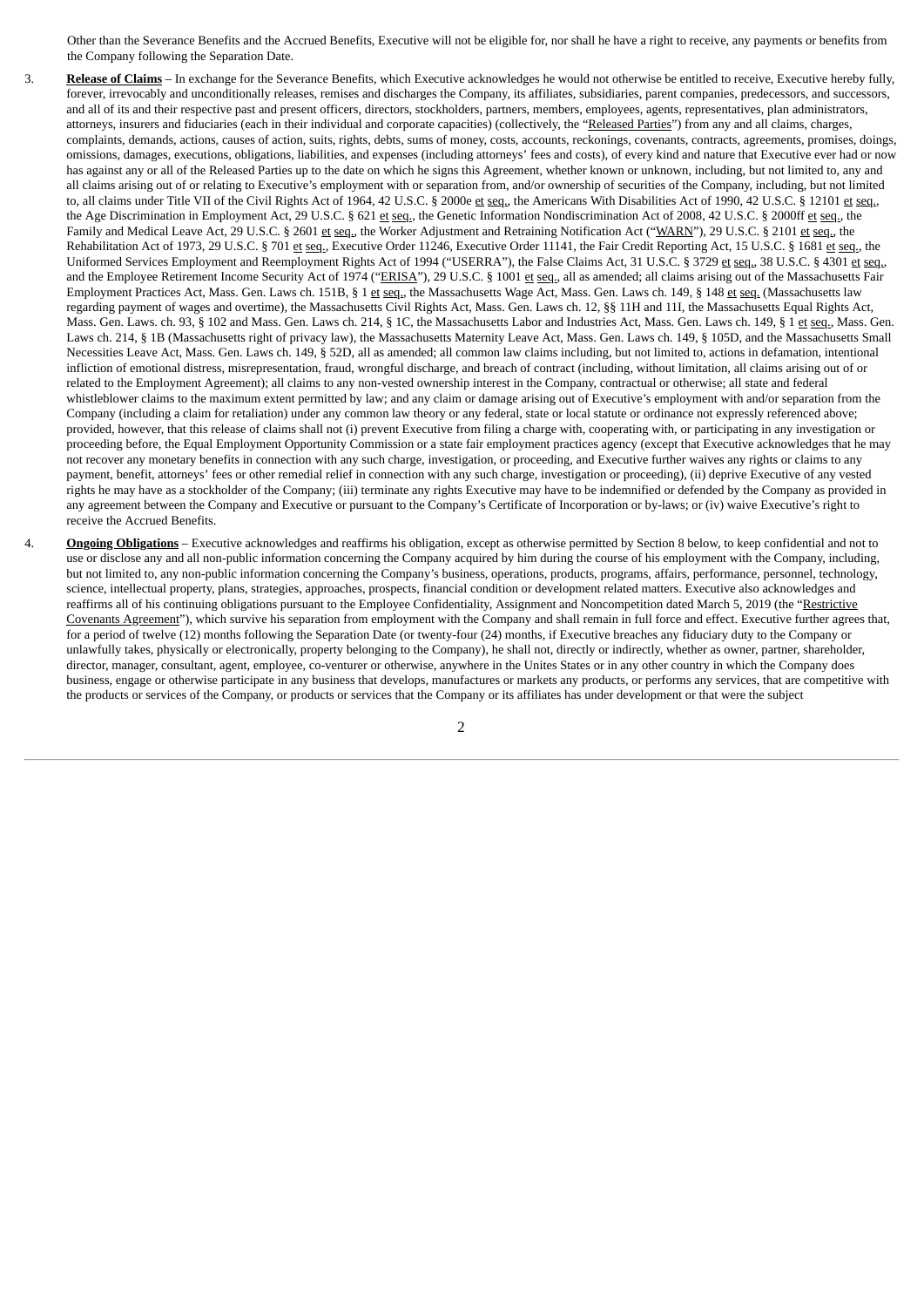of active planning at any time during Executive's employment with the Company (the "Non-Competition Obligation"). Executive understands and agrees that the Non-Competition Obligation is in addition to, and not in lieu of, Executive's obligation pursuant to Section 8(c) of the Restrictive Covenants Agreement, which remains in full force and effect. Executive further understands and agrees that the restrictions contained herein are necessary for the business and goodwill of the Company and considers them to be reasonable for such purpose. Executive further recognizes that any breach of these obligations is likely to cause the Company substantial and irrevocable damage and therefore, in the event of such breach, the Company, in addition to such other remedies which may be available, will be entitled to specific performance and other injunctive relief, without the posting of a bond. Executive further agrees that he is obligated to pay all the Company's costs of enforcement of these restrictions, including reasonable attorneys' fees and expenses.

- 5. **Non-Disparagement** Executive understands and agrees that he will not, for the three (3) year period following the Separation Date, directly or indirectly, orally, in writing or through any medium (including, but not limited to, the press or other media, computer networks or bulletin boards, or any other form of communication) make any false statement, disparage or defame the goodwill or reputation of the Company or any of the other Released Parties. Nothing herein shall prohibit Executive (i) from disclosing that he is no longer employed by the Company, (ii) from responding truthfully to subpoena, court order or other compulsory legal process, (iii) from rebutting in good faith statements made by another party that are untrue or misleading, or (iv) providing truthful information to a government entity.
- 6. **Return of Company Property** Executive confirms that he has returned to the Company all keys, files, records (and copies thereof), equipment (including, but not limited to, computer hardware, software, printers, flash drives and other storage devices, wireless handheld devices, cellular phones, and tablets), Company identification, and any other tangible or intangible Company-owned property in his possession or control, and that he has left intact, and has otherwise not destroyed, deleted, or made inaccessible to the Company, all electronic Company documents, including, but not limited to, those that Executive developed or helped to develop during his employment or other relationship with the Company, and that he has not (a) retained any copies in any form or media; (b) maintained access to any copies in any form, media, or location; (c) stored any copies in any physical or electronic locations that are not readily accessible or known to the Company or that remain accessible to him; or (d) sent, given, or made accessible any copies to any persons or entities that the Company has not authorized to receive such electronic or hard copies. Executive further confirms that he has cancelled all accounts for his benefit, if any, in the Company's name, including but not limited to, credit cards, telephone charge cards, cellular phone accounts, and computer accounts.
- 7. **Confidentiality** Executive understands and agrees that, except as otherwise permitted by Section 8 below, the terms and contents of this Agreement, and the contents of the negotiations and discussions resulting in this Agreement shall be maintained as confidential by Executive and his agents and representatives and shall not be disclosed except as otherwise agreed to in writing by the Company.
- 8. **Scope of Disclosure Restrictions** Nothing in this Agreement or elsewhere prohibits Executive from communicating with government agencies about possible violations of federal, state, or local laws or otherwise providing information to government agencies, filing a complaint with government agencies, or participating in government agency investigations or proceedings. Executive is not required to notify the Company of any such communications; provided, however, that nothing herein authorizes the disclosure of information Executive obtained through a communication that was subject to the attorney-client privilege. Further, notwithstanding Executive's confidentiality and nondisclosure obligations, Executive is hereby advised as follows pursuant to the Defend Trade Secrets Act: "An individual shall not be held criminally or civilly liable under any Federal or State trade secret law for the disclosure of a trade secret that (A) is made (i) in confidence to a Federal, State, or local government official, either directly or indirectly, or to an attorney; and (ii) solely for the purpose of reporting or investigating a suspected violation of law; or (B) is made in a complaint or other document filed in a lawsuit or other proceeding, if such filing is made under seal. An individual who files a lawsuit for retaliation by an employer for reporting a suspected violation of law may disclose the trade secret to the attorney of the individual and use the trade secret information in the court proceeding, if the individual (A) files any document containing the trade secret under seal; and (B) does not disclose the trade secret, except pursuant to court order."
- 9. **Cooperation** Executive agrees that, to the extent permitted by law, he shall cooperate fully with the Company in the investigation, defense or prosecution of any claims or actions which already have been brought, are currently pending, or which may be brought in the future against the Company by a third party or by or on behalf of the Company against any third party, whether before a state or federal court, any state or federal government agency, or a mediator or arbitrator. Executive's full cooperation in connection with such claims or actions shall include, but not be limited to, being available to meet with the Company's counsel, at reasonable times and locations designated by the Company, to investigate or prepare the Company's claims or defenses, to prepare for trial or discovery or an administrative hearing, mediation, arbitration or other proceeding, to provide any relevant information in his possession, and to act as a witness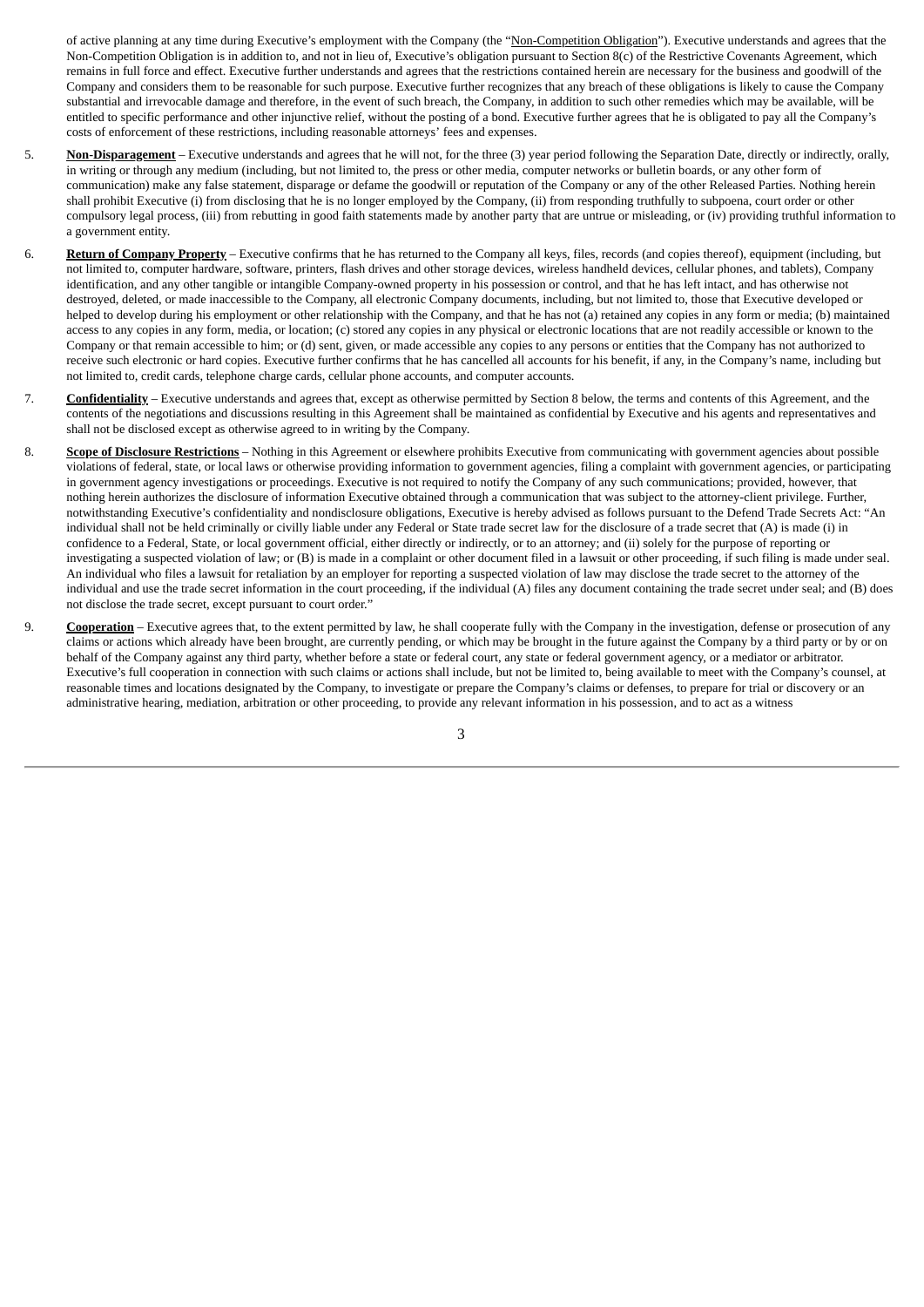when requested by the Company. The Company will reimburse Executive for all reasonable and documented out of pocket costs that he incurs to comply with this paragraph. Executive further agrees that, to the extent permitted by law, he will notify the Company promptly in the event that he is served with a subpoena (other than a subpoena issued by a government agency), or in the event that he is asked to provide a third party (other than a government agency) with information concerning any actual or potential complaint or claim against the Company.

- 10. **Business Expenses; Final Compensation** Executive acknowledges that he has been reimbursed by the Company for all business expenses incurred in conjunction with the performance of his employment and that no other reimbursements are owed to him. Executive further acknowledges that he has received all compensation due to him from the Company, including, but not limited to, all wages, bonuses and accrued, unused vacation time, and that he is not eligible or entitled to receive any additional payments or consideration from the Company beyond the Severance Benefits. For the avoidance of doubt, Executive acknowledges that, because the Parties have hereby agreed that the Company shall provide the Severance Pay without any reduction for Garden Leave Pay (as defined in the Restrictive Covenants Agreement), Executive is not entitled to receive any additional Garden Leave Pay or other payment once he has received the Severance Pay, but he remains bound by Section 8(c) of the Restrictive Covenants Agreement (in addition to the Non-Competition Obligation imposed by this Agreement).
- 11. **Amendment and Waiver** This Agreement shall be binding upon the Parties and may not be modified in any manner, except by an instrument in writing of concurrent or subsequent date signed by duly authorized representatives of the Parties. This Agreement is binding upon and shall inure to the benefit of the Parties and their respective agents, assigns, heirs, executors/administrators/personal representatives, and successors. No delay or omission by the Company in exercising any right under this Agreement shall operate as a waiver of that or any other right. A waiver or consent given by the Company on any one occasion shall be effective only in that instance and shall not be construed as a bar to or waiver of any right on any other occasion.
- 12. **Validity** Should any provision of this Agreement be declared or be determined by any court of competent jurisdiction to be illegal or invalid, the validity of the remaining parts, terms or provisions shall not be affected thereby and said illegal or invalid part, term or provision shall be deemed not to be a part of this Agreement.
- 13. **Nature of Agreement –** Both Parties understand and agree that this Agreement is a separation and release of claims agreement and does not constitute an admission of liability or wrongdoing on the part of the Company or Executive.
- 14. **Time for Consideration and Revocation –** Executive acknowledges that he was initially presented with this Agreement on April 22, 2020 (the "Receipt Date"). Executive understands that this Agreement shall be of no force or effect unless he signs and returns this Agreement no earlier than the Separation Date but no later than May 15, 2020 and does not revoke his agreement within the Revocation Period set forth below.
- 15. **Acknowledgments –** Executive acknowledges that he has been given at least twenty-one (21) days from the Receipt Date to consider this Agreement, and that the Company is hereby advising him to consult with an attorney of his own choosing prior to signing this Agreement. Executive further acknowledges and agrees that any changes made to this Agreement following his initial receipt of this Agreement on the Receipt Date, whether material or immaterial, shall not re-start or affect in any manner the 21-day review consideration period. Executive understands that he may revoke this Agreement for a period of seven (7) business days after he signs it (the "Revocation Period") by notifying the Company in writing, and that this Agreement shall not be effective or enforceable until the expiration of the Revocation Period (the day on which the Revocation Period expires, the "Agreement Effective Date").
- 16. **Voluntary Assent –** Executive affirms that no other promises or agreements of any kind have been made to or with Executive by any person or entity whatsoever to cause him to sign this Agreement, and that he fully understands the meaning and intent of this Agreement and that he has had the opportunity to consult counsel of his own choosing. Executive further states and represents that he has carefully read this Agreement, understands the contents herein, freely and voluntarily assents to all of the terms and conditions hereof, and signs his name of his own free act. Executive understands and agrees that by entering into this Agreement he will be waiving any and all rights or claims he might have under the Age Discrimination in Employment Act, as amended by the Older Workers Benefit Protection Act, and that he will have received consideration beyond that to which he was previously entitled.
- 17. **Governing Law** This Agreement shall be interpreted and construed by the laws of the Commonwealth of Massachusetts, without regard to conflict of laws provisions. Each of the Company and Executive hereby irrevocably submits to and acknowledges and recognizes the exclusive jurisdiction and venue of the courts of the Commonwealth of Massachusetts, or if appropriate, the United States District Court for the District of Massachusetts (which courts, for purposes of this Agreement, are the only courts of competent jurisdiction), over any suit, action or other proceeding arising out of, under or in connection with this Agreement or the subject matter thereof.

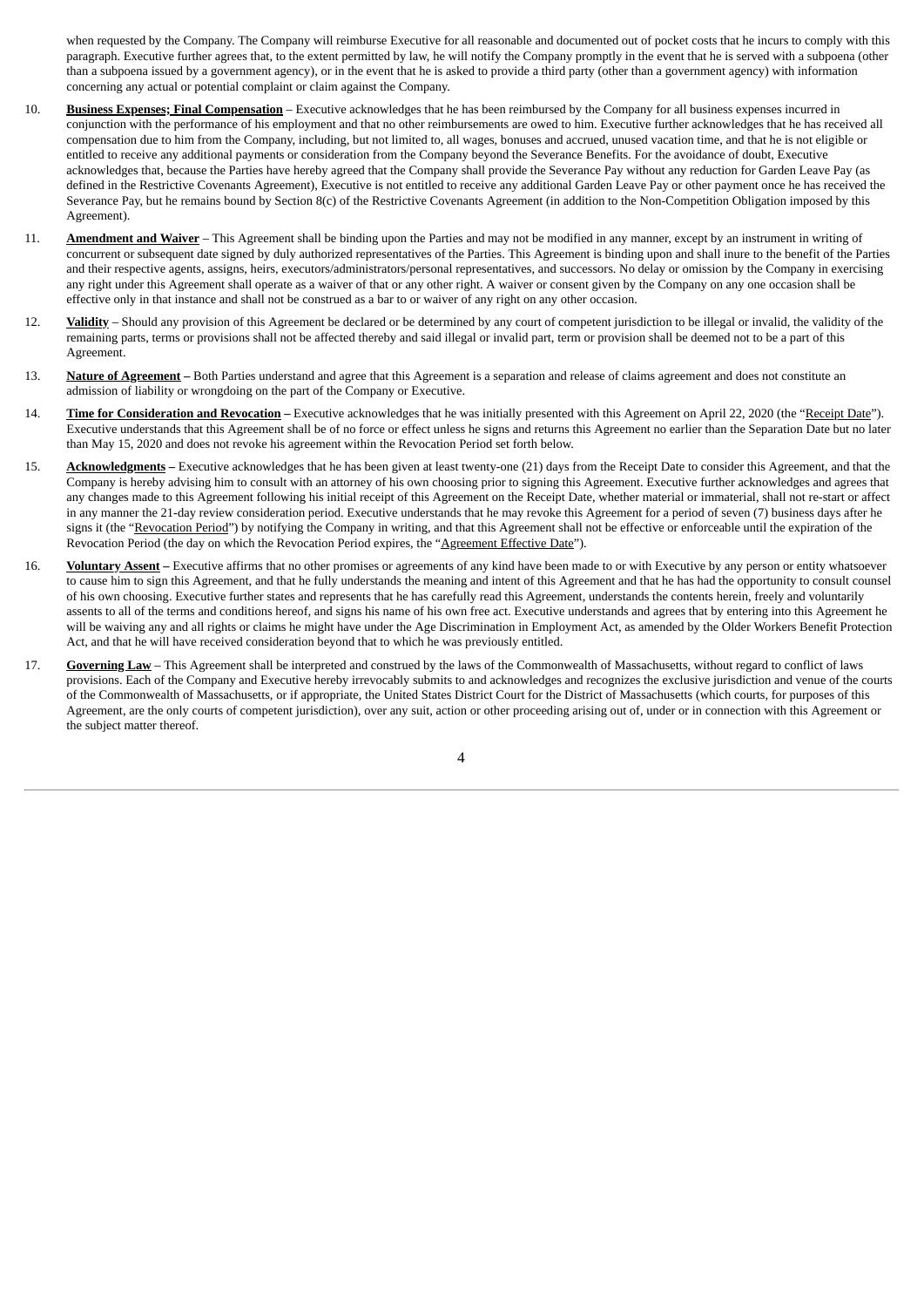- 18. **Entire Agreement** This Agreement contains and constitutes the entire understanding and agreement between the Parties hereto with respect to Executive's separation from the Company, and the settlement of claims against the Company, and cancels all previous oral and written negotiations, agreements, commitments and writings in connection therewith, including, without limitation, the Employment Agreement. For the avoidance of doubt, nothing herein supersedes the Restrictive Covenants Agreement, which remains in full force and effect, subject to the changes made herein with respect to Garden Leave Pay.
- 19. **Counterparts** This Agreement may be executed in several counterparts, each of which shall be deemed to be an original, but all of which together will constitute one and the same Agreement. Facsimile and PDF signatures shall be deemed to be of equal force and effect as originals.

[*Remainder of page intentionally left blank*]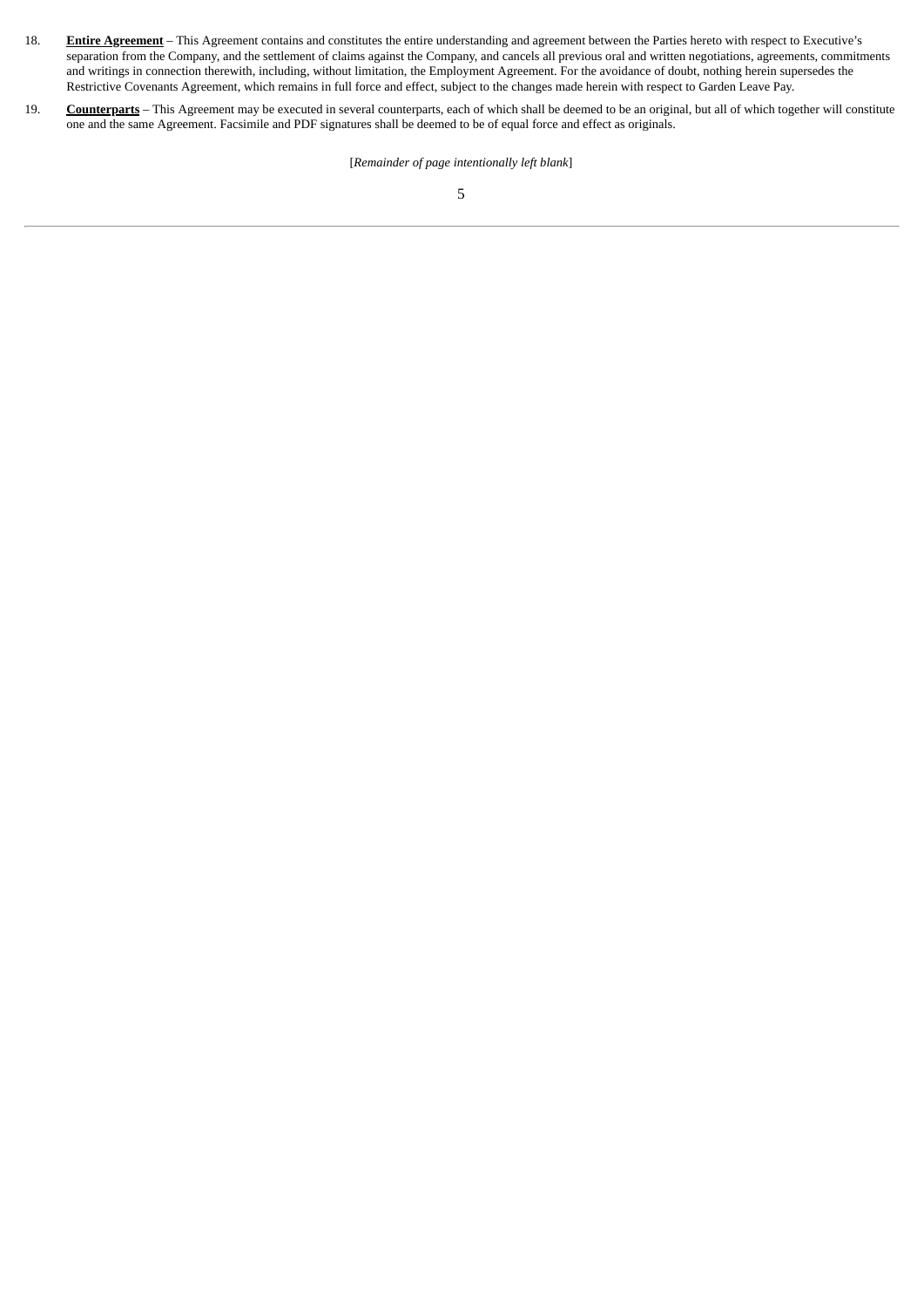IN WITNESS WHEREOF, the Parties have set their hands and seals to this Agreement as of the date(s) written below.

| IMARA, INC.     |                     |       |          |  |  |  |
|-----------------|---------------------|-------|----------|--|--|--|
| By:             | /s/ Rahul Ballal    | Date: | 5/1/2020 |  |  |  |
| Name:<br>Title: | Rahul Ballal<br>CEO |       |          |  |  |  |

I hereby agree to the terms and conditions set forth above. I have been given at least twenty-one (21) days to consider this Agreement, and I have chosen to execute this on the date below. I intend that this Agreement will become a binding agreement if I do not revoke my acceptance within seven (7) business days.

Willem Scheele

/s/ Willem Scheele Date: 4/30/2020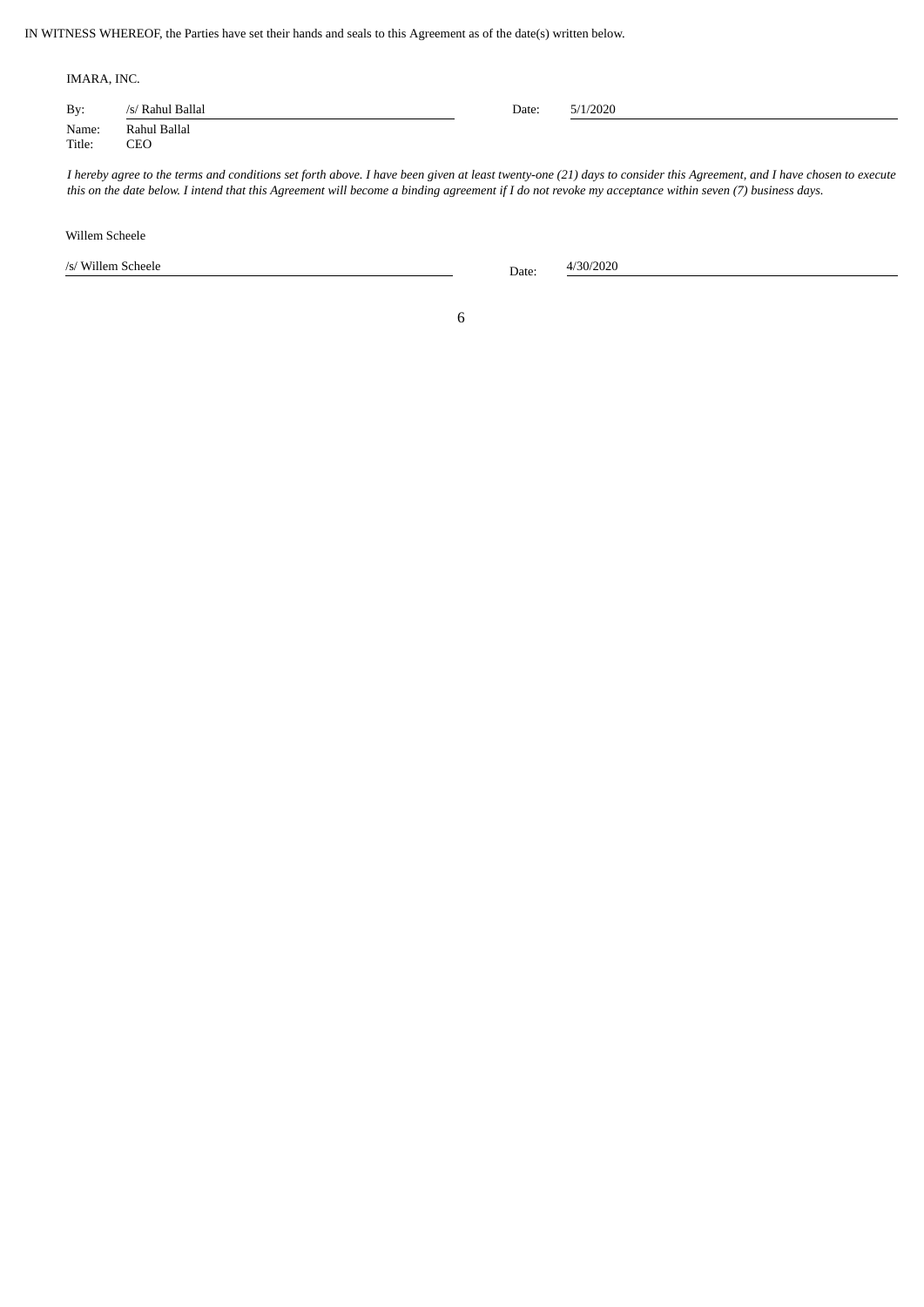## **CERTIFICATION PURSUANT TO RULES 13a-14(a) AND 15d-14(a) UNDER THE SECURITIES EXCHANGE ACT OF 1934, AS ADOPTED PURSUANT TO SECTION 302 OF THE SARBANES-OXLEY ACT OF 2002**

<span id="page-84-0"></span>I, Rahul D. Ballal, certify that:

- 1. I have reviewed this Quarterly Report on Form 10-Q of IMARA Inc.;
- 2. Based on my knowledge, this report does not contain any untrue statement of a material fact or omit to state a material fact necessary to make the statements made, in light of the circumstances under which such statements were made, not misleading with respect to the period covered by this report;
- 3. Based on my knowledge, the financial statements, and other financial information included in this report, fairly present in all material respects the financial condition, results of operations and cash flows of the registrant as of, and for, the periods presented in this report;
- 4. The registrant's other certifying officer(s) and I are responsible for establishing and maintaining disclosure controls and procedures (as defined in Exchange Act Rules 13a-15(e) and 15d-15(e)) and internal control over financial reporting (as defined in Exchange Act Rules 13a-15(f) and 15d-15(f)) for the registrant and have:
	- (a) Designed such disclosure controls and procedures, or caused such disclosure controls and procedures to be designed under our supervision, to ensure that material information relating to the registrant, including its consolidated subsidiaries, is made known to us by others within those entities, particularly during the period in which this report is being prepared;
	- (b) Designed such internal control over financial reporting, or caused such internal control over financial reporting to be designed under our supervision, to provide reasonable assurance regarding the reliability of financial reporting and the preparation of financial statements for external purposes in accordance with generally accepted accounting principles;
	- (c) Evaluated the effectiveness of the registrant's disclosure controls and procedures and presented in this report our conclusions about the effectiveness of the disclosure controls and procedures, as of the end of the period covered by this report based on such evaluation; and
	- (d) Disclosed in this report any change in the registrant's internal control over financial reporting that occurred during the registrant's most recent fiscal quarter (the registrant's fourth fiscal quarter in the case of an annual report) that has materially affected, or is reasonably likely to materially affect, the registrant's internal control over financial reporting; and
- 5. The registrant's other certifying officer(s) and I have disclosed, based on our most recent evaluation of internal control over financial reporting, to the registrant's auditors and the audit committee of the registrant's board of directors (or persons performing the equivalent functions):
	- (a) All significant deficiencies and material weaknesses in the design or operation of internal control over financial reporting which are reasonably likely to adversely affect the registrant's ability to record, process, summarize and report financial information; and
	- (b) Any fraud, whether or not material, that involves management or other employees who have a significant role in the registrant's internal control over financial reporting.

Date: August 14, 2020 <br>By: <u>August 14, 2020</u> <br>By: <u>August 14, 2020</u>

**Rahul D. Ballal, Ph.D. President and Chief Executive Officer (Principal Executive Officer)**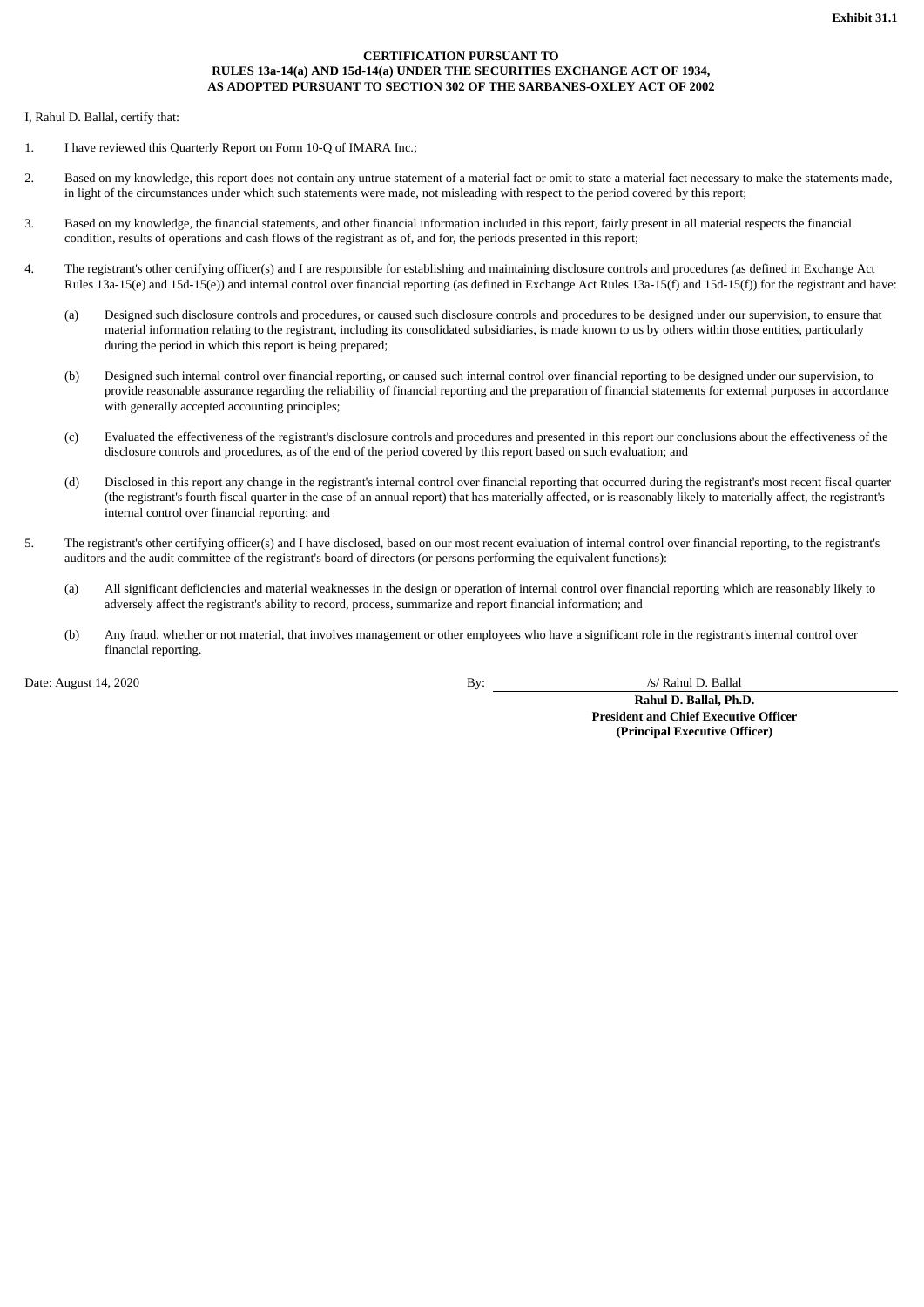### **CERTIFICATION PURSUANT TO RULES 13a-14(a) AND 15d-14(a) UNDER THE SECURITIES EXCHANGE ACT OF 1934, AS ADOPTED PURSUANT TO SECTION 302 OF THE SARBANES-OXLEY ACT OF 2002**

<span id="page-85-0"></span>I, Michael P. Gray, certify that:

- 1. I have reviewed this Quarterly Report on Form 10-Q of IMARA Inc.;
- 2. Based on my knowledge, this report does not contain any untrue statement of a material fact or omit to state a material fact necessary to make the statements made, in light of the circumstances under which such statements were made, not misleading with respect to the period covered by this report;
- 3. Based on my knowledge, the financial statements, and other financial information included in this report, fairly present in all material respects the financial condition, results of operations and cash flows of the registrant as of, and for, the periods presented in this report;
- 4. The registrant's other certifying officer(s) and I are responsible for establishing and maintaining disclosure controls and procedures (as defined in Exchange Act Rules 13a-15(e) and 15d-15(e)) and internal control over financial reporting (as defined in Exchange Act Rules 13a-15(f) and 15d-15(f)) for the registrant and have:
	- (a) Designed such disclosure controls and procedures, or caused such disclosure controls and procedures to be designed under our supervision, to ensure that material information relating to the registrant, including its consolidated subsidiaries, is made known to us by others within those entities, particularly during the period in which this report is being prepared;
	- (b) Designed such internal control over financial reporting, or caused such internal control over financial reporting to be designed under our supervision, to provide reasonable assurance regarding the reliability of financial reporting and the preparation of financial statements for external purposes in accordance with generally accepted accounting principles;
	- (c) Evaluated the effectiveness of the registrant's disclosure controls and procedures and presented in this report our conclusions about the effectiveness of the disclosure controls and procedures, as of the end of the period covered by this report based on such evaluation; and
	- (d) Disclosed in this report any change in the registrant's internal control over financial reporting that occurred during the registrant's most recent fiscal quarter (the registrant's fourth fiscal quarter in the case of an annual report) that has materially affected, or is reasonably likely to materially affect, the registrant's internal control over financial reporting; and
- 5. The registrant's other certifying officer(s) and I have disclosed, based on our most recent evaluation of internal control over financial reporting, to the registrant's auditors and the audit committee of the registrant's board of directors (or persons performing the equivalent functions):
	- (a) All significant deficiencies and material weaknesses in the design or operation of internal control over financial reporting which are reasonably likely to adversely affect the registrant's ability to record, process, summarize and report financial information; and
	- (b) Any fraud, whether or not material, that involves management or other employees who have a significant role in the registrant's internal control over financial reporting.

Date: August 14, 2020 /s/ Michael P. Gray

**Michael P. Gray Chief Financial Officer and Chief Operating Officer (Principal Financial Officer)**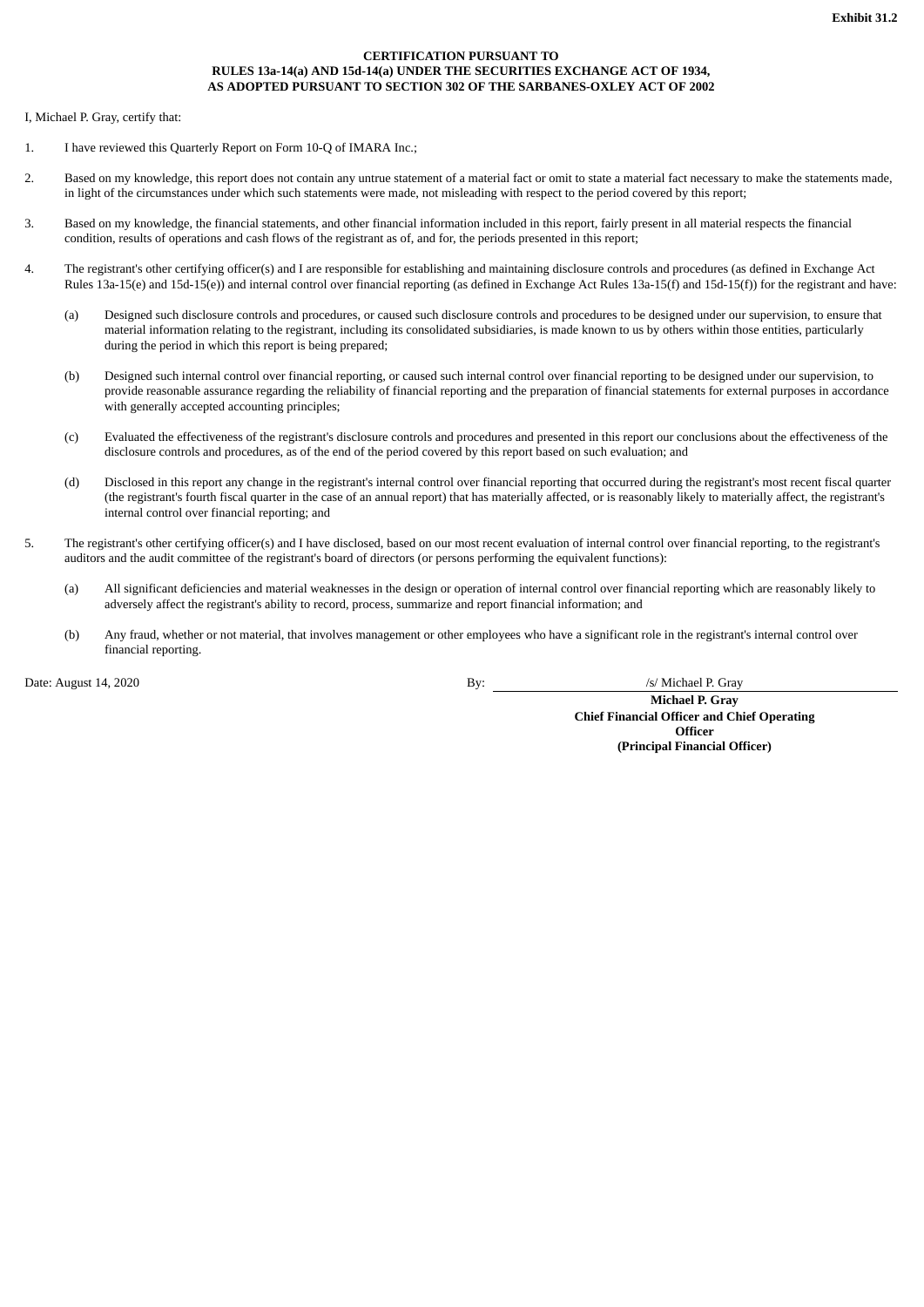## **CERTIFICATION PURSUANT TO 18 U.S.C. SECTION 1350, AS ADOPTED PURSUANT TO SECTION 906 OF THE SARBANES-OXLEY ACT OF 2002**

<span id="page-86-0"></span>In connection with the Quarterly Report on Form 10-Q of IMARA Inc. (the "Company") for the period ending June 30, 2020, as filed with the Securities and Exchange Commission on the date hereof (the "Report"), the undersigned, Rahul D. Ballal, President and Chief Executive Officer of the Company, hereby certifies, pursuant to 18 U.S.C. § 1350, as adopted pursuant to § 906 of the Sarbanes-Oxley Act of 2002, that to his knowledge:

- (1) The Report fully complies with the requirements of section 13(a) or 15(d) of the Securities Exchange Act of 1934; and
- (2) The information contained in the Report fairly presents, in all material respects, the financial condition and result of operations of the Company.

Date: August 14, 2020 <br>By: /s/ Rahul D. Ballal

**Rahul D. Ballal, Ph.D. President and Chief Executive Officer (Principal Executive Officer)**